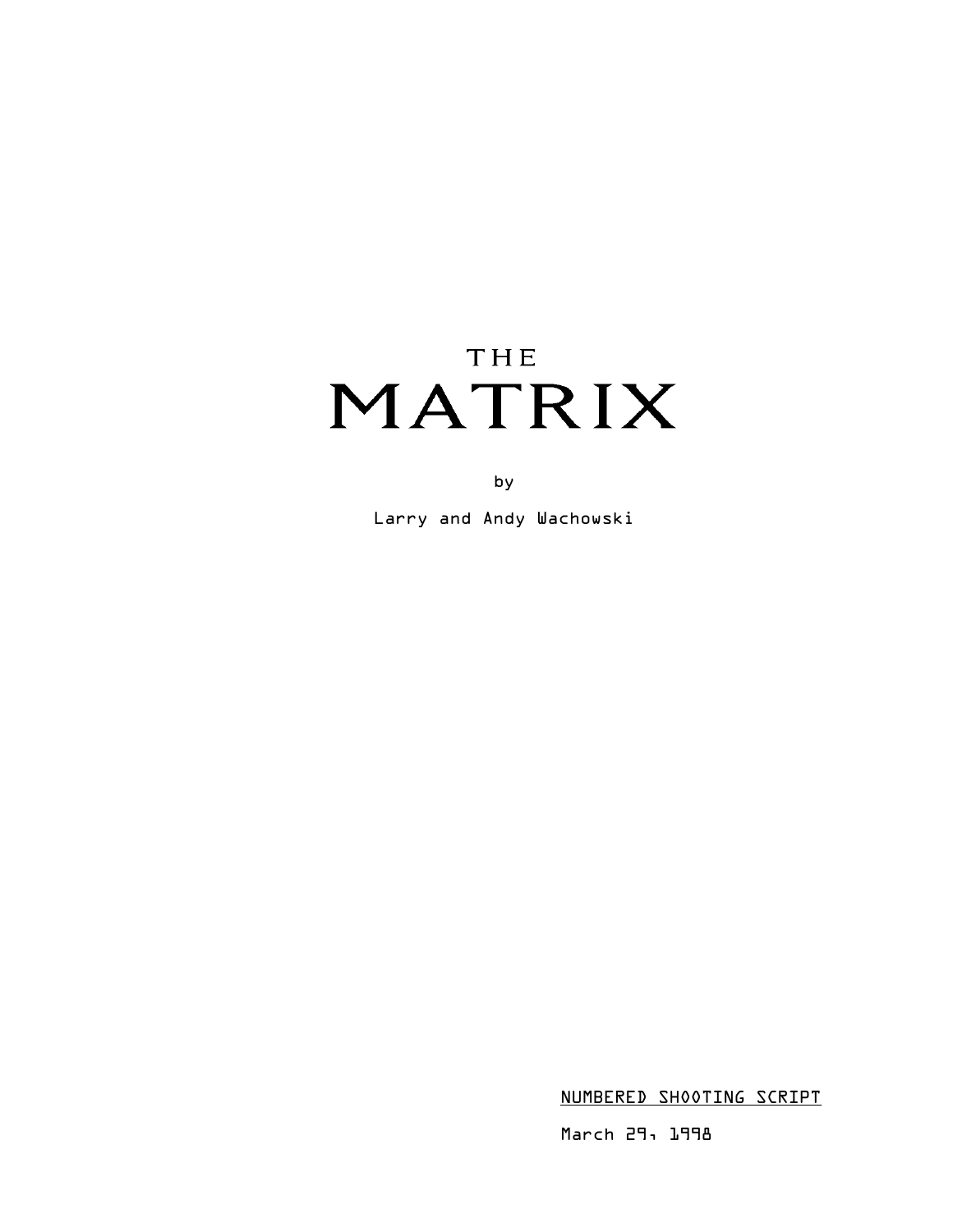FADE IN:

#### 1 ON COMPUTER SCREEN 1

so close it has no boundaries.

A blinding cursor pulses in the electric darkness like a heart coursing with phosphorous light, burning beneath the derma of black-neon glass.

A PHONE begins to RING, we hear it as though we were making the call. The cursor continues to throb, relentlessly patient, until --

MAN (V.O.)

Yeah?

Data now slashes across the screen, information flashing faster then we can read: "Call trans opt: received. 2-19-98 13:24:18 REC:Log>."

> WOMAN (V.O.) Is everything in place?

On screen: "Trace program: running."

We listen to the phone conversation as though we were on a third line. The man's name is Cypher. The woman, Trinity.

> TRINITY (WOMANV.O.) I said, is everything in place?

The entire screen with racing columns of numbers. Shimmering like green-electric rivers, they rush at a 10-digit phone number in the top corner.

> CYPHER (MANV.O.) You weren't supposed to relieve me.

> TRINITY (V.O.) I know but I felt like taking a shift.

The area code is identified. The first three numbers suddenly fixed, leaving only seven flowing columns.

> CYPHER (V.O.) You like him, don't you? You like watching him?

We begin MOVING TOWARD the screen, CLOSING IN as each digit is matched, one by one, snapping into place like the wheels of a slot machine.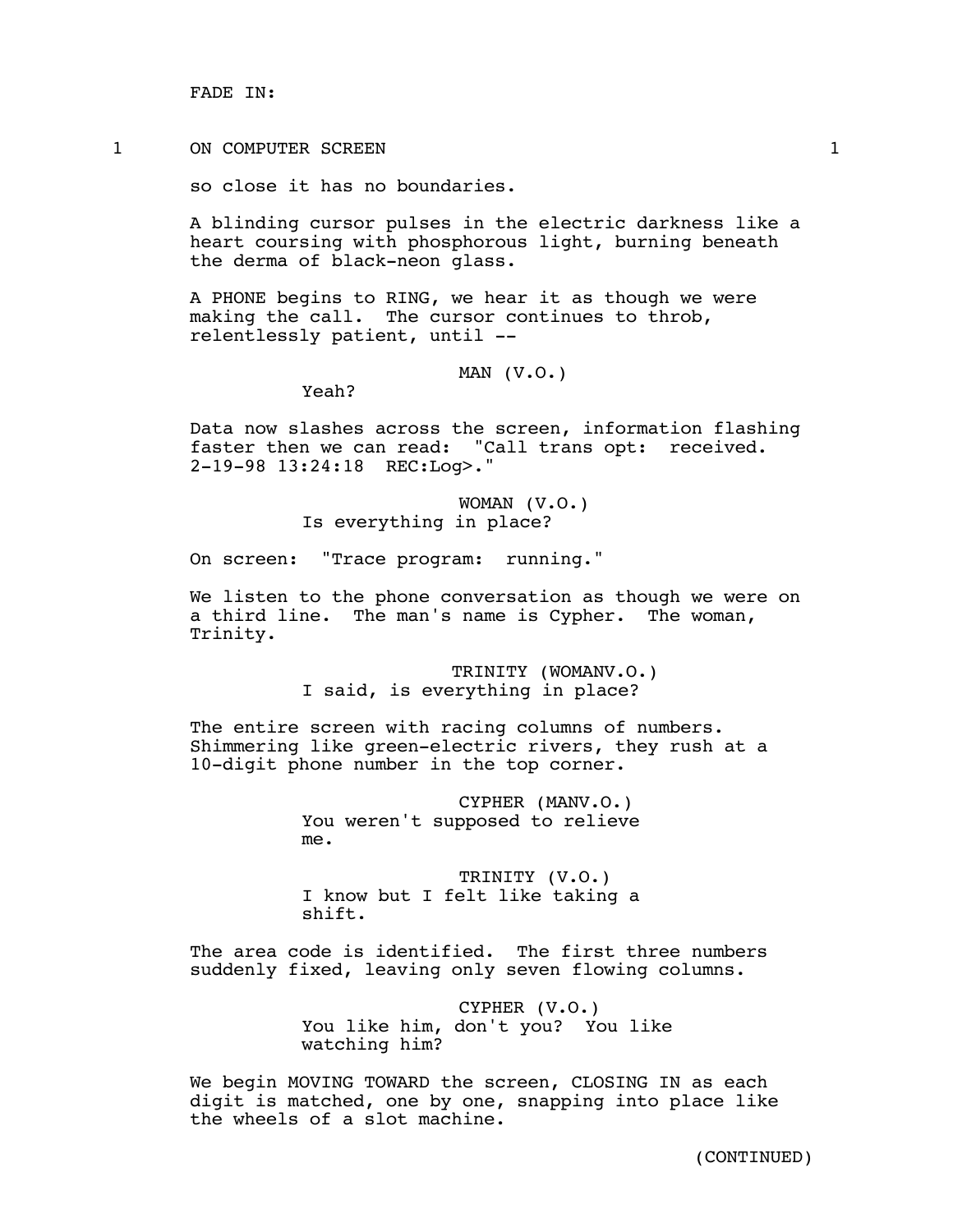TRINITY (V.O.) Don't be ridiculous. CYPHER (V.O.) We're going to kill him. Do you understand that? He's going to die just like the others. TRINITY (V.O.) Morpheus believes he is the One. Only two thin digits left. CYPHER (V.O.) Do you? TRINITY (V.O.) I... it doesn't matter what I believe. CYPHER (V.O.) You don't, do you? TRINITY (V.O.) If you have something to say, I suggest you say it to Morpheus. CYPHER (V.O.) I intend to, believe me. Someone has to. The final NUMBER POPS into place --TRINITY (V.O.) Did you hear that? CYPHER (V.O.) Hear what? On screen: "Trace complete. Call origin: #312-555- 0690. TRINITY (V.O.) Are you sure this line is clean? CYPHER (V.O.) Yeah, 'course I'm sure. We MOVE STILL CLOSER, the ELECTRIC HUM of the green NUMBERS GROWING into an ominous ROAR. TRINITY (V.O.)

I better go.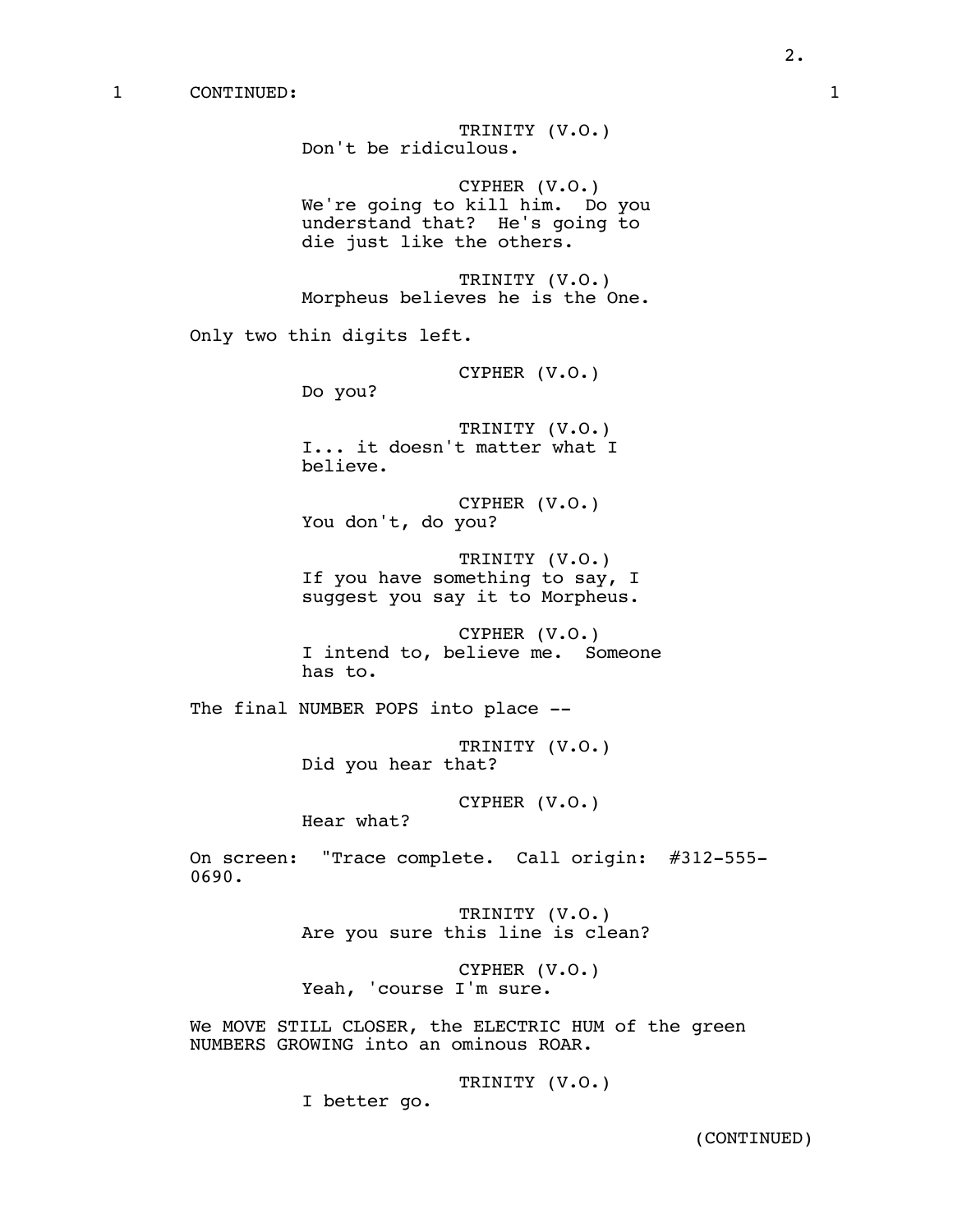THE MATRIX  $-$  Rev.  $3/9/98$  3.

# 1 CONTINUED: (2) 1

She hangs up as we PASS THROUGH the numbers, entering the nether world of the computer screen. Suddenly, a flashlight cuts open the darkness and we find ourselves in --

# 2 INT. HEART O' THE CITY HOTEL - NIGHT 2

The hotel was abandoned after a fire licked its way across the polyester carpeting, destroying several rooms as it spooled soot up the walls and ceiling, leaving patterns of permanent shadow.

We FOLLOW four armed POLICE OFFICERS using flashlights as they creep down the blackened hall and ready themselves on either side of Room 303.

The biggest of them violently kicks in the door. The other cops pour in behind him, guns thrust before them.

#### BIG COP

Police! Freeze!

The room is almost devoid of furniture. There is a foldup table and chair with a phone, a modem, and a powerbook computer. The only light in the room is the glow of the computer.

Sitting there, her hands still on the keyboard, is TRINITY; a woman in black leather.

# BIG COP Hands behind your head! Now! Do it!

She slowly puts her hands behind her head.

# 3 EXT. HEART O' THE CITY HOTEL - NIGHT 3

A black sedan with tinted windows glides in through the police cruisers. AGENT SMITH, AGENT BROWN, and AGENT JONES get out of the car.

They wear dark suits and sunglasses even at night. They are also always hardwired; small Secret Service earphones in one ear, the cord coiling back into their shirt collars.

# AGENT SMITH

Lieutenant?

#### LIEUTENANT

Oh shit.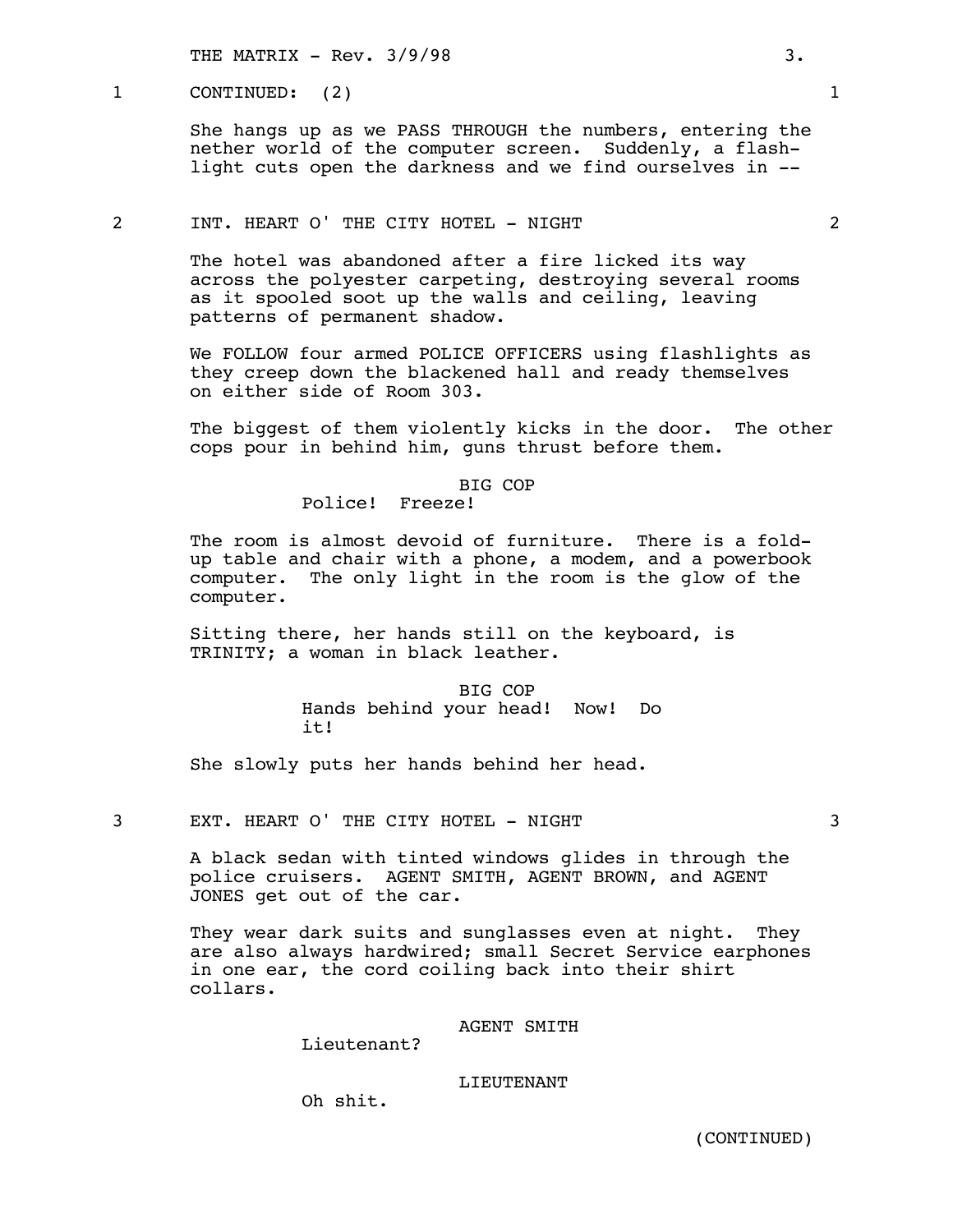3 CONTINUED: 3

AGENT SMITH Lieutenant, you were given specific orders --

# LIEUTENANT

I'm just doing my job. You gimme that Juris-my dick-tion and you can cram it up your ass.

AGENT SMITH The orders were for your protection.

The Lieutenant laughs.

# LIEUTENANT

I think we can handle one little girl.

Agent Smith nods to Agent Brown as they start toward the hotel.

LIEUTENANT

I sent two units. They're bringing her down now.

AGENT SMITH

No, Lieutenant, your men are already dead.

4 INT. HEART O' THE CITY HOTEL 4

The Big Cop flicks out his cuffs, the other cops holding a bead. They've done this a hundred times, they know they've got her, until the Big Cop reaches with the cuffs and Trinity moves --

It almost doesn't register, so smooth and fast, inhumanly fast.

The eye blinks and Trinity's palm snaps up and the nose explodes, blood erupting. Her leg kicks with the force of a wrecking ball and he flies back, a two-hundred-fifty pound sack of limp meat and bone that slams into the cop farthest from her.

Trinity moves again, BULLETS RAKING the walls, flashlights sweeping with panic as the remaining cops try to stop a leather-clad ghost.

A GUN still in the cop's hand is snatched, twisted, and FIRED. There is a final violent exchange of GUNFIRE and when it's over, Trinity is the only one standing.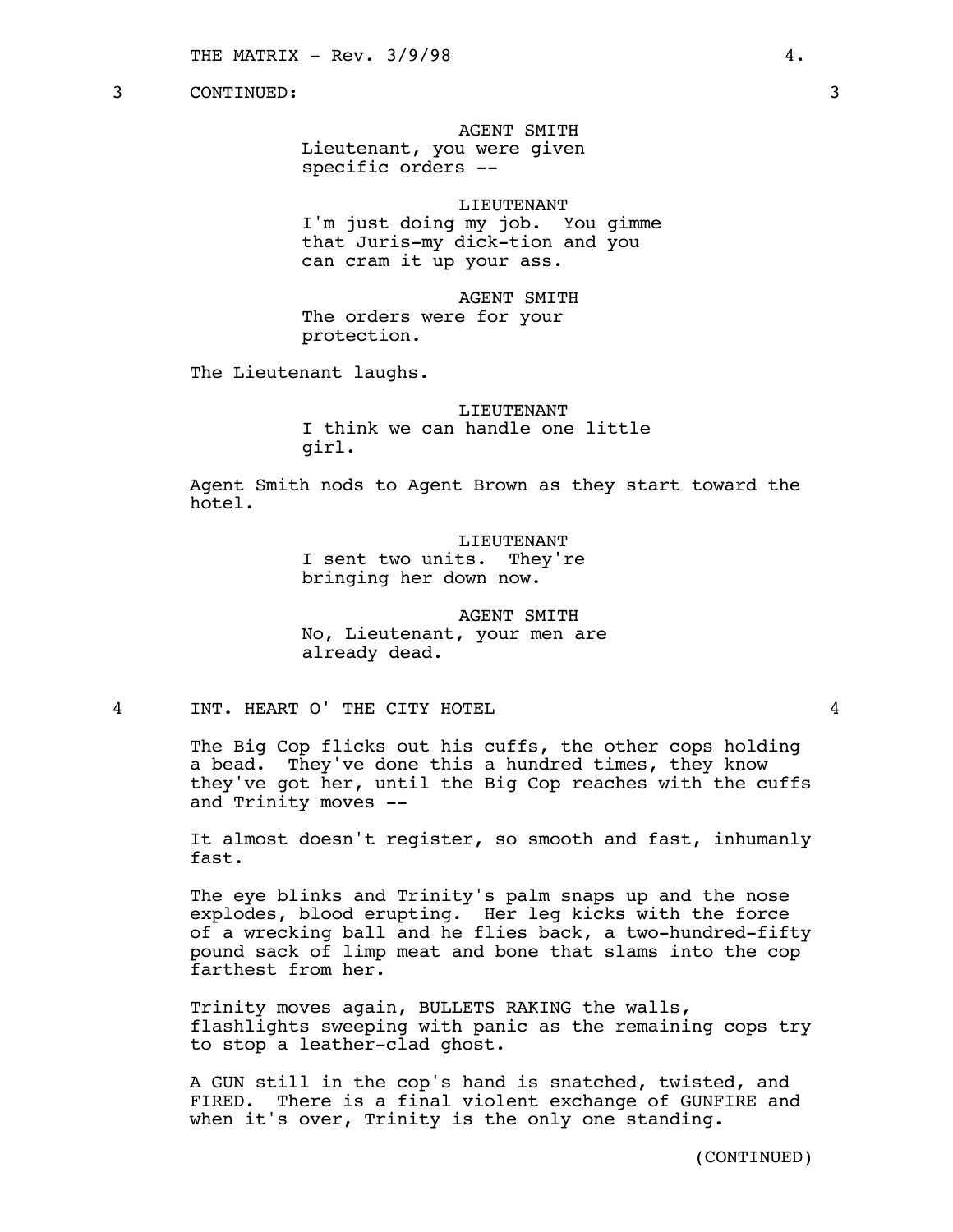THE MATRIX  $-$  Rev.  $3/9/98$  5.

4 CONTINUED: 4

A flashlight rocks slowly to a stop.

# TRINITY

Shit.

5 EXT. HEART O' THE CITY HOTEL 5

Agent Brown enters the hotel while Agent Smith heads for the alley.

6 INT. HEART O' THE CITY HOTEL 6

Trinity is on the phone, pacing. The other end is answered.

MAN (V.O.)

Operator.

TRINITY Morpheus! The line was traced! I don't know how.

 MORPHEUS (MANV.O.) I know. They cut the hardline. This line is not a viable exit.

**TRINITY** Are there any Agents?

MORPHEUS (V.O.)

Yes.

#### **TRINITY**

Goddamnit!

MORPHEUS (V.O.) You have to focus. There is a phone. Wells and Lake. You can make it.

She takes a deep breath, centering herself.

TRINITY

All right --

MORPHEUS (V.O.)

Go.

She drops the phone.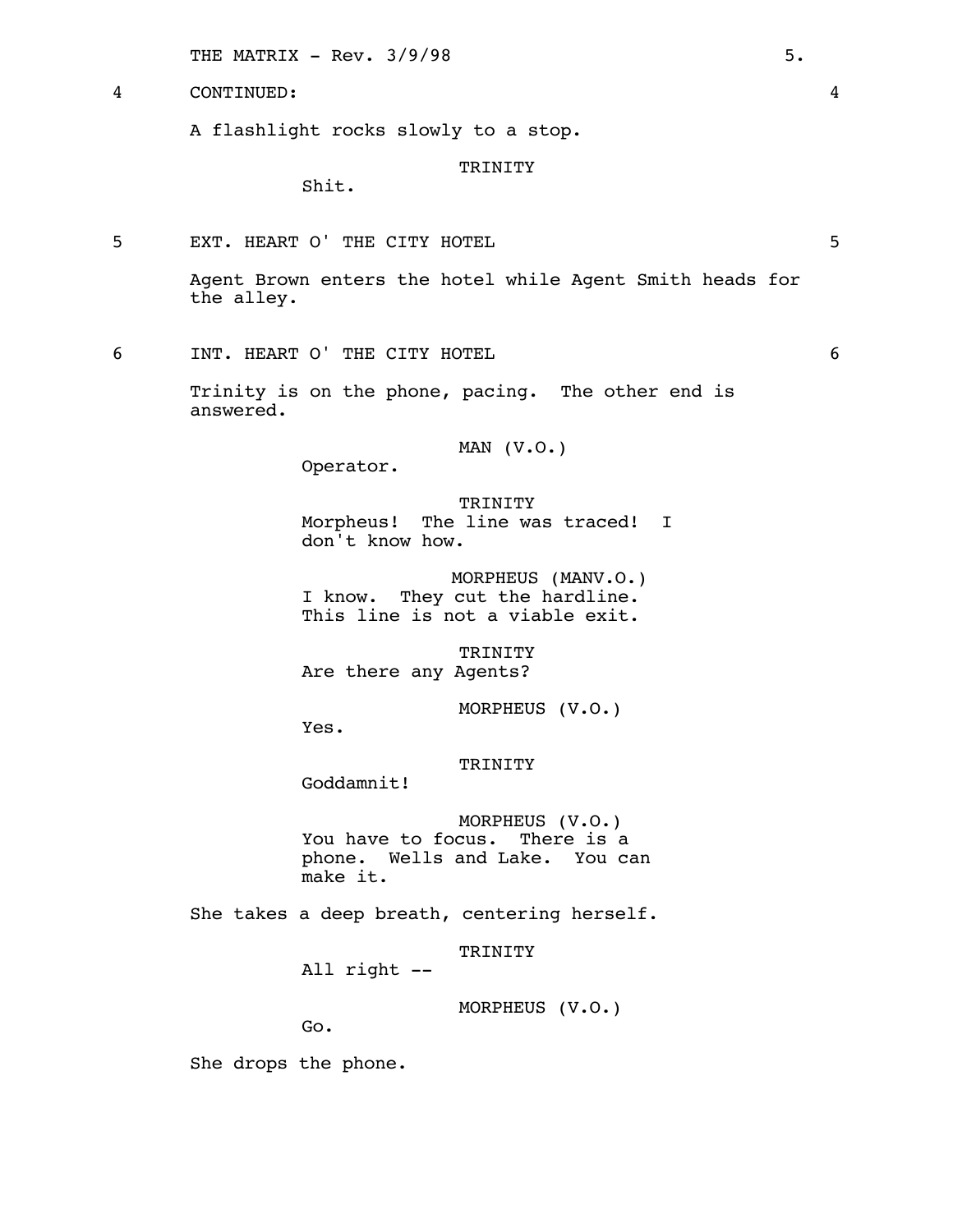THE MATRIX  $-$  Rev.  $3/9/98$  6.

7 INT. HALL 7

She bursts out of the room as Agent Brown enters the hall, leading another unit of police. Trinity races to the opposite end, exiting through a broken window onto the fire escape.

# 8 EXT. FIRE ESCAPE 8

In the alley below, Trinity sees Agent Smith staring at her. She can only go up.

9 EXT. ROOF 9

On the roof, Trinity is running as Agent Brown rises over the parapet, leading the cops in pursuit.

Trinity begins to jump from one roof to the next, her movements so clean, gliding in and out of each jump, contrasted to the wild jumps of the cops.

Agent Brown, however, has the same unnatural grace.

The roof falls away into a wide back alley. The next building is over 40 feet away, but Trinity's face is perfectly calm, staring at some point beyond the other roof.

> **COP** That's it, we got her now.

The cops slow, realizing they are about to see something ugly as Trinity drives at the edge, launching herself into the air.

From above, the ground seems to flow beneath her as she hangs in flight, then hits, somersaulting up, still running hard.

> **COP** Jesus Christ -- that's impossible!

They stare, slack-jawed, as Agent Brown duplicates the move exactly, landing, rolling over a shoulder up onto one knee.

It is a dizzying chase up and over the dark plateaued landscape of rooftops and sheer cliffs of brick. Ahead, she sees her only chance, 50 feet beyond the point where her path drops away into a paved chasm, there is!--

10 EXT. WINDOW 10

A yellow glow in the midst of a dark brick building.

Trinity zeros in on it, running as hard as she can and -- (CONTINUED)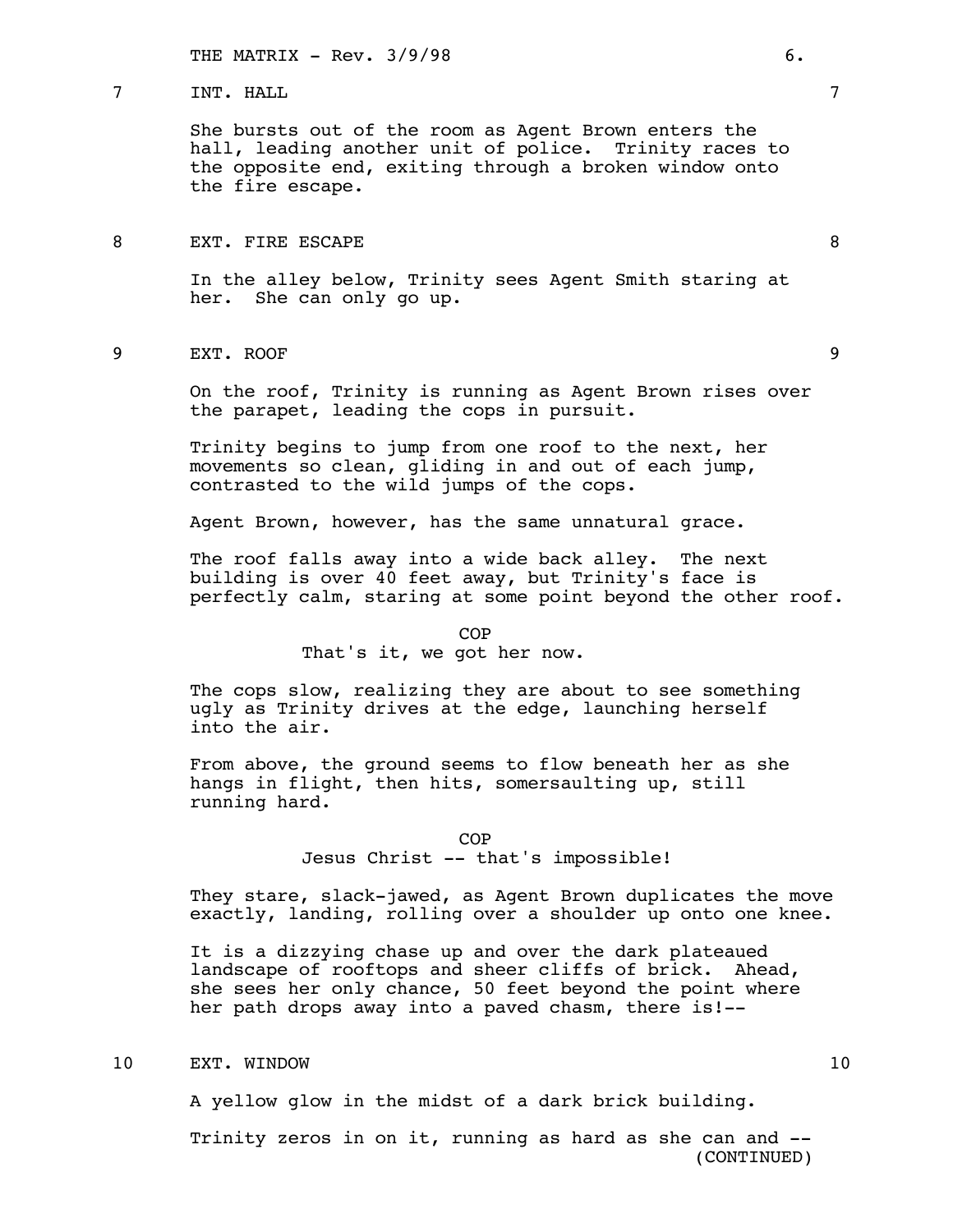### 10 CONTINUED: 10

Hurtles herself into the empty night space, her body leveling into a dive. She falls, arms covering her head as the whole world seems to spin on its axis --

# A10 INT. BACK STAIRWELL A10

And she crashes with an EXPLOSION of GLASS and WOOD, then falls onto a back stairwell, tumbling, bouncing down stairs bleeding, broken --

But still alive.

She wheels on the smashed opening above, her gun instantly in her hand, trained, waiting for Agent Brown but is met by only a slight WIND that HISSES against the fanged maw of broken glass.

Trinity tries to move. Everything hurts.

**TRINITY** Get up, Trinity. You're fine. Get up -- just get up!

She stands and limps down the rest of the stairs.

# 11 EXT. STREET 11

Trinity emerges from the shadows of an alley and, at the end of the block, in a pool of white street light, she sees it!--

The telephone booth.

Obviously hurt, she starts down the concrete walk, focusing in completely, her pace quickening, as the PHONE begins to RING.

Across the street, a garbage truck suddenly u-turns, it's TIRES SCREAMING as it accelerates. Trinity sees the headlights of the truck arcing at the telephone booth as if taking aim.

Gritting through the pain, she races the truck, slamming into the booth, the headlights blindingly bright, bearing down on the box of Plexiglas just as --

She answers the phone.

There is a frozen instant of silence before the hulking mass of dark metal lurches up onto the sidewalk --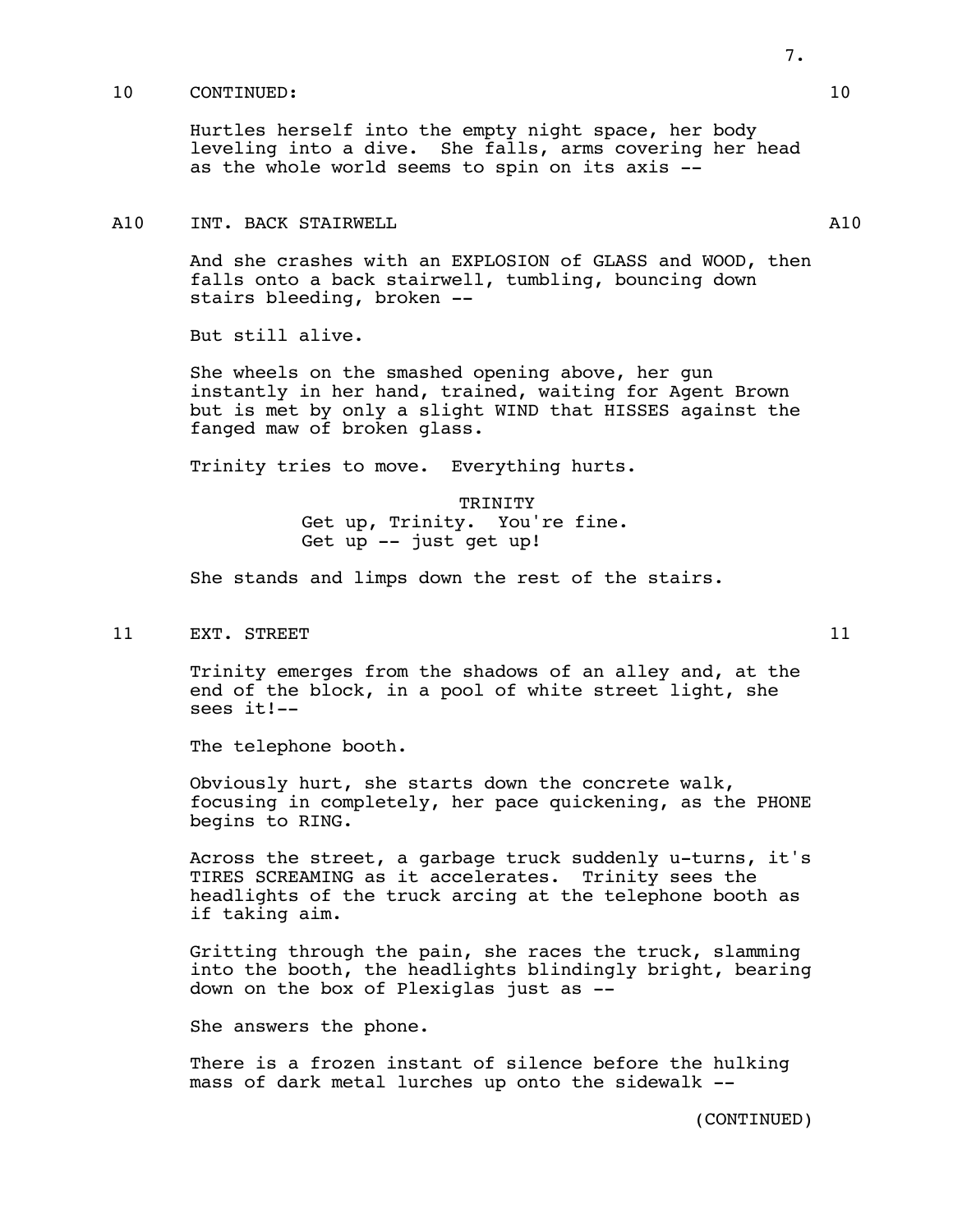11 CONTINUED: 11

Barreling through the booth, bulldozing it into a brick wall, SMASHING it to PLEXIGLAS PULP.

After a moment, a black loafer steps down from the cab of the garbage truck. Agent Smith inspects the wreckage. There is no body. Trinity is gone.

His jaw sets as he grinds his molars in frustration. Agent Jones and Brown walk up behind him.

AGENT JONES

She got out.

AGENT SMITH It doesn't matter.

AGENT BROWN The informant is real.

Agent Smith almost smiles.

AGENT SMITH

Yes.

AGENT JONES We have the name of their next target.

AGENT BROWN The name is Neo.

The handset of the pay phone lays on the ground, separated in the crash like a severed limb.

> AGENT SMITH We'll need a search running.

AGENT JONES It's already begun.

We are SUCKED TOWARDS the mouthpiece of the phone, CLOSER and CLOSER, until the smooth gray plastic spreads out like a horizon and the small holes widen until we FALL THROUGH one --

Swallowed by DARKNESS.

The DARKNESS CRACKLES with phosphorescent energy, the word "searching" blazing in around us as we EMERGE FROM a computer screen.

The screen flickers with windowing data as a search engine runs with a steady relentless rhythm.

We DRIFT BACK FROM the screen and INTO --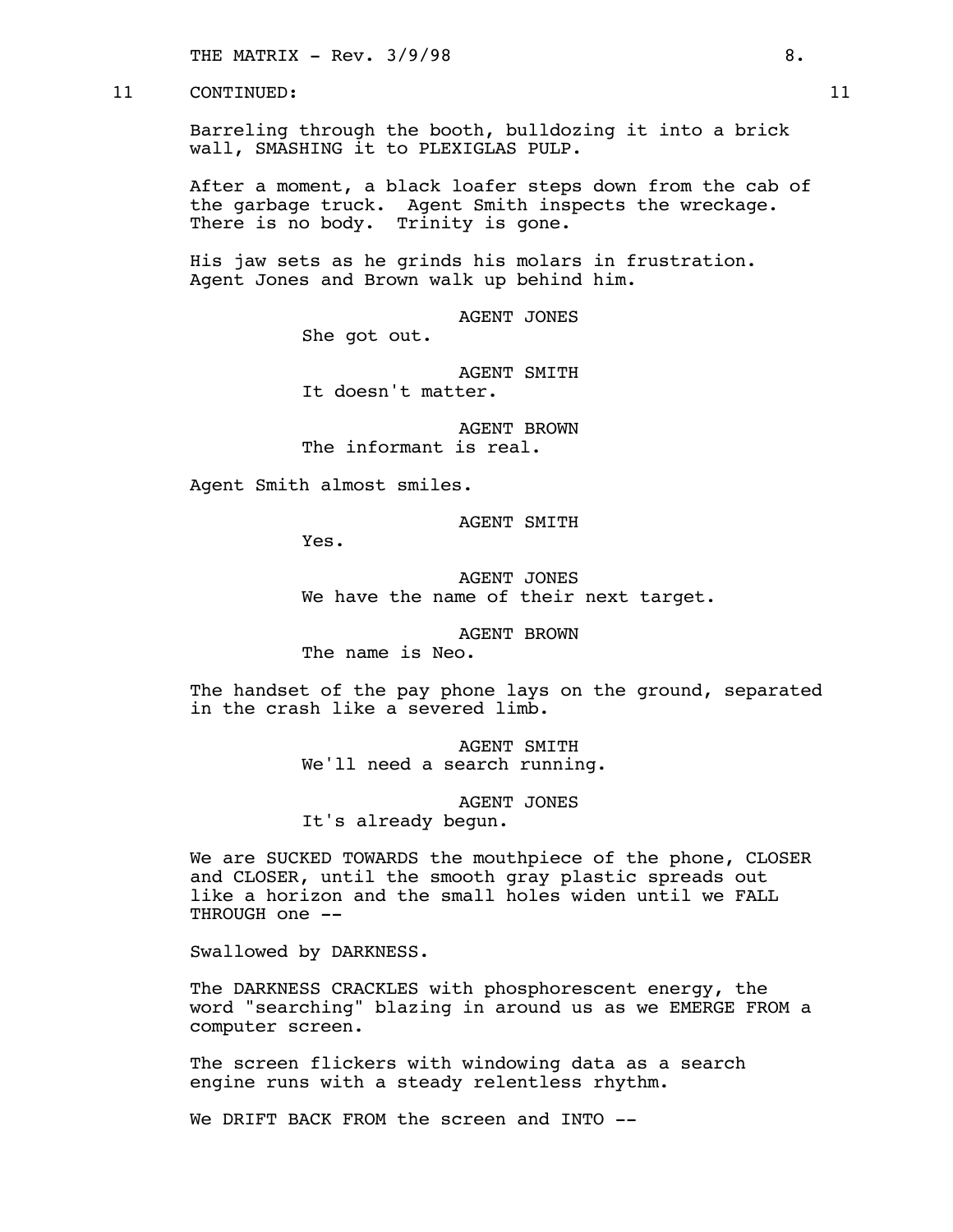#### 12 INT. NEO'S APARTMENT 12

It is a studio apartment that seems overgrown with technology.

Weed-like cables coil everywhere, duct-taped into thickets that wind up and around the legs of several desks. Tabletops are filled with cannibalized equipment that lay open like an autopsied corpse.

At the center of this technological rat-nest is NEO, a man who knows more about living inside a computer than outside one.

He is asleep in front of his PC. Behind him, the computer screen suddenly goes blank. A prompt appears: "Wake up, Neo."

Neo's eye pries open. He sits up, one eye still closed, looking around, unsure of where he is. He notices the screen.

He types "CTRL X" but the letter "T" appears.

NEO

What...?

He hits another and an "H" appears. He keeps typing, pushing random functions and keys while the computer types out a message as though it had a mind of its own.

He stops and stares at the four words on the screen: "The Matrix has you."

NEO

What the hell?

He hits the "ESC" button. Another message appears: "Follow the white rabbit."

He hits it again and the message repeats. He rubs his eyes but when he opens them, there is another message: "Knock, knock, Neo."

Someone KNOCKS on his door and he almost jumps out of his chair. He looks back at the computer, but the screen is now blank.

Someone KNOCKS again. Neo rises, still unnerved.

NEO

Who is it?

CHOI (O.S)

It's Choi.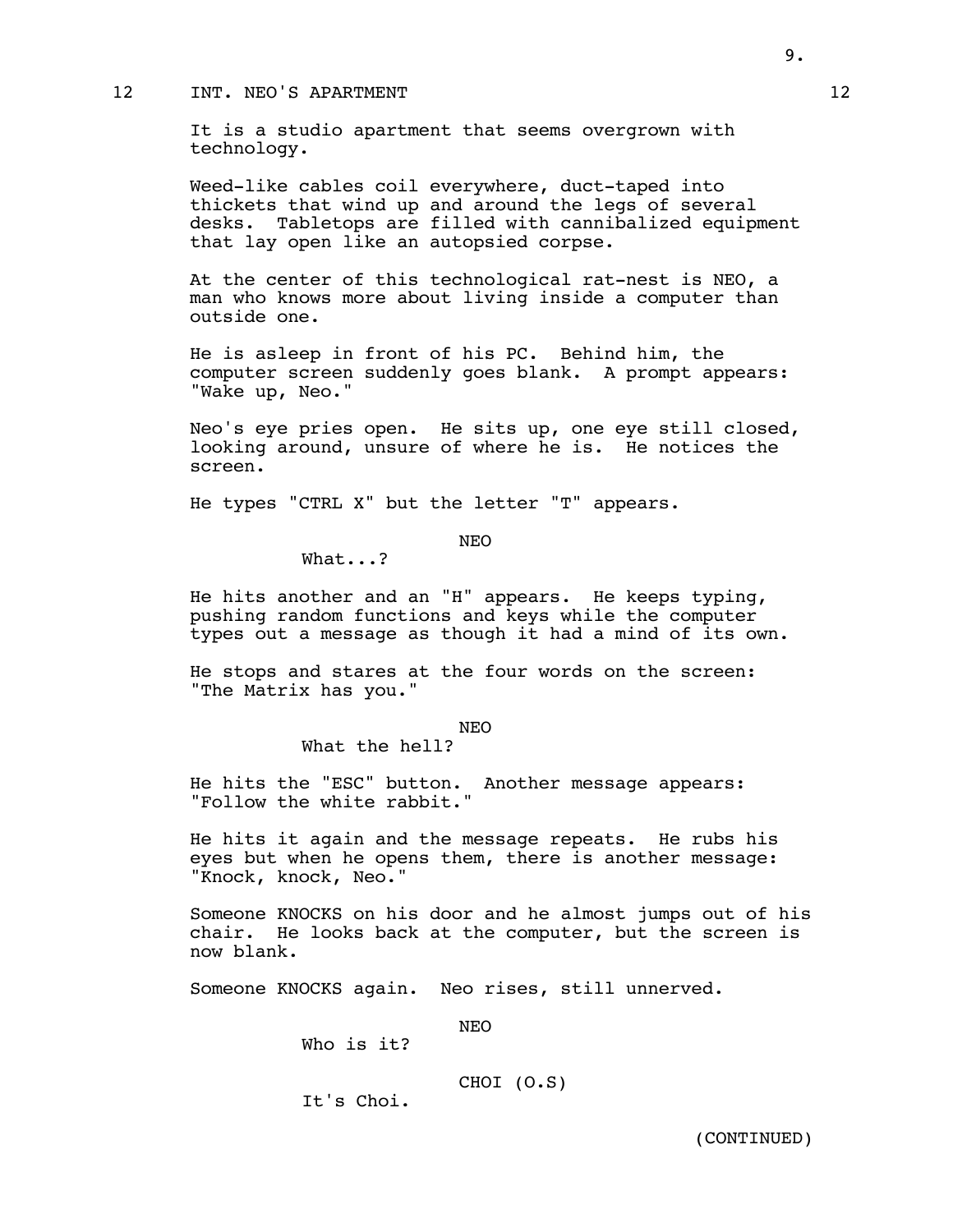# 12 CONTINUED: 12

Neo flips a series of locks and opens the door, leaving the chain on. A young Chinese MAN stands there with several of his friends.

> NEO You're two hours late.

CHOI (MAN) I know. It's her fault.

NEO You got the money?

#### **CHOI**

Two grand.

He takes out an envelope and gives it to Neo through the cracked door.

NEO

Hold on.

He closes the door. On the floor near his bed is a book, Baudrillard's Simulacra and Simulations. The book has been hollowed out and inside are several computer disks. He takes one, sticks the money in the book and drops it on the floor.

Opening the door, he hands the disk to Choi.

CHOI Hallelujah! You are my Savior, man! My own personal Jesus Christ!

NEO If you get caught using that --

CHOI

I know, I know. This never happened. You don't exist.

NEO

Right...

Neo nods as the strange feeling of unrealness suddenly returns.

**CHOI** 

Something wrong, man? You look a little whiter than usual.

NEO

I don't know... My computer...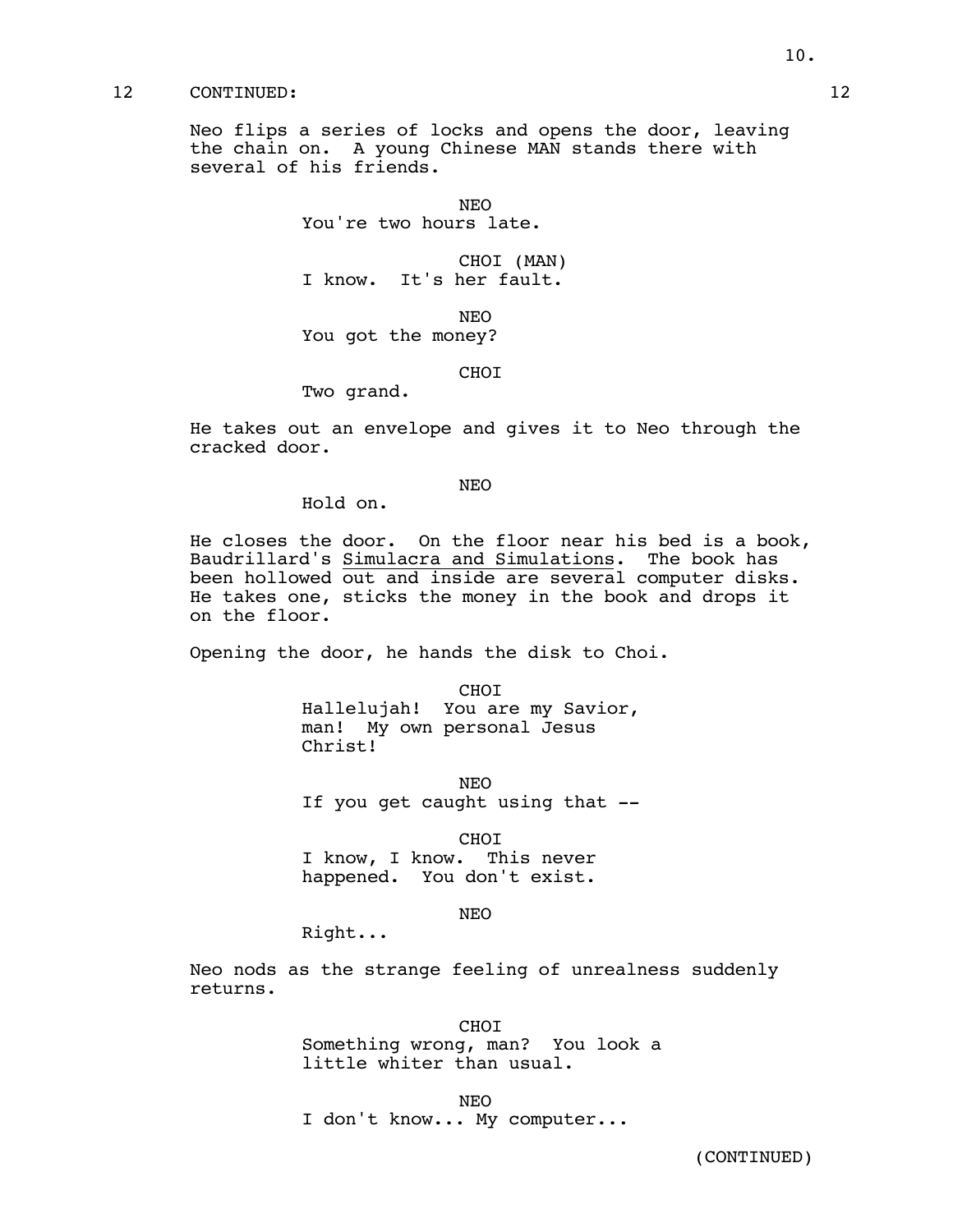# 12 CONTINUED: (2) 12

He looks back at Choi, unable to explain what just happened.

> NEO You ever have the feeling that you're not sure if you're awake or still dreaming?

CHOI All the time. It's called mescaline and it is the only way to fly.

He smiles and slaps the hand of his nearest droog.

CHOI

It sounds to me like you need to unplug, man. A little R&R. What do you think, Dujour, should we take him with us?

# DUJOUR

Definitely.

NEO I can't. I have to work tomorrow.

DUJOUR Come on. It'll be fun. I promise.

He looks up at her and suddenly notices on her black leather motorcycle jacket dozens of pins: bands, symbols, slogans, military medals and --

A small white rabbit. The ROOM TILTS.

NEO Yeah, yeah. Sure, I'll go.

# 13 INT. APARTMENT 13 13

An older apartment; a series of halls connects a chain of small high-ceilinged rooms lined with heavy casements.

Smoke hangs like a veil, blurring the few lights there are.

Dressed predominately in black, people are everywhere, gathered in cliques around pieces of furniture like jungle cats around a tree.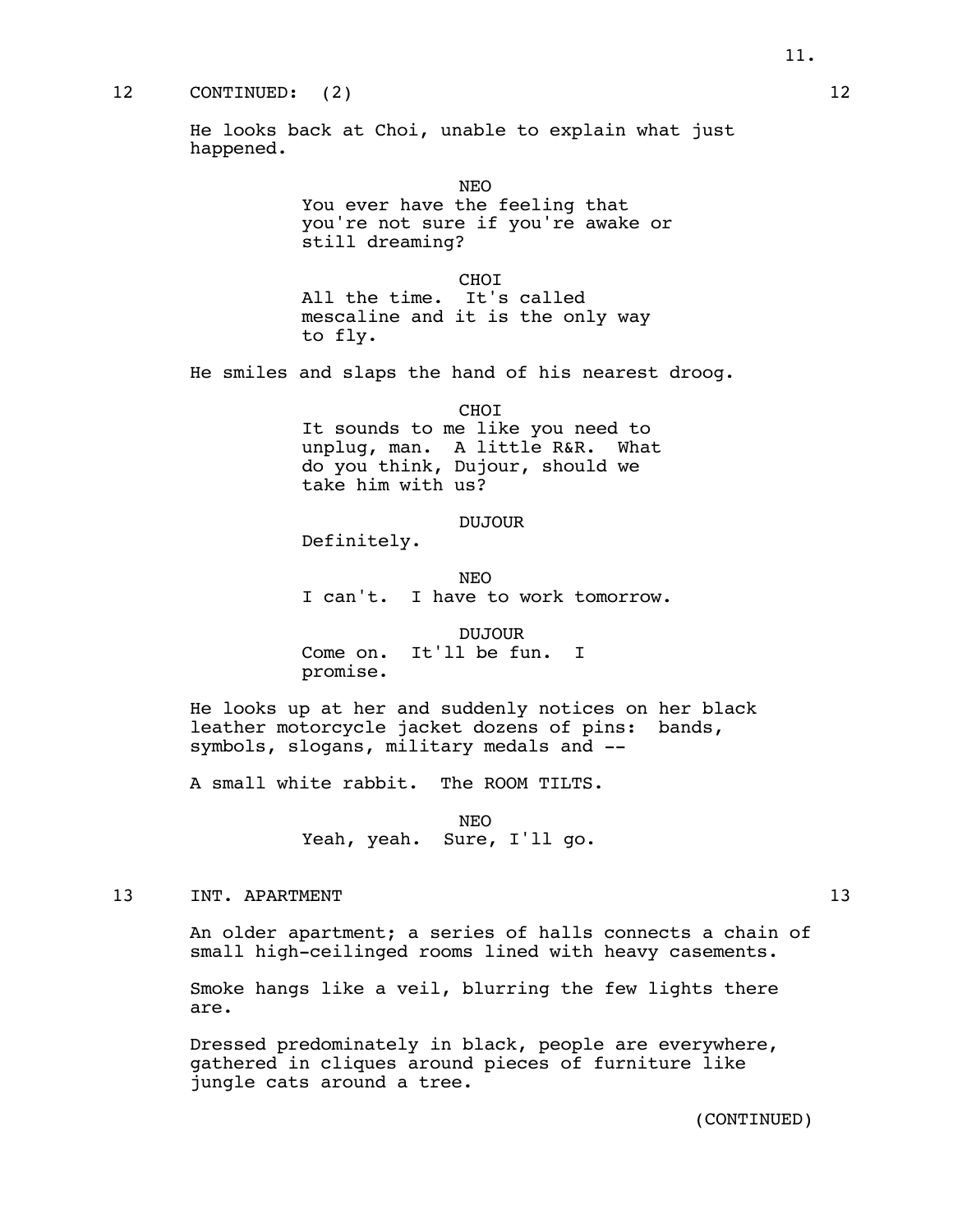### 13 CONTINUED: 13 13

Neo stands against a wall, alone, sipping from a bottle of beer, feeling completely out of place. He is about to leave when he notices a woman staring at him.

The woman is Trinity. She walks straight up to him.

In the nearest room, shadow-like figures grind against each other to the pneumatic beat of INDUSTRIAL MUSIC.

#### TRINITY

Hello, Neo.

NEO

How do you know that name?

**TRINITY** I know a lot about you. I've been wanting to meet you for some time.

NEO

Who are you?

TRINITY My name is Trinity.

NEO Trinity? The Trinity? The Trinity that cracked the I.R.S. D-Base?

TRINITY That was a long time ago.

NEO

Gee-zus.

# **TRINITY**

What?

NEO

I just thought... you were a guy.

# **TRINITY**

Most guys do.

Neo is a little embarrassed.

NEO

Do you want to go somewhere and talk?

**TRINITY** No. It's safe here and I don't have much time.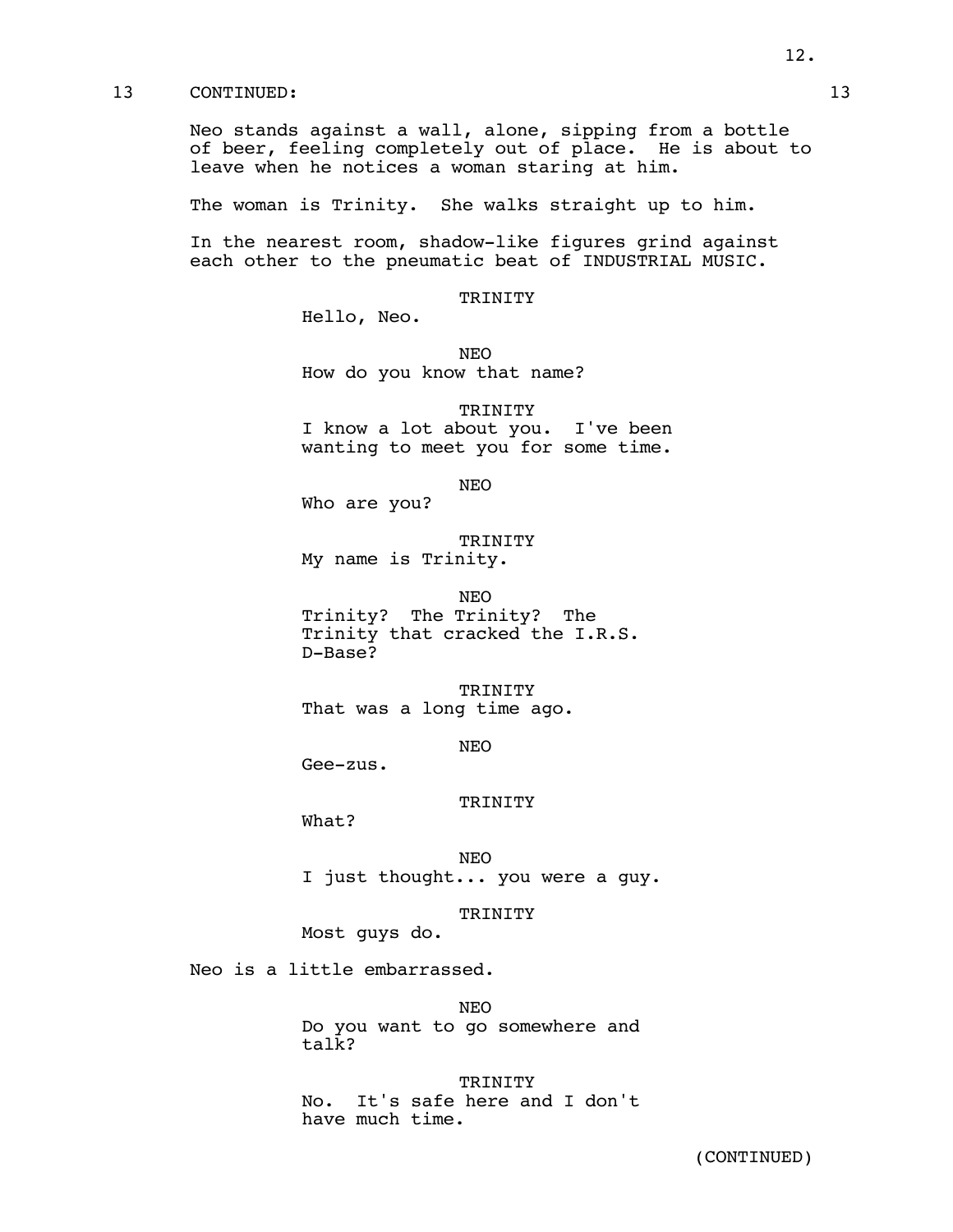# 13 CONTINUED: (2) 13

The MUSIC is so LOUD they must stand very close, talking directly into each other's ear.

> NEO That was you on my computer?

She nods.

NEO

How did you do that?

TRINITY Right now, all I can tell you, is that you are in danger. I brought you here to warn you.

NEO

Of what?

TRINITY They're watching you, Neo.

NEO

Who is?

#### TRINITY

Please. Just listen. I know why you're here, Neo. I know what you've been doing. I know why you hardly sleep, why you live alone and why, night after night, you sit at your computer. You're looking for him.

Her body is against his; her lips very close to his ear.

**TRINITY** 

I know because I was once looking for the same thing, but when he found me he told me I wasn't really looking for him. I was looking for an answer.

There is a hypnotic quality to her voice and Neo feels the words, like a drug, seeping into him.

> TRINITY It's the question that drives us, the question that brought you here. You know the question just as I did.

NEO What is the Matrix? 13.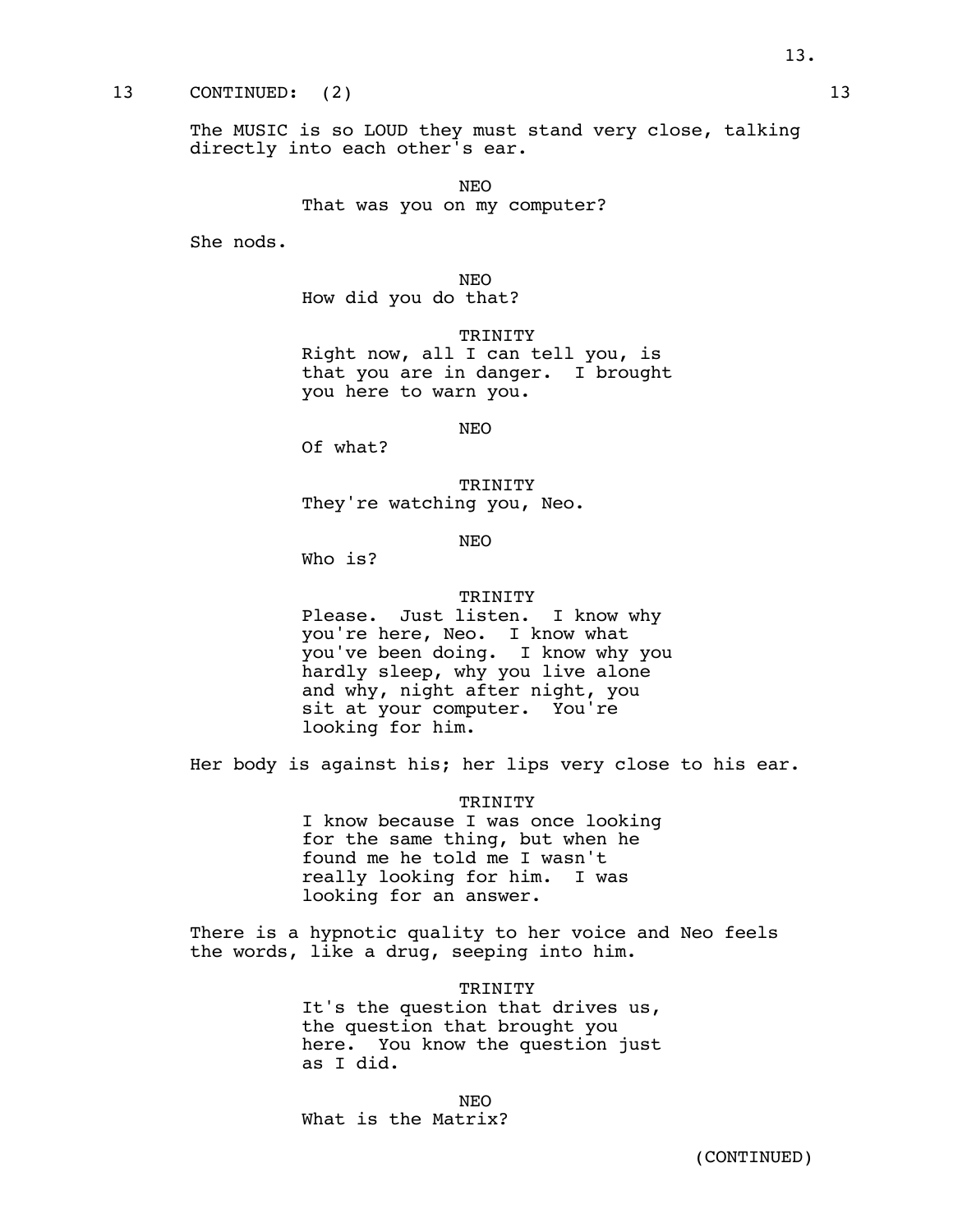13 CONTINUED: (3) 13

### TRINITY

When I asked him, he said that no one could ever be told the answer to that question. They have to see it to believe it.

She leans close, her lips almost touching his ear.

#### **TRINITY**

The answer is out there, Neo. It's looking for you and it will find you, if you want it to.

She turns and he watches her melt into the shifting wall of bodies.

A SOUND RISES steadily, growing out of the MUSIC, pressing in on Neo until it is all he can hear as we --

CUT TO:

14 INT. NEO'S APARTMENT 14

The sound is an ALARM CLOCK, slowly dragging Neo to consciousness. He strains to read the clock-face: 9:15!A.M.

# NEO

Shitshitshit.

15 EXT. SKYSCRAPER 15

The downtown office of Meta CorTechs, a software development company.

16 INT. META CORTECHS OFFICE 16 16

The main offices are along each wall, the windows overlooking downtown. RHINEHEART, the ultimate company man, lectures Neo without looking at him, typing at his computer continuously.

Neo stares at two window cleaners on a scaffolding outside, dragging their rubber squeegees down the surface of the glass.

#### RHINEHEART

You have a problem with authority, Mr. Anderson. You believe that you are special, that somehow the rules do not apply to you. Obviously, you are mistaken.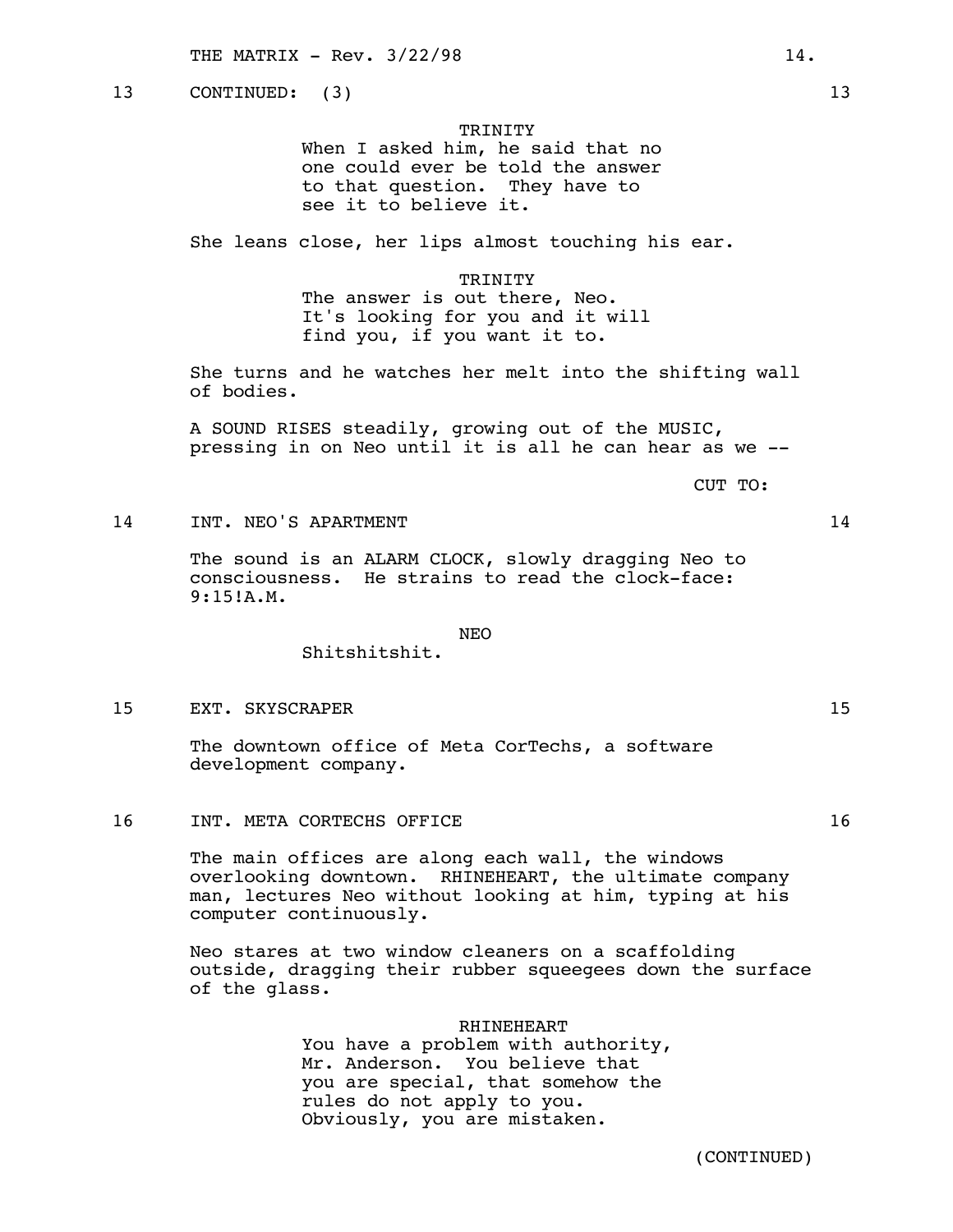His long, bony fingers resume clicking the keyboard.

RHINEHEART This company is one of the top software companies in the world because every single employee understands that they are a part of a whole. Thus, if an employee has a problem, the company has a problem.

He turns again.

#### RHINEHEART

The time has come to make a choice, Mr. Anderson. Either you choose to be at your desk on time from this day forth, or you choose to find yourself another job. Do I make myself clear?

NEO Yes, Mr. Rhineheart. Perfectly clear.

17 INT. NEO'S CUBICLE 17

The entire floor looks like a human honeycomb, with a labyrinth of cubicles structured around a core of elevators.

> VOICE (O.S.) Thomas Anderson?

Neo turns and finds a FEDERAL EXPRESS GUY at his cubicle door.

#### NEO

Yeah. That's me.

Neo signs the electronic pad and the Fedex Guy hands him the softpak.

### FEDEX GUY

Have a nice day.

He opens the bag. Inside is a cellular PHONE. It seems the instant it is in his hand, it RINGS. Unnerved, he flips it open.

# NEO

Hello?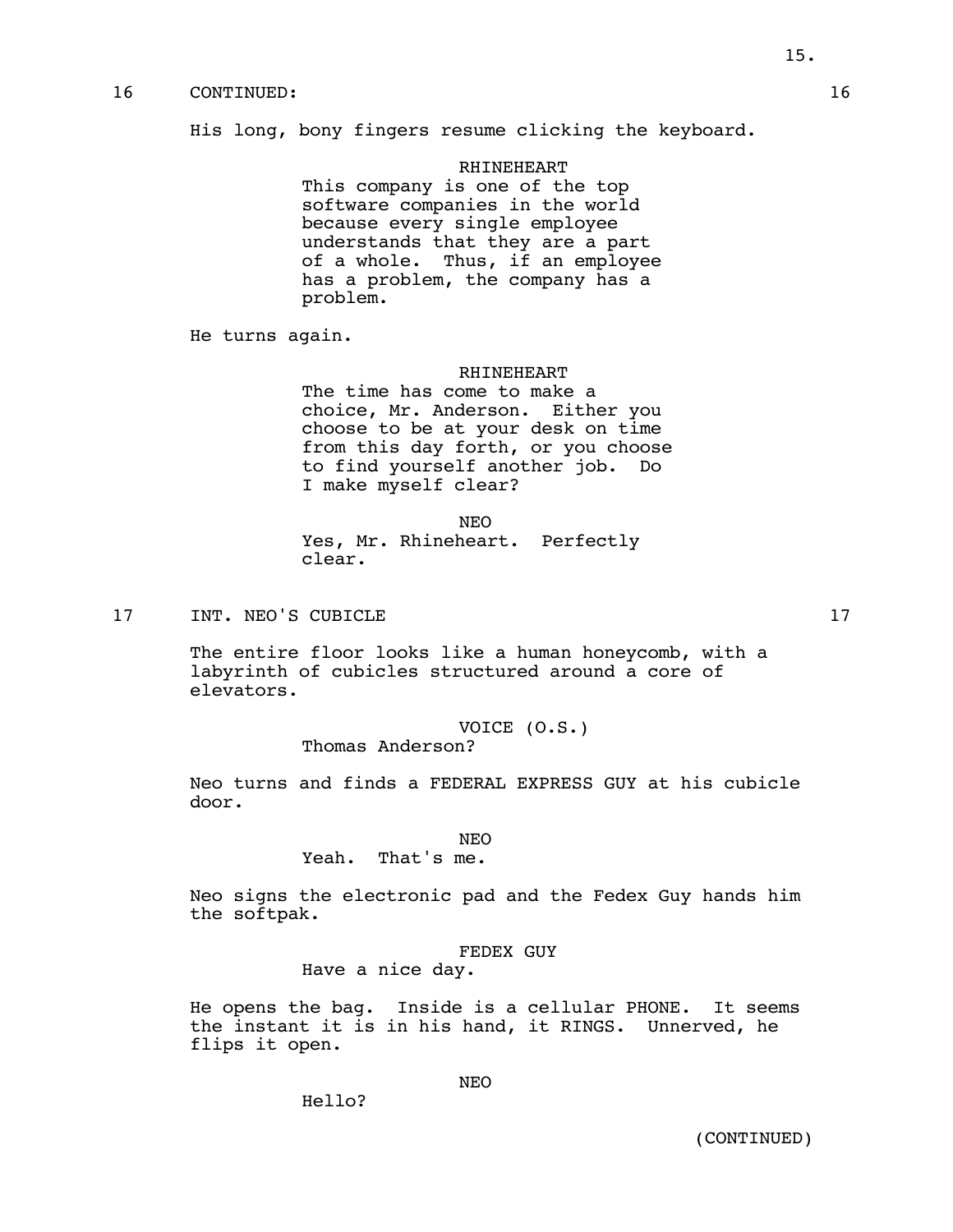17 CONTINUED: 17

MORPHEUS (V.O.) Hello, Neo. Do you know who this is?

Neo's knees give and he sinks into his chair.

NEO

Morpheus...

MORPHEUS (V.O.) I've been looking for you, Neo. I don't know if you're ready to see what I want to show you, but unfortunately, we have run out of time. They're coming for you, Neo. And I'm not sure what they're going to do.

NEO Who's coming for me?

MORPHEUS (V.O.) Stand up and see for yourself.

NEO

Right now?

MORPHEUS (V.O.)

Yes. Now.

Neo starts to stand.

MORPHEUS (V.O.) Do it slowly. The elevator.

His head peeks up over the partition. At the elevator, he sees Agent Smith, Agent Brown and Agent Jones leading a group of cops. A female employee turns and points out Neo's cubicle.

Neo ducks.

#### NEO

Holy shit!

MORPHEUS (V.O.)

Yes.

One cop stays at the elevator, the others follow the Agents.

> NEO What the hell do they want with me?!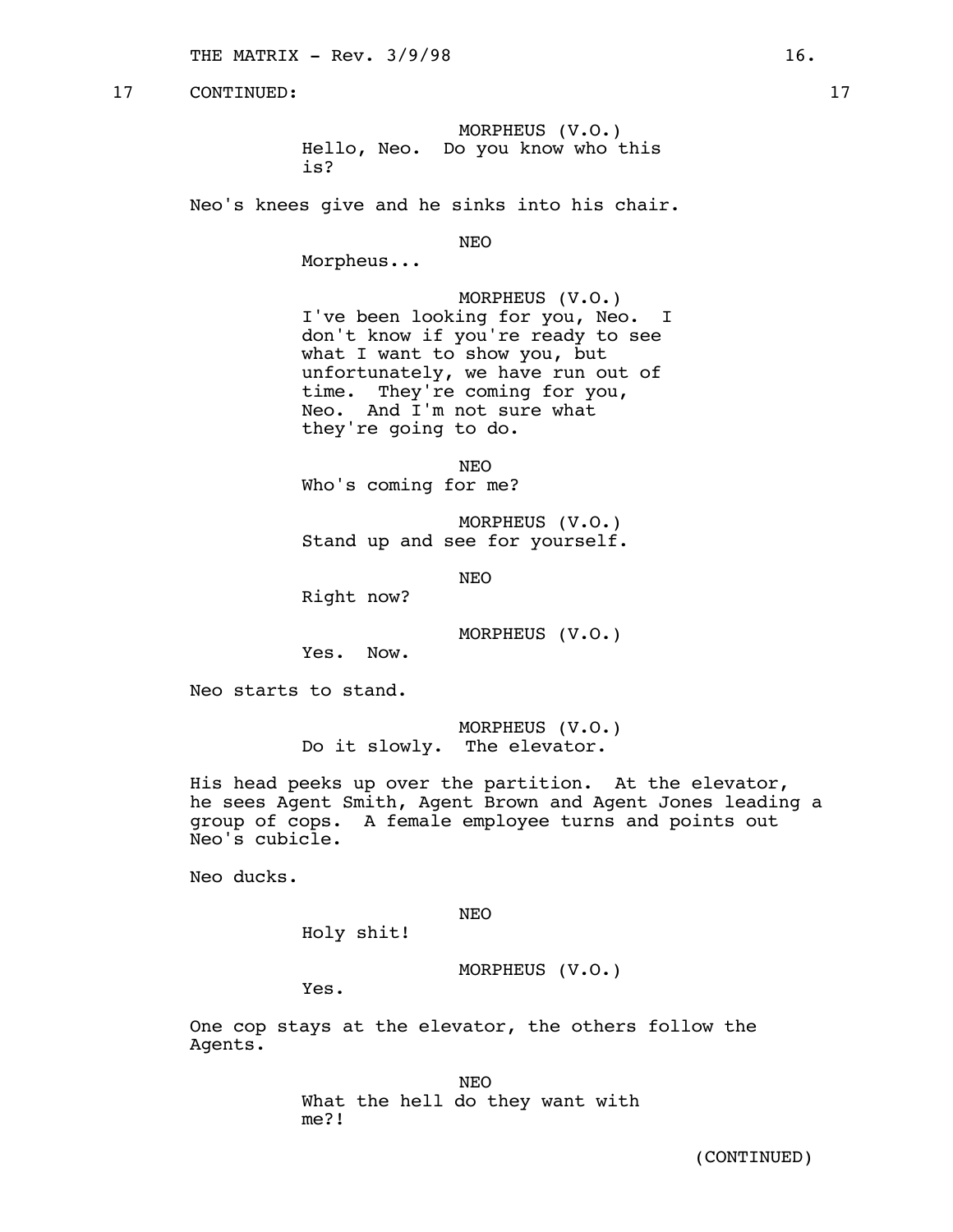MORPHEUS (V.O.) I'm not sure, but if you don't want to find out, you better get out of there.

NEO

How?!

MORPHEUS (V.O.) I can guide you out, but you have to do exactly what I say.

The agents are moving quickly towards the cubicle.

MORPHEUS (V.O.) The cubicle across from you is empty.

NEO But what if...?

MORPHEUS (V.O.)

Go! Now!

Neo lunges across the hall, diving into the other cubicle just as the Agents turn into his row.

Neo crams himself into a dark corner, clutching the phone tightly to him.

> MORPHEUS (V.O.) Stay here for a moment.

The Agents enter Neo's empty cubicle. A cop is sent to search the bathroom.

Morpheus' voice is a whisper in Neo's ear.

MORPHEUS (V.O.) A little longer...

Brown is talking to another employee.

MORPHEUS (V.O.) When I tell you, go to the end of the row to the first office on the left, stay as low as you can.

Sweat trickles down his forehead.

MORPHEUS (V.O.)

Now.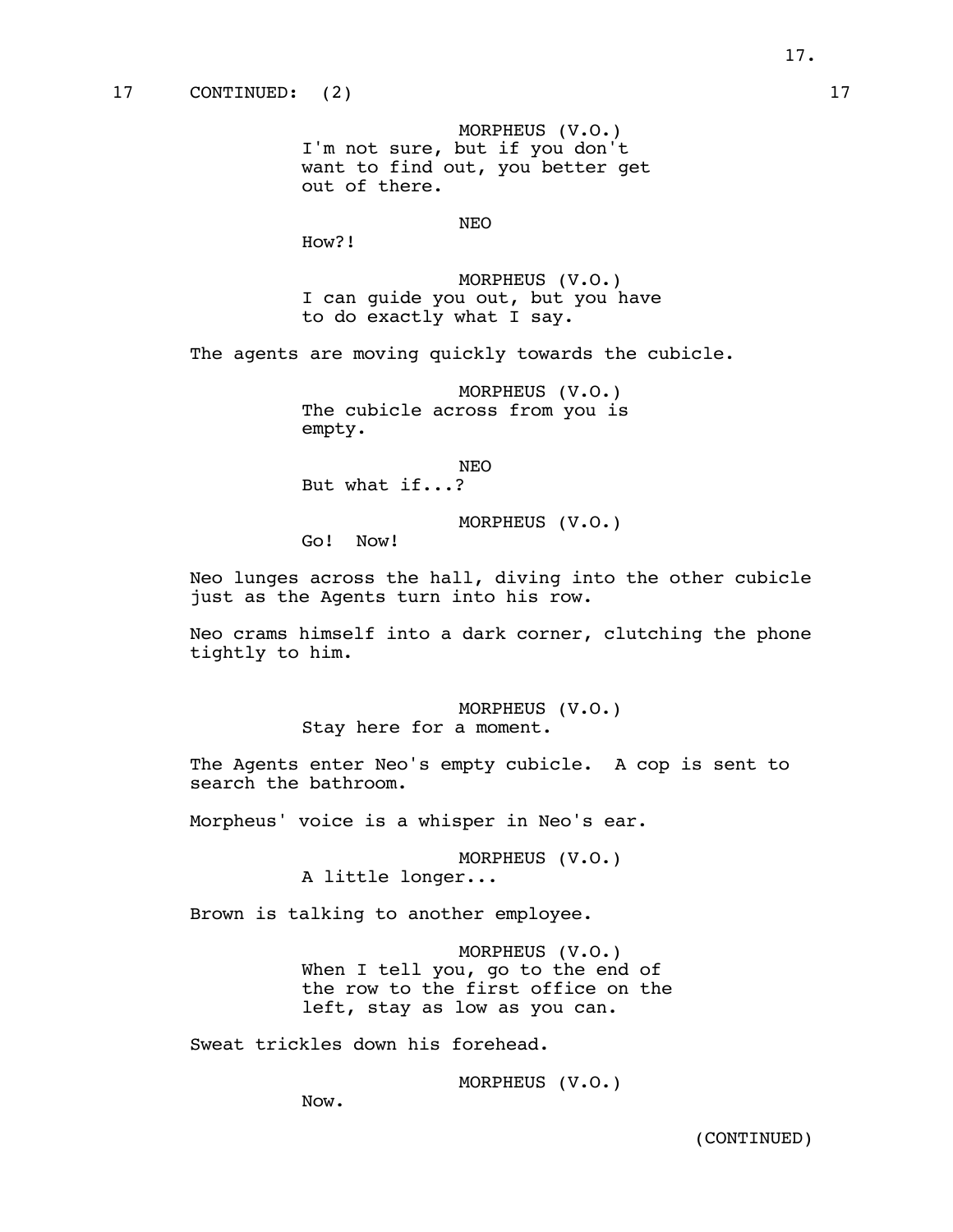17 CONTINUED: (3) 17

Neo rolls out of the cubicle, his eyes popping as he freezes right behind a cop who has just turned around.

Staying crouched, he sneaks away down the row, shooting across the opening to the first office on the left.

18 INT. EMPTY OFFICE 18

The room is empty.

MORPHEUS (V.O.) Good. Outside there is a scaffold.

NEO How do you know all this?

Morpheus laughs quietly.

MORPHEUS (V.O.) The answer is coming, Neo. There is a window in front of you. Open it.

He opens the window. The WIND HOWLS into the room.

MORPHEUS (V.O.) You can use the scaffold to get to the roof.

NEO No! It's too far away.

MORPHEUS (V.O.) There's a ledge. It's a short short climb. You can make it.

Neo looks down; the building's glass wall vertigos into a concrete chasm.

> NEO No way, no way, this is crazy.

MORPHEUS (V.O.) There are only two ways out of this building. One is that scaffold. The other is in their custody. You take a chance either way. I leave it to you.

CLICK. He hangs up. Neo looks at the door, then back at the scaffold.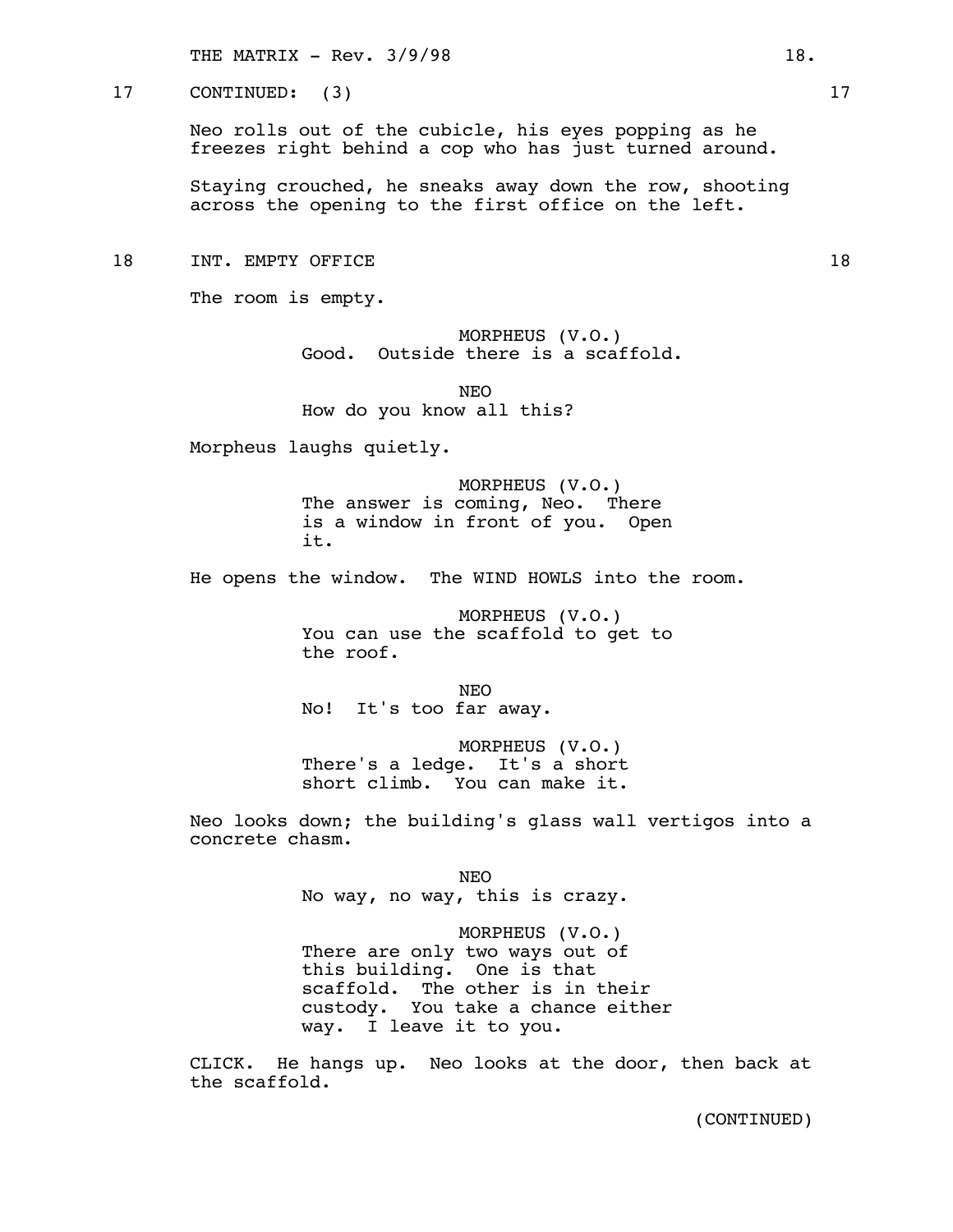#### NEO

This is insane! Why is this happening to me? What did I do? I'm nobody. I didn't do anything.

He climbs up onto the window ledge. Hanging onto the frame, he steps onto the small ledge. The scaffold seems even farther away.

NEO

I'm going to die.

The WIND suddenly BLASTS up the face of the building, knocking Neo off balance. Recoiling, he clings harder to the frame, and the phone falls out of his hand.

He watches as it is swallowed by the distance beneath him.

NEO

This is insane! I can't do this! Forget it!

He climbs back into the office just as a cop opens the door.

NEO

19 EXT. SKYSCRAPER 19

The Agents lead a handcuffed Neo out of the revolving doors, forcing his head down as they push him into the dark sedan.

Trinity watches in the rearview mirror of her motorcycle.

# **TRINITY**

Shit.

Shit!

# 20 INT. INTERROGATION ROOM 20

CLOSE ON a camera monitor; a wide angle view of a white room where Neo is sitting at a table alone. We MOVE INTO the monitor, entering the room as if the monitor was a window.

At the same moment, the door opens and the Agents enter. Agent Smith sits down across from Neo. A thick manila envelope slaps down on the table. The name on the file: "Anderson, Thomas! A."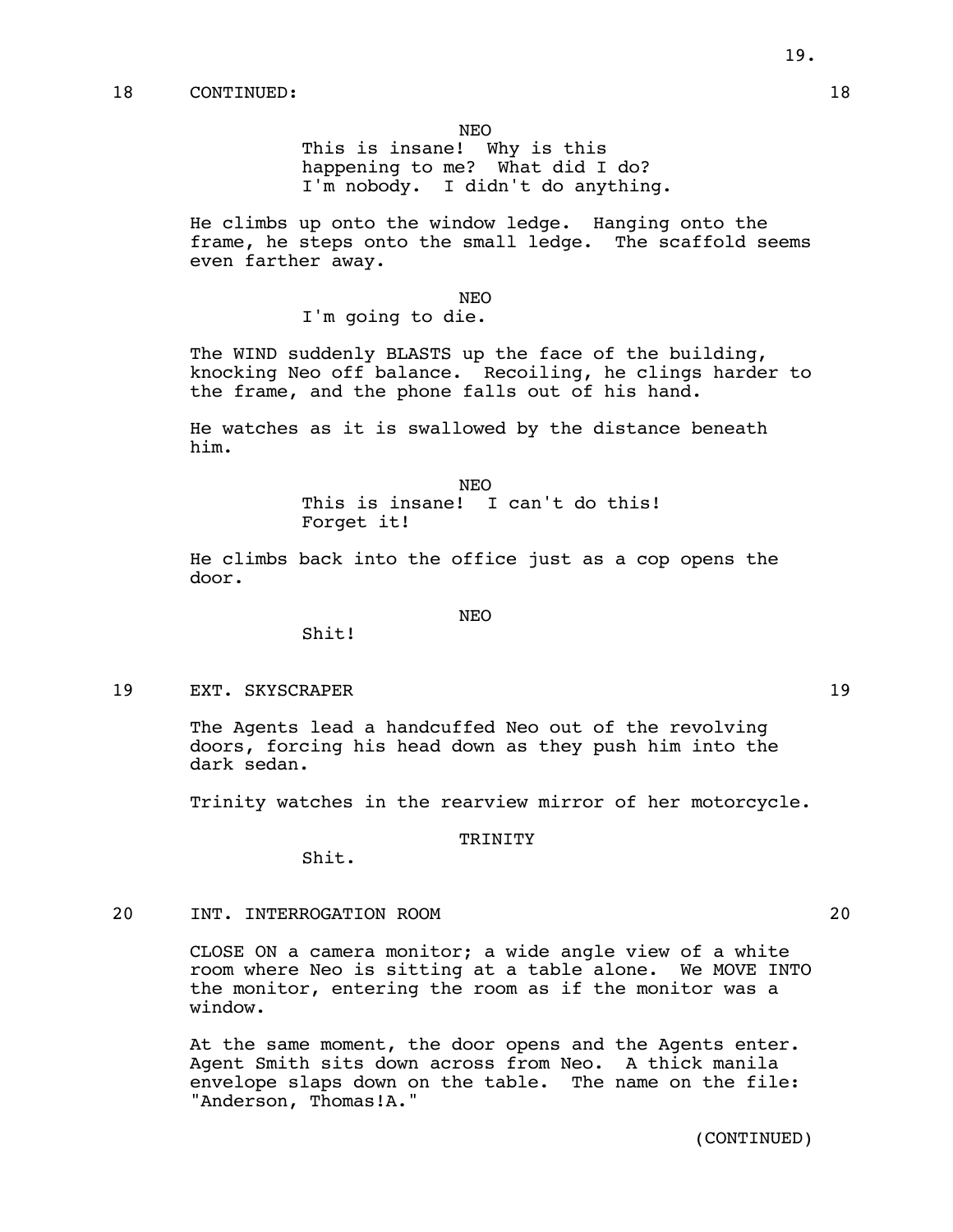20 CONTINUED: 20

AGENT SMITH As you can see, we've had our eye on you for some time now, Mr. Anderson.

He opens the file. Paper rattle marks the silence as he flips several pages. Neo cannot tell if he is looking at the file or at him.

> AGENT SMITH It seems that you have been living two lives. In one life, you are Thomas A. Anderson, program writer for a respectable software company. You have a social security number, you pay your taxes and you help your landlady carry out her garbage.

The pages continue to turn.

AGENT SMITH The other life is lived in computers where you go by the hacker alias Neo, and are guilty of virtually every computer crime we have a law for.

Neo feels himself sinking into a pit of shit.

AGENT SMITH One of these lives has a future. One of them does not.

He closes the file.

AGENT SMITH I'm going to be as forthcoming as I can be, Mr. Anderson. You are here because we need your help.

He removes his sunglasses, his eyes are an unnatural iceblue.

> AGENT SMITH We know that you have been contacted by a certain individual. A man who calls himself Morpheus. Whatever you think you know about this man is irrelevant. The fact is that he is wanted for acts of terrorism in more countries than any other man in the world. (MORE)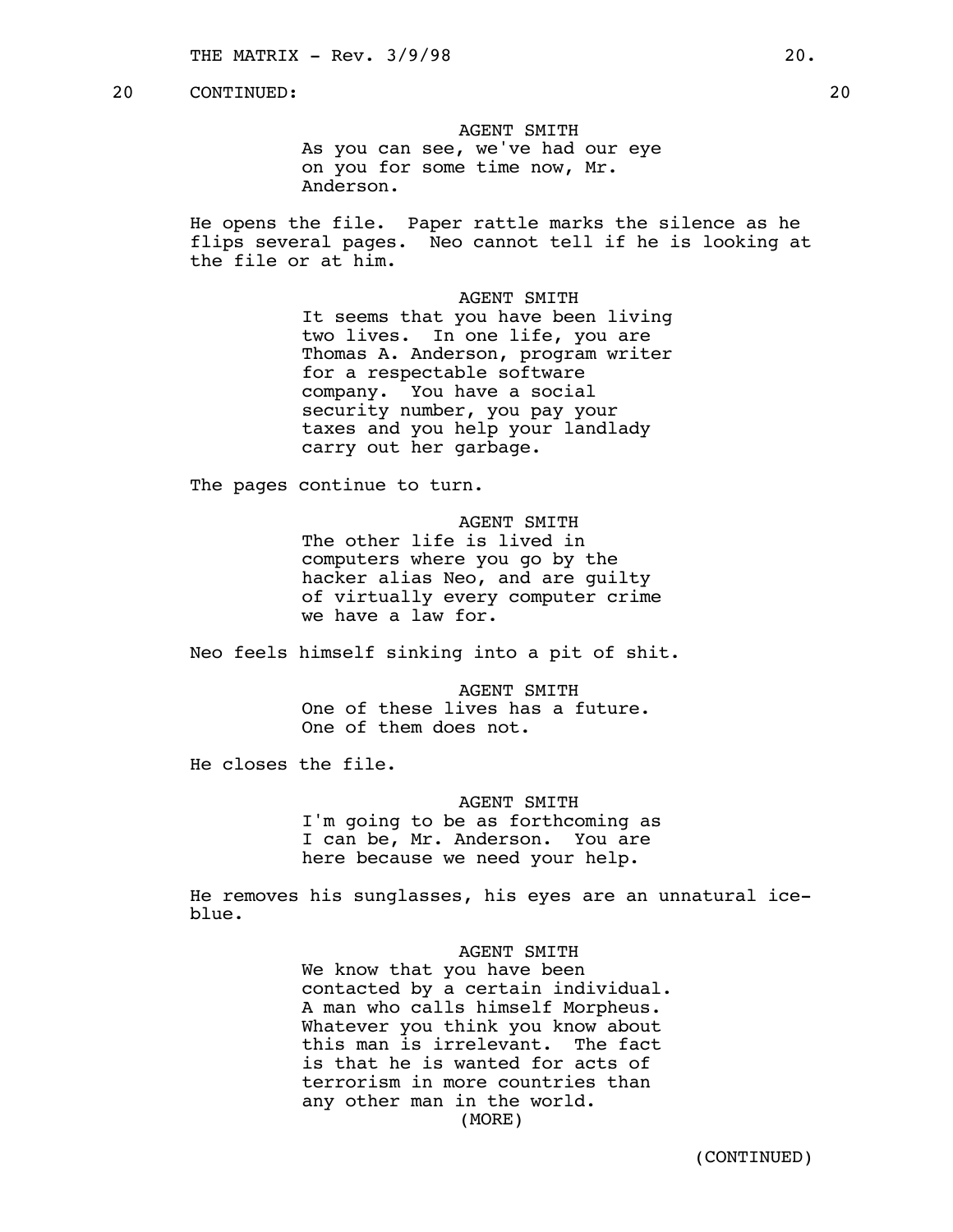AGENT SMITH (CONT'D) He is considered by many authorities to be the most dangerous man alive.

He leans closer.

AGENT SMITH

My colleagues believe that I am wasting my time with you but I believe you want to do the right thing. It is obvious that you are an intelligent man, Mr. Anderson, and that you are interested in the future. That is why I believe you are ready to put your past mistakes behind you and get on with your life.

Neo tries to match his stare.

AGENT SMITH

We are willing to wipe the slate clean, to give you a fresh start and all we are asking in return is your cooperation in bringing a known terrorist to justice.

Neo nods to himself.

NEO

Yeah. Wow. That sounds like a real good deal. But I think I have a better one. How about I just give you the finger --

He does.

NEO

And you give me my phone call!

Agent Smith puts his glasses back on.

AGENT SMITH You disappoint me, Mr. Anderson.

NEO

You can't scare me with this Gestapo crap. I know my rights. I want my phone call!

Agent Smith smiles.

21.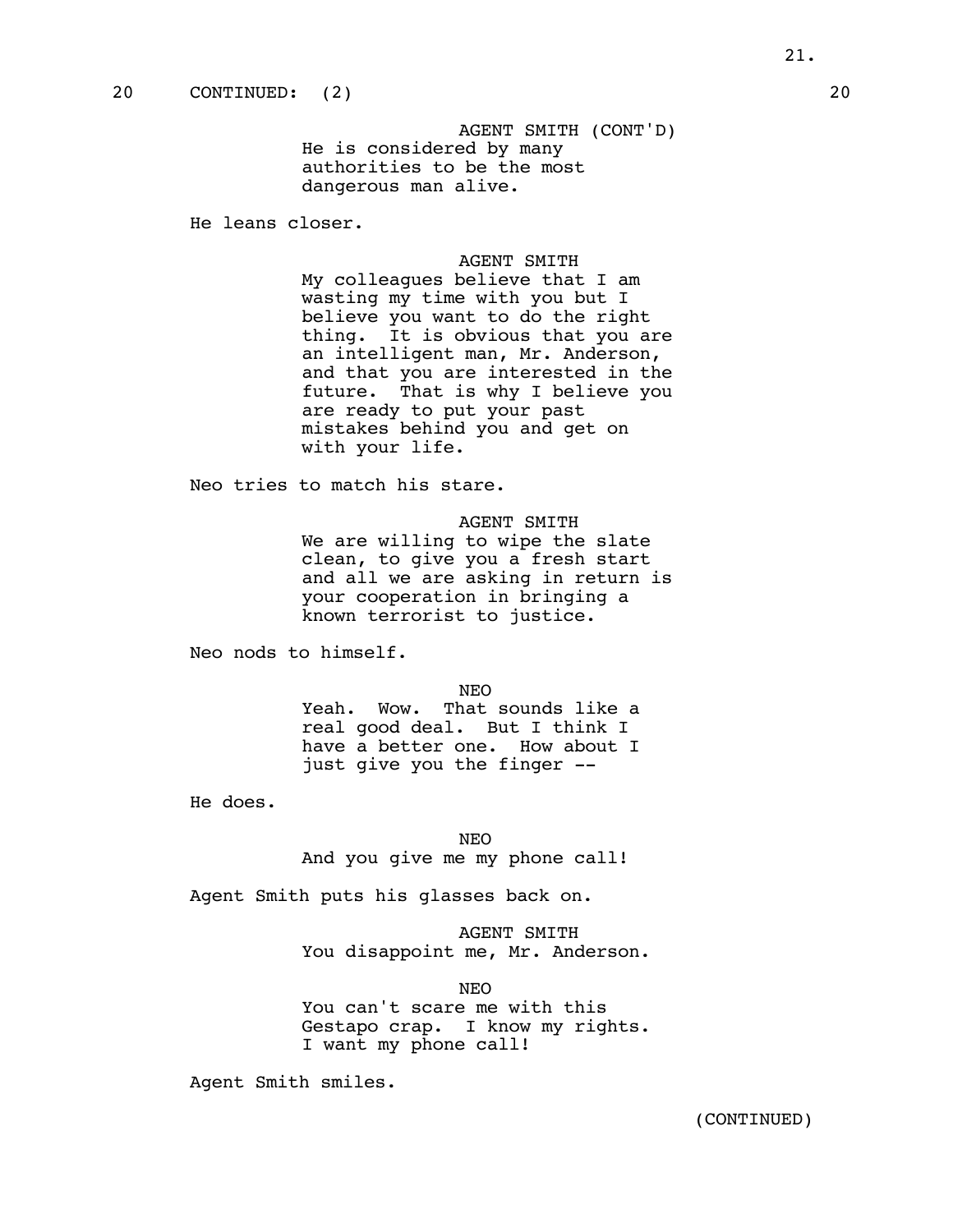#### AGENT SMITH

And tell me, Mr. Anderson, what good is a phone call if you are unable to speak?

The question unnerves Neo and strangely he begins to feel the muscles in his jaw tighten. The standing Agents snicker, watching Neo's confusion grow into panic.

Neo feels his lips grow soft and sticky as they slowly seal shut, melding into each other until all traces of his mouth are gone.

Wild with fear, he lunges for the door but the Agents restrain him, holding him in the chair.

> AGENT SMITH You are going to help us, Mr. Anderson, whether you want to or not.

Smith nods and the other two rip open his shirt. From a case taken out of his suit coat, Smith removes a long, fiber-optic wire tap.

Neo struggles helplessly as Smith dangles the wire over his exposed abdomen. Horrified, he watches as the electronic device animates, becoming an organic creature that resembles a hybrid of an insect and a fluke worm.

Thin, whisker-like tendrils reach out and probe into Neo's navel. He bucks wildly as Smith drops the creature which looks for a moment like an uncut umbilical cord --

-- before it begins to burrow, its tail thrashing as it worms its way inside.

21 INT. NEO'S APARTMENT - NIGHT 21

Screaming, Neo bolts upright in bed.

He realizes that he is home. Was it a dream? His mouth is normal. His stomach looks fine. He starts to take a deep, everything-is-okay breath when --

The PHONE RINGS.

It almost stops his heart. It continues RINGING, building pressure in the room, forcing him up out of bed, sucking him in with an almost gravitational force. He answers it, saying nothing.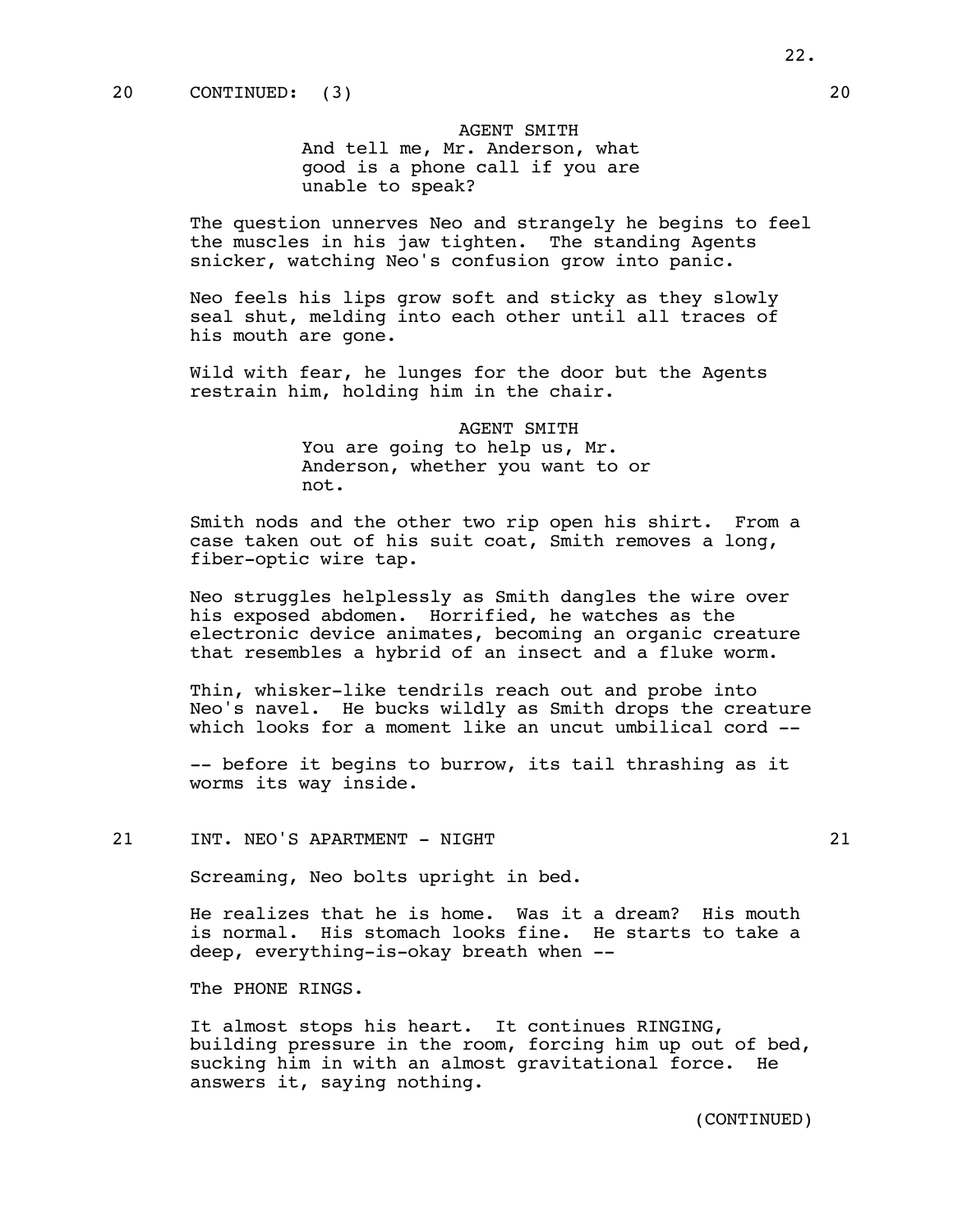The Agents --

21 CONTINUED: 21

MORPHEUS (V.O.) This line is tapped so I must be brief.

NEO

MORPHEUS (V.O.) They got to you first, but they've underestimated how important you are. If they knew what I know, you would probably be dead.

NEO

What are you talking about? What the hell is happening to me?

MORPHEUS (V.O.) You're the One, Neo. You see, you may have spent the last few years looking for me, but I've spent most of my life looking for you.

Neo feels sick.

MORPHEUS (V.O.) Do you still want to meet?

NEO

... Yes.

MORPHEUS (V.O.) Go to the Adams Street bridge.

CLICK. He closes his eyes, unsure of what he has done.

22 EXT. CITY STREET - NIGHT 22

It is just beyond the middle of the night; that time when it seems there are no rules and everything feels unsafe. Neo's boots scrape against the concrete. Every pair of eyes he passes seems to follow him. Rain pours from a black sky.

As he reaches the bridge, headlights creep in behind him. He turns just as the car slides quickly to a stop beside him. The back door opens.

# **TRINITY**

Get in.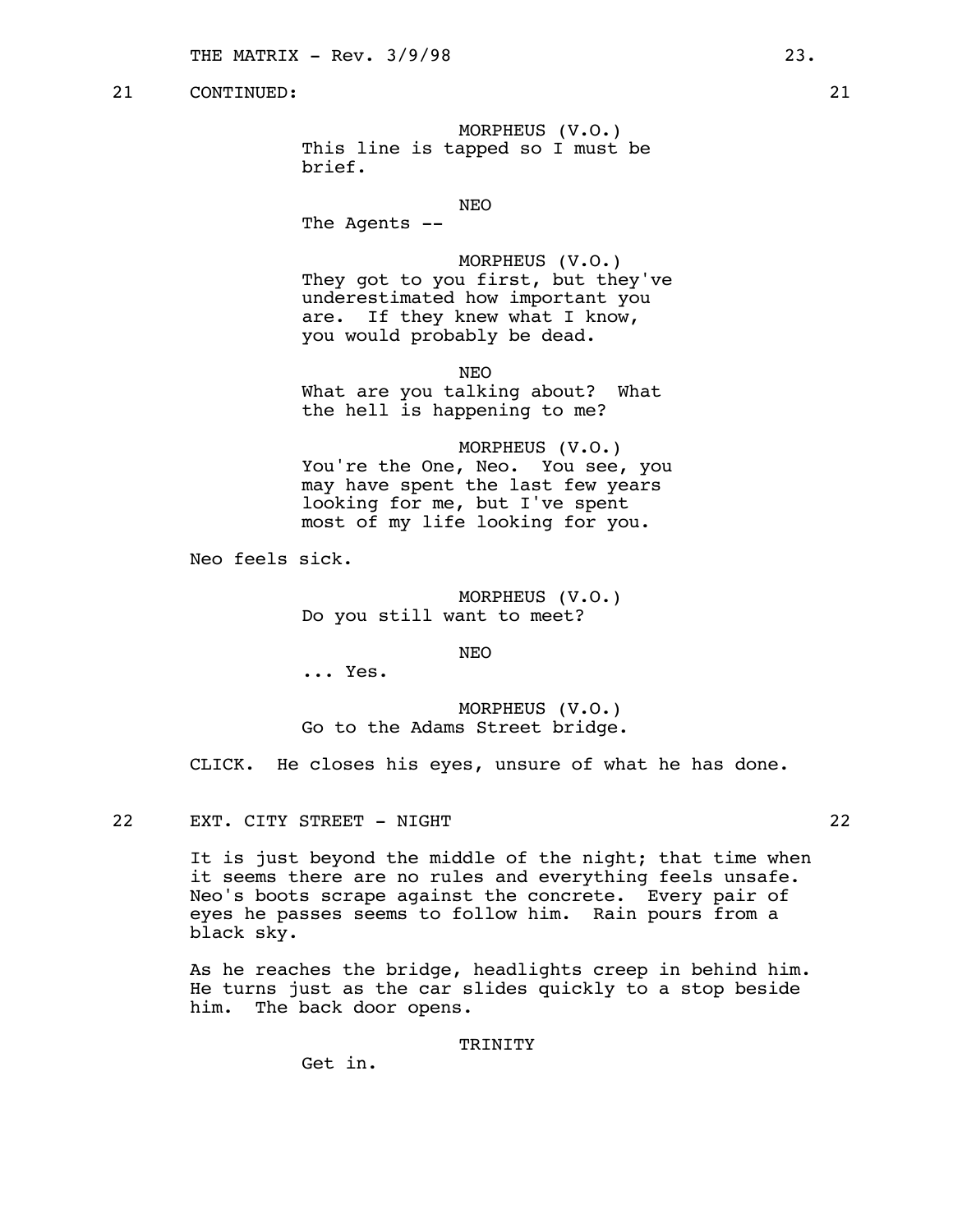23 INT. CAR 23

A large man named APOC is driving. Beside him is a beautiful androgyne called SWITCH, aiming a large gun at Neo. WINDOW WIPERS BEAT HEAVILY against the windshield.

> NEO What the hell is this?!

**TRINITY** It's necessary, Neo. For our protection.

NEO

From what?

# **TRINITY**

From you.

She lifts a strange steel and glass device that looks like a cross between a rib separator, speculum and air compressor.

# SWITCH Take off your shirt.

He looks at the strange device and the gun still trained on him.

NEO

What? Why?

SWITCH

Stop the car.

Apoc does.

#### SWITCH

Listen to me, coppertop! We don't have time for 'twenty questions.' Right now there is only one rule. Our way or the highway.

NEO

Fine.

Neo opens the door.

TRINITY Neo, please, you have to trust me.

NEO

Why?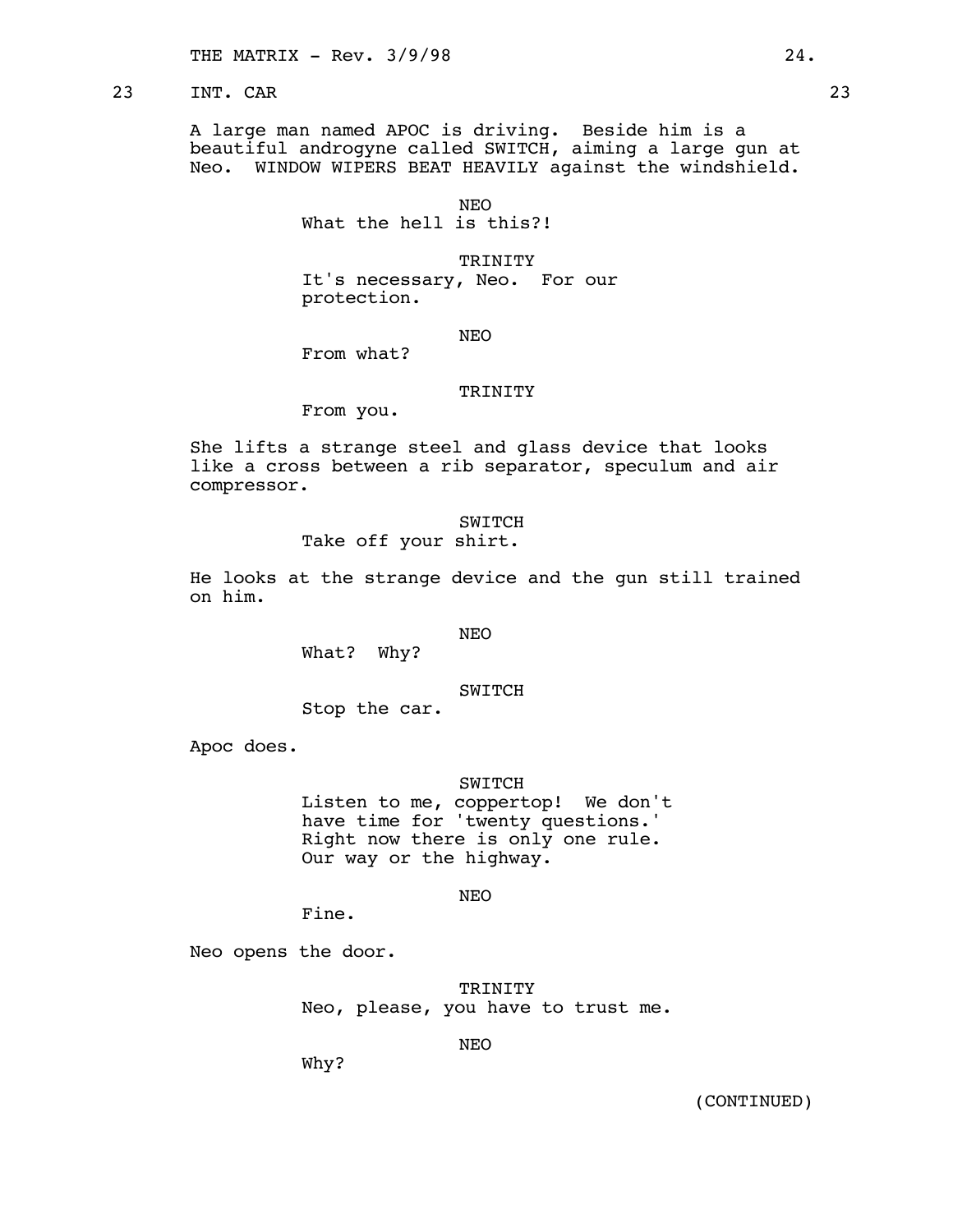23 CONTINUED: 23 23

#### TRINITY

Because you've been down there, Neo. You already know that road. You know exactly where it ends.

Neo stares out into the sheets of rain railing against the dark street beyond the open door.

#### TRINITY

And I know that's not where you want to be.

He closes the door.

A23 EXT. DARK STREET A23

A moment later the green street lights curve over the car's tinted windshield as it rushes through the wet underworld.

24 INT. CAR 24

Neo grudgingly strips off his T-shirt.

#### **TRINITY**

Lie back.

Trinity aims the device at Neo, its glass snout forming a seal over his navel. Switch snaps a cable into the front seat cigarette lighter.

> NEO What is this thing?

TNITY We think you're bugged. Try to relax.

She turns a dial and the machine bears down on Neo's midsection, the cylinder sucking hard at his stomach.

Neo screams, squinting in pain as Trinity watches the needle on a pressure gauge climb steadily.

### TRINITY

Come on, come on...

On a small monitor that projects an ultrasound-like image, we see Neo's insides begin to slither and churn. He gasps as something wiggles beneath his skin inside his stomach.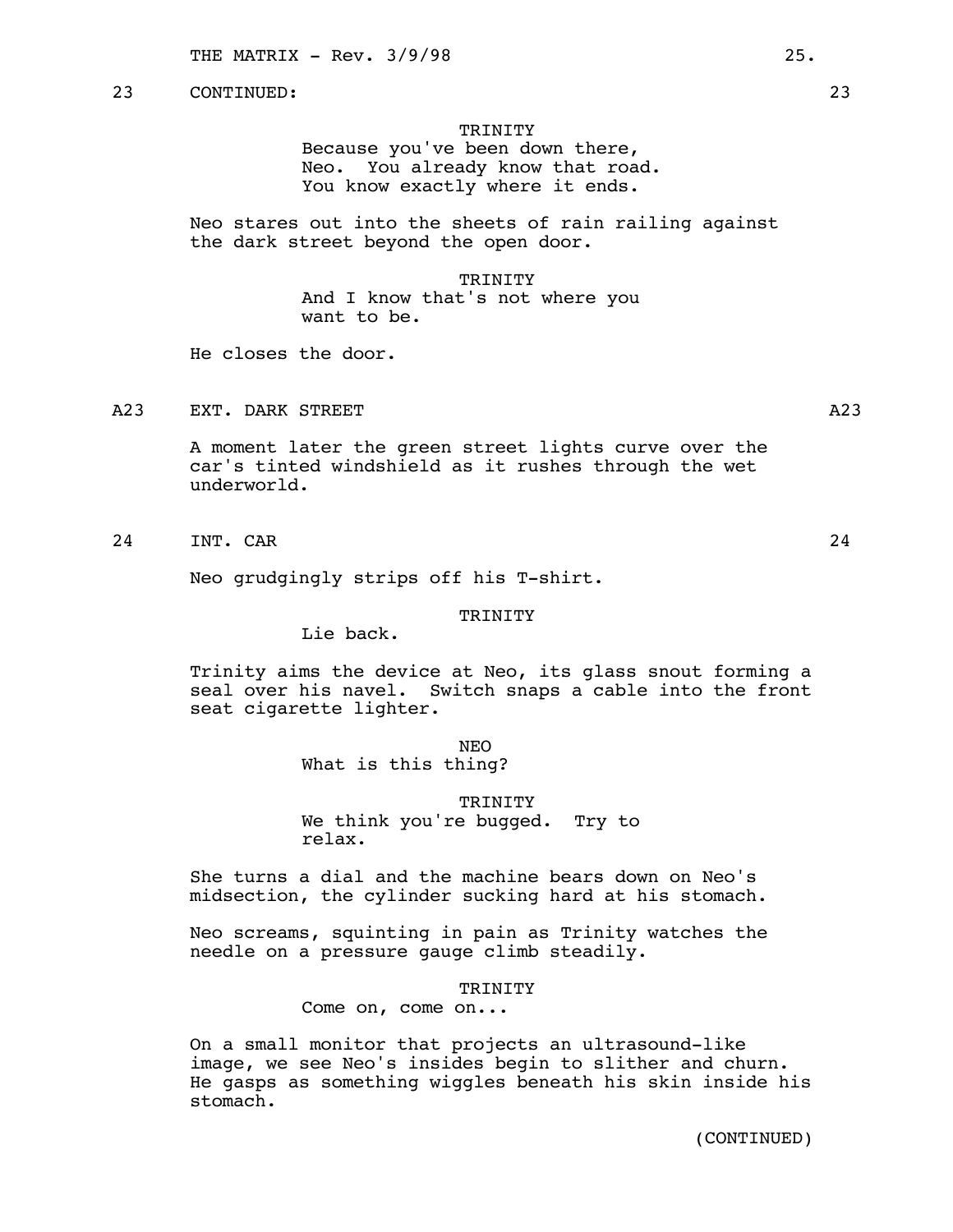### SWITCH

It's on the move.

#### TNITY

Shit.

SWITCH You're gonna lose it.

# **TRINITY**

No I'm not. Clear.

The foreboding word hangs in Neo's ear for a moment when Trinity squeezes a trigger. Electric current hammers into Neo and rigid convulsions take hold of him beneath the flickering car lamp until --

Something finally rockets wetly out of Neo's stomach through the extractor's coils.

> NEO Jesus Christ! It's real?! That thing is real?!

Trinity lifts a glass cage at the end of the tubing. Inside, the small fluke-like bug flips and squirms, its tendrils flapping against the clear walls.

She unrolls the window and dumps it out.

25 EXT. CAR 25

It hits the pavement with a metallic tink, reverted back into a common wire tap, as the car disappears into the rainy night.

26 EXT. HOTEL LAFAYETTE 26

The car stops in a deserted alley behind a forgotten hotel.

27 INT. HOTEL LAFAYETTE 27

It is a place of putrefying elegance, a rotting host of urban maggotry.

Trinity leads Neo from the stairwell down the hall of the thirteenth floor. They stop outside room 1313.

TRINITY

This is it.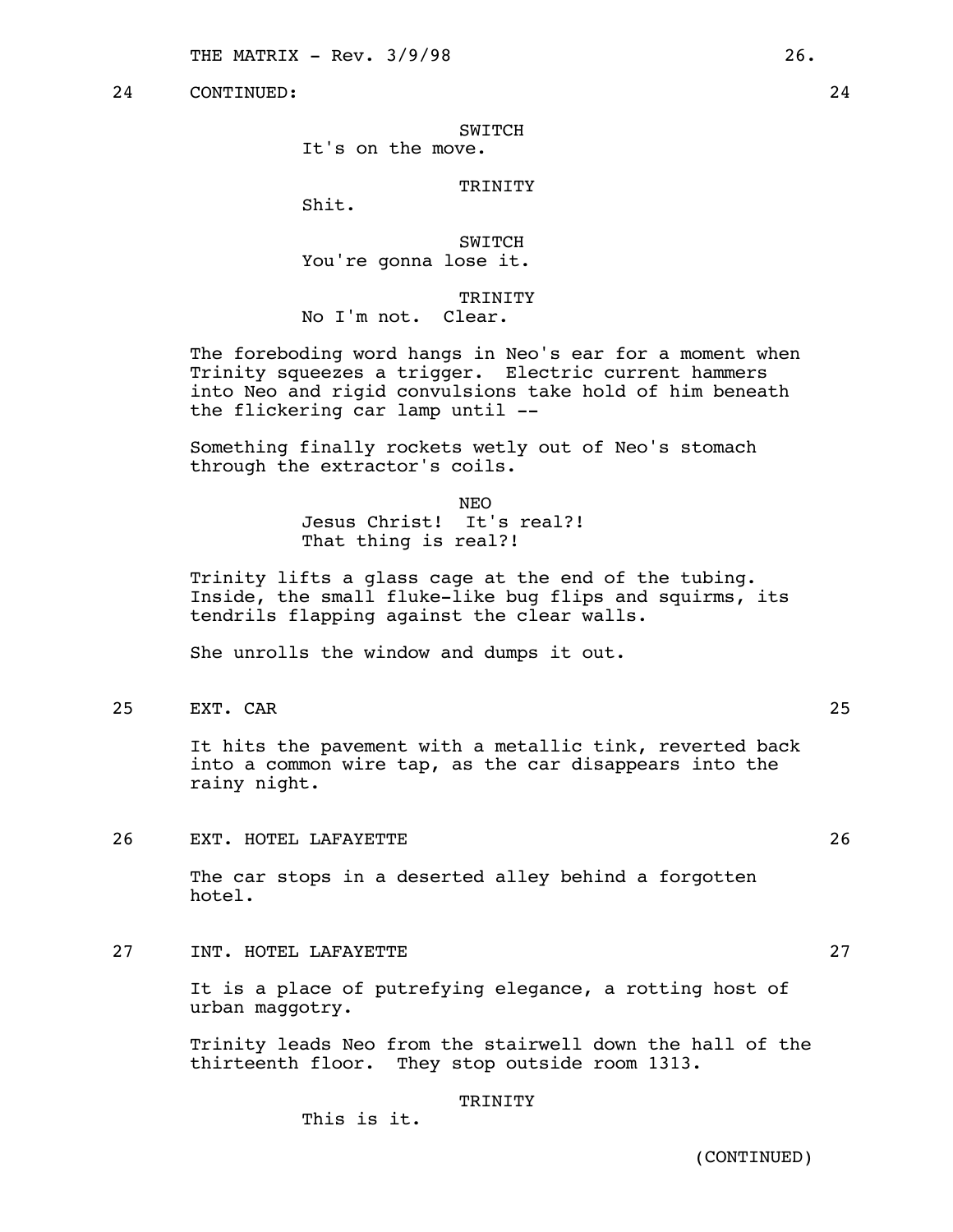THE MATRIX  $-$  Rev.  $3/9/98$  27.

# 27 CONTINUED: 27

Neo can hear his own heart pounding.

**TRINITY** Let me give one piece of advice. Be honest. He knows more than you can possibly imagine.

28 INT. ROOM 1313 28

Across the room, a DARK FIGURE stares out the tall windows veiled with decaying lace. He turns and his smile lights up the room. A dull ROAR of THUNDER shakes the old building.

### **MORPHEUS**

At last.

He wears a long black coat and his eyes are invisible behind circular mirrored glasses. He strides to Neo and they shake hands.

# MORPHEUS

Welcome, Neo. As you no doubt have guessed, I am Morpheus.

NEO

It's an honor.

**MORPHEUS** 

No, the honor is mine. Please. Come. Sit.

He nods to Trinity and she exits through a door to an adjacent room. They sit across from one another in cracked, burgundy-leather chairs.

#### MORPHEUS

I imagine, right now, you must be feeling a bit like Alice, tumbling down the rabbit hole?

NEO

You could say that.

#### **MORPHEUS**

I can see it in your eyes. You have the look of a man who accepts what he sees because he is expecting to wake up.

A smile, razor-thin, curls the corner of his lips.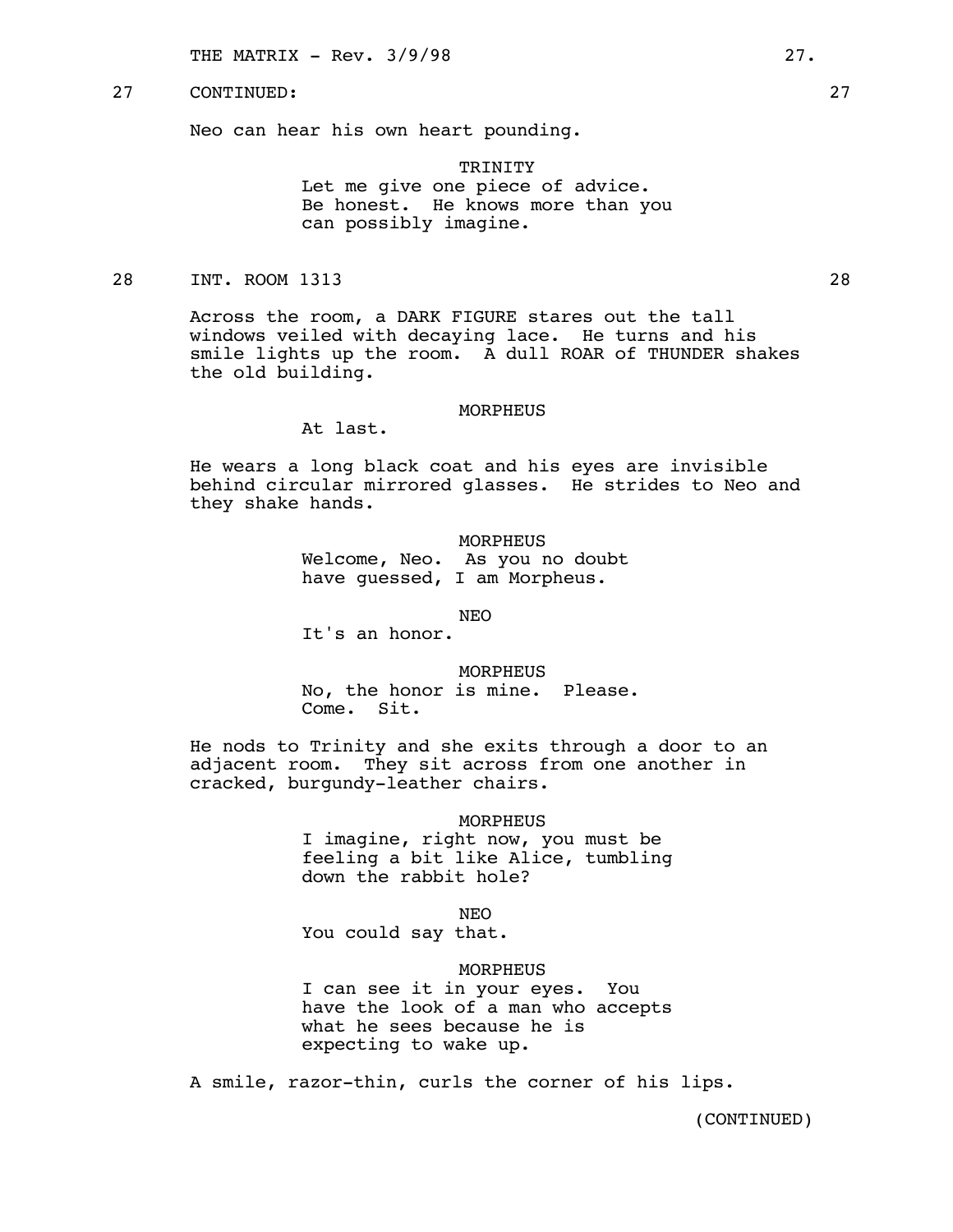#### MORPHEUS

Ironically, this is not far from the truth. But I'm getting ahead of myself. Can you tell me, Neo, why are you here?

NEO

You're Morpheus. You're a legend. Most hackers would die to meet you.

MORPHEUS Yes. Thank you. But I think we both know there's more to it than that. Do you believe in fate, Neo?

#### NEO

No.

#### MORPHEUS

Why not?

#### NEO

Because I don't like the idea that I'm not in control of my life.

MORPHEUS

I know exactly what you mean.

Again, that smile that could cut glass.

# **MORPHEUS**

Let me tell you why you are here. You have come because you know something. What you know you can't explain but you feel it. You've felt it your whole life, felt that something is wrong with the world. You don't know what, but it's there like a splinter in your mind, driving you mad. It is this feeling that brought you to me. Do you know what I'm talking about?

NEO

The Matrix?

MORPHEUS Do you want to know what it is?

Neo swallows hard and nods.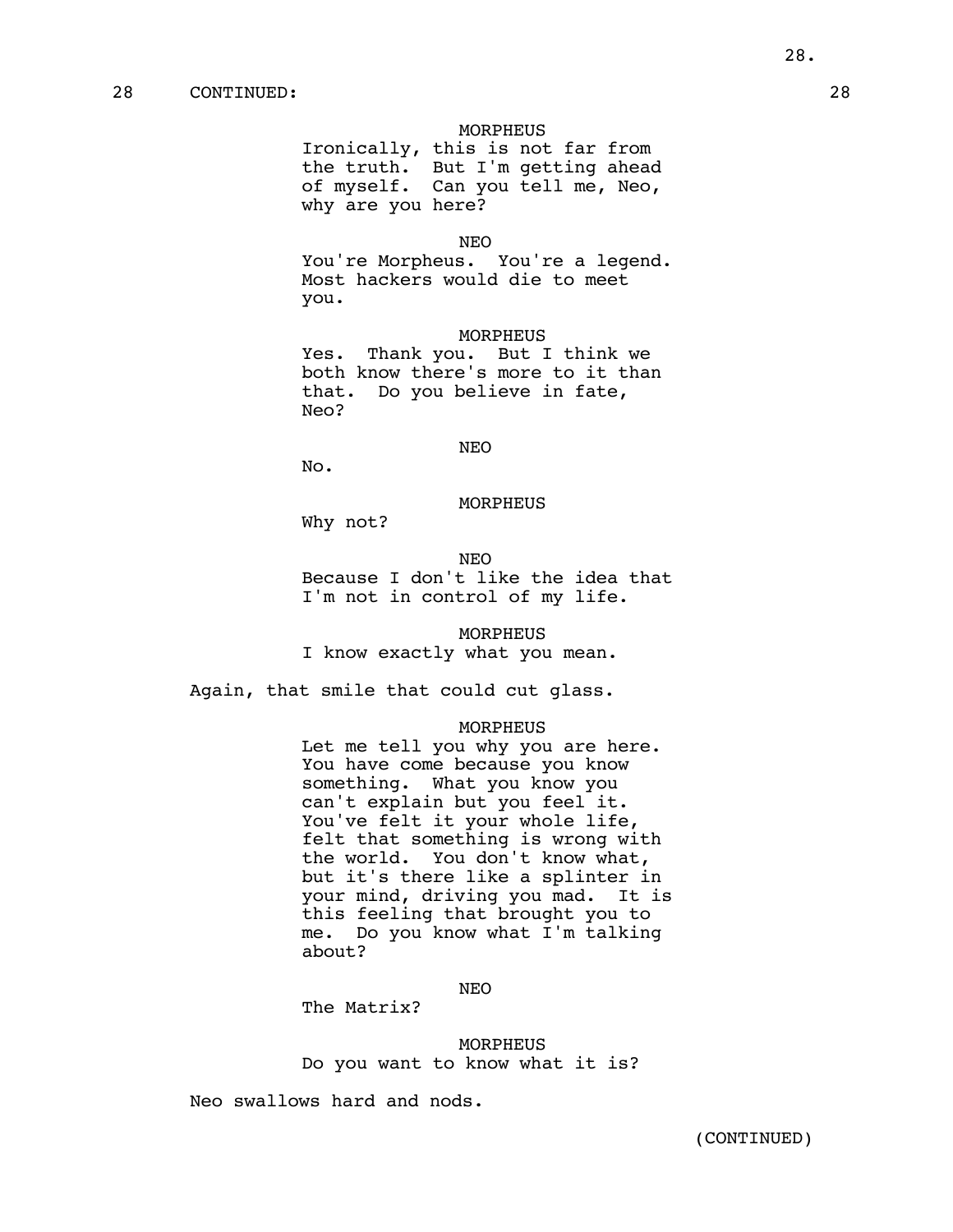#### MORPHEUS

The Matrix is everywhere, it's all around us, here even in this room. You can see it out your window or on your television. You feel it when you go to work, or go to church or pay your taxes. It is the world that has been pulled over your eyes to blind you from the truth.

# NEO

What truth?

### **MORPHEUS**

That you are a slave, Neo. Like everyone else, you were born into bondage, kept inside a prison that you cannot smell, taste, or touch. A prison for your mind.

The LEATHER CREAKS as he leans back.

MORPHEUS

Unfortunately, no one can be told what the Matrix is. You have to see it for yourself.

Morpheus opens his hands. In the right is a red pill. In the left, a blue pill.

#### MORPHEUS

This is your last chance. After this, there is no going back. You take the blue pill and the story ends. You wake in your bed and you believe whatever you want to believe.

The pills in his open hands are reflected in the glasses.

#### MORPHEUS

You take the red pill and you stay in Wonderland and I show you how deep the rabbit-hole goes.

Neo feels the smooth skin of the capsules, the moisture growing in his palms.

# MORPHEUS Remember that all I am offering is the truth. Nothing more.

29.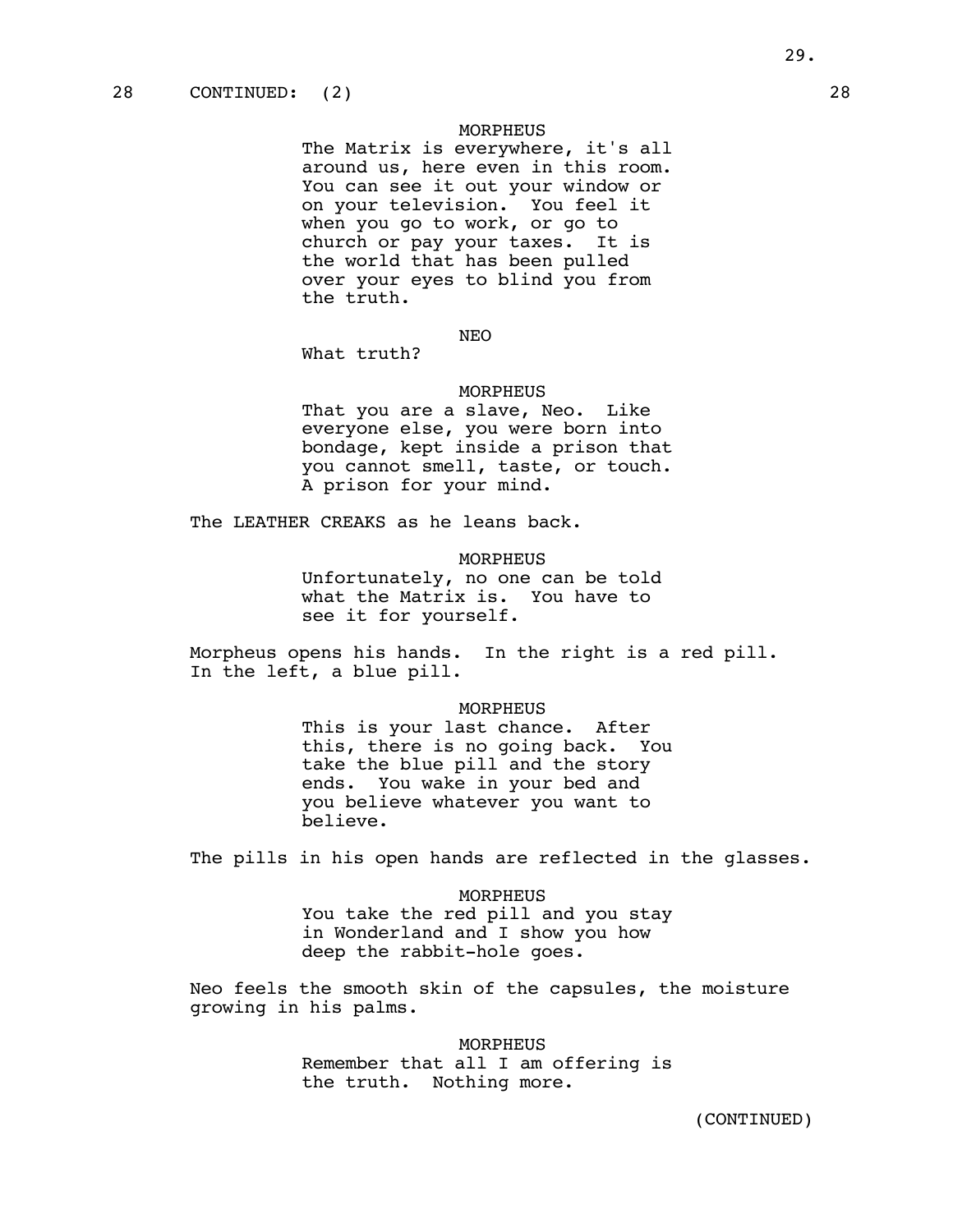THE MATRIX  $-$  Rev.  $3/9/98$  30.

# 28 CONTINUED: (3) 28

Neo opens his mouth and swallows the red pill. The Cheshire smile returns.

#### **MORPHEUS**

Follow me.

# 29 INT. OTHER ROOM 29

He leads Neo into the other room, which is cramped with high-tech equipment, glowing ash-blue and electric green from the racks of monitors. Trinity, Apoc, Switch and Cypher look up as they enter.

# MORPHEUS Apoc, are we on-line?

#### APOC

Almost.

He and Trinity are working quickly, hardwiring a complex system of monitors, modules and drives.

#### **MORPHEUS**

Neo, time is always against us. Will you take a seat there?

Neo sits in a chair in the center of the room and Trinity begins gently fixing white electrode disks to him. Near the chair is an old oval dressing mirror that is cracked. He whispers to Trinity:

NEO

You did all this?

She nods, placing a set of headphones over his ears. They are wired to an old hotel phone.

#### **MORPHEUS**

The pill you took is part of a trace program. It's designed to disrupt your input/output carrier signal so we can pinpoint your location.

NEO

What does that mean?

CYPHER

It means buckle up, Dorothy, 'cause Kansas is going bye-bye.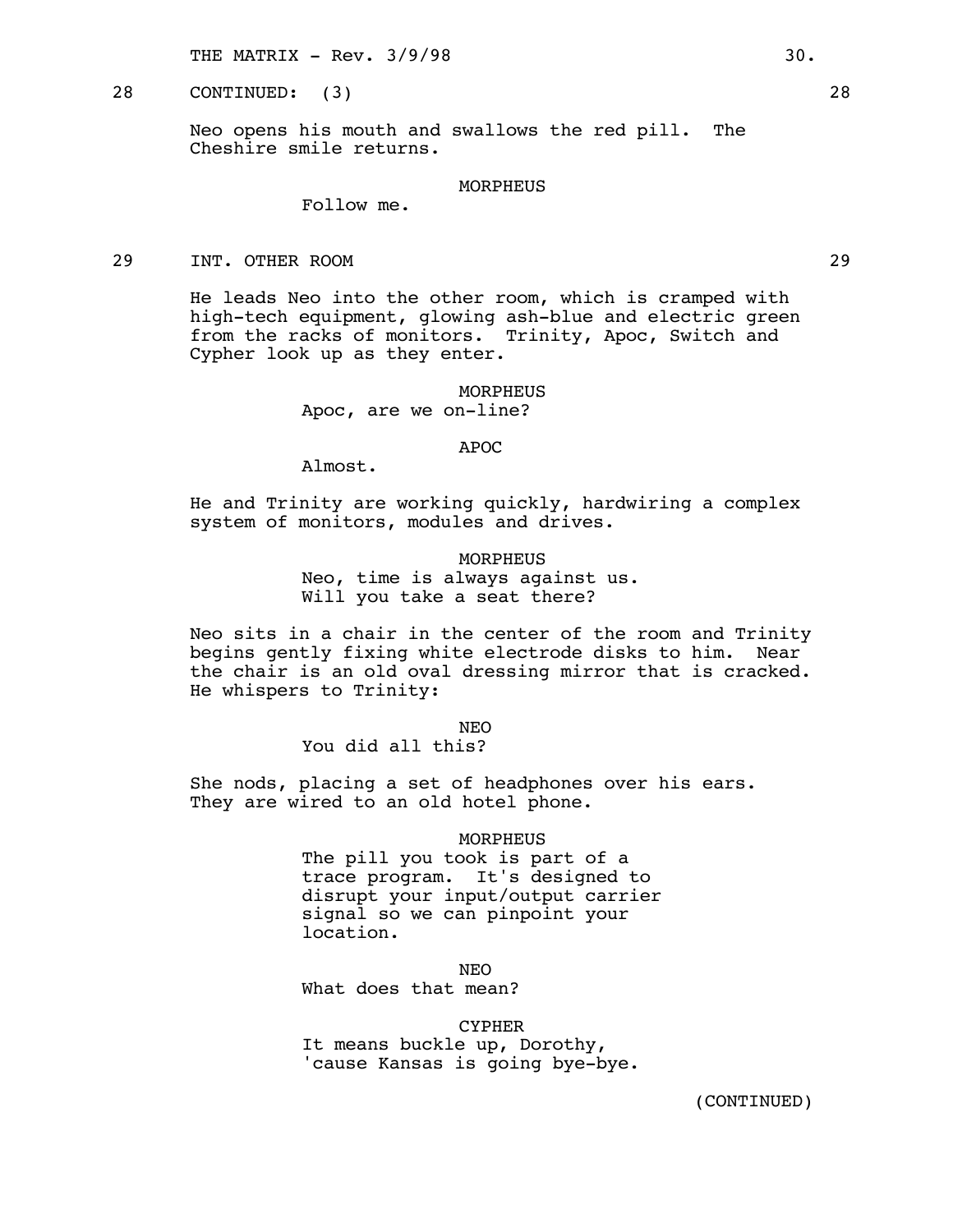29 CONTINUED: 29

Distantly, through the ear phones, he hears Apoc POUNDING on a KEYBOARD. Sweat beads his face. His eyes blink and twitch when he notices the mirror.

Wide-eyed, he stares as it begins to heal itself, a webwork of cracks that slowly run together as though the mirror were becoming liquid.

NEO

Did you...?

Cypher works with Apoc, checking reams of phosphorescent data. Trinity monitors Neo's electric vital signs. Neo reaches out to touch the mirror and his fingers disappear beneath the rippling surface.

Quickly, he tries to pull his fingers out but the mirror stretches in long rubbery strands like mirrored taffy stuck to his fingertips.

> **MORPHEUS** Have you ever had a dream, Neo, that you were so sure was real?

A flash of lightning flickers white hot against Neo.

NEO

This can't be...

**MORPHEUS** Be what? Be real?

The strands thin like rubber cement as he pulls away, until the fragile wisps of mirror thread break.

MORPHEUS

What if you were unable to wake from that dream, Neo? How would you know the difference between the dreamworld and the real world?

Neo looks at his hand; fingers distended into mirrored icicles that begin to melt rapidly, dripping, running like wax down his fingers, spreading across his palm where he sees his face reflected.

NEO

Uh-oh...

TRINITY It's going into replication.

MORPHEUS

Apoc?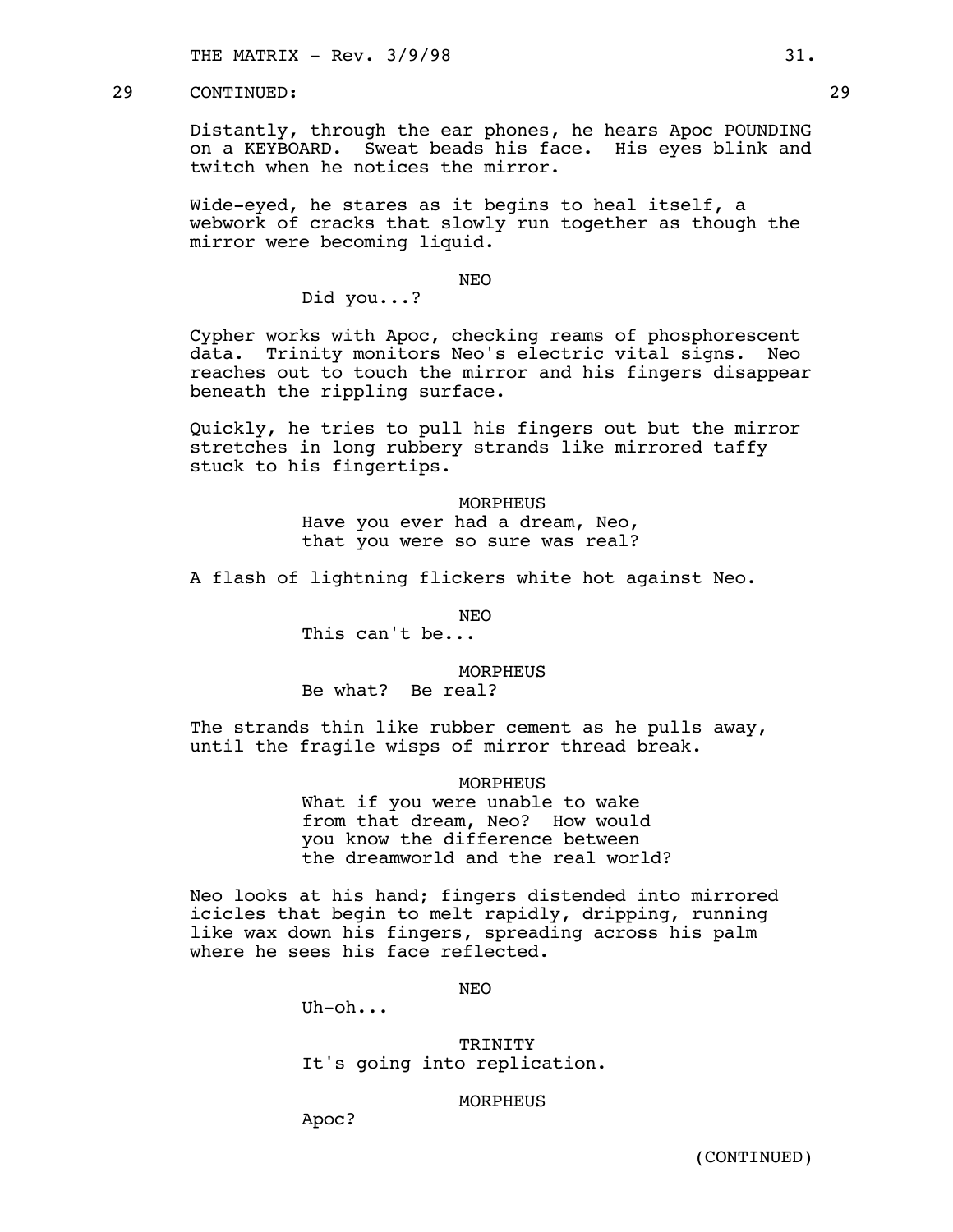THE MATRIX  $-$  Rev.  $3/9/98$  32.

29 CONTINUED: (2) 29

# APOC

# Still nothing.

Morpheus takes out a cellular phone and dials a number.

MORPHEUS Tank, we're going to need the signal soon.

The mirror gel seems to come to life, racing, crawling up his arms like hundreds of insects.

The mirror creeps up his neck as Neo begins to panic, tipping his head as though he were sinking into the mirror, trying to keep his mouth up.

NEO

It's cold.

TRINITY I got fibrillation!

MORPHEUS

Shit! Apoc?

Streams of mercury run from Neo's nose.

APOC Targeting... almost there.

An ALARM on Trinity's monitor ERUPTS.

**TRINITY** He's going into arrest!

APOC

Lock! I got him!

**MORPHEUS** 

Now, Tank, now!

His eyes tear with mirror, rolling up and closing as a HIGH-PITCHED ELECTRIC SCREAM erupts in the HEADPHONES. It is a piercing shriek like a computer calling to another computer --

Neo's body arches in agony and we are PULLED like we were pulled INTO the holes of the phone, sucked into his scream and swallowed by darkness.

30 INT. POWER PLANT - CLOSE ON MAN'S BODY 30

floating in a magenta amnion.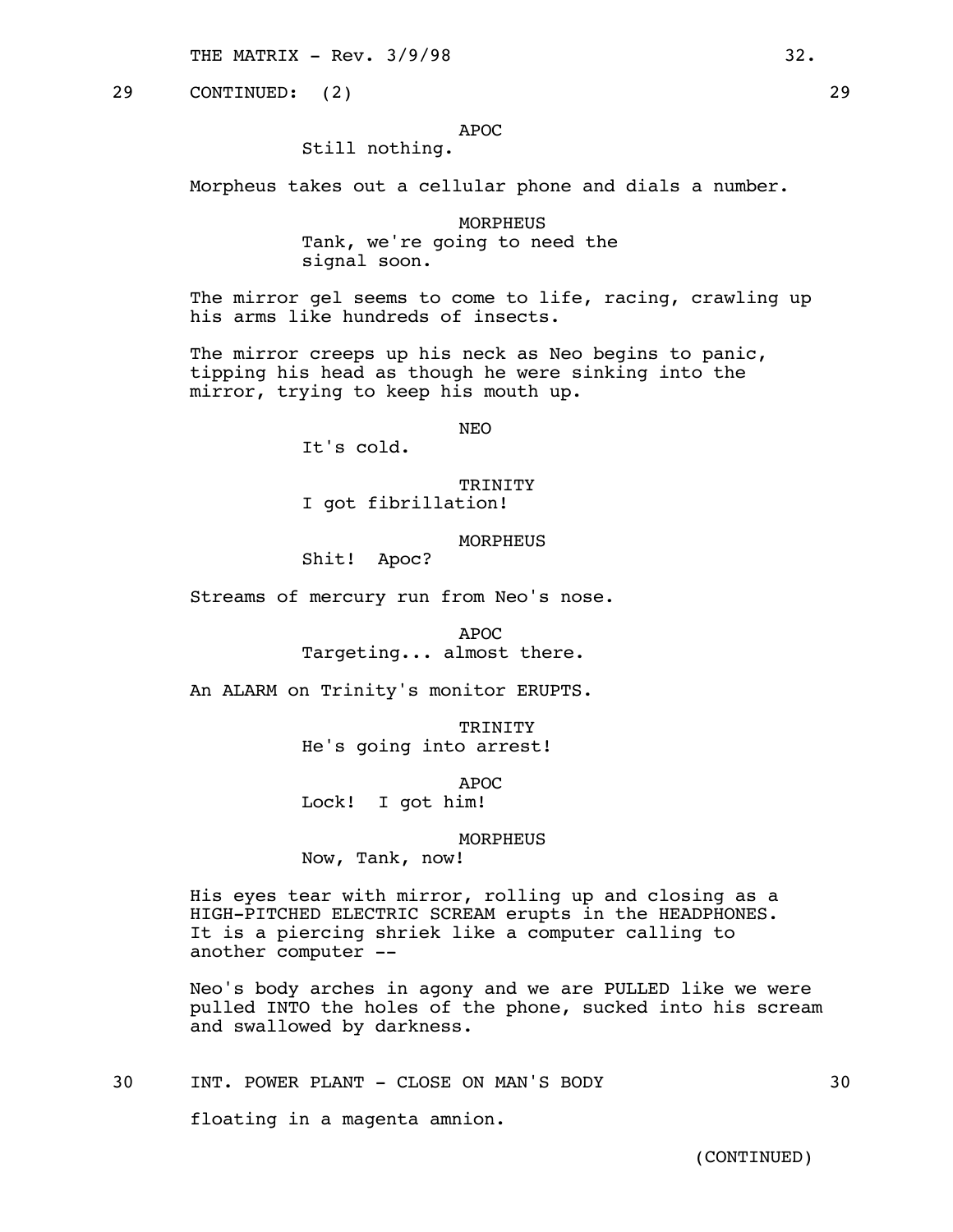THE MATRIX  $-$  Rev.  $3/9/98$  33.

### 30 CONTINUED: 30

His body spasms, fighting against the thick gelatin.

Metal tubes, surreal versions of hospital tubes, obscure his face. Other lines like IVs are connected to limbs and cover his genitals.

He is struggling desperately now. Air bubbles into the Jell-O but does not break the surface. Pressing up, the surface distends, stretching like a red rubber cocoon.

Unable to breathe, he fights wildly to stand, clawing at the thinning elastic shroud, until it ruptures, a hole widening around his mouth as he sucks for air. Tearing himself free, he emerges from the cell.

It is Neo.

He is bald and naked, his body slick with gelatin. Dizzy, nauseous, he waits for his vision to focus.

He is standing in an oval capsule of clear alloy filled with magenta gelatin, the surface of which has solidified like curdled milk. The IVs in his arms are plugged into outlets that appear to be grafted to his flesh.

He feels the weight of another cable and reaches to the back of his head where he finds an enormous coaxial plugged and locked into the base of his skull. He tries to pull it out but it would be easier to pull off a finger.

To either side he sees other tube-shaped pods filled with magenta gelatin; beneath the wax-like surface, pale and motionless, he sees other human beings.

Fanning out in a circle, there are more. All connected to a center core, each capsule like a red, dimly-glowing petal attached to a black metal stem.

Above him, level after level, the stem rises seemingly forever. He moves to the foot of the capsule and looks out. The image assaults his mind.

Towers of glowing petals spiral up to incomprehensible heights, disappearing down into a dim murk like an underwater abyss.

His sight is blurred and warped, exaggerating the intensity of the vision. The sound of the plant is like the sound of the ocean heard from inside the belly of Leviathan.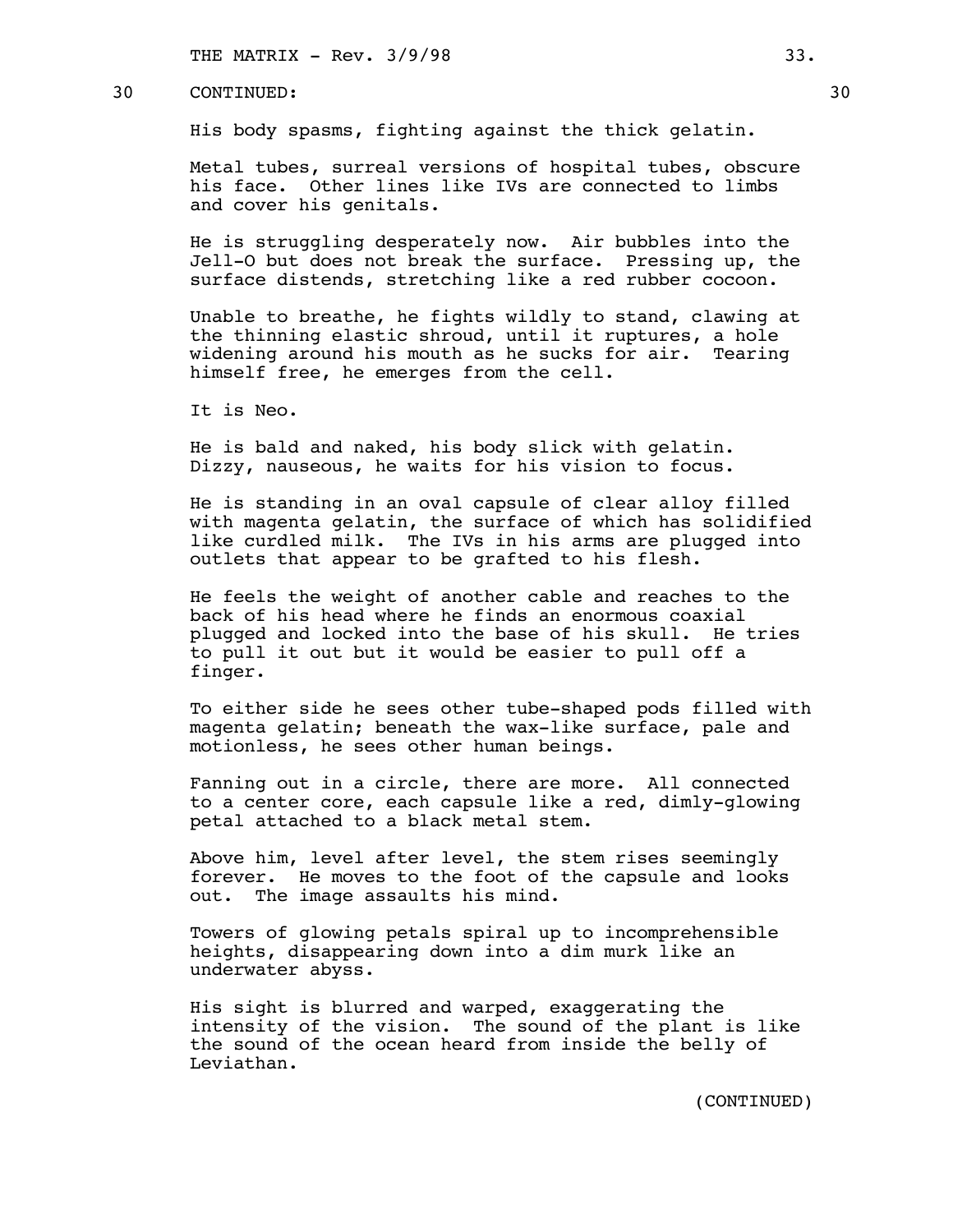# 30 CONTINUED: (2) 30

From above, a machine drops directly in front of Neo. He swallows his scream as it seems to stare at him. It is almost insect-like in its design; beautiful housings of alloyed metal covering organic-like systems of hard and soft polymers.

The machine seizes hold of Neo, paralyzing him as the cable lock at the back of his neck spins and opens.

The cable disengages itself. A long, clear plastic needle and cerebrum-chip slides from the anterior of Neo's skull with an ooze of blood and spinal fluid. The other connective hoses snap free and snake away as the machine lets Neo go.

Suddenly, the back of the unit opens and a tremendous vacuum, like an airplane door opening, sucks the gelatin and then Neo into a black hole.

# 31 INT. WASTE LINE 31

The pipe is a waste disposal system and Neo falls, sliding with the clot of gelatin.

Banking through pipe spirals and elbows, flushing up through grease traps clogged with oily clumps of cellulite.

# 32 INT. SEWER MAIN 32

Neo begins to drown when he is suddenly snatched from the flow of waste.

The metallic cable then lifts, pulling him up into the belly of the futuristic flying machine hovering inside the sewer main.

# 33 INT. HOVERCRAFT 33

The metal harness opens and drops the half-conscious Neo onto the floor. Human hands and arms help him up as he finds himself looking straight at Morpheus.

He smiles.

# MORPHEUS

Welcome to the real world, Neo.

Neo passes out.

34.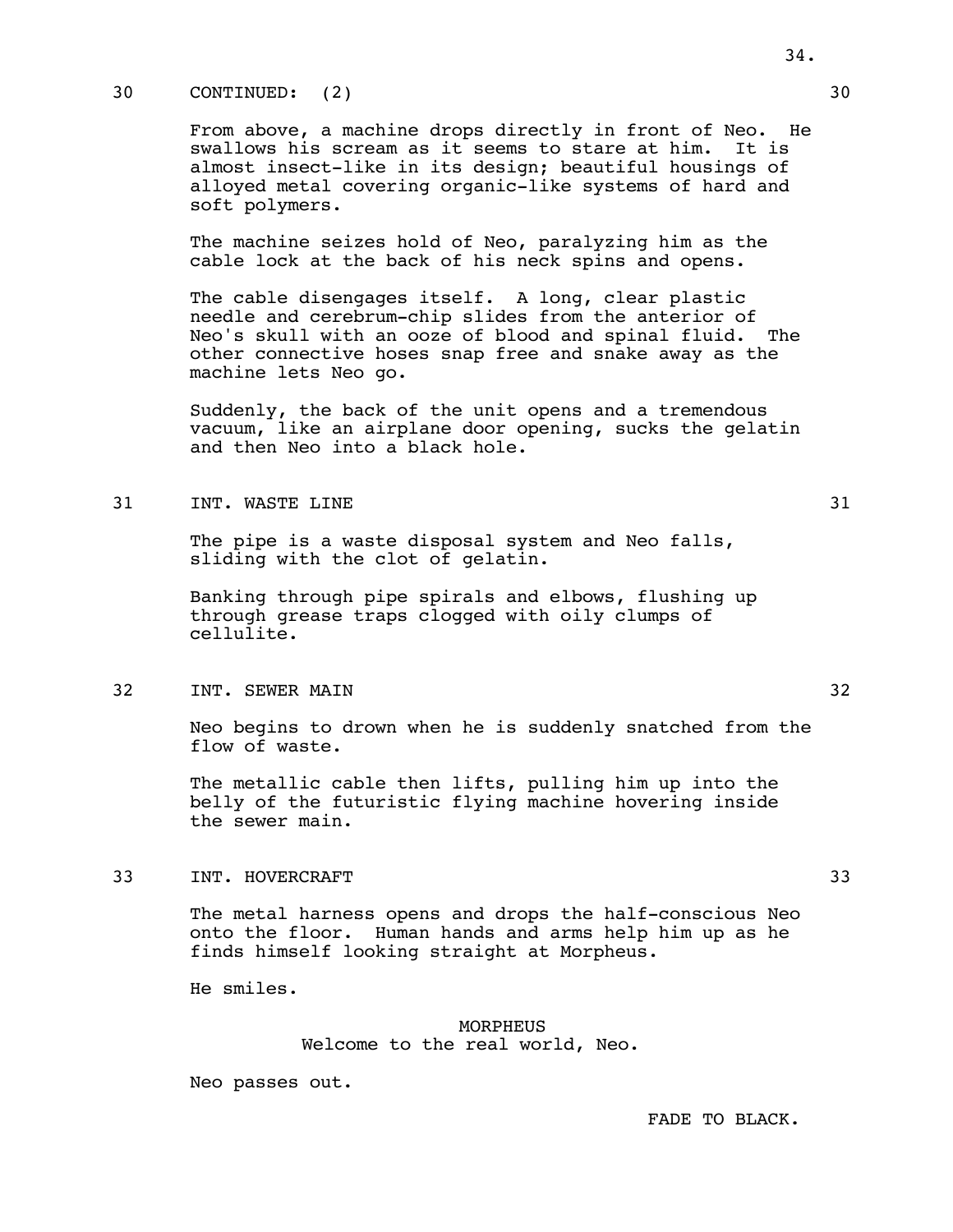THE MATRIX  $-$  Rev.  $3/9/98$  35.

FADE IN:

34 INT. HOVERCRAFT 34

We have no sense of time. We hear voices whispering.

MORPHEUS (O.S.) We've done it, Trinity. We found him.

TRINITY (O.S.) I hope you're right.

MORPHEUS (O.S.) I don't have to hope it. I know it.

Neo's eyes flutter open. We see Morpheus' face above us, angelic in the fluorescent glow of a light stick.

> NEO (O.S.) ... am I dead?

> > **MORPHEUS**

Far from it.

FADE TO BLACK.

35 INT. HOVERCRAFT - INFIRMARY 35

He opens his eyes again, something tingling through him. He focuses and sees his body pierced with dozens of acupuncture-like needles wired to a strange device.

> DOZER He still needs a lot of work.

DOZER and Morpheus are operating on Neo.

NEO What are you doing?

MORPHEUS Your muscles have atrophied. We're rebuilding them.

Fluorescent light sticks burn unnaturally bright.

NEO Why do my eyes hurt?

MORPHEUS You've never used them before.

Morpheus closes Neo's eyes and Neo lays back.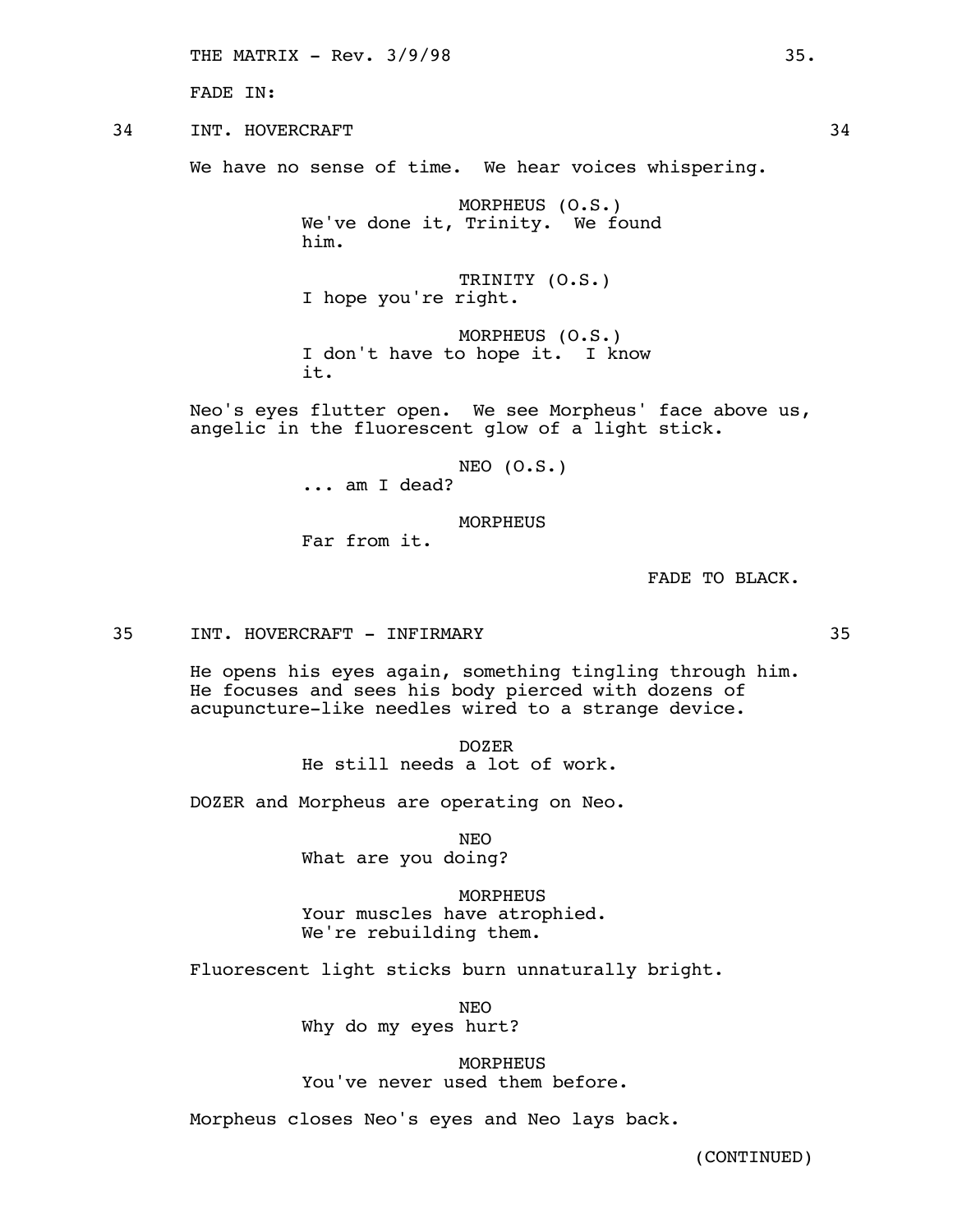# Rest, Neo. The answers are coming.

36 INT. NEO'S ROOM 36

Neo wakes up from a deep sleep, feeling better. He begins to examine himself. There is a futuristic IV plugged into the jack in his forearm. He pulls it out, staring at the grafted outlet.

He runs his hand over the short hair now covering his head. His fingers find and explore the large outlet in the base of his skull.

Just as he starts to come unglued, Morpheus opens the door.

> NEO Morpheus, what's happened to me? What is this place?

**MORPHEUS** More important than what is when?

NEO

When?

### **MORPHEUS**

You believe the year is 1997 when in fact it is much closer to 2197. I can't say for certain what year it is because we honestly do not know.

The wind is knocked from Neo's chest.

MORPHEUS There is no reason for me to try to explain it when I can simply

show it. Come with me.

37 INT. HOVERCRAFT 37

Like a sleepwalker, Neo follows Morpheus through the ship.

> MORPHEUS This is my ship, the Nebuchadnezzar. It's a hovercraft.

(MORE)

36.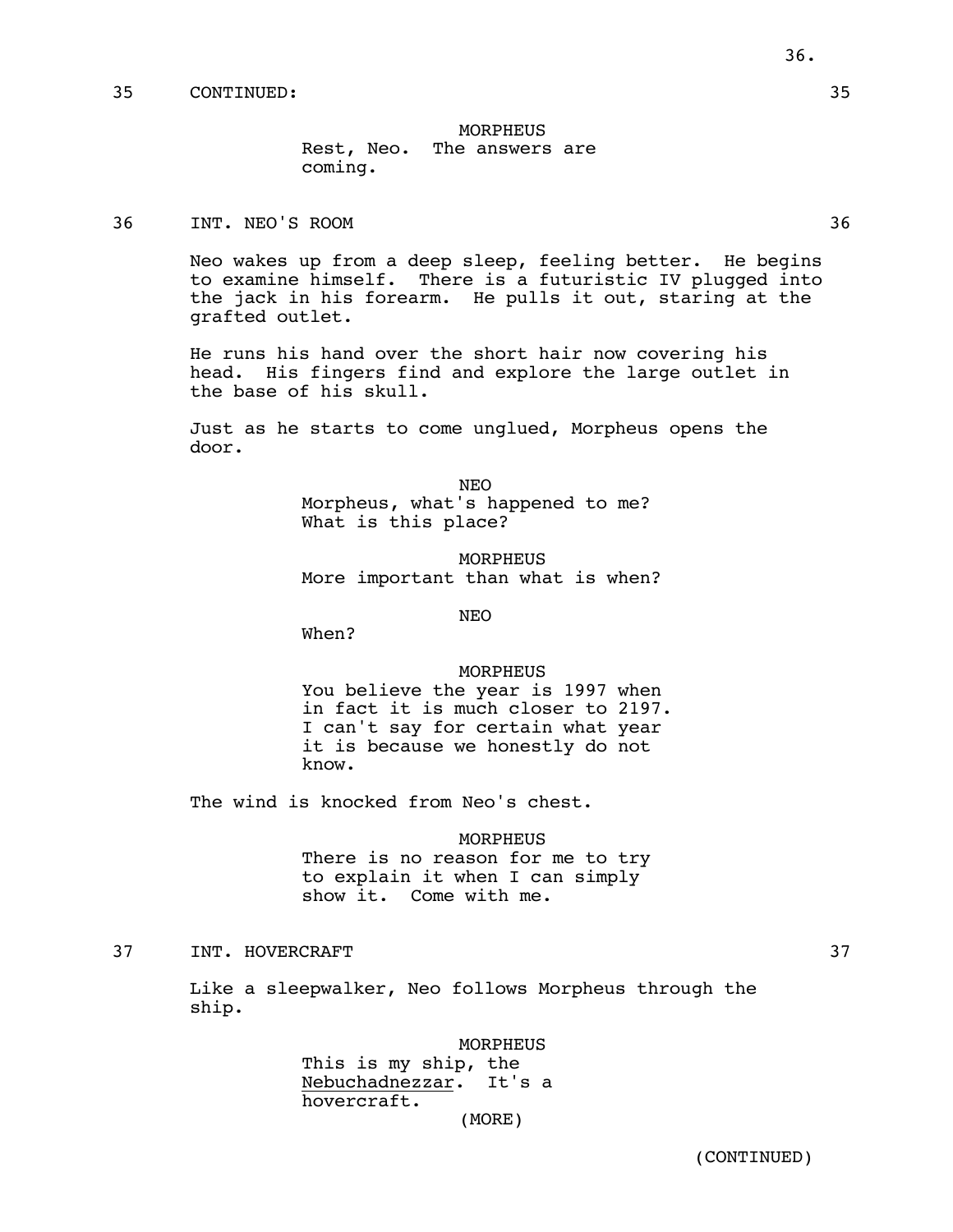THE MATRIX  $-$  Rev.  $3/9/98$  37.

37 CONTINUED: 37

MORPHEUS (CONT'D) Small like a submarine. It's cramped and cold. But it's home.

They climb a ladder up to the main deck.

38 INT. MAIN DECK 38

Everyone is there.

## **MORPHEUS**

This is the main deck. You know most of my crew.

Trinity smiles and nods.

#### MORPHEUS

The ones you don't know. That's Mouse, Cypher, and Switch. Those two guys are Tank and Dozer.

The names and faces wash meaninglessly over Neo.

## MORPHEUS

And this, this is the Core. This is where we broadcast our pirate signal and hack into the Matrix.

It is a swamp of bizarre electronic equipment. Vines of coaxial hang and snake to and from huge monolithic battery slabs, a black portable satellite dish and banks of life systems and computer monitors.

At the center of the web, there are six ecto-skeleton chairs made of a poly-alloy frame and suspension harness. Near the circle of chairs is the control console and operator's station where the network is monitored.

#### **MORPHEUS**

You want to know what the Matrix is, Neo? The answer is right here.

He touches the back of Neo's head.

#### MORPHEUS

## Help him, Trinity.

Neo allows himself to be helped into one of the chairs. He feels Morpheus guiding a coaxial line into the jack at the back of his neck. The cable has the same kind of cerebrum chip we saw inside the plant.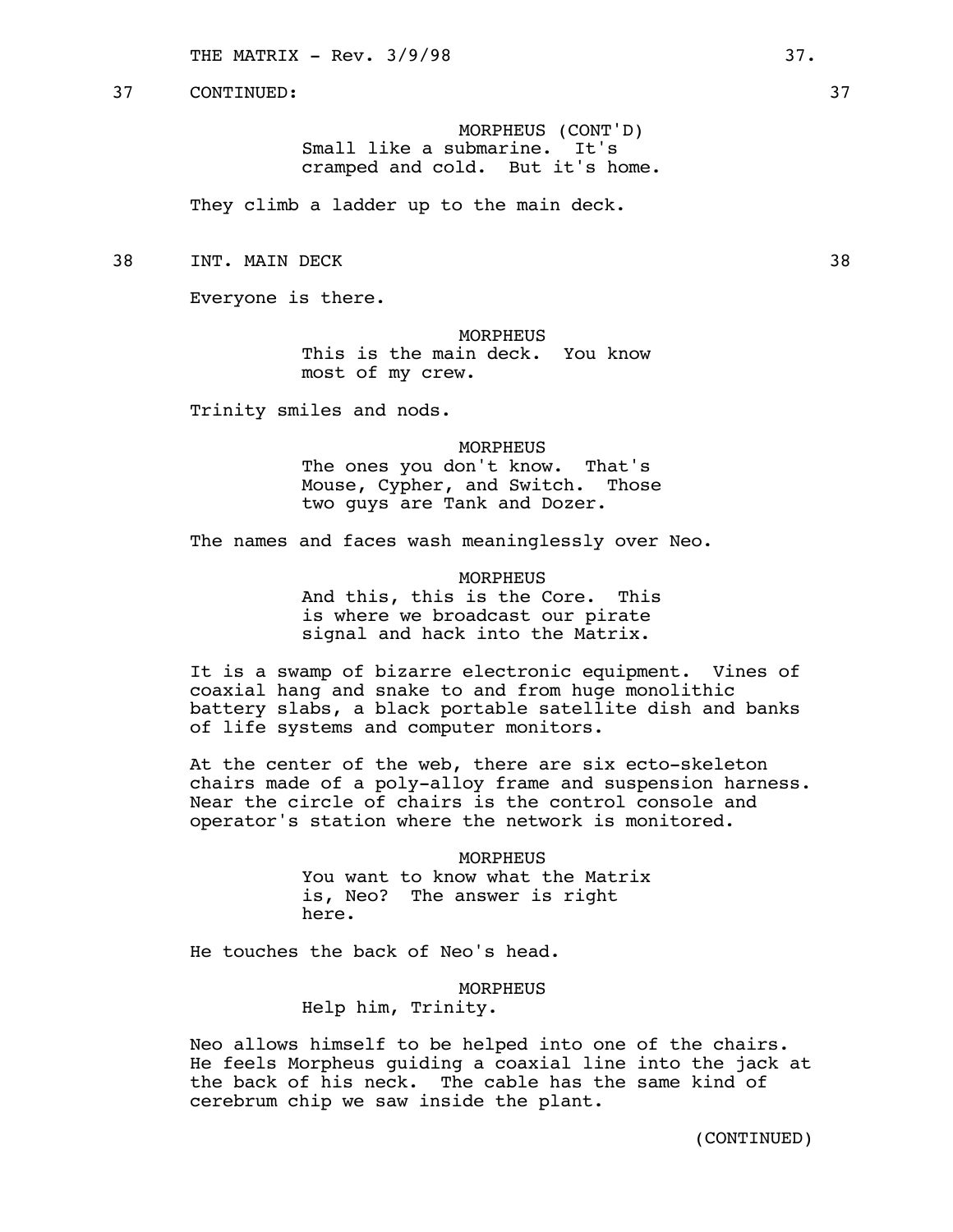### 38 CONTINUED: 38

### MORPHEUS

## This will feel a little weird.

There are several disturbing noises as he works the needle in.

We MOVE IN as Neo's shoulders bunch and his face tightens into a grimace until a loud CLICK fires and his ears pop like when you equalize them underwater.

He relaxes, opening his eyes as we PULL BACK to a feeling of weightlessness inside another place --

39 INT. CONSTRUCT 39

Neo is standing in an empty, blank-white space.

### **MORPHEUS**

This is the Construct.

Startled, Neo whips around and finds Morpheus now in the room with him.

### MORPHEUS

It is our loading program. We can load anything from clothes, to weapons, to training simulations. Anything we need.

Morpheus walks past Neo and when Neo turns he sees the two leather chairs from the Hotel Lafayette set up in front of a large screen television.

### MORPHEUS

Sit down.

Neo stands at the back of the chair as Morpheus sits.

NEO Right now, we're inside a computer program?

Morpheus smiles.

#### **MORPHEUS**

Is it so hard to believe? Your clothes are different, the plugs in your arms and head are gone. Look at your hair, you were bald a moment ago.

Neo touches his head.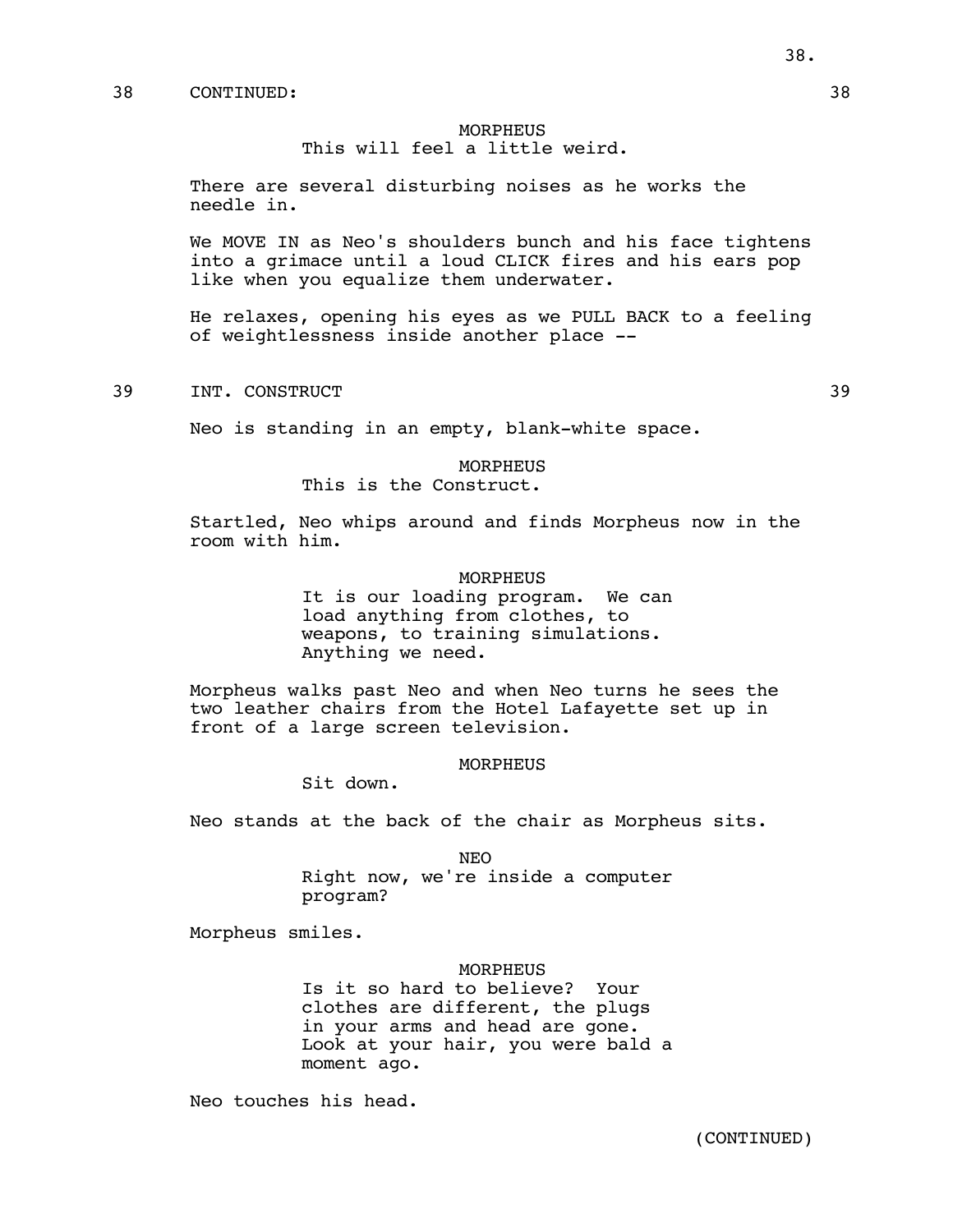It's what we call residual self image. The mental projection of your electronic self. Wild, isn't it?

Neo's hands run over the cracked leather.

NEO

This -- This isn't real?

#### MORPHEUS

What is real? How do you define real? If you're talking about what you feel, taste, smell, or see, then real is simply electrical signals interpreted by your brain.

He picks up a remote control and clicks on the television. On the television, we see images of the Twentieth Century city where Neo lived.

### **MORPHEUS**

This is the world you know. The world as it was at the end of the Twentieth Century. It exists now only as part of a neuralinteractive simulation that we call the Matrix.

He changes the channel and we see a very different city as we enter the television.

**MORPHEUS** 

You have been living inside a dreamworld, Neo. As in Baudrillard's vision, your whole life has been spent inside the map, not the territory. This is the world as it exists today.

In the distance, we see the ruins of a future city protruding from the wasteland like the blackened ribs of a long-dead corpse.

> **MORPHEUS** 'The desert of the real.'

Beneath us, the water is gone.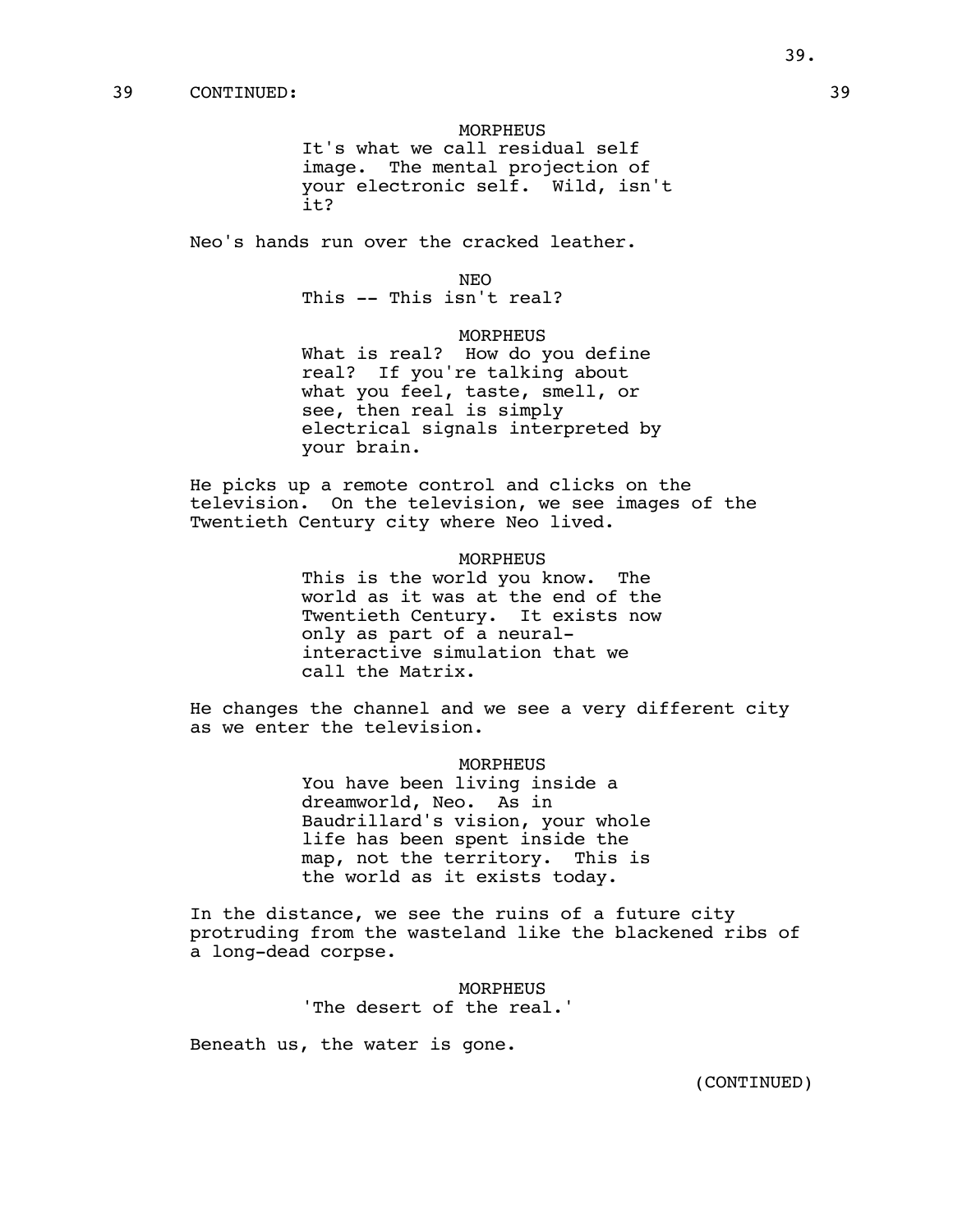We TURN AND DESCEND, SPIRALING DOWN TOWARD the lake bed which is scorched and split like burnt flesh, where we FIND Morpheus and Neo. Neo clings to the chair, trying to get his bearings.

#### MORPHEUS

We have only bits and pieces of information. What we know for certain is that, at some point in the early Twenty-first Century, all of mankind was united in celebration. Through the blinding inebriation of hubris, we marveled at our magnificence as we gave birth to A.I.

NEO

A.I.? You mean artificial intelligence?

## MORPHEUS

Yes. A singular consciousness that spawned an entire race of machines. I must say I find it almost funny to imagine the world slapping itself on the back, toasting the new age. I say almost funny.

He looks up and his sunglasses reflect the obsidian clouds roiling overhead.

#### **MORPHEUS**

We don't know who struck first. Us or them. But we do know it was us that scorched the sky. At the time, they were dependent on solar power. It was believed they would be unable to survive without an energy source as abundant as the sun.

As we DESCEND INTO the circular window of his glasses, there is a flash of lightning.

> MORPHEUS Throughout human history, we have been dependent on machines to survive. Fate, it seems, is not without a sense of irony.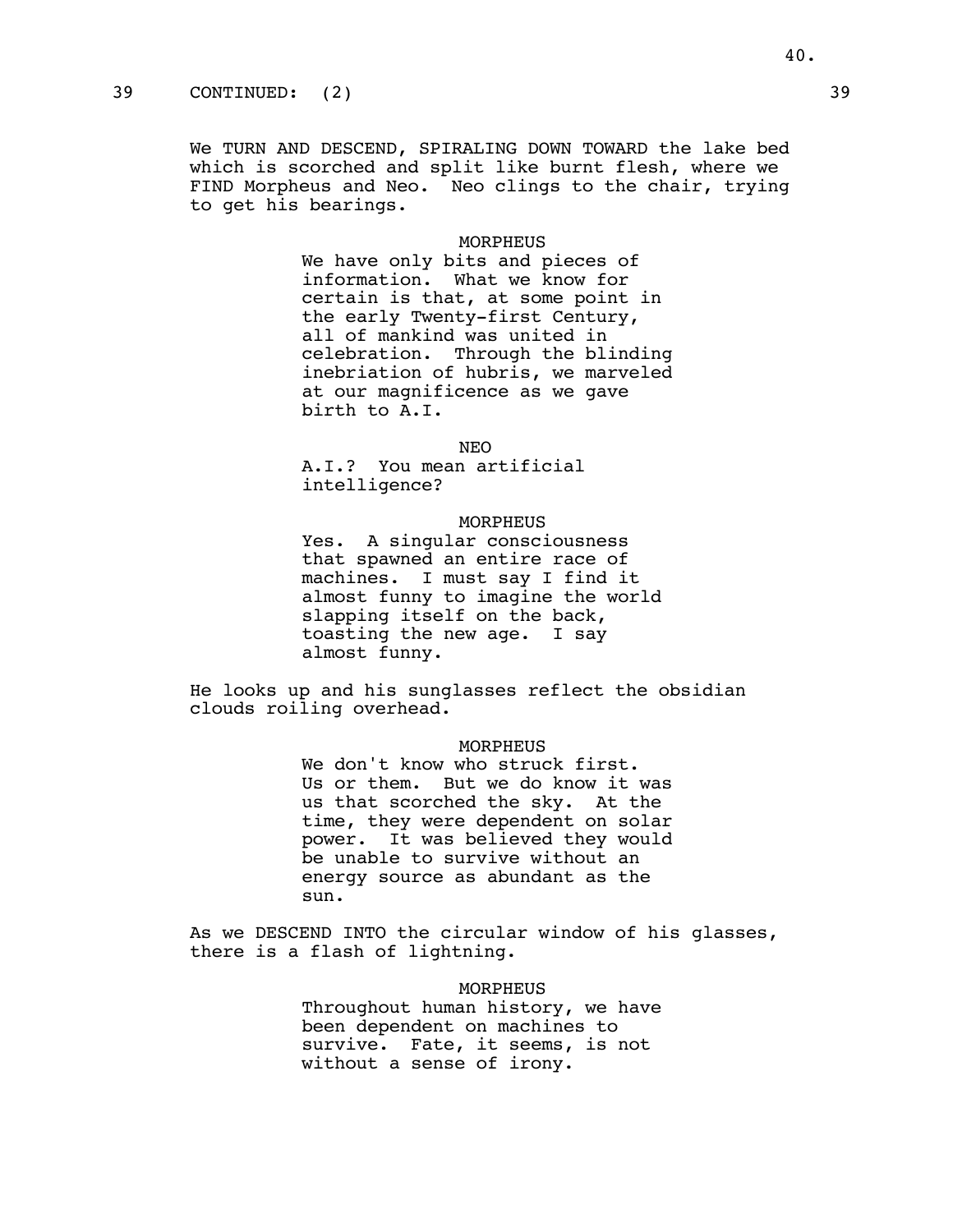### 40 EXT. FETUS FIELDS 40

On the flash, we PULL BACK from the darkness which reveals itself to be the black eye of a fetus.

> **MORPHEUS** The Machines discovered a new form of fusion. All they needed was a small electrical charge to initiate the reaction.

The fetus is suspended in a placenta-like husk, where its malleable skull is already growing around the brain-jack.

MORPHEUS

The human body generates more bioelectricity than a 120-volt battery and over 25,000 B.T.U.'s of body heat.

The husk hanging from a stalk is plucked by a thresherlike farm machine.

#### **MORPHEUS**

There are fields, endless fields where human beings are no longer born; we are grown.

We RISE UP, the field stretching in every direction to the horizon, lightning tearing open the sky as a harvester sweeps past us.

A40 INT. POWER PLANT And the state of the state of the state of the state of the state of the state of the state of the state of the state of the state of the state of the state of the state of the state of the state of th

From the yawning black of the waste port, we begin to PULL BACK as it snaps shut.

Red amniotic gel flows into the pod below us, pooling around a tiny newborn that suckles its feed tube.

### MORPHEUS

For the longest time, I wouldn't believe it. But then I saw the fields with my own eyes, watched them liquefy the dead so they could be fed intravenously to the living and standing there, facing the efficiency, the pure, horrifying precision, I came to realize the obviousness of the truth.

Still PULLING BACK, we see the image of the power plant now on the television as we return to the white space of the construct.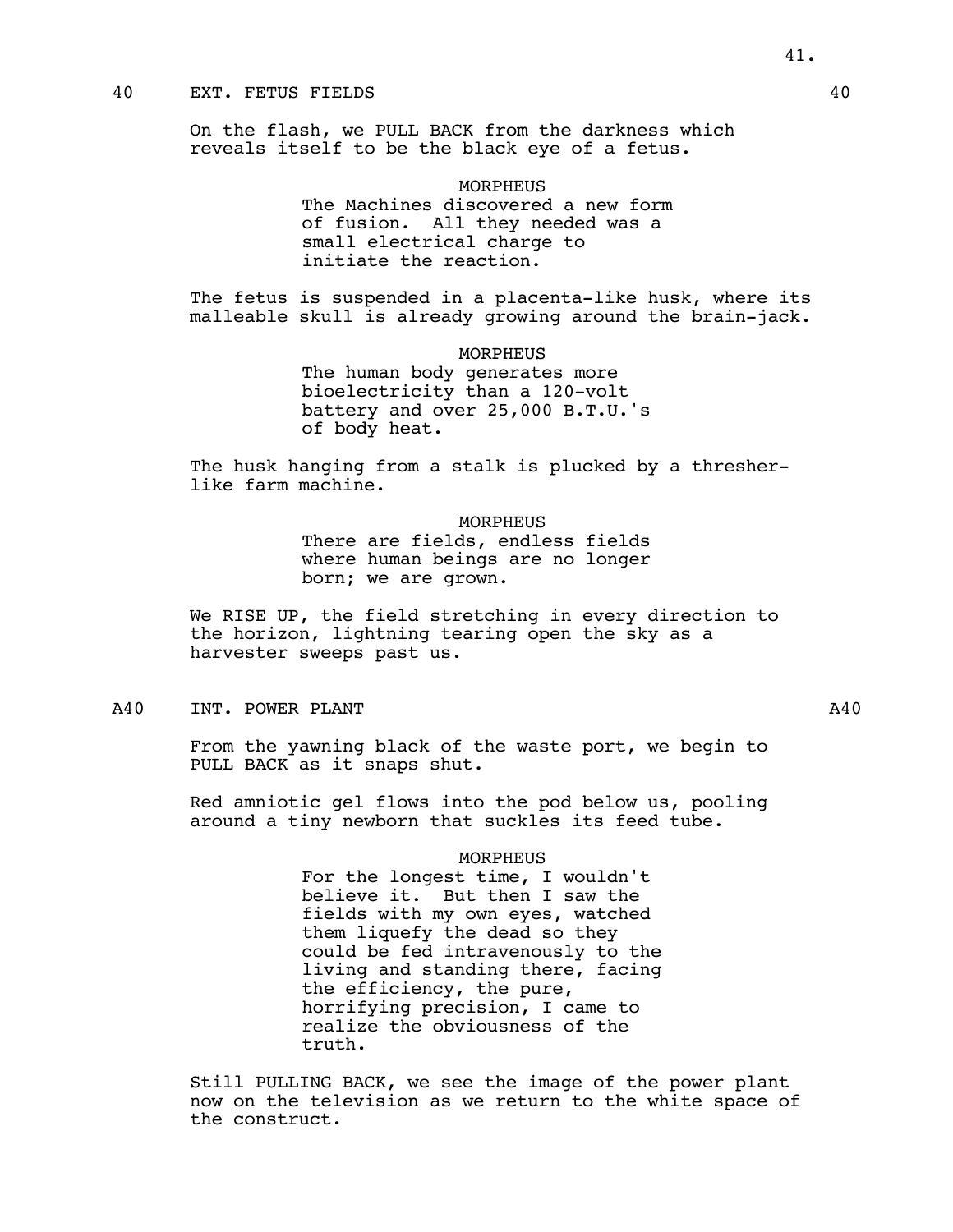### 41 INT. CONSTRUCT 41

Morpheus steps INTO VIEW as he clicks off the television.

MORPHEUS What is the Matrix? Control.

He opens the back of the television remote control.

### MORPHEUS

The Matrix is a computer-generated dreamworld built to keep us under control in order to change a human being into this.

He holds up a coppertop battery.

NEO No! I don't believe it! It's not possible!

MORPHEUS I didn't say that it would be easy, Neo. I just said that it would be the truth.

NEO Stop! Let me out! I want out!

## 42 INT. MAIN DECK 42

His eyes snap open and he thrashes against the chair, trying to rip the cable from the back of his neck.

> NEO Get this thing out of me!

#### **TRINITY**

Easy, Neo. Easy.

Dozer holds him while Trinity unlocks it. Once it's out, he tears away from them, falling as he trips free of the harness.

> NEO Don't touch me! Get away from me!

On his hands and knees, he reels as the world spins. Sweat pours off him as a pressure builds inside his skull as if his brain had been put into a centrifuge.

NEO

I don't believe it! I don't believe it!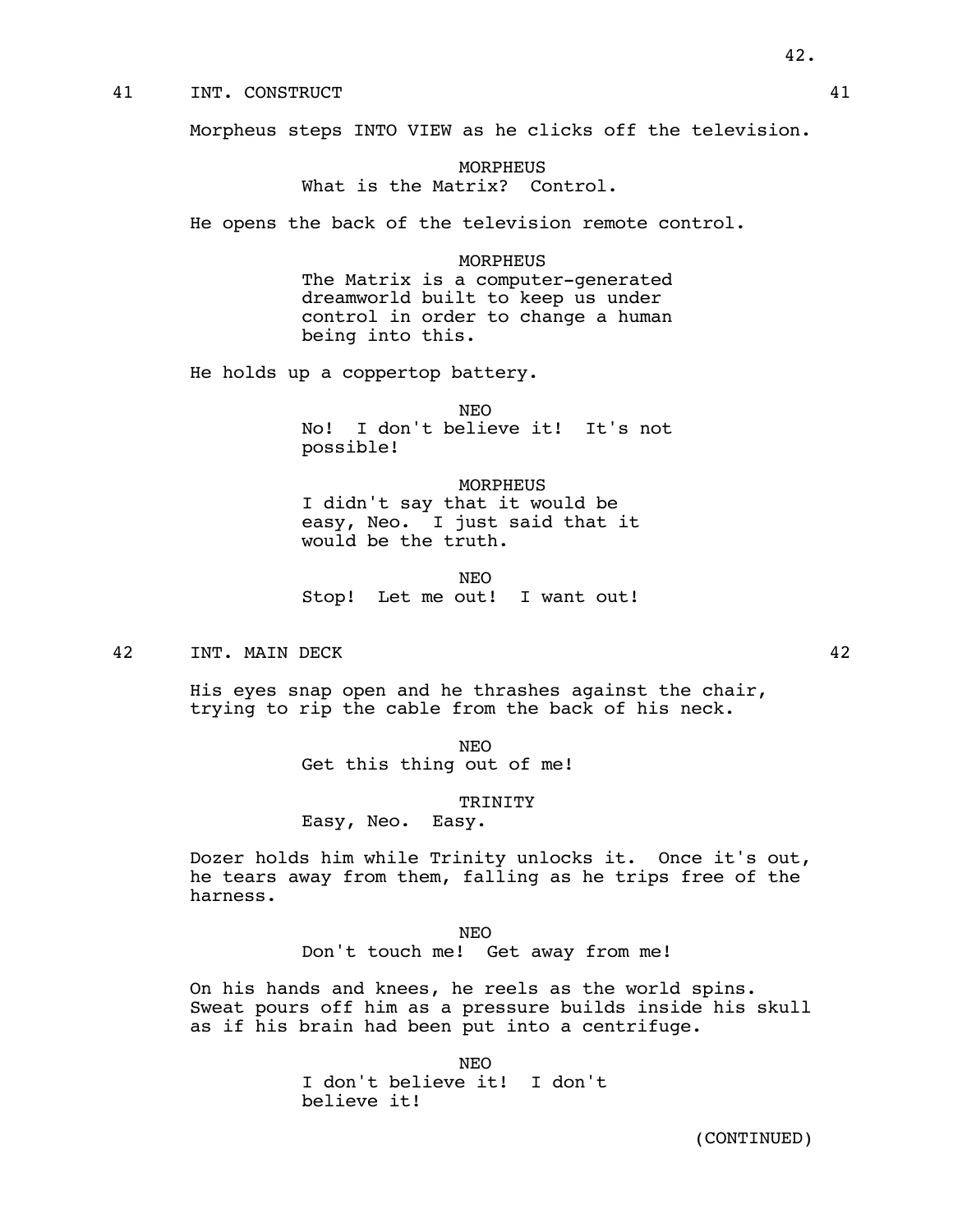## CYPHER

# He's going to pop!

Vomiting violently, Neo pitches forward and blacks out.

43 INT. NEO'S ROOM 43

He blinks, regaining consciousness. The room is dark. Neo is stretched out on his bed.

NEO

I can't go back, can I?

Morpheus is sitting like a shadow on a chair in the far corner.

**MORPHEUS** 

No. But if you could, would you really want to?

Deep down, Neo knows that answer.

#### **MORPHEUS**

I feel that I owe you an apology. There is a rule that we do not free a mind once it reaches a certain age. It is dangerous. They have trouble letting go. Their mind turns against them. I've seen it happen. I'm sorry. I broke the rule because I had to.

He stares into the darkness, confessing as much to himself as to Neo.

**MORPHEUS** 

When the Matrix was first built there was a man born inside that had the ability to change what he wanted, to remake the Matrix as he saw fit. It was this man that freed the first of us and taught us the truth; as long as the Matrix exists, the human race will never be free.

He pauses.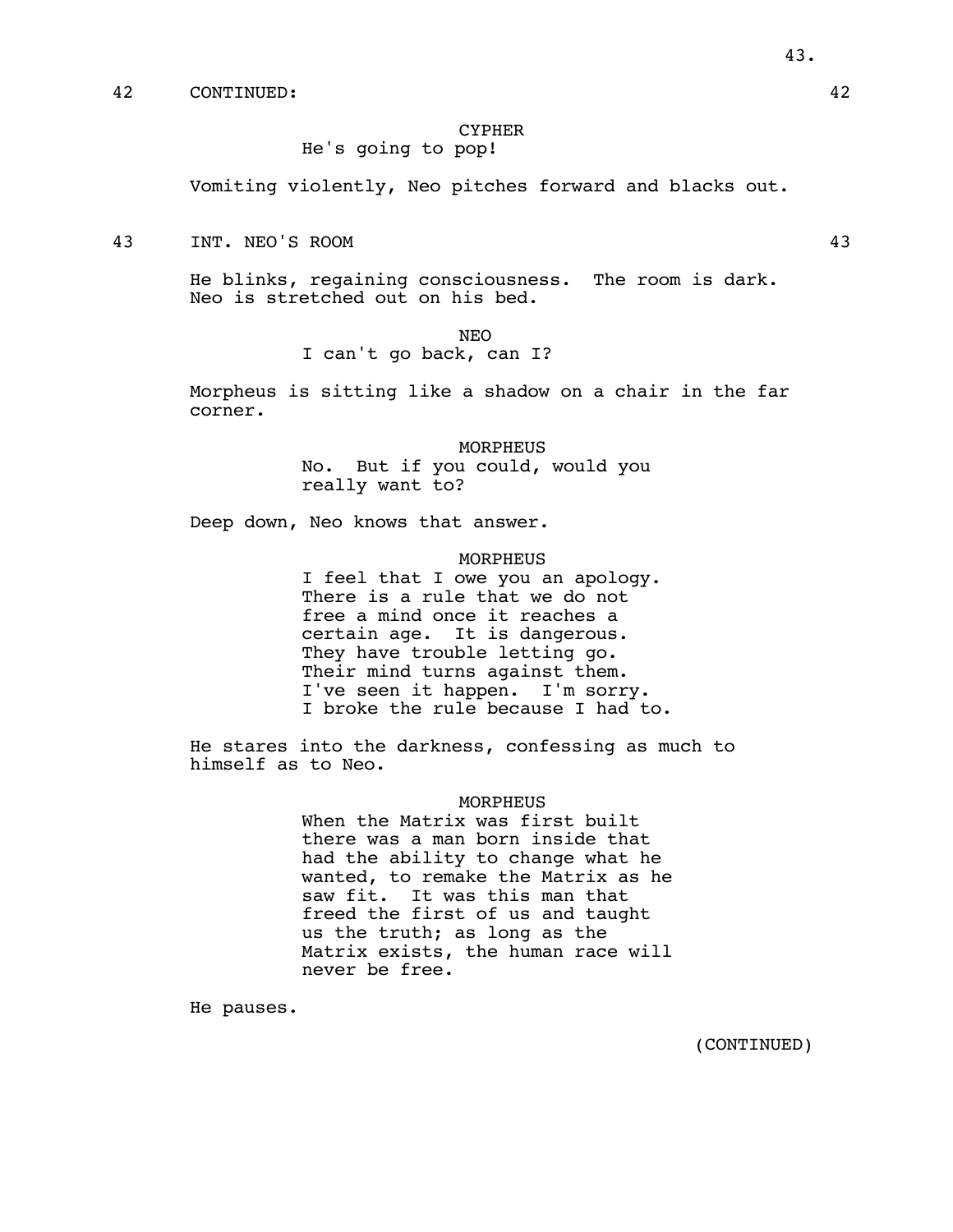When he died, the Oracle prophesied his return and envisioned that his coming would hail the destruction of the Matrix, an end to the war and freedom for our people. That is why there are those of us that have spent our entire lives searching the Matrix, looking for him.

Neo can feel his eyes on him.

**MORPHEUS** I did what I did because I believe the search is over.

He stands up.

MORPHEUS Get some rest. You're going to need it.

#### NEO

For what?

## MORPHEUS

Your training.

44 INT. HOVERCRAFT 44

There is no morning; there is only darkness and then the fluorescent light sticks flicker on.

45 INT. NEO'S ROOM 45

Neo is awake in his bed, staring up at the lights. The door opens and TANK steps inside.

> TANK Morning. Did you sleep?

> > NEO

No.

TANK You will tonight. I guarantee it. I'm Tank. I'll be your operator.

He offers his hand and Neo shakes it. He notices that Tank doesn't have any jacks.

44.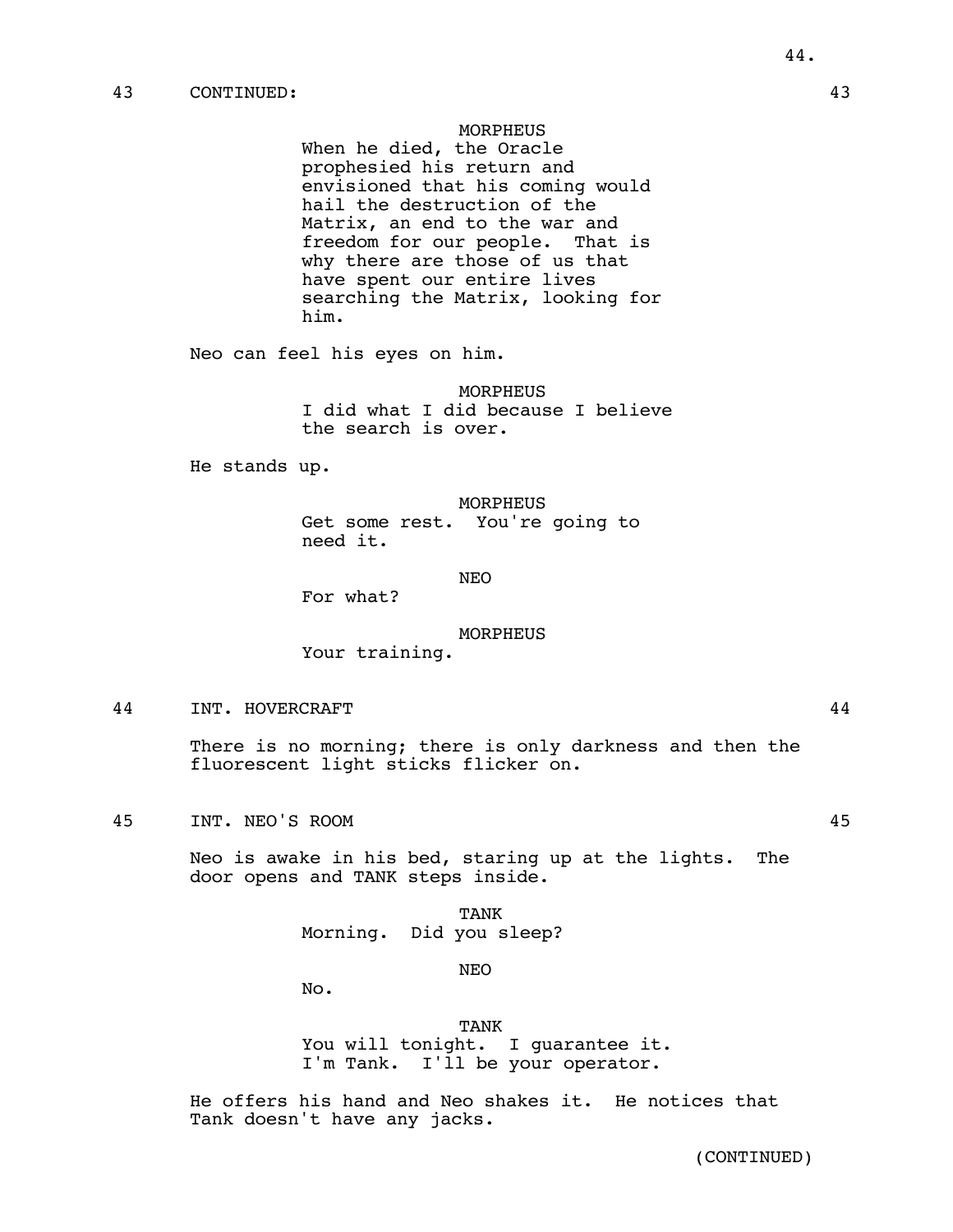You don't have...

### TANK

Any holes? Nope. Me and my brother Dozer, we are one hundred percent pure, oldfashioned, home-grown human. Born free. Right here in the real world. Genuine child of Zion.

## NEO

Zion?

## TANK If this war ended tomorrow, Zion

is where the party would be.

#### NEO

It's a city?

TANK The last human city. The only place we got left.

## NEO

Where is it?

## TANK

Deep underground. Near the earth's core, where it's still warm. You live long enough, you might even see it. (he smiles) Goddamn, I got to tell you, I'm fairly excited to see what you are capable of. I mean if Morpheus is right and all. We're not supposed to talk about any of that but if you are, well then this is an exciting time. We got a lot to do so let's get to it.

### 46 INT. MAIN DECK 46

Neo is plugged in, hanging in one of the suspension chairs.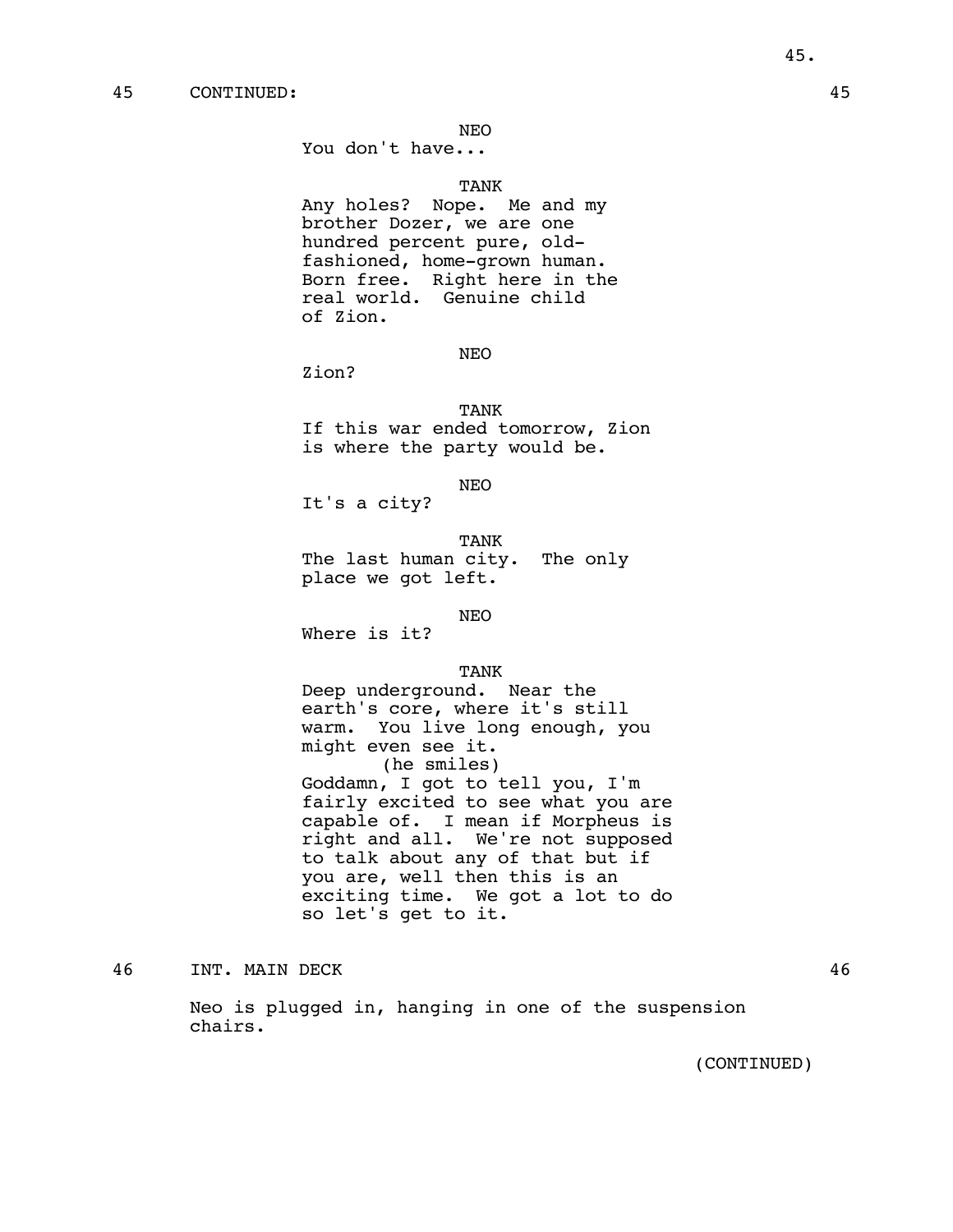#### TANK

We're supposed to load all these operations programs first, but this is some major boring shit. Why don't we start with something a little fun?

Tank smiles as he plops into his operator's chair. He begins flipping through a tall carousel loaded with micro discs.

> TANK How about some combat training?

Neo reads the label on the disk.

NEO Jujitsu? I'm going to learn jujitsu?

Tank slides the disk into Neo's supplement drive.

NEO

No way.

Smiling, Tank punches the "load" code. His body jumps against the harness as his eyes clamp shut. The monitors kick wildly as his heart pounds, adrenaline surges, and his brain sizzles. An instant later his eyes snap open.

NEO

Holy shit!

TANK Hey, Mikey, he likes it! Ready for more?

NEO

Hell yes!

# 47 INT. MAIN DECK 47

CLOSE ON a computer monitor as grey pixels slowly fill a small, half-empty box. It is a meter displaying how much download time is left.

The title bar reads: "Combat Series 10 of 12," file categories flashing beneath it: "Savate, Jujitsu, Ken Po, Drunken Boxing..."

Morpheus walks in.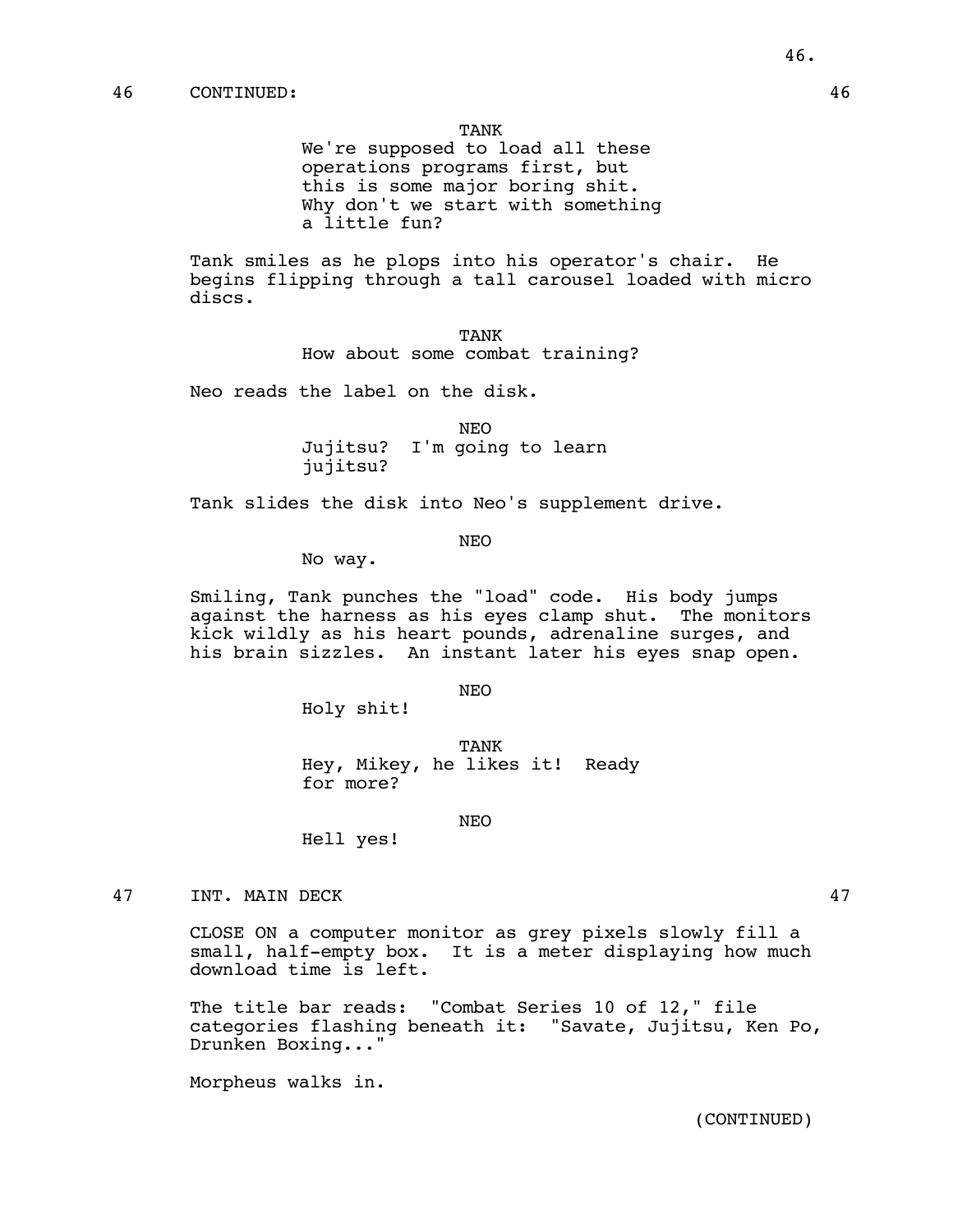47 CONTINUED: 47

### MORPHEUS

How is he?

TANK Ten hours straight. He's a machine.

Neo's body spasms and relaxes as his eyes open, breath hissing from his lips. He looks like he just orgasmed.

> NEO This is incredible. I know kung fu.

#### MORPHEUS

Show me.

48 INT. DOJO 48

They are standing in a very sparse Japanese-style dojo.

### MORPHEUS

This is a sparring program, similar to the programmed reality of the Matrix. It has the same basic rules. Rules like gravity. What you must learn is that these rules are no different than the rules of a computer system. Some of them can be bent. Others can be broken. Understand?

Neo nods as Morpheus assumes a fighting stance.

**MORPHEUS** Then hit me, if you can.

Neo assumes a similar stance, cautiously circling until he gives a short cry and launches a furious attack.

It is like a Jackie Chan movie at high speed, fists and feet striking from every angle as Neo presses his attack, but each and every blow is blocked by effortless speed.

# 49 INT. MAIN DECK 49

While their minds battle in the programmed reality, the two bodies appear quite serene, suspended in the drive chairs.

Tank monitors their Life Systems, noticing that Neo is wildly and chaotically lit up as opposed to the slow and steady rhythm of Morpheus.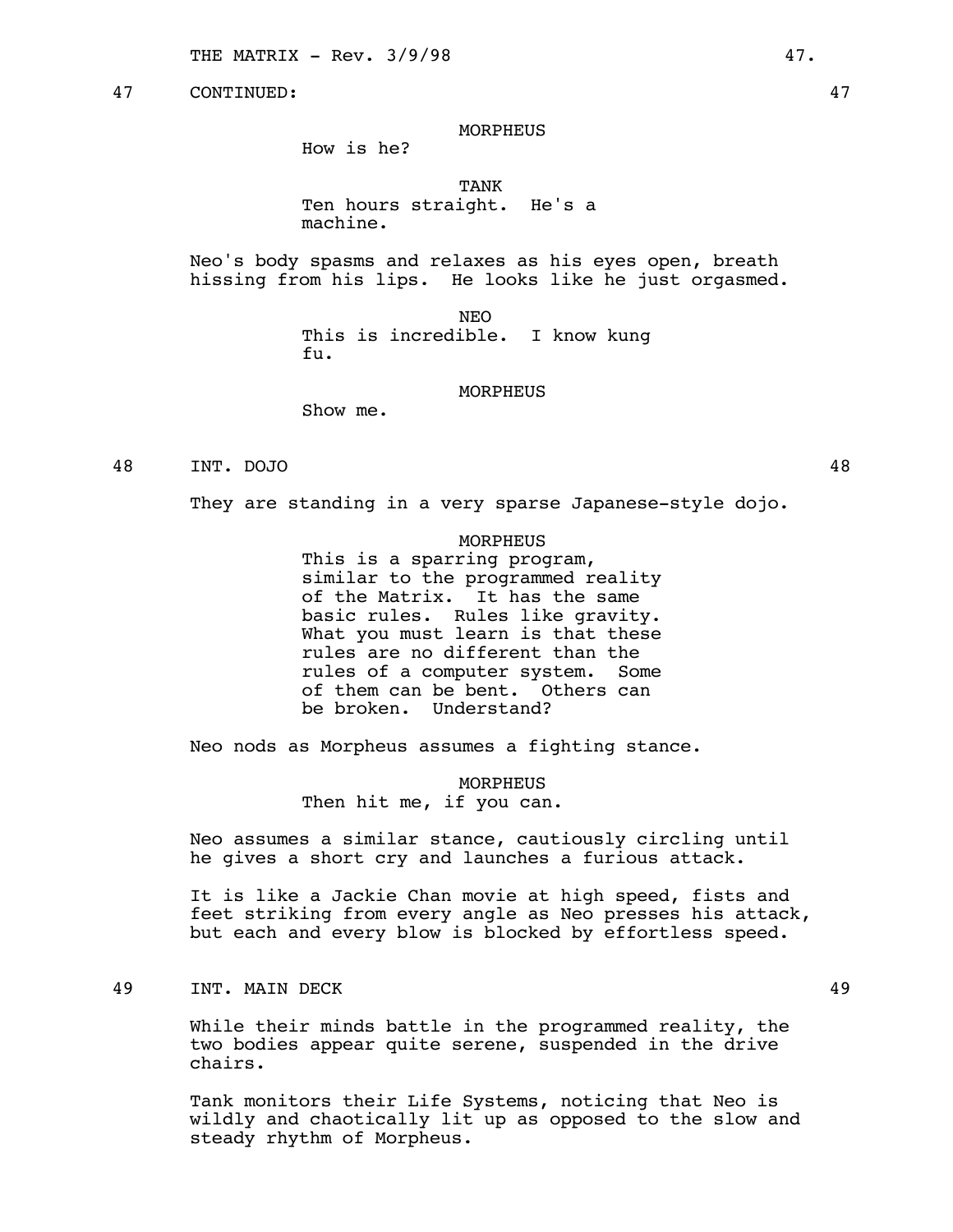## 50 INT. MESS HALL 50

MOUSE bursts into the room, interrupting dinner.

# MOUSE

# Morpheus is fighting Neo!

All at once, everyone bolts for the door.

51 INT. DOJO 51

Neo's face is knotted, teeth clenched, as he hurls himself at Morpheus.

**MORPHEUS** 

Good. Adaptation. Improvisation. But your weakness isn't your technique.

Morpheus attacks him and it is like nothing we have seen. His feet and fists are everywhere, taking Neo apart. For every blow Neo blocks, five more hit their marks until --

Neo falls.

Panting, on his hands and knees, blood spits from his mouth, speckling the white floor of the dojo.

MORPHEUS

How did I beat you?

NEO

You -- You're too fast.

MORPHEUS

Do you think my being faster, stronger has anything to do with my muscles in this place?

Neo is frustrated, still unable to catch his breath.

**MORPHEUS** Do you believe that's air you are breathing now?

Neo stands, nodding slowly.

MORPHEUS

Again.

Their fists fly with pneumatic speed.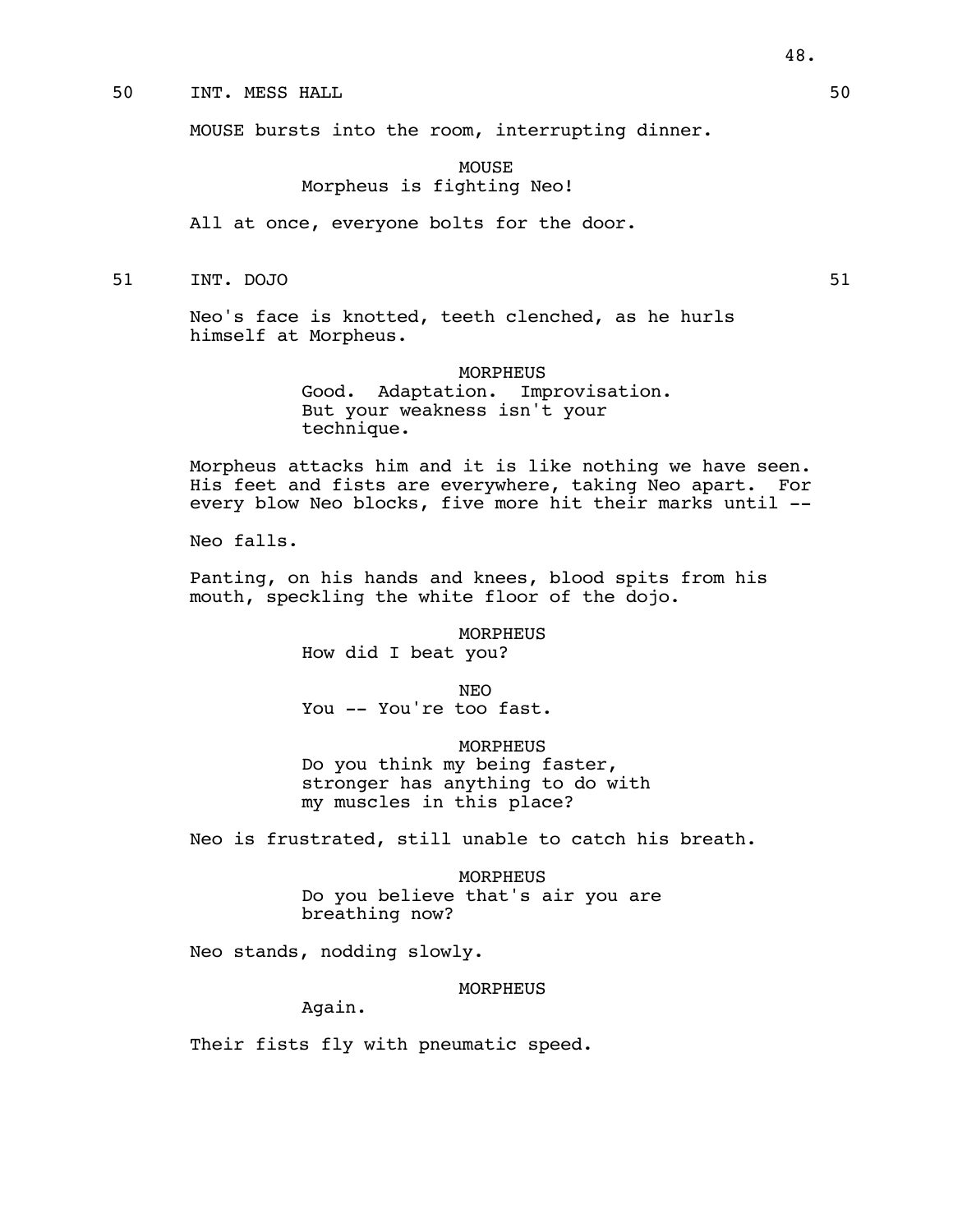#### 52 INT. MAIN DECK 52

Everyone is gathered behind Tank, watching the fight, like watching a game of Mortal Kombat.

> **MOUSE** Jeezus Keeerist! He's fast! Look at his neural-kinetics! They're way above normal!

53 INT. DOJO 53

Morpheus begins to press Neo, countering blows while slipping in several stinging slaps.

> MORPHEUS Come on, Neo. What are you waiting for? You're faster than this. Don't think you are. Know you are.

Whack, Morpheus cracks Neo again. Neo's face twists with rage as the speed of the blows rises like a drum solo.

> MORPHEUS Come on! Stop trying to hit me and just hit me.

Wham. A single blow catches Morpheus on the side of the head, knocking off his glasses.

54 INT. MAIN DECK 54

There are several gasps.

**MOUSE** 

I don't believe it!

55 INT. DOJO 55

Morpheus rubs his face, then smiles.

NEO

I know what you're trying to do --

#### MORPHEUS

I'm trying to free your mind, Neo, but all I can do is show you the door. You're the one that has to step through. Tank, load the jump program.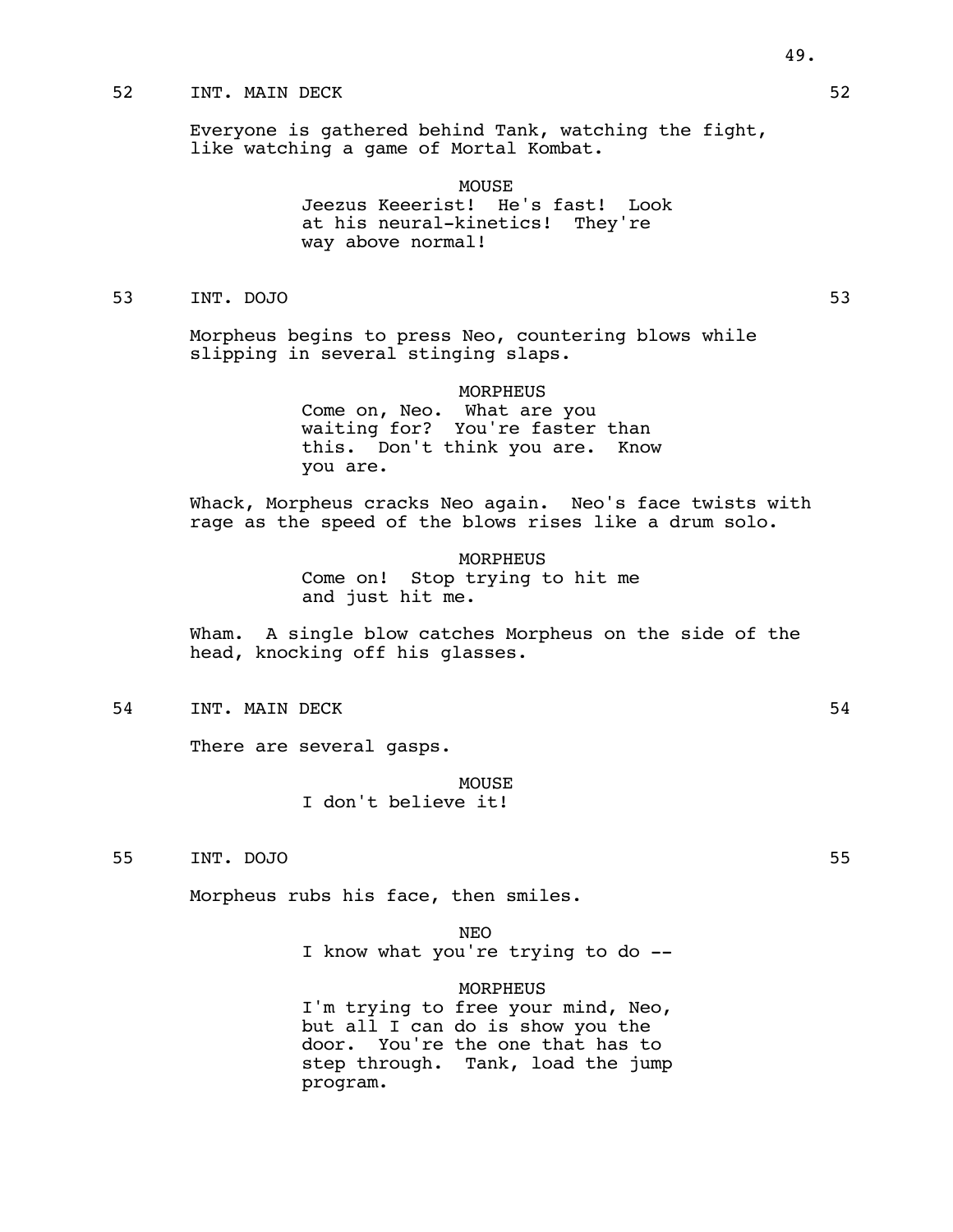### 56 INT. HOVERCRAFT 56

Apoc and Switch exchange looks as Tank grabs for the disk.

57 INT. CONSTRUCT - ROOFTOP - DAY 57

Morpheus and Neo are again in the white space of the Construct. Beneath their feet, we see the jump program rush up at them until they are standing on a rooftop in a city skyline.

## MORPHEUS

Let it all go, Neo. Fear. Doubt. Disbelief. Free your mind.

Morpheus spins, running hard at the edge of the rooftop. And jumps. He sails through the air, his coat billowing out behind him like a cape as he lands on the rooftop across the street.

### NEO

Shit.

Neo looks down at the street twenty floor below, then at Morpheus an impossible fifty feet away.

> NEO Okie dokie. Free my mind. Right. No problem.

He takes a deep breath. And starts to run.

58 INT. MAIN DECK 58 SERVER AND THE SERVER OF STREET STREET STREET IN THE SERVER OF STREET STREET STREET STREET

They are transfixed.

MOUSE What if he makes it?

APOC No way. Not possible.

TANK No one's ever made their first jump.

MOUSE I know, but what if he does?

APOC

He won't.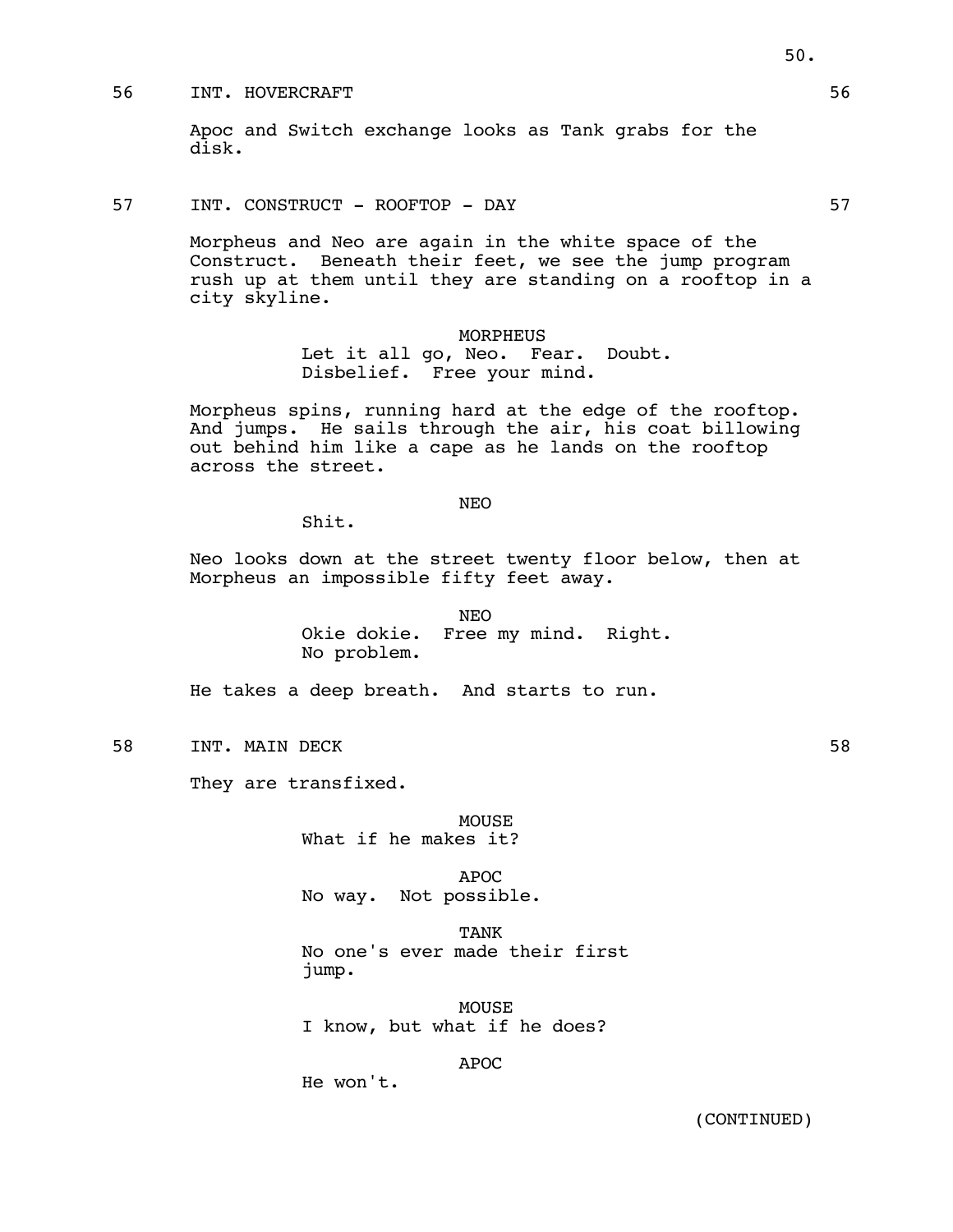### 58 CONTINUED: 58

Trinity stares at the screen, her fists clenching as she whispers.

#### TNITY

Come on.

59 EXT. ROOFTOP 59

Summoning every ounce of strength in his legs, Neo launches himself into the air in a single maniacal shriek!--

-- but comes up drastically short.

His eyes widen as he plummets. Stories fly by, the ground rushing up at him, but as he hits, the ground gives way, stretching like a trapeze net. He bounces and flips, slowly coming to a rest, flat on his back.

He laughs, a bit unsure, wiping the windblown tears from his face. Morpheus exits the building and helps him to his feet.

### MORPHEUS

Do you know why you didn't make it?

NEO Because... I didn't think I would?

Morpheus smiles and nods.

60 INT. MAIN DECK 60

They break up.

**MOUSE** What does it mean?

SWITCH It doesn't mean anything.

CYPHER Everyone falls the first time, right, Trinity?

But Trinity has already left.

Neo's eyes open as Tank eases the plug out. He tries to move and groans, cradling his ribs. While Tank helps Morpheus, Neo spits blood into his hand.

51.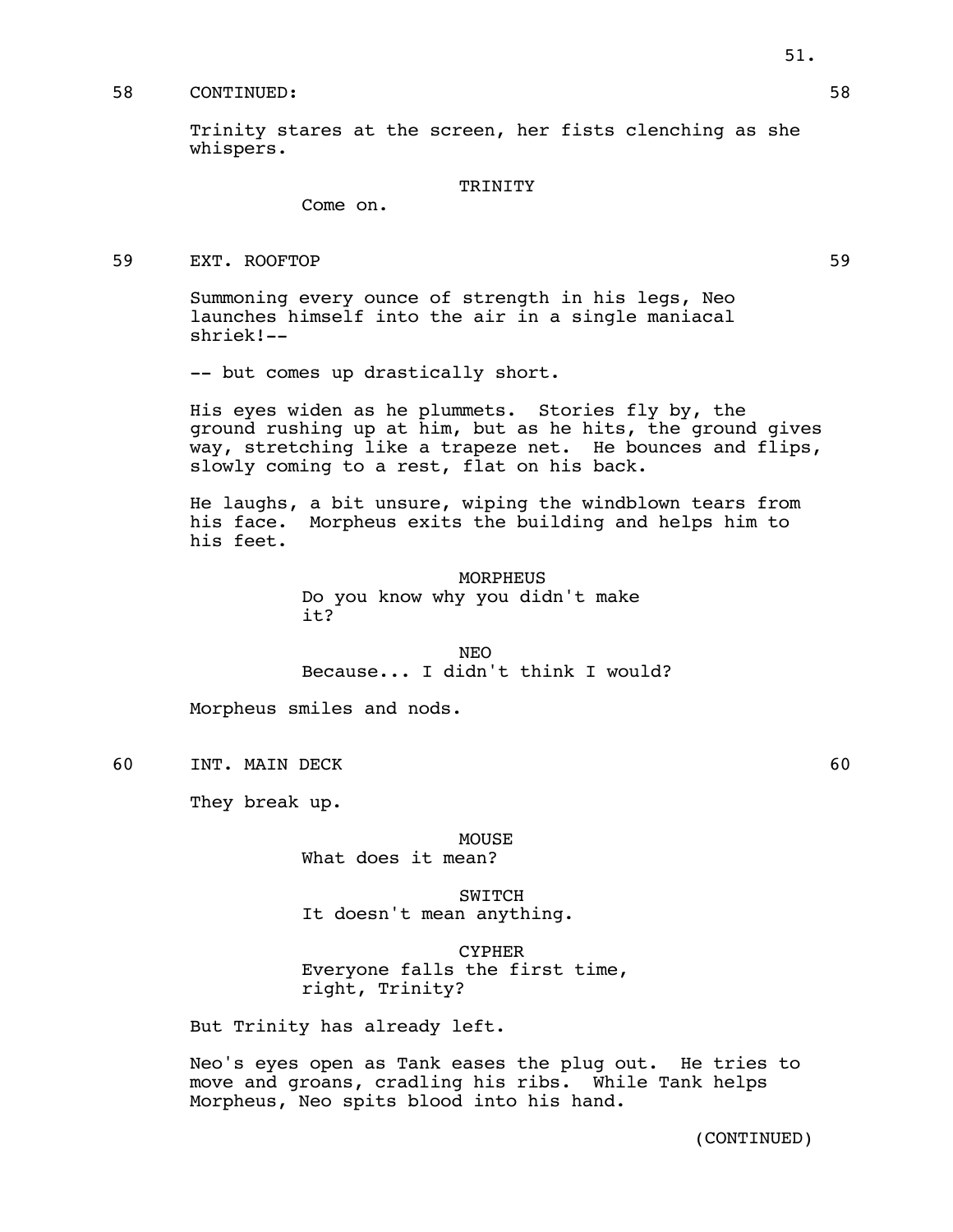I thought it wasn't real.

**MORPHEUS** Your mind makes it real.

Neo stares at the blood.

NEO If you are killed in the Matrix, do you die here?

MORPHEUS The body cannot live without the mind.

61 INT. NEO'S ROOM 61

Trinity enters from the hall, carrying a tray of food.

**TRINITY** Neo, I saved you some dinner --

She sees him passed out on the bed. She sets the tray down and pulls the blanket over him.

She pauses, her face close to his, then inhales lightly, breathing in the scent of him before slowly pulling away.

62 INT. HALL 62

Trinity steps out of Neo's room to find Cypher watching her.

> CYPHER I don't remember you ever bringing me dinner.

Trinity says nothing.

CYPHER There's something about him, isn't there?

**TRINITY** Don't tell me you're a believer now?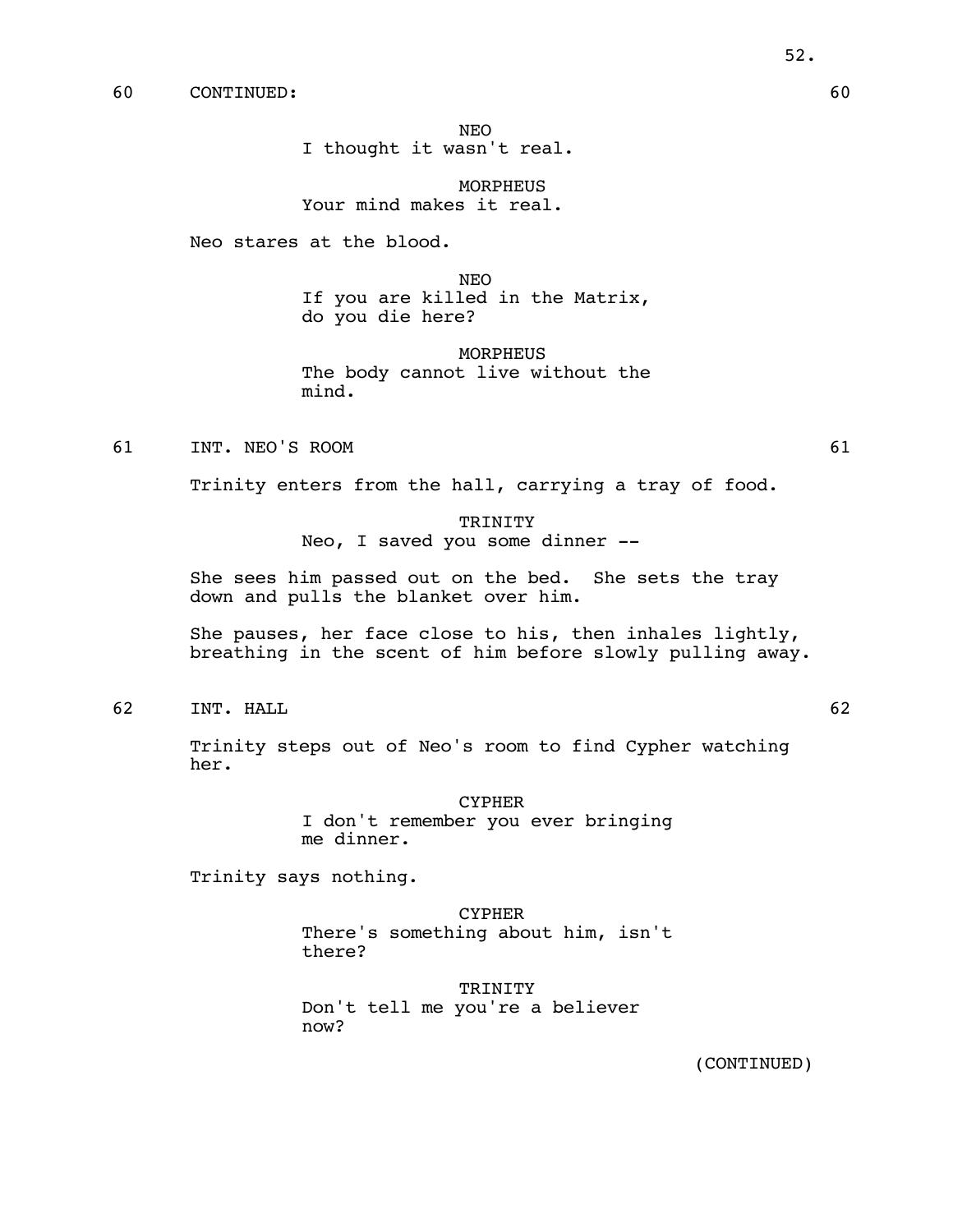#### CYPHER

I just keep wondering if Morpheus is so sure, why doesn't he take him to the Oracle? She would know.

### **TRINITY**

Morpheus will take him when he's ready.

She turns and he watches her walk away.

63 EXT. CITY STREET - TRAINING PROGRAM - DAY 63

Morpheus moves effortlessly through a crowded downtown street while Neo struggles to keep up, constantly bumped and shouldered off the path.

#### MORPHEUS

The Matrix is a system, Neo, and that system is our enemy. But when you are inside and you look around, what do you see; businessmen, lawyers, teachers, carpenters. The minds of the very people we are trying to save. But until we do, these people are still a part of the system and that makes them our enemy.

A cop writing a parking ticket stares at Neo from behind his sunglasses.

#### MORPHEUS

You have to understand that most of these people are not ready to be unplugged and many of them are so inured, so hopelessly dependent on the system that they will fight to protect it.

A beautiful woman in a red dress smiles at Neo as she passes by.

#### MORPHEUS

Were you listening to me, Neo? Or were you looking at the woman in the red dress?

#### NEO

I was...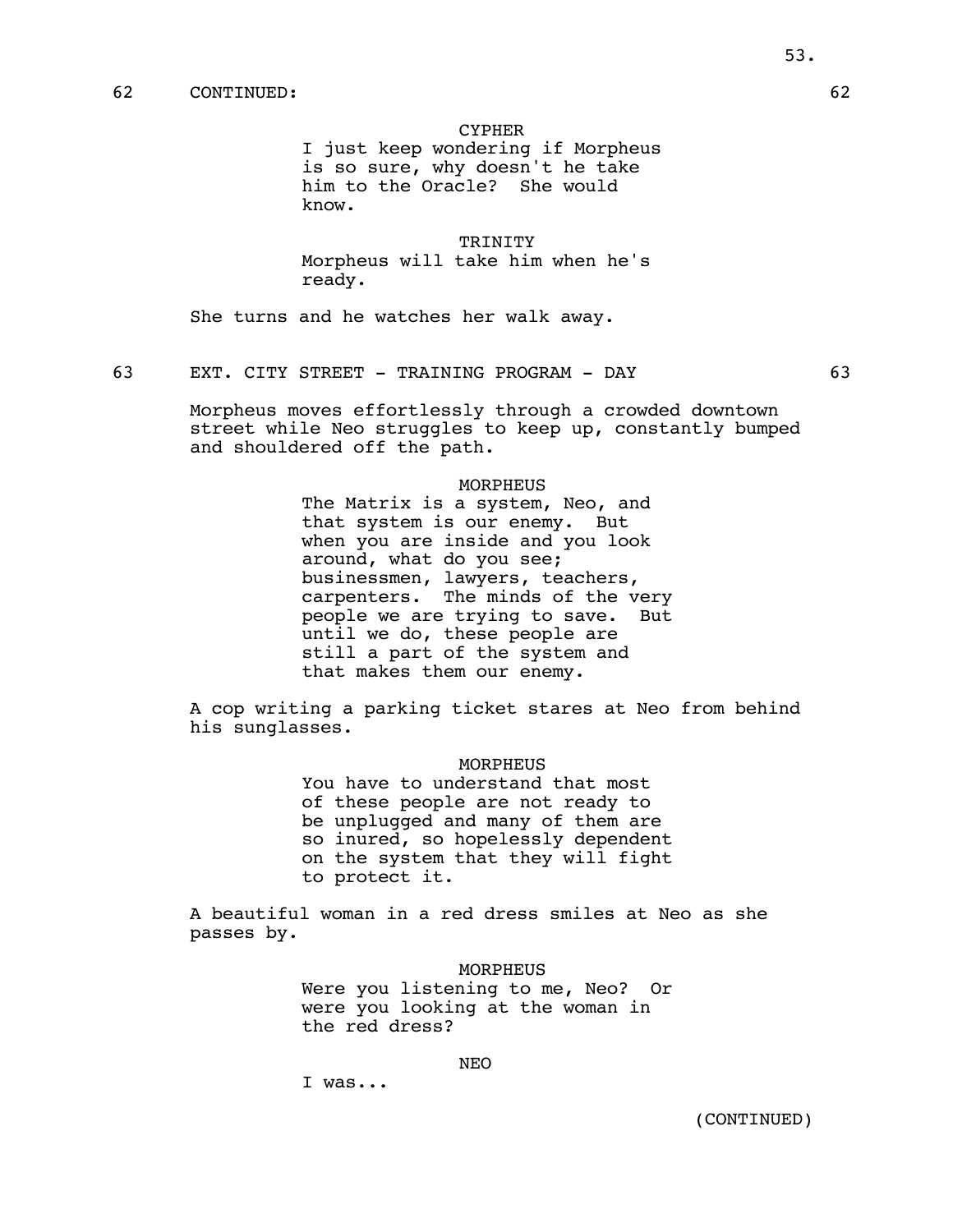Look again.

Neo turns just as Agent Smith levels a gun at his face. Neo screams.

### MORPHEUS

Freeze it.

Everything except Morpheus and Neo freezes.

NEO This -- this isn't the Matrix?

MORPHEUS No, it's another training program designed to teach you one thing; if you are not one of us, you're one of them.

NEO

What are they?

#### MORPHEUS

Sentient programs. They can move in and out of any software still hardwired to their system. That means that anyone that we haven't unplugged is potentially an Agent. Inside the Matrix, they are everyone and they are no one.

Neo stares at the Agent.

#### MORPHEUS

We've survived by hiding from them, running from them, but they are the gatekeepers, they're guarding all the doors, holding all the keys, which means that sooner or later someone is going to have to fight them.

NEO

Someone?

#### MORPHEUS

I won't lie to you, Neo. Every single man or woman who has stood their ground, who has fought an Agent, has died. But where they failed, you will succeed.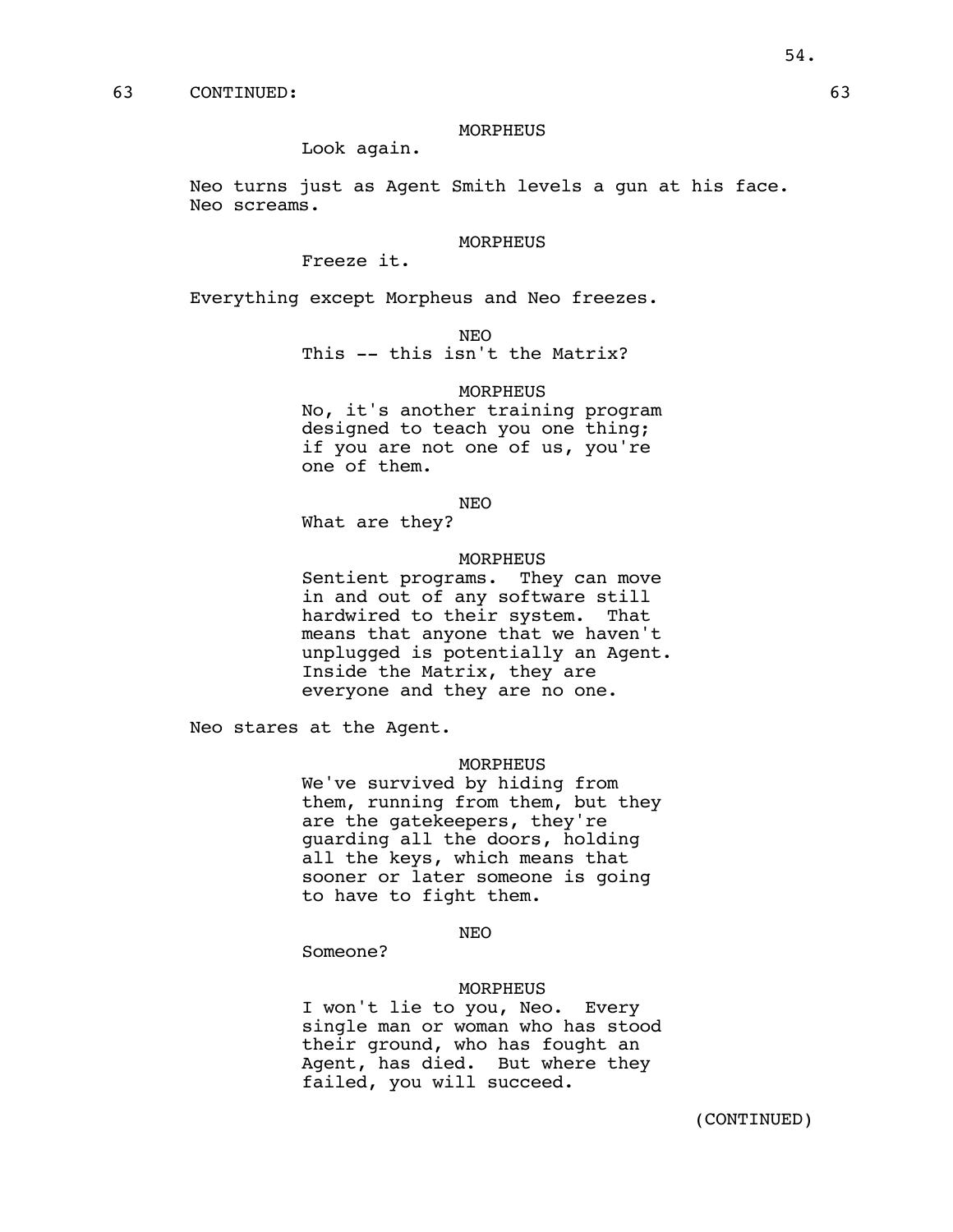THE MATRIX  $-$  Rev.  $3/9/98$  55.

63 CONTINUED: (2) 63

#### NEO

Why?

## MORPHEUS

I've seen an Agent punch through a concrete wall. Men have emptied entire clips at them and hit nothing but air. Yet their strength and their speed are still based on a world that is built by rules. Because of that they will never be as strong or as fast as you can be.

Neo scratches his head.

NEO

What? Are you trying to tell me that I can dodge bullets?

#### **MORPHEUS**

No, Neo. I'm trying to tell you that when you're ready, you won't have to.

Morpheus' cell PHONE RINGS and he flips it open.

TANK (V.O.) We got trouble.

64 EXT. SEWER MAIN 64

The Nebuchadnezzar blisters by, trailing a swirling, supercharged, electromagnetic wake.

65 INT. COCKPIT 65

Morpheus slides into the copilot's chair next to Dozer.

# MORPHEUS

Did Zion send the warning?

## DOZER

No. Another ship. Big Brother I think, they're running a parallel pipeline.

Morpheus scans the decayed landscape of the sewer main that rolls by as Neo and Trinity squeeze into the cockpit behind him. An ALARM BEGINS TO SOUND.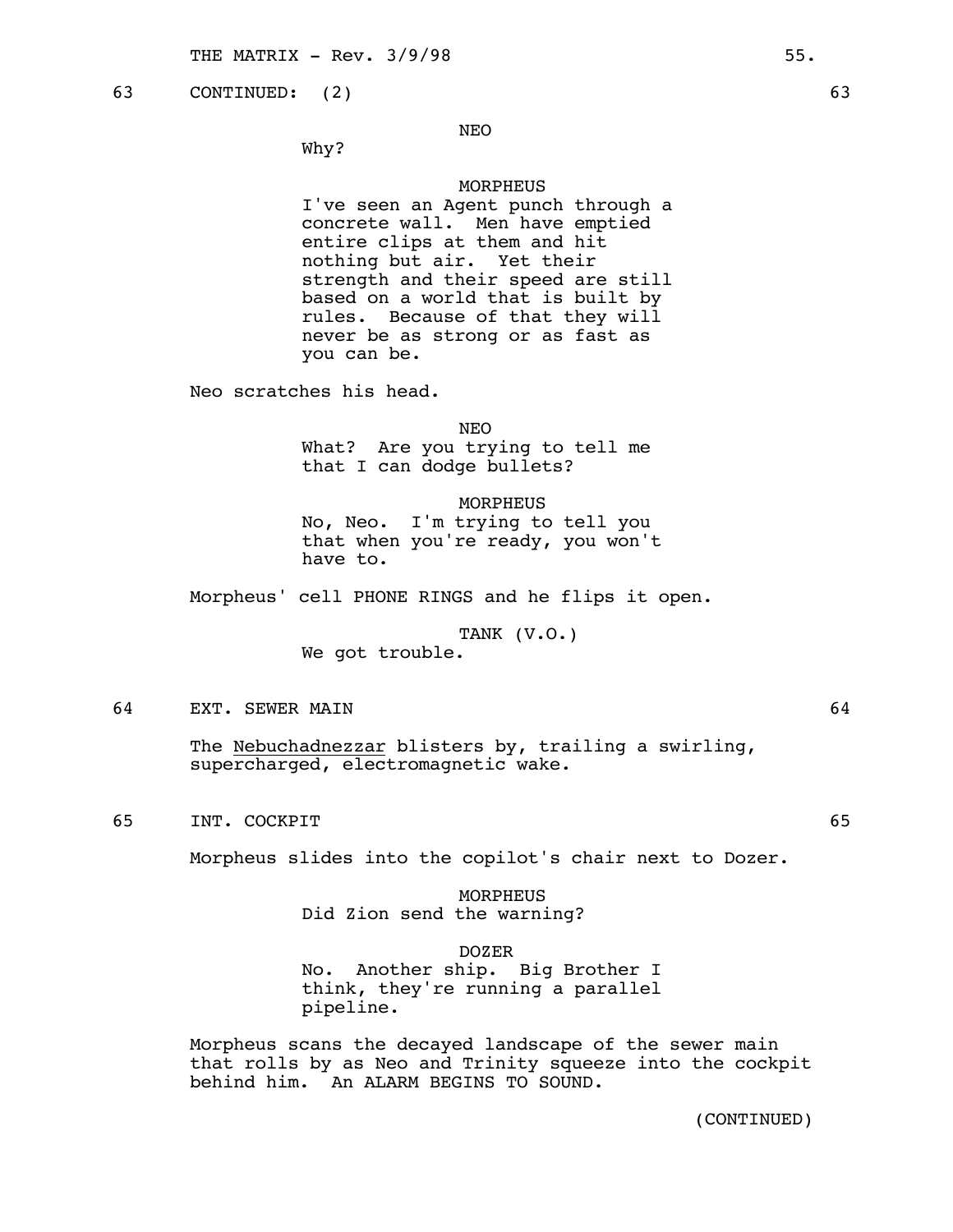65 CONTINUED: 65

DOZER Shit, Squiddy's sweeping in quick.

MORPHEUS Set it down in there.

NEO

Squiddy?

TRINITY A Sentinel. It's a killing machine designed for one thing.

DOZER

Search and destroy.

Neo feels the ship rock to the side as it squeezes into a tiny supply line.

66 EXT. HOVERCRAFT 66

The Nebuchadnezzar sets down, almost wedged into a pipe that barely accommodates its size.

67 INT. COCKPIT 67 67

Morpheus clicks the intercom.

## MORPHEUS How we doing, Tank?

68 INT. MAIN DECK 68

Tank works furiously at the operator's station as the ceaseless WHIR of the ship's TURBINES GRIND TO a HALT. The main deck is plunged into dark silence. The rest of the screw stands behind him as he whispers.

> TANK Power off-line. E.M.P. armed and ready.

Tank's fingers curl around a small key that glows a dim red.

69 INT. COCKPIT 69

Neo leans into Trinity's ear.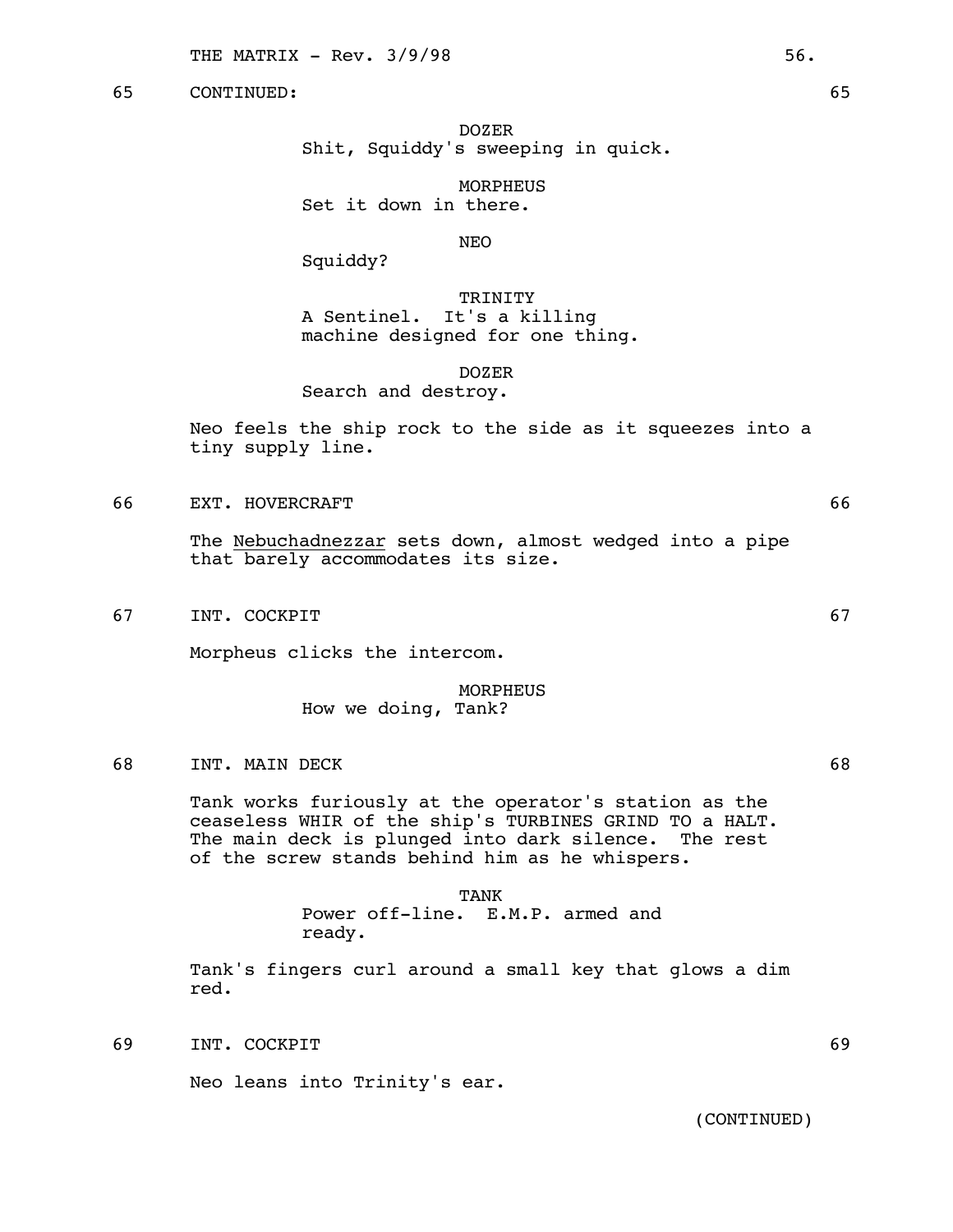E.M.P.?

### **TRINITY**

An electromagnetic pulse. It disables any electrical system in the blast radius. It's the only weapon we have against the machines.

Dozer looks up.

### DOZER

Now we wait.

THROUGH the cockpit's windshield, the vast cavern of the sewer main yawns before them. Strands of green haze curl round mossy icicles that dangle into a pool of churning frozen waste. Neo begins to angle around Dozer but Morpheus grabs him.

## **MORPHEUS** Don't move. It'll hear you.

Neo freezes and they wait. Without the Nebuchadnezzar's heating systems, the temperature in the cockpit begins to rapidly drop. The crew members huddle together, their breath freezing into a uniform cloud as it gets colder and colder.

Dozer quietly reaches to brush away the frost on the windshield and as his hand clears a swath --

They see it.

In the darkness, a shifting shadow of mechanized death. It is beautiful and terrifying. Black alloy skin flickers like sequins beneath sinewy coils and skeletal appendages.

Neo can feel the hairs on the back of his neck rise as it silently glides over them with shark-like malevolence until it disappears into the darkness.

In the frozen little room, everyone breathes a little easier.

70 INT. HALL 70

The ship is quiet and dark. Everyone is asleep.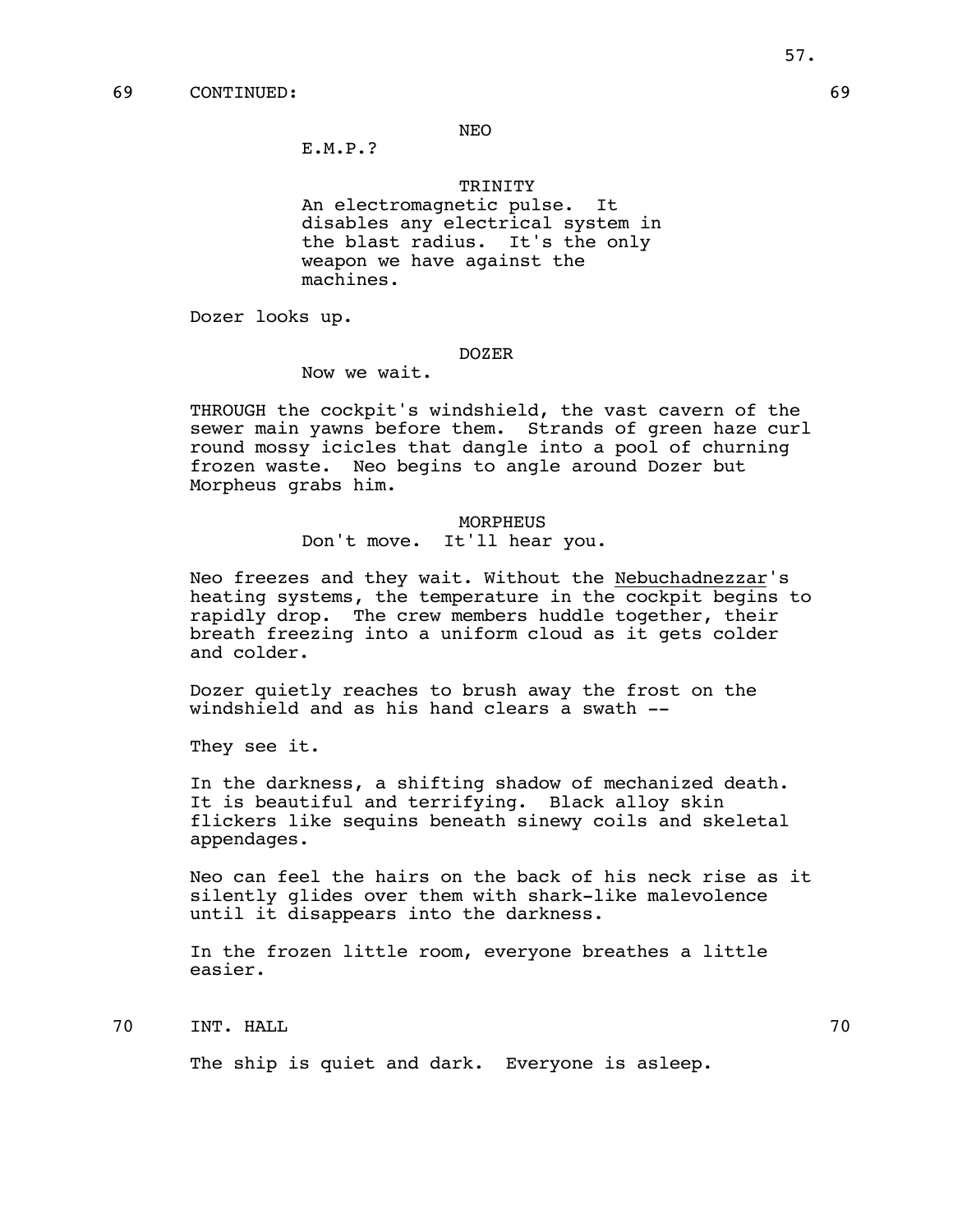### 71 INT. MAIN DECK 71

The core glows with monitor light. Cypher is in the operator's chair as Neo comes up behind him.

> CYPHER Whoa! Shit, Neo, you scared the bejeezus out of me.

> > NEO

Sorry.

CYPHER No, it's all right.

Neo's eyes light up as he steps closer to the screens that seem alive with a constant flow of data.

NEO

Is that...?

**CYPHER** The Matrix? Yeah.

Neo stares at the endlessly shifting river of information, bizarre codes and equations flowing across the face of the monitor.

> NEO Do you always look at it encoded?

> > CYPHER

Have to. The image translators sort of work for the construct programs but there's way too much information to decode the Matrix. You get used to it, though. Your brain does the translating. I don't even see the code. All I see is blonde, brunette, and redhead. You want a drink?

Neo nods and he pours a clear alcohol from a plastic jug.

CYPHER

You know, I know what you're thinking 'cause right now I'm thinking the same thing. Actually, to tell you the truth, I've been thinking the same thing ever since I got here.

He raises the glass.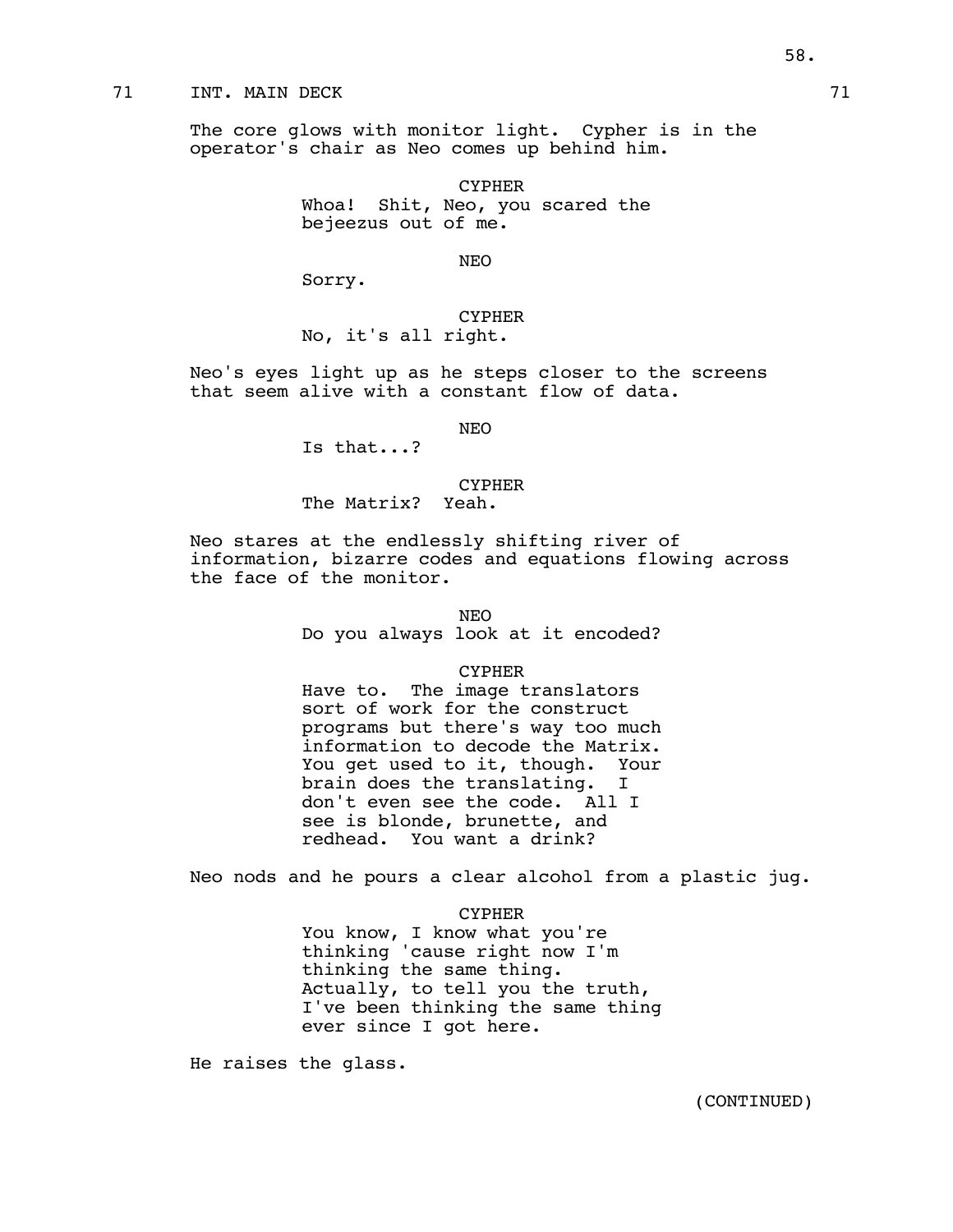71 CONTINUED: 71

### CYPHER

Why, oh why, didn't I take that blue pill?

He throws the shot down his throat. Neo does the same and it almost kills him. Smiling, Cypher slaps him on the back.

CYPHER

Good shit, eh? Dozer makes it. It's good for two things: degreasing engines and killing brain cells.

Red-faced, Neo finally stops coughing. Cypher pours him another.

> CYPHER Can I ask you something? Did he happen to tell you why he did it?

Neo looks up, unsure.

#### CYPHER

Why you're here?

# NEO

... Yeah.

### CYPHER

Gee-zus! What a mindjob. You're here to save the world. You gotta be shitting me. What do you say to something like that?

Neo looks down at his drink.

#### CYPHER

I'm going to let you in on a little secret here. Now don't tell him I told you this, but this ain't the first time Morpheus thought he found the One.

NEO

Really?

#### CYPHER

You bet your ass. It keeps him going. Maybe it keeps all of us going.

NEO How many were there?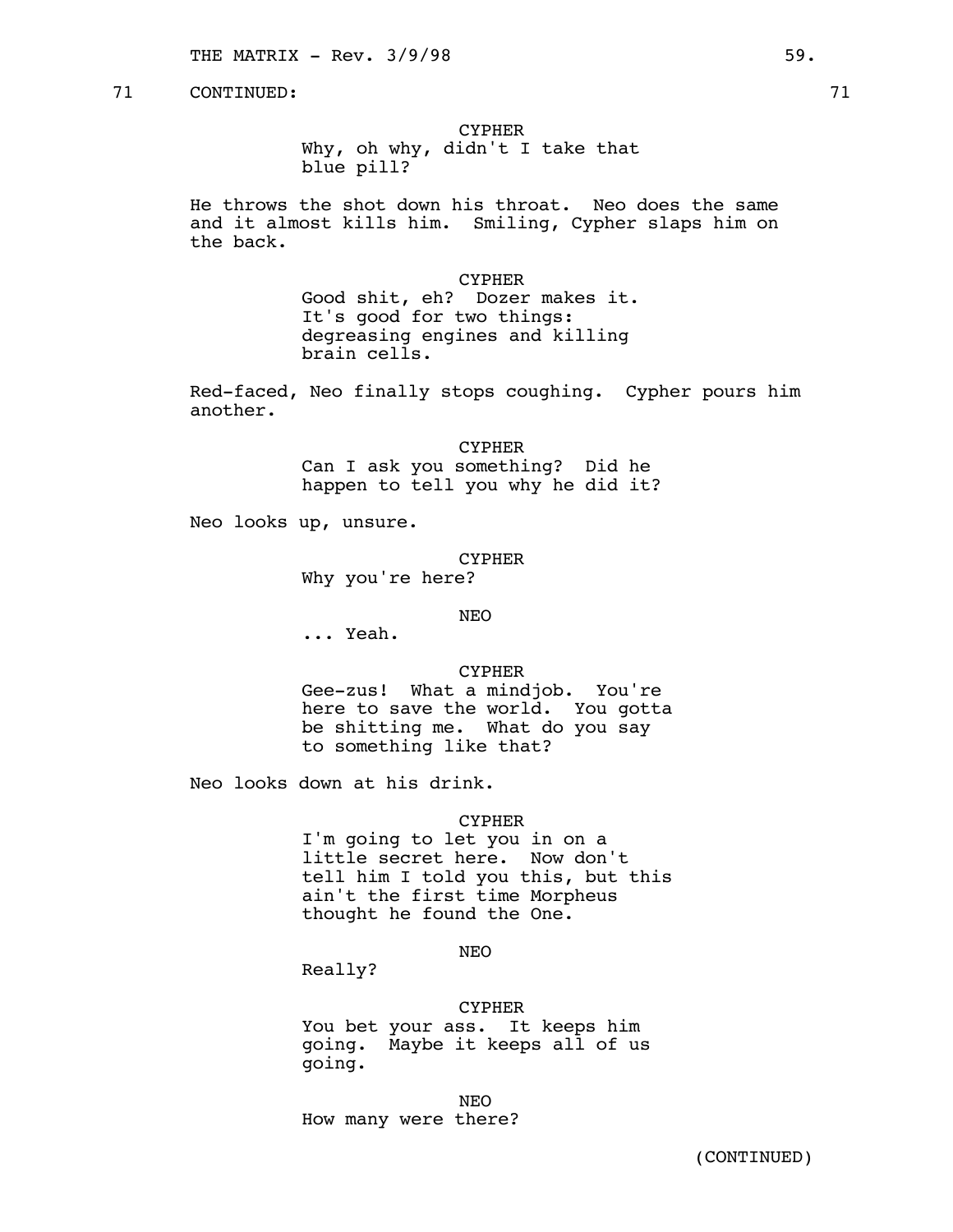# CYPHER Five. Since I've been here.

NEO What happened to them?

#### CYPHER

Dead. All dead.

NEO

How?

### CYPHER

Honestly. Morpheus. He got them all amped up believing in bullshit. I watched each of them take on an Agent and I watched each of them die. Little piece of advice: you see an Agent, you do what we do; run. Run your ass off.

Neo gulps down another shot.

NEO Thanks... for the drink.

## CYPHER

Anytime.

Cypher nods as Neo heads for the ladder.

### CYPHER

Sweet dreams.

## A71 INT. RESTAURANT - NIGHT A71

CHAMBER MUSIC and the ambiance of wealth soak the restaurant around us as we watch a serrated knife saw through a thick, gorgeous steak. The meat is so perfect, charred on the outside, oozing red juice from the inside, that it could be a dream.

We hear a voice that we recognize immediately.

AGENT SMITH Do we have a deal, Mr. Reagan?

A fork stabs the cube of meat and we FOLLOW it UP TO the face of Cypher.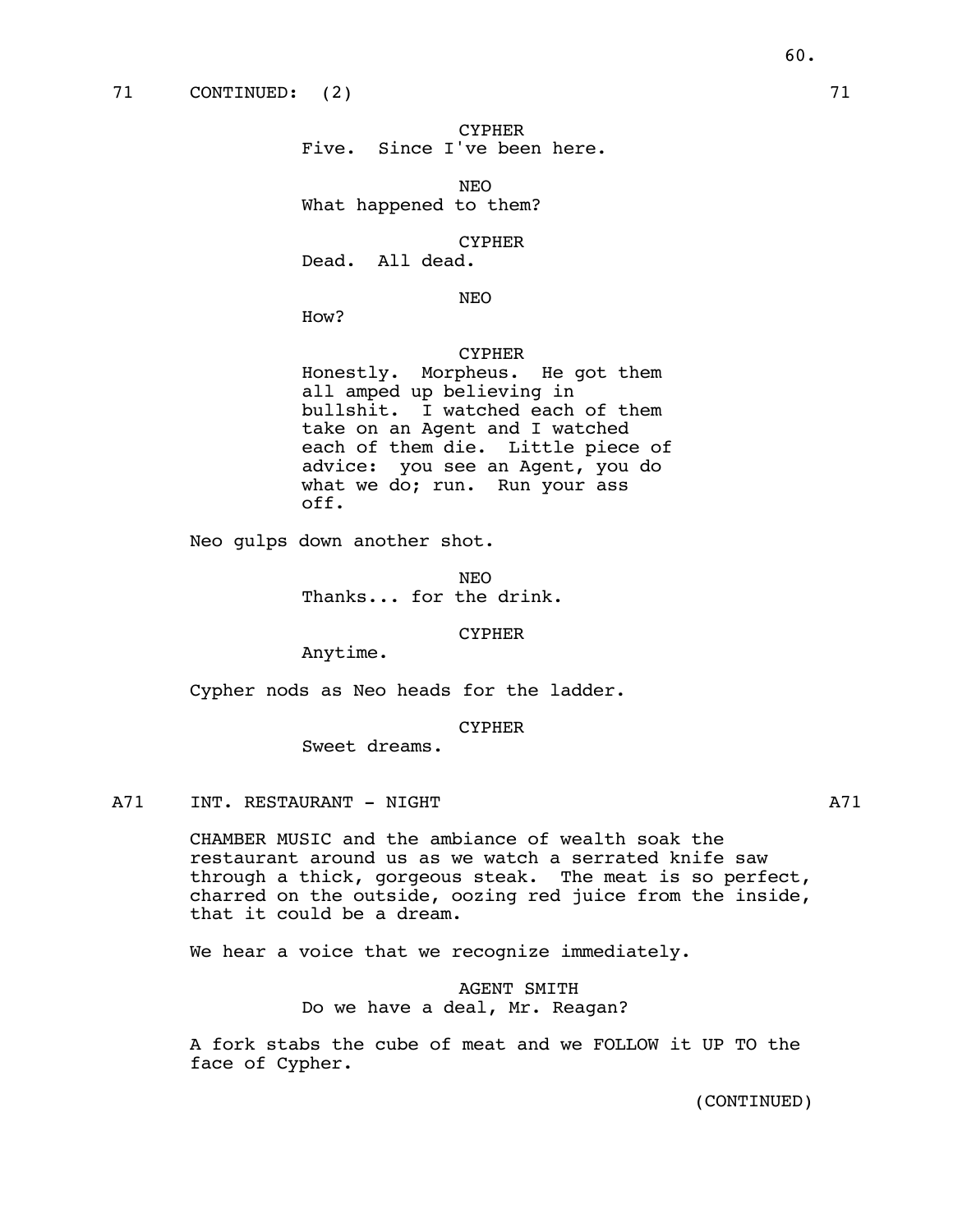A71 CONTINUED: A71

#### CYPHER

You know, I know that this steak doesn't exist. I know when I put it in my mouth, the Matrix is telling my brain that it is juicy and delicious. After nine years, do you know what I've realized?

He shoves it in, eyes rolling up, savoring the tender beef melting in his mouth.

#### CYPHER

Ignorance is bliss.

Agent Smith watches him chew the steak loudly, smacking it between his teeth.

> CYPHER Mmm so, so goddamn good.

> > AGENT SMITH

Then we have a deal?

### CYPHER

I don't want to remember nothing. Nothing! You understand? And I want to be rich. Someone important. Like an actor. You can do that, right?

AGENT SMITH Whatever you want, Mr. Reagan.

Cypher takes a deep drink of wine.

CYPHER All right. You get my body back in a power plant, reinsert me into the Matrix and I'll get you what you want.

AGENT SMITH Access codes to the Zion mainframe.

CYPHER I told you I don't know them. But I can give you the man who does.

AGENT SMITH

Morpheus.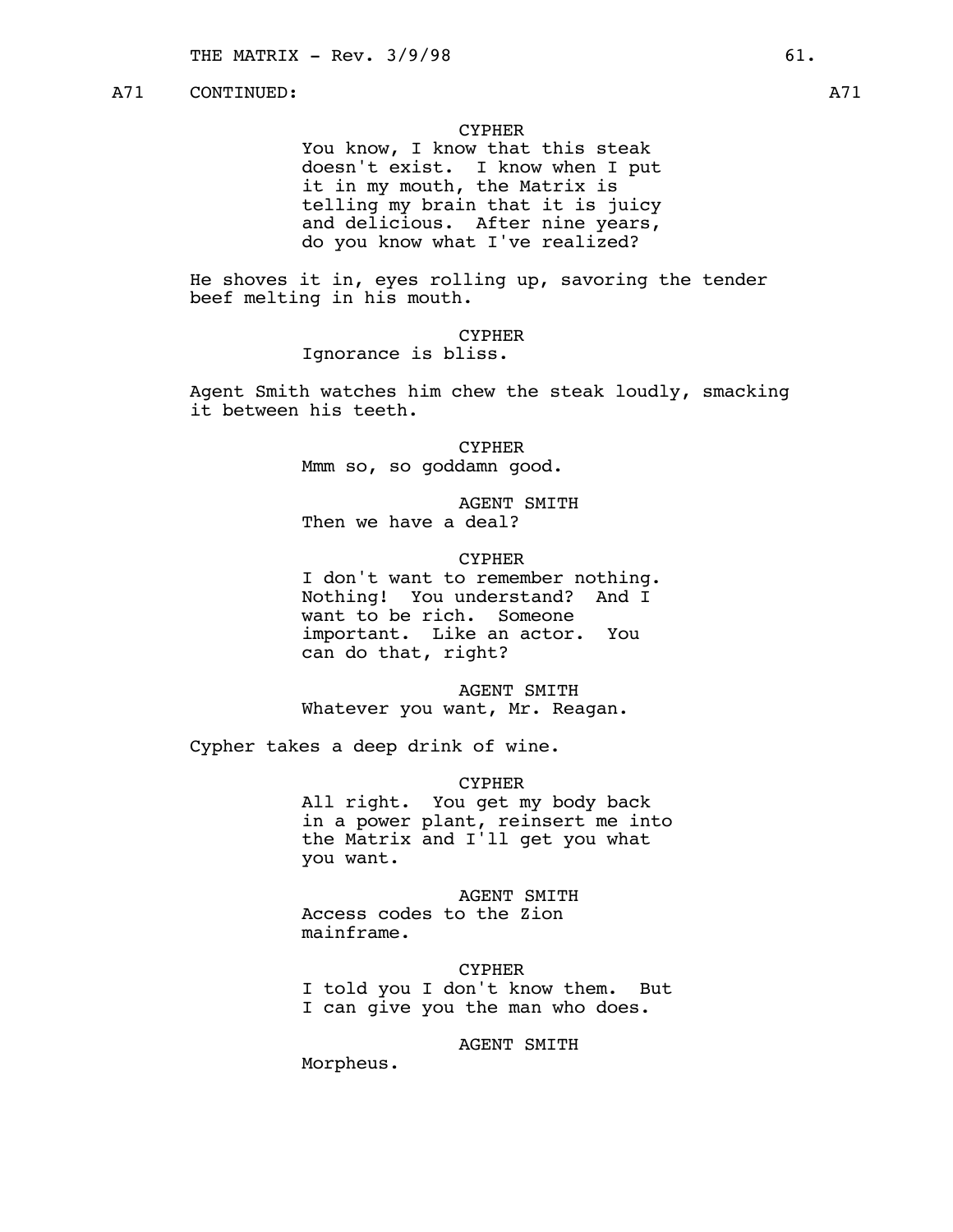72 INT. MESS HALL 2008 2012 12:30 12:30 12:30 12:30 12:30 12:30 12:30 12:30 12:30 12:30 12:30 12:30 12:30 12:30 12:30 12:30 12:30 12:30 12:30 12:30 12:30 12:30 12:30 12:30 12:30 12:30 12:30 12:30 12:30 12:30 12:30 12:30 12

CLOSE ON breakfast, a substance with a consistency somewhere between yogurt and cellulite.

> TANK Here you go, buddy. Breakfast of champions.

Tank slides it in front of Neo and takes a seat with the other crew members enjoying breakfast.

> APOC You mean the breakfast, lunch, and dinner of champions.

MOUSE If you close your eyes, it almost feels like you're eating runny eggs.

APOC

Or a bowl of snot.

MOUSE

But you know what it really reminds me of? Cream of Wheat. Did you ever eat Cream of Wheat?

SWITCH

No, but technically neither did you.

### MOUSE

Exactly my point, because you have to wonder, how do the machines know what Cream of Wheat really tasted like? Maybe they got it wrong, maybe what I think Cream of Wheat tasted like actually tasted like oatmeal, or tuna fish. It makes you wonder about a lot of things. Take chicken for example. Maybe they couldn't figure out what to make chicken taste like which is why chicken tastes like everything. And maybe --

APOC

Shut up, Mouse.

Neo scoops up a spoonful.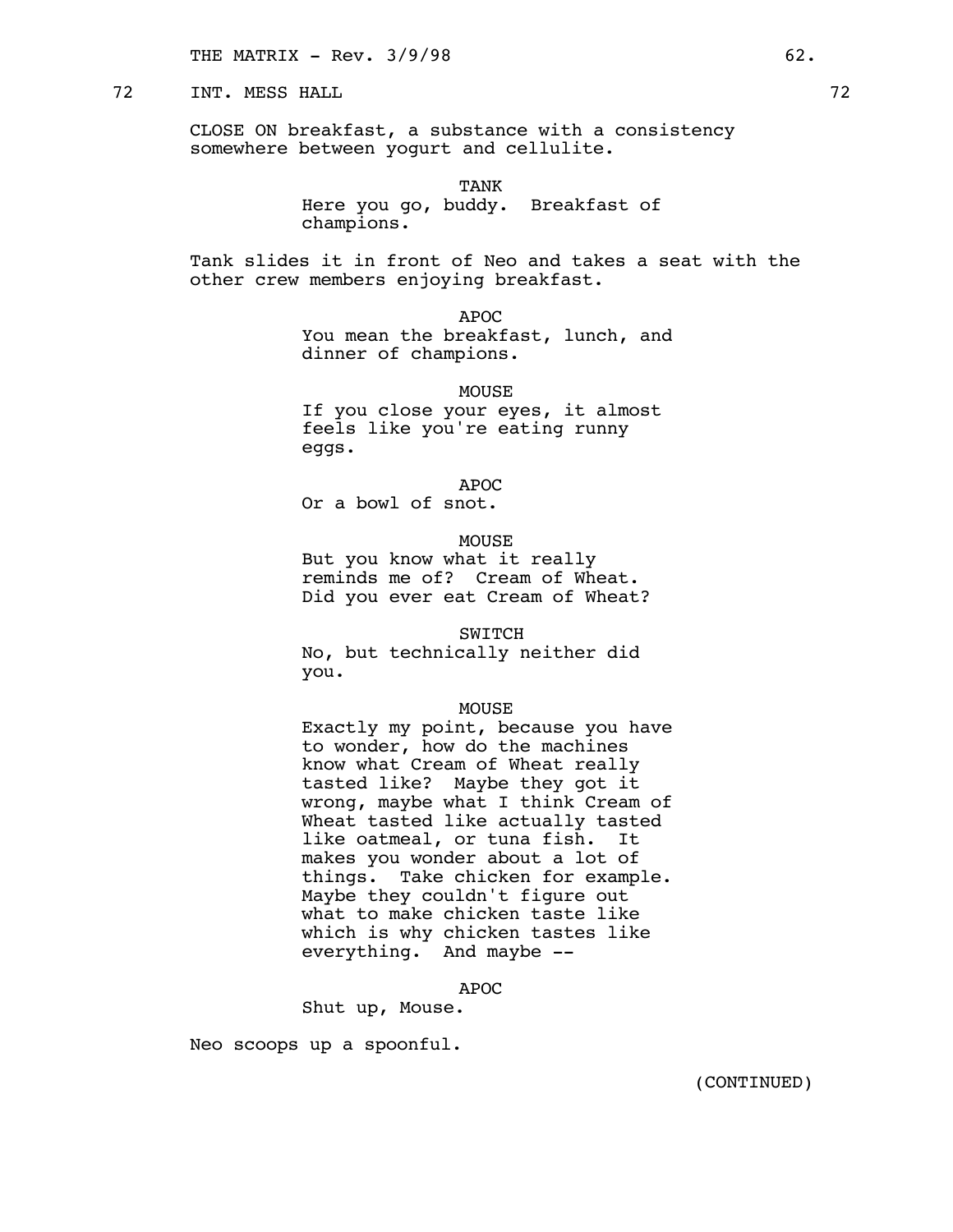## 72 CONTINUED: 72

#### DOZER

It's a single-celled protein combined with synthetic aminos, vitamins, and minerals. Everything your body needs. We grow it in a vat.

## MOUSE

Oh no, it doesn't have everything the body needs.

He sidles up to Neo.

MOUSE

So I understand you've run through the Agent training program? You know, I wrote that program.

APOC

Here it comes.

MOUSE So what did you think of her?

NEO

Of who?

### MOUSE

The woman in the red dress. I designed her. She doesn't talk much but if you'd like to, you know, meet her, I could arrange a more personalized milieu.

SWITCH

The digital pimp hard at work.

#### MOUSE

Pay no attention to these hypocrites, Neo. To deny our impulses is to deny the very thing that makes us human.

Morpheus enters.

#### MORPHEUS

I want everyone on twelve-hour standby. We're going in. I'm taking Neo to see her.

With that he turns and leaves.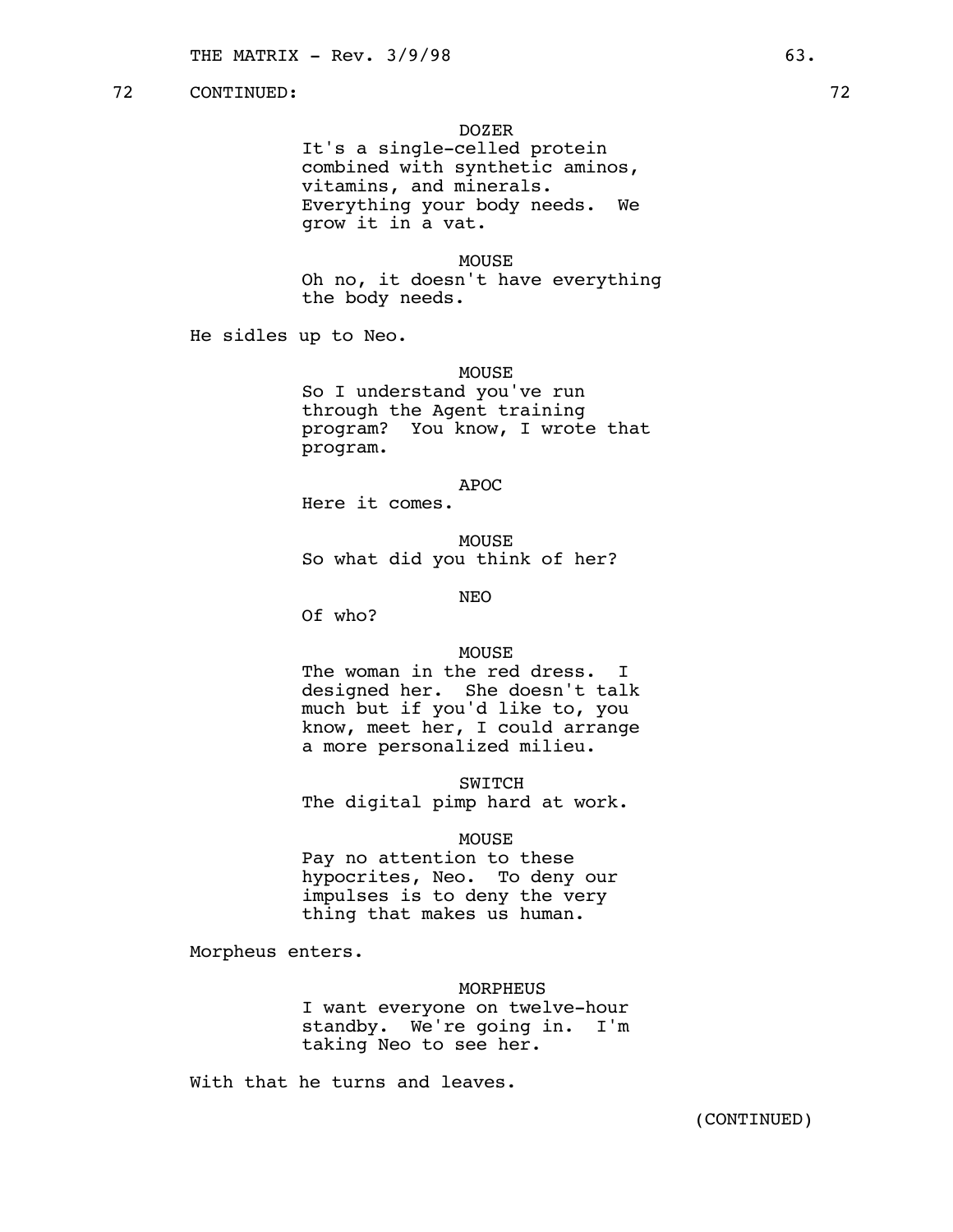THE MATRIX  $-$  Rev.  $3/9/98$  64.

72 CONTINUED: 72

NEO

See who?

#### TANK

The Oracle.

A72 INT. MAIN DECK A72

Everyone is strapped into their chairs. Tank is at the operator's station.

TANK

All right, everyone please observe that the no smoking and fasten seat belt signs have been turned on. Sit back and enjoy your flight.

He strikes the enter key and we RUSH CLOCKWISE OVER the chairs, each body reacting as we...

CUT TO:

B72 INT. HOTEL LAFAYETTE - ROOM 1313 B72

SPINNING COUNTER-CLOCKWISE AROUND an old PHONE that RINGS inside the empty room until we SPIN FULL CIRCLE and FIND everyone now standing there.

Morpheus answers the phone.

MORPHEUS

We're in.

73 EXT. HOTEL LAFAYETTE - DAY 73

The door opens and for the first time since his release, Neo steps back into the Matrix. He squints at the sun which seems unnaturally bright. He is the only one without sunglasses.

Apoc and Switch remain at the door as the others enter the alley.

> **MORPHEUS** We should be back in an hour.

Cypher opens the driver's door of an old car as Trinity, Morpheus and Neo cross to the car, Cypher glances about quickly, then drops something inside a garbage can.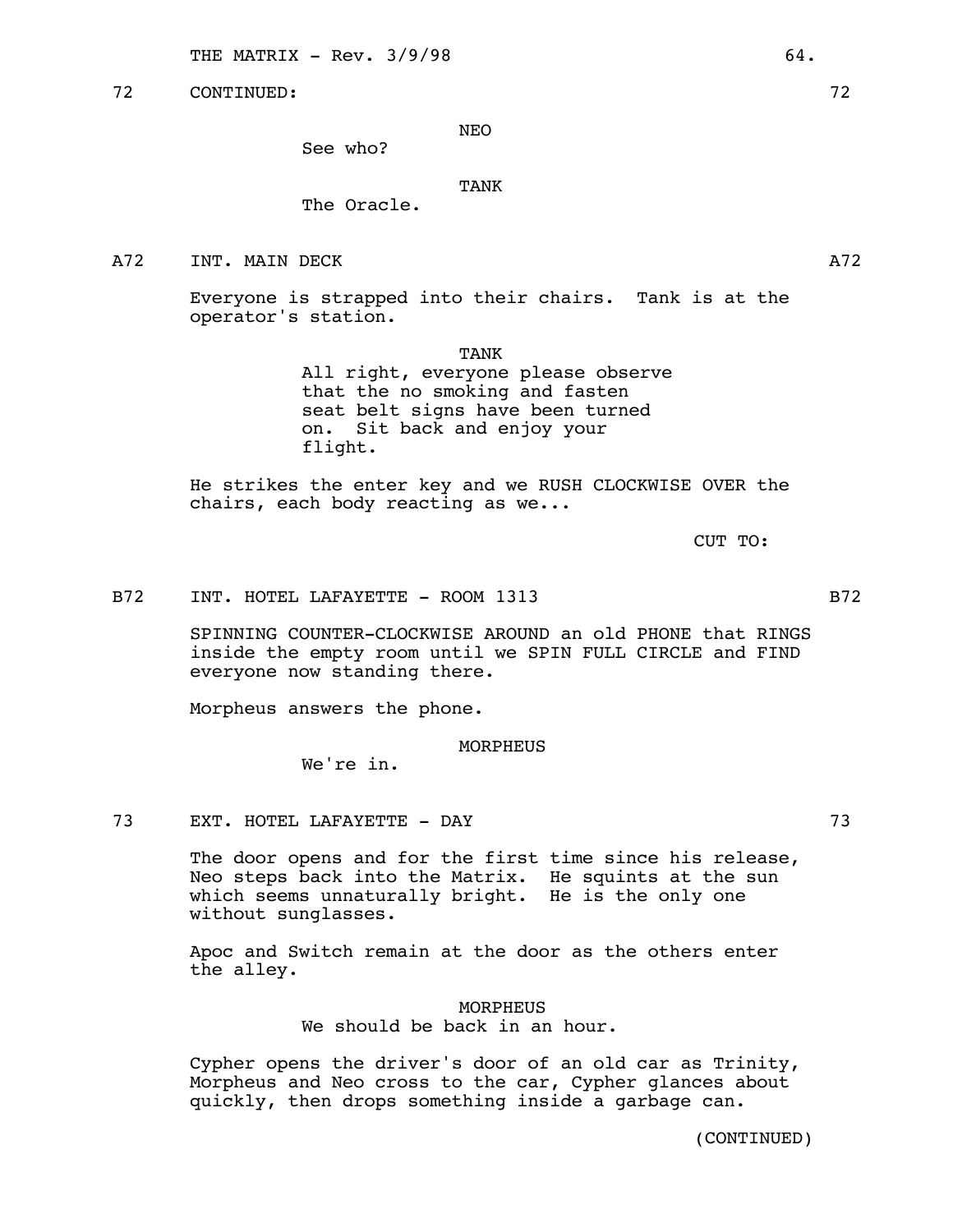THE MATRIX  $-$  Rev.  $3/9/98$  64A.

## 73 CONTINUED: 73

It is a cellular phone and we see its blue display as the line connects.

74 INT. CAR 74

Neo sits beside Trinity in the back. He cannot stop staring as the simple images of the urban street blur past his window like an endless stream of data rushing down a computer screen.

# MORPHEUS Almost unbelievable, isn't it?

Neo nods as the car continues to wind through the crowded city.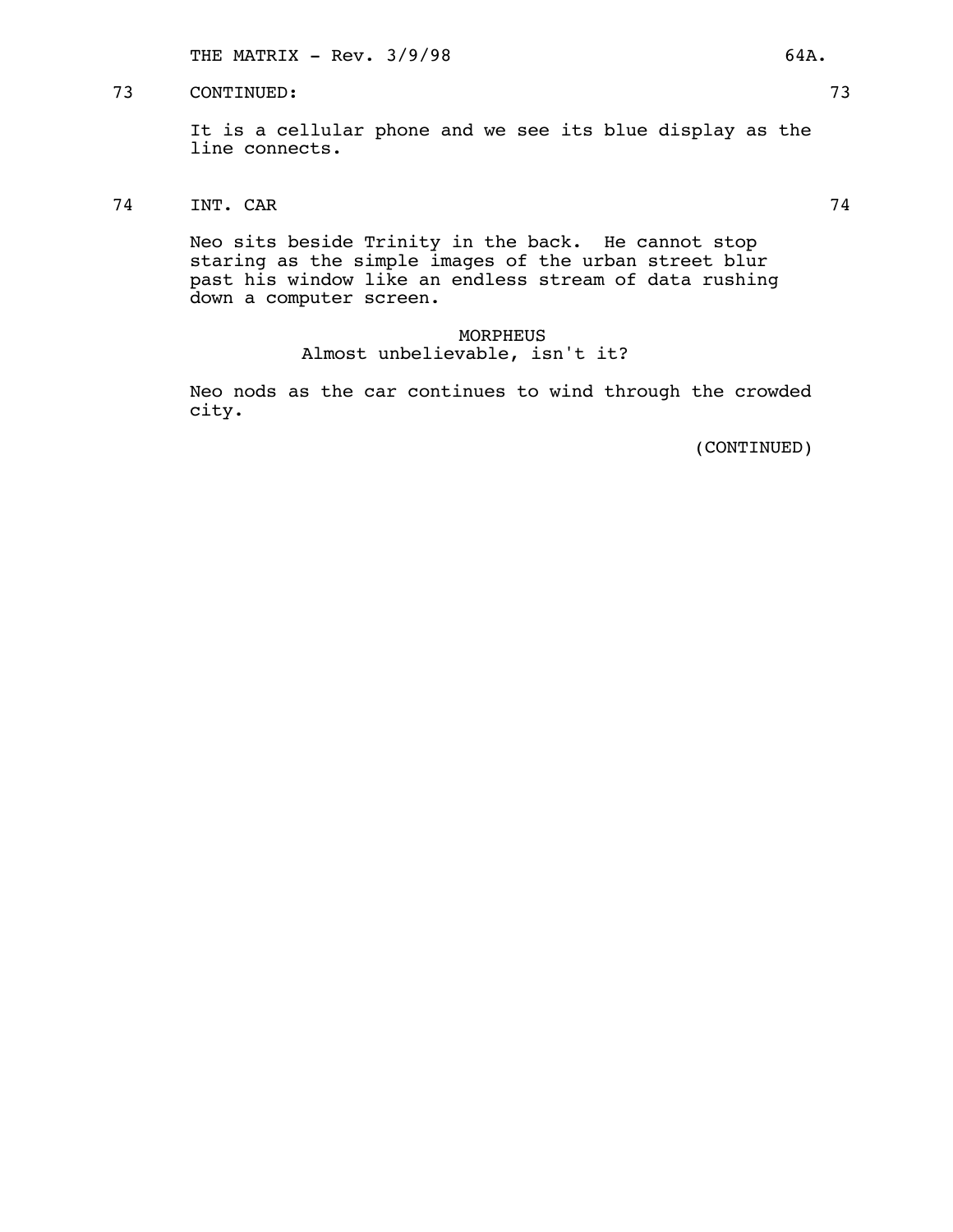God...

## TRINITY

What?

NEO I used to eat there... Really good noodles...

He is speaking in a whisper, almost as if talking to himself.

> NEO I have these memories, from my entire life but... none of them really happened.

He turns to her.

NEO

What does that mean?

**TRINITY** That the Matrix cannot tell you who you are.

NEO But an Oracle can.

**TRINITY** That's different.

NEO

Obviously.

He turns to the window for a moment and then turns back.

NEO Did you go to her?

**TRINITY** 

Yes.

NEO What did she tell you?

**TRINITY** 

She told me...

She looks at him and suddenly she is unable to speak or even breathe.

65.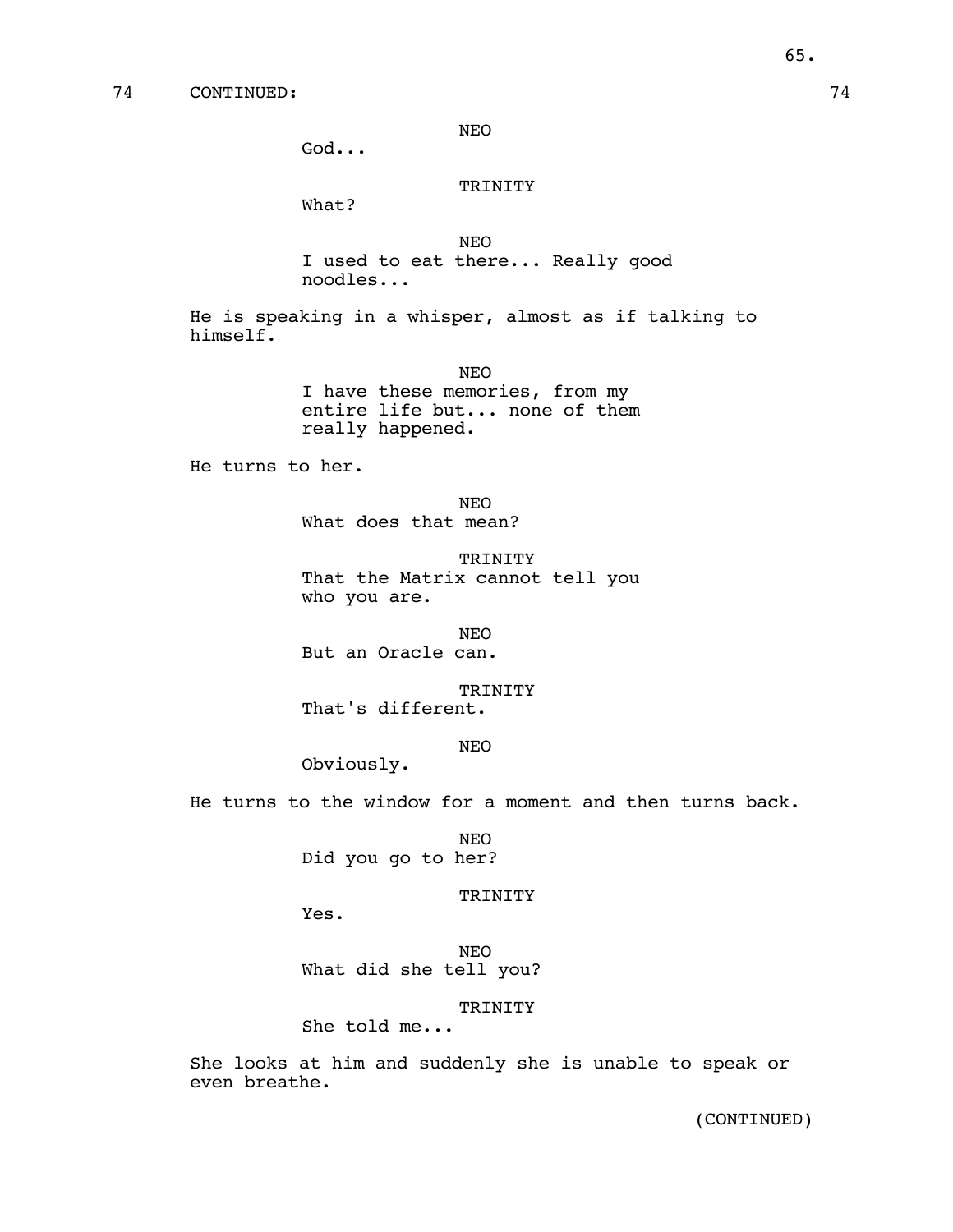What?

The car suddenly jerks to a stop.

MORPHEUS We're here. Neo, come with me.

Neo and Morpheus get out of the car. Cypher looks into the rearview mirror at Trinity.

# CYPHER Here we go again, eh, Trin?

He smiles as she turns to the window.

75 EXT. BUILDING 75

Tenement-like and vast, it is the kind of place where people can disappear.

76 INT. BUILDING 76

Morpheus nods to a blind man who nods back. An elevator opens and Neo follows Morpheus inside.

77 INT. ELEVATOR 77

The idea of learning one's fate begins to weigh upon Neo with a steadily growing unease.

> NEO So is this the same oracle that made the, uh, prophecy?

MORPHEUS Yes. She's very old. She's been with us since the beginning.

NEO

The beginning?

MORPHEUS Of the Resistance.

NEO And she knows what? Everything?

MORPHEUS She would say she knows enough.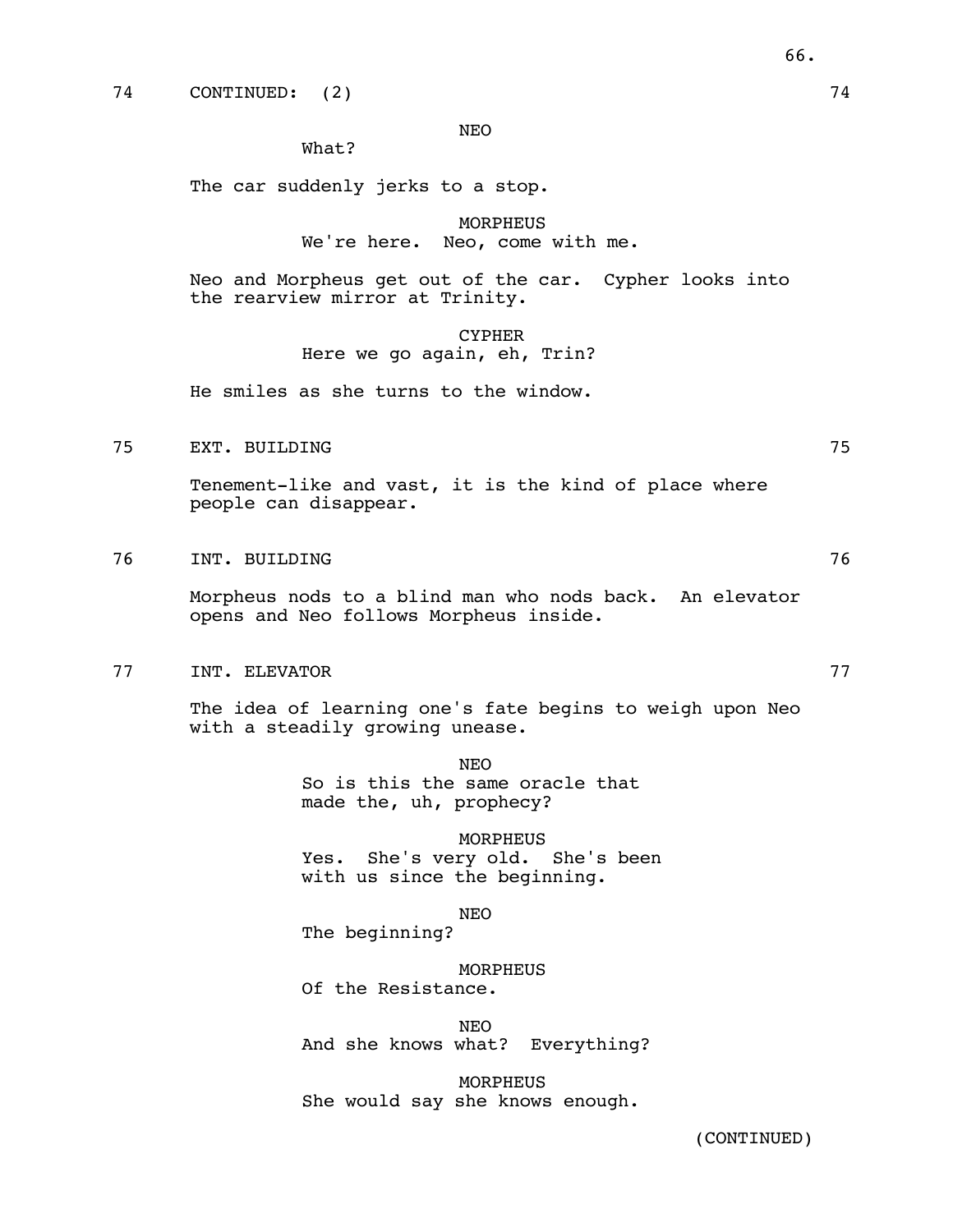And she's never wrong.

MORPHEUS Don't think of it in terms of right and wrong. She is a guide, Neo. She can help you find the path.

NEO

She helped you?

#### MORPHEUS

Yes.

NEO What did she tell you?

**MORPHEUS** That I would find the One.

DING. The ELEVATOR opens.

78 INT. HALL 78

The long dark hall beckons. Neo follows Morpheus out of the elevator and the DOORS RATTLE shut behind him. With every step, a disturbing sense of inevitability closes in around him.

At the end of the hall, Morpheus steps to the side of a door.

> MORPHEUS I told you that I can only show you the door. You have to step through it.

Neo blows out a breath. His hand reaches but stops, hovering over the spherical handle. He backs away.

NEO

Morpheus, I don't think this is a good idea.

#### MORPHEUS

Why?

NEO

I told you I don't believe in this stuff. No matter what she says I'm not going to believe it, so what's the point?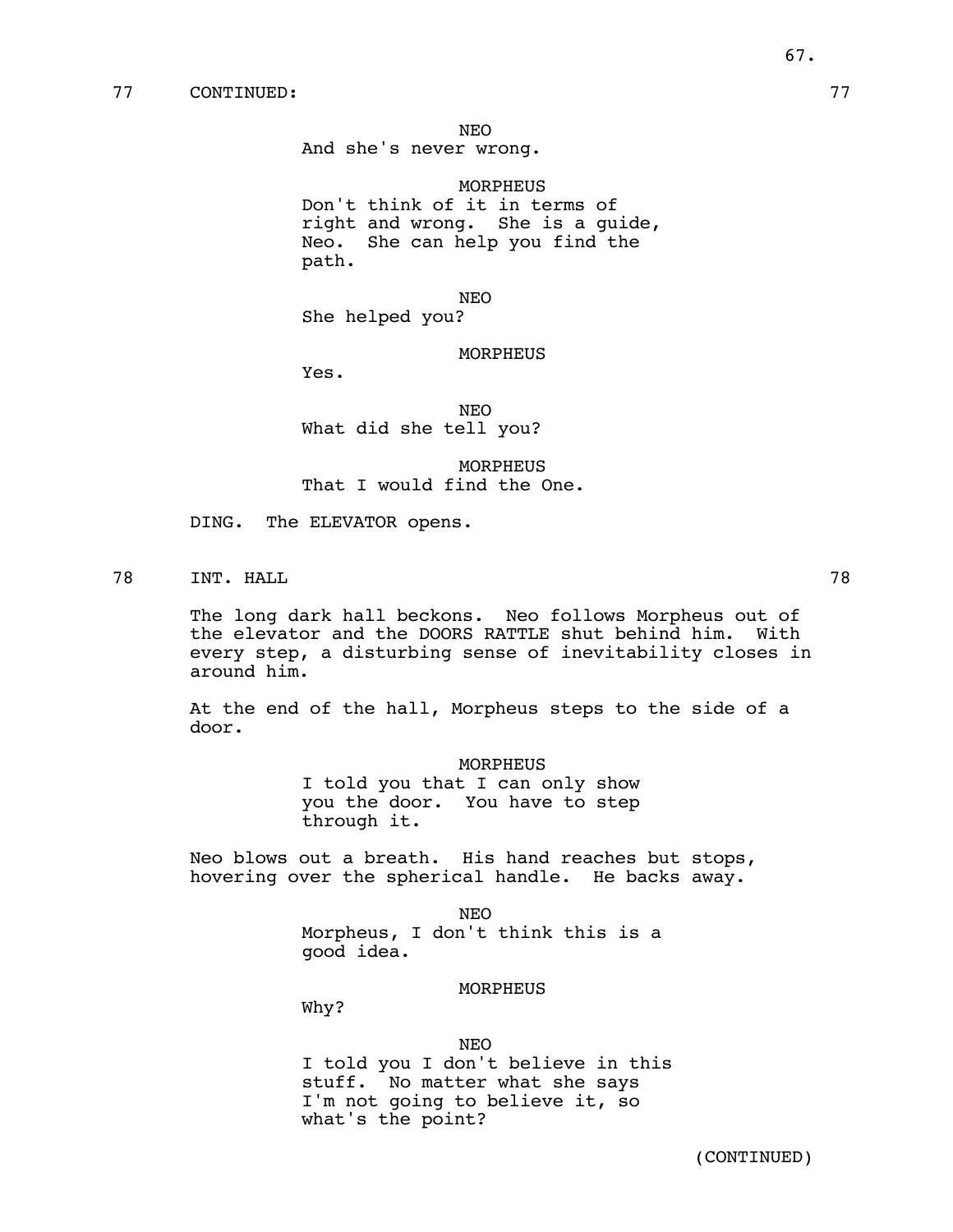What do you believe in?

#### NEO

What do I believe in? Are you kidding me? What do you think? The world I grew up in isn't real. My entire life was a lie. I don't believe in anything anymore.

#### MORPHEUS

That's why we're here.

NEO

Why? So I can hear some old lady tell me, what? That I'm this guy that everybody's been waiting for? That I'm supposed to save the world? It sounds insane. Unbelievable. And I don't care who says it, it's still going to sound insane and unbelievable.

### **MORPHEUS**

Faith is not a matter of reasonability. I do not believe things with my mind. I believe them with my heart. In my gut.

NEO And you believe I'm the One?

MORPHEUS

Yes I do.

NEO

Yeah? What about the other five<br>quys? The five before me? What The five before me? What about them?

Morpheus tries to hide his heart being wrenched from his chest.

NEO

Did you believe in them too?

MORPHEUS

I believed what the Oracle told me... no, I misunderstood what she told me. I believed that it was all about me.

This is difficult for Morpheus to admit.

68.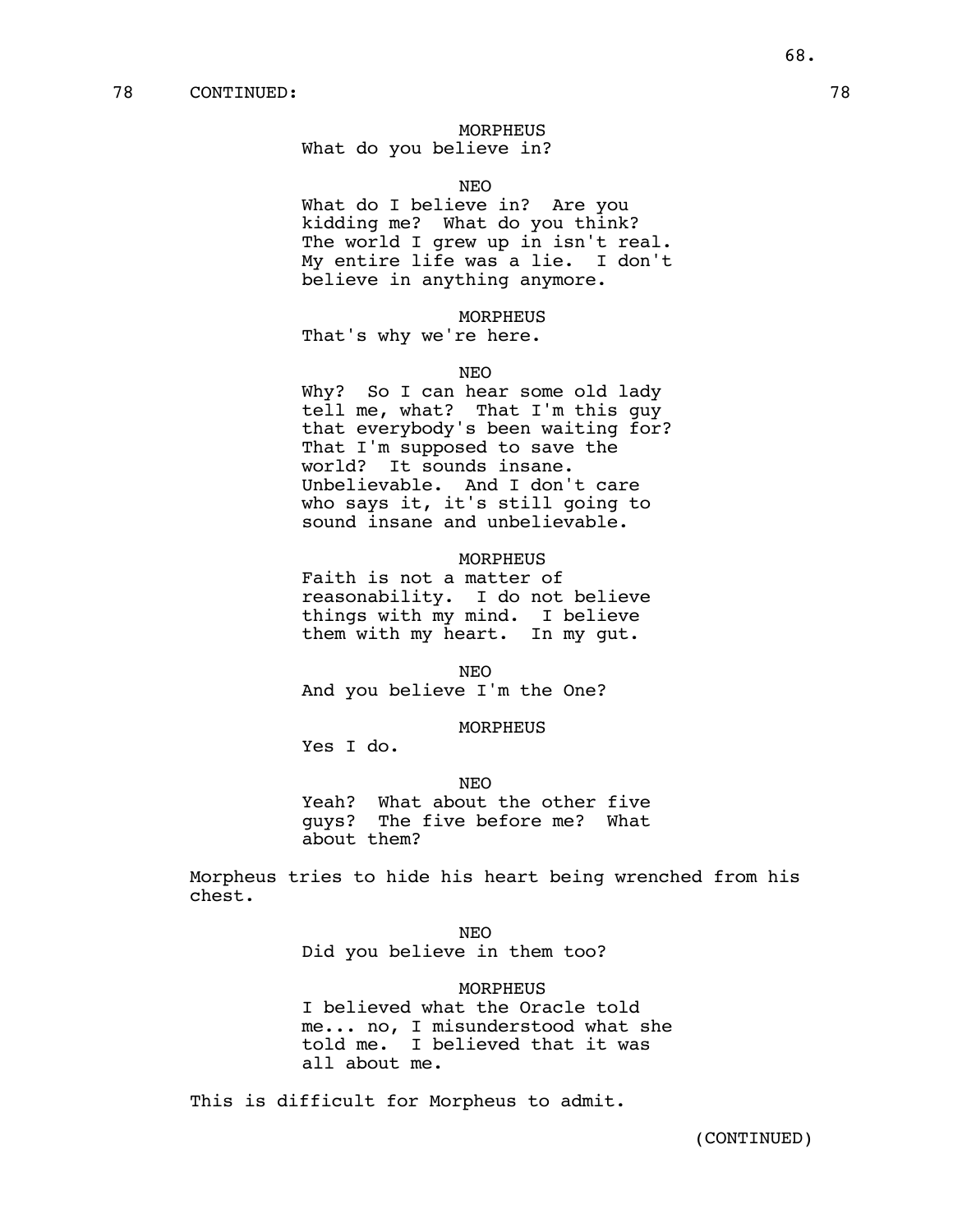I believed that all I had to do was point my finger and anoint whoever I chose. I was wrong, Neo. Terribly wrong. Not a day or night passes that I do not think of them. After the fifth, I lost my way. I doubted everything the Oracle had said. I doubted myself.

He looks up at Neo.

### MORPHEUS

And then I saw you, Neo, and my world changed. You can call it an epiphany, you can call it whatever the hell you want. It doesn't matter. It's not about a word. It's about this. So I can't explain it to you. All I can do is believe, Neo, believe that one day you will feel what I felt and know what I know; you are the sixth and the last. You are the One.

His eyes blaze.

#### MORPHEUS

Until that time all I am asking from you is for you to hold on to whatever respect you may have for me and trust me.

Neo feels a rush from Morpheus's intensity, the unadulterated confidence of a zealot.

## NEO

All right.

He reaches for the handle which turns without him even touching it. A WOMAN wearing white opens the door.

> PRIESTESS (WOMAN) Hello, Neo. You're right on time.

79 INT. ORACLE'S APARTMENT 79

It seems particularly normal.

## PRIESTESS Make yourself at home, Morpheus.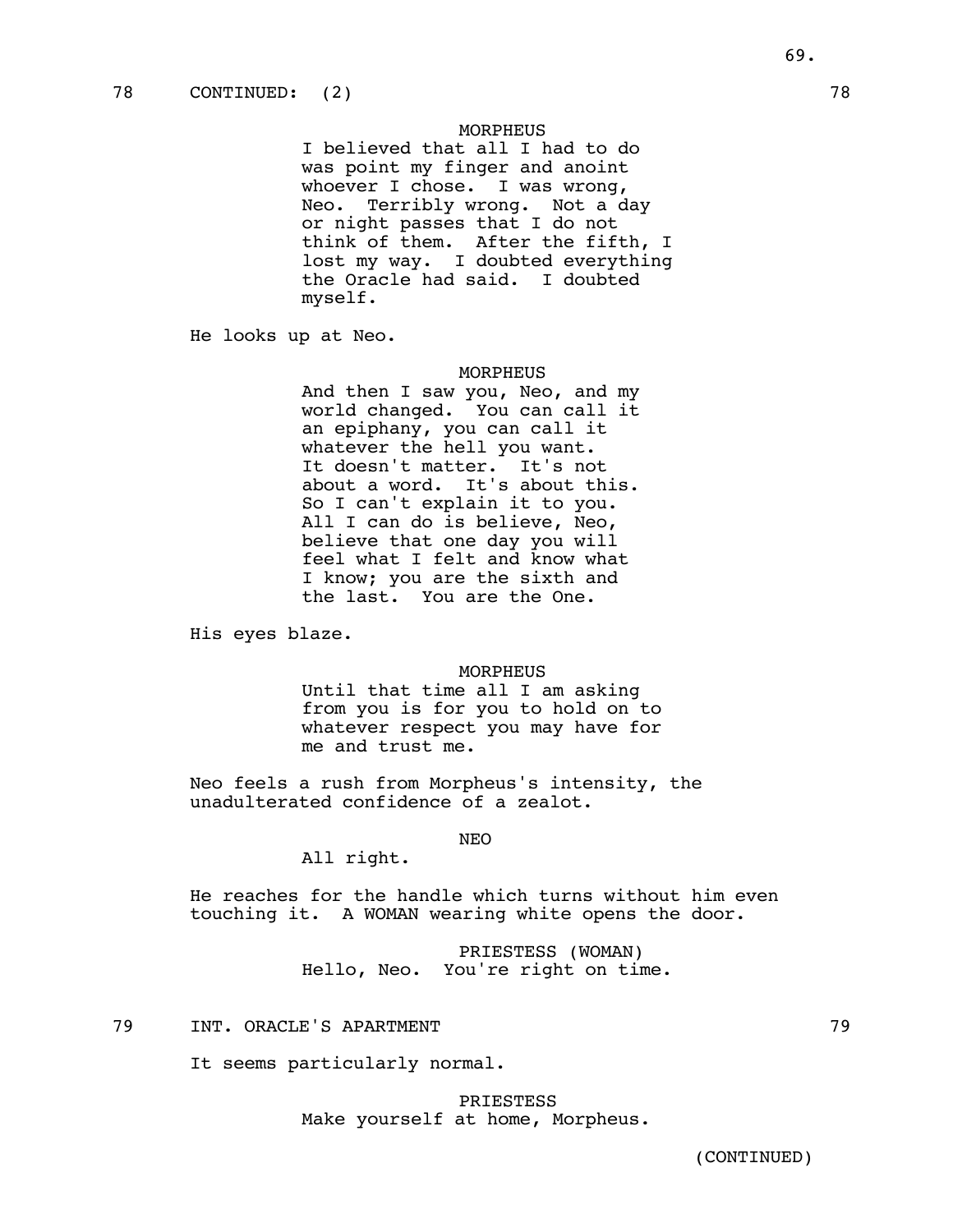Thank you.

# PRIESTESS

Neo, come with me.

She leads Neo down another hall and into what appears to be a family room.

There is another woman in white sitting on a couch watching a soap opera. Scattered about the room are a half dozen children. Some of them are playing, others are deep in meditation. All of them exude a kind of Zen calm.

## **PRIESTESS** These are the other Potentials. You can wait here.

Neo watches a little girl levitate wooden alphabet blocks. Closer to him, a SKINNY BOY with a shaved head holds a spoon which sways like a blade of grass.

In front of him is a pile of spoons bent and twisted into knots. Neo crosses to him and sits. The boy smiles and hands Neo the spoon which is now perfectly straight.

> SPOON BOY (SKINNY BOY) Do not try to bend the spoon. That is impossible. Instead, only try to realize the truth.

> > NEO

What truth?

SPOON BOY That there is no spoon.

Neo nods, staring at the spoon.

NEO

There is no spoon.

SPOON BOY Then you will see that it is not the spoon that bends. It is only yourself.

The entire room is reflected inside the spoon and as Neo stares into it, it slowly begins to bend until --

A hand touches his shoulder.

PRIESTESS The Oracle will see you now.

Spoon Boy smiles.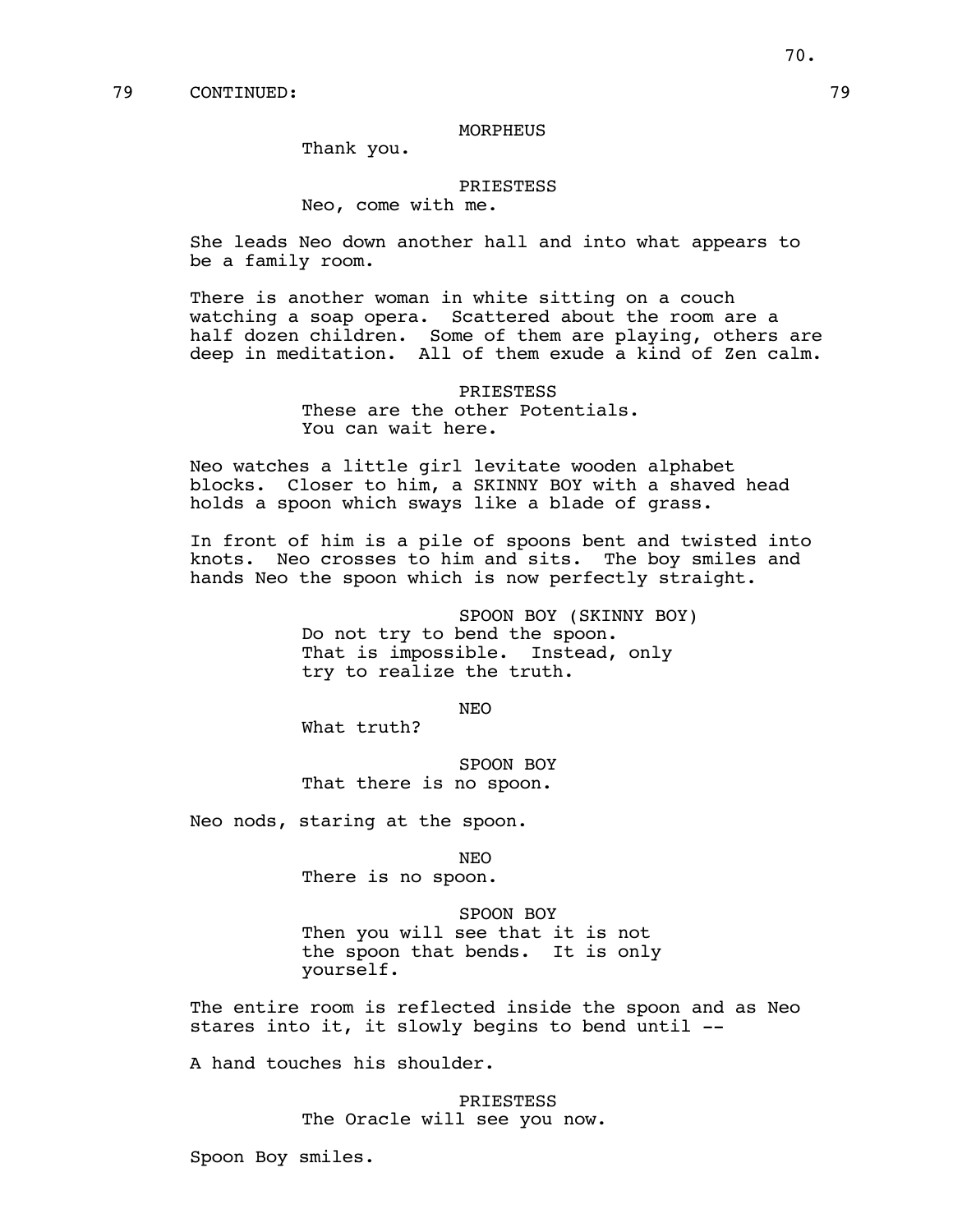# 80 INT. KITCHEN 80 80

An OLD WOMAN is huddled beside the oven, peering inside through a cracked door.

NEO

Hello?

ORACLE (OLD WOMAN) I know. You're Neo. Be right with you.

NEO

You're the Oracle?

ORACLE

Bingo. Not quite what you were expecting, right? I got to say I love seeing you non-believers. Always a pip. Almost done. Smell good, don't they?

NEO

Yeah.

#### ORACLE

I'd ask you to sit down, but you're not going to anyway. And don't worry about the vase.

NEO

What vase?

He turns to look around and his elbow knocks a VASE from the table. It BREAKS against the linoleum floor.

# ORACLE

That vase.

#### NEO

Shit, I'm sorry.

She pulls out a tray of chocolate chip cookies and turns. She is an older woman, wearing big oven mitts, comfortable slacks and a print blouse. She looks like someone's grandma.

ORACLE

I said don't worry about it. I'll get one of my kids to fix it.

NEO

How did you know...?

She sets the cookie tray on a wooden hot pad.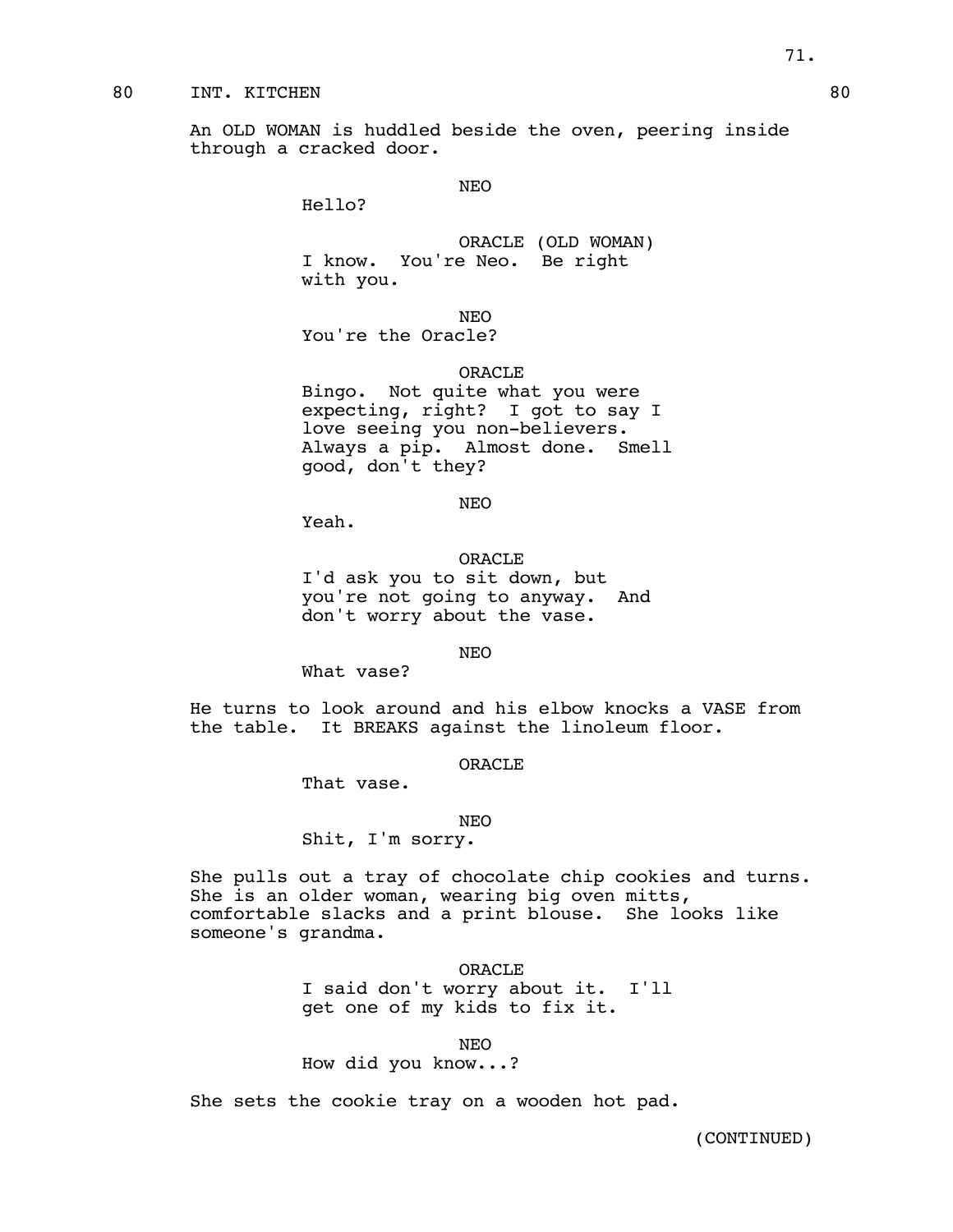#### ORACLE

What's really going to bake your noodle later on is, would you still have broken it if I hadn't said anything.

Smiling, she lights a cigarette.

ORACLE You're cuter than I thought. I see why she likes you.

NEO

Who?

ORACLE Not too bright though.

She winks.

ORACLE You know why Morpheus brought you to see me?

He nods.

**ORACLE** So? What do you think? You think you're the One?

NEO Honestly? I don't know.

She gestures to a wooden plaque, the kind every kitchen has, except that the words are in Latin.

**ORACLE** 

You know what that means? It's Latin. Means, 'Know Thyself.' I'm gonna let you in on a little secret. Being the One is just like being in love. Nobody can tell you you're in love. You just know it. Through and through. Balls to bones.

She puts her cigarette down.

ORACLE Well, I better have a look at you. Open your mouth. Say, 'ahh.'

She widens his eyes, checks his ears, then feels the glands in his neck. She nods, then looks at his palms.

72.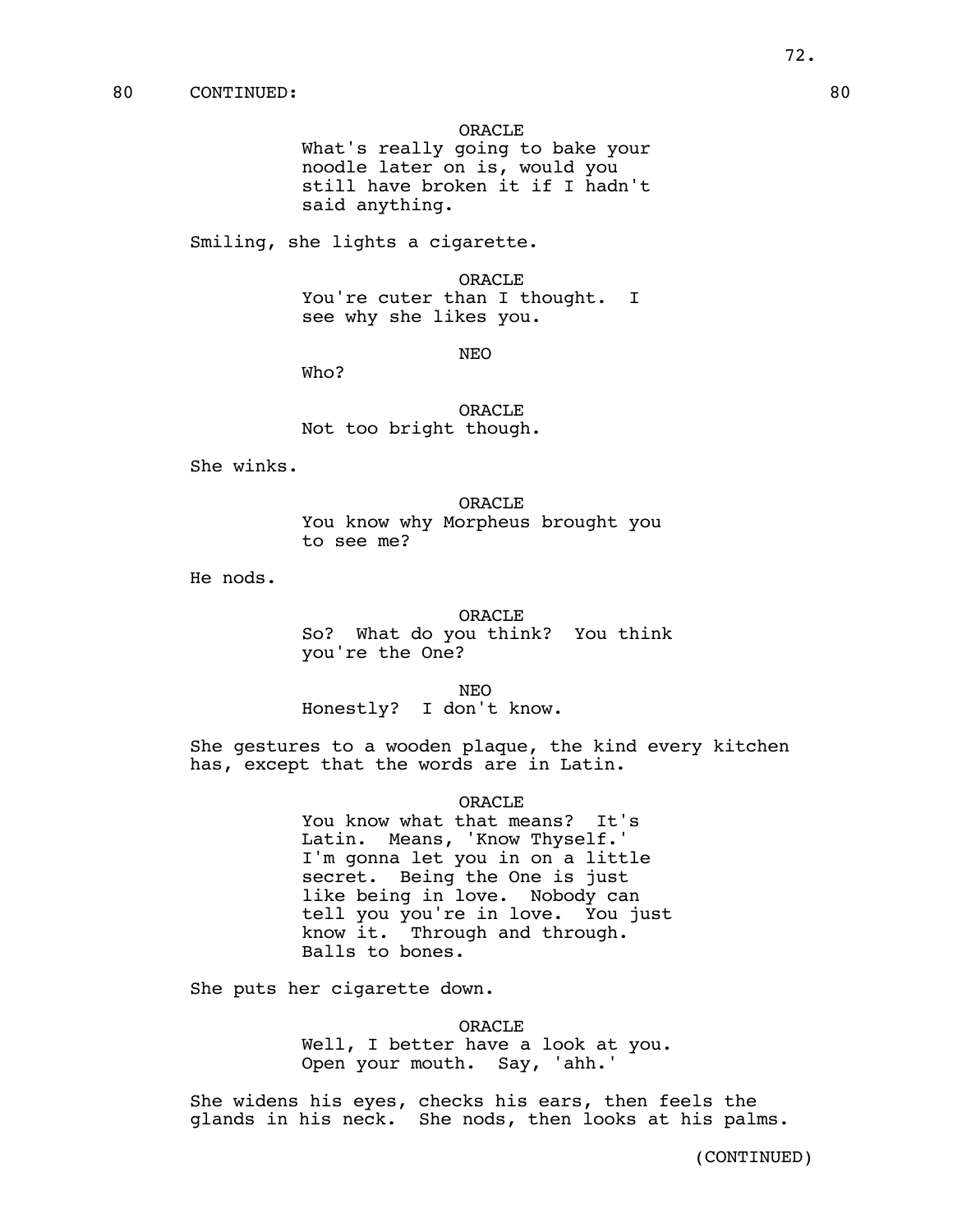#### ORACLE

Okay, now I'm supposed to say, 'Hmmm, that's interesting but...' Then you say --

# NEO

But what?

ORACLE But you already know what I'm going to tell you.

NEO

I'm not the One.

# ORACLE

Sorry, kid. You got the gift but looks like you're waiting for something.

# NEO

What?

**ORACLE** Your next life, maybe. Who knows? That's how these things go.

Neo almost has to laugh.

# ORACLE

What's funny?

NEO Morpheus. He almost had me convinced.

**ORACLE** I know. Poor Morpheus. Without him we are lost.

NEO

What do you mean, without him?

The Oracle takes a long drag, regarding Neo with the eyes of a Sphinx.

> **ORACLE** Are you sure you want to hear this?

Neo nods.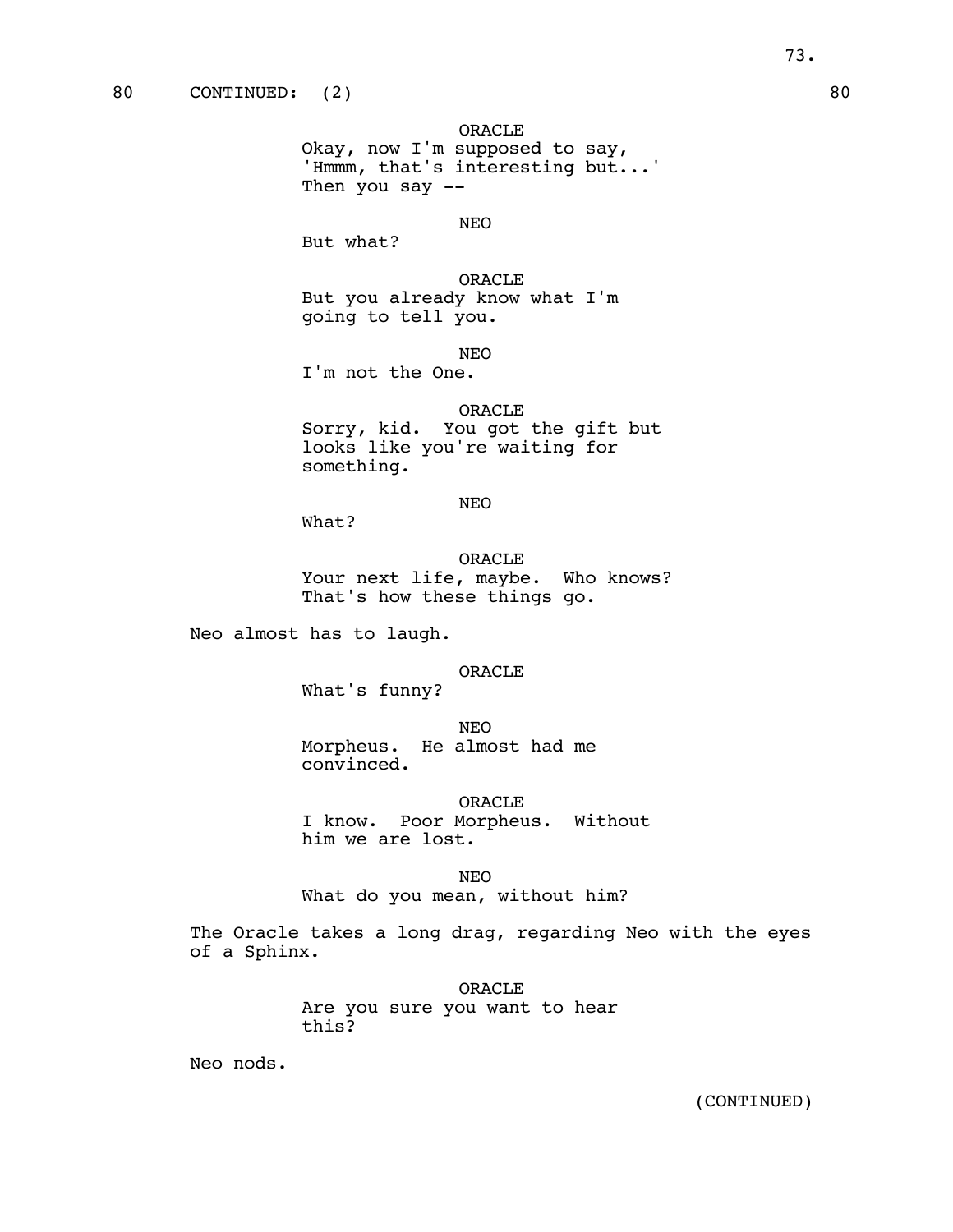#### ORACLE

Morpheus believes in you, Neo, and no one, not you or even me can convince him otherwise. He believes it so blindly that he's going to sacrifice his life to save yours.

NEO

# ORACLE

You're going to have to make a choice. In one hand, you will have Morpheus's life. In the other hand, you will have your own. One of you is going to die. Which one, will be up to you.

Neo can't breathe.

What?

#### ORACLE

I'm sorry, kiddo. I really am. You have a good soul and I hate giving good people bad news. But don't worry, as soon as you walk outside that door, you'll start feeling better. You'll remember that you don't believe any of this fate crap. You're in control of your own life, remember?

He tries to nod as she reaches for the tray of cookies.

**ORACLE** 

Here, take a cookie. I promise by the time you're done eating it, you'll feel right as rain.

Neo takes a cookie, the tightness in his chest slowly beginning to fade.

81 INT. SITTING ROOM - DAY 81

Morpheus rises from a couch as the priestess escorts Neo out. When they are alone, Morpheus puts his hand on Neo's shoulder.

> MORPHEUS You don't have to tell anyone what she told you. What was said was said for you and you alone.

Neo nods and takes a bite of his cookie.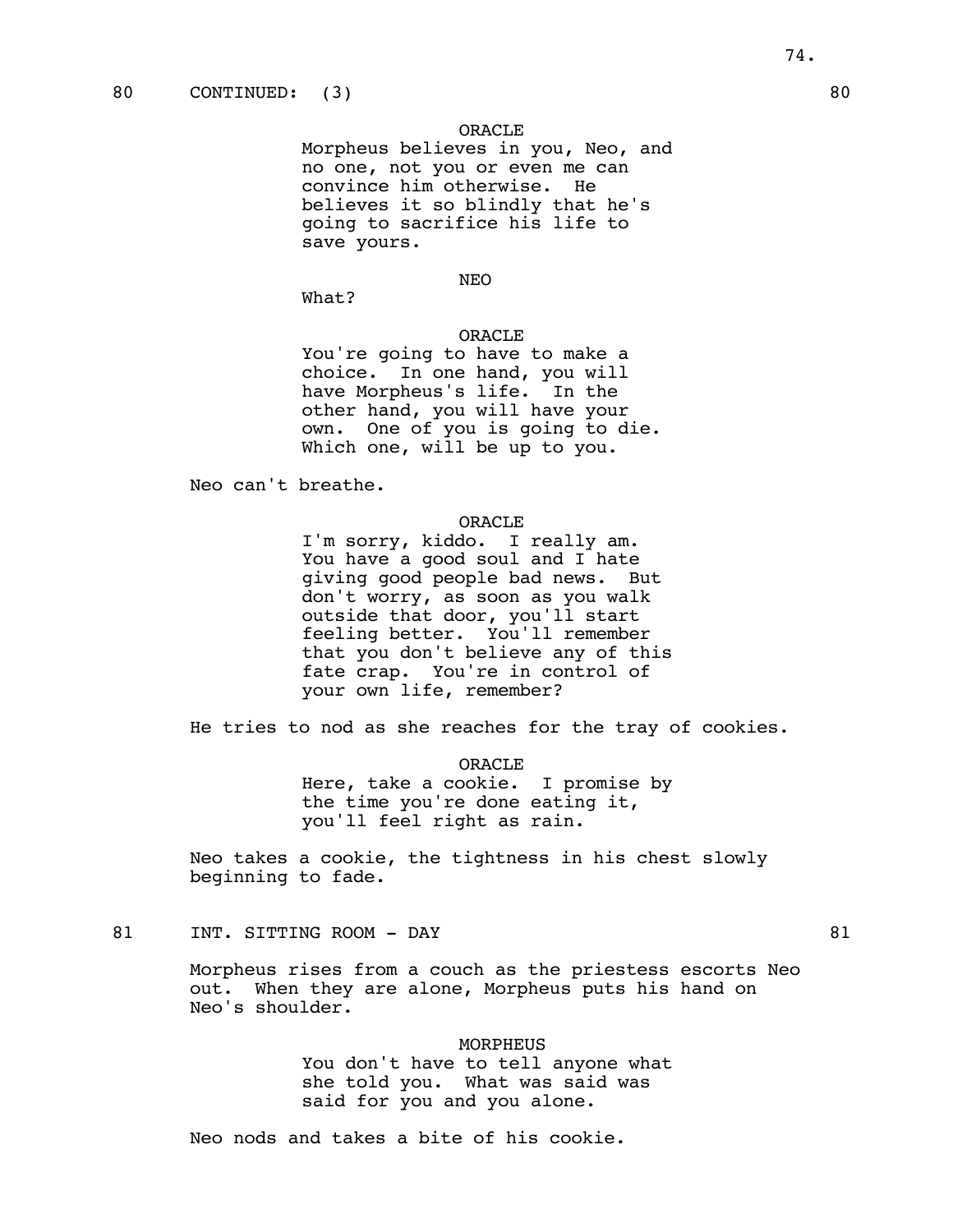THE MATRIX  $-$  Rev.  $3/22/98$  75.

82 INT. CAR 82

Neo and Morpheus get in the car.

#### MORPHEUS

Let's go.

Cypher looks into the rearview mirror at Neo.

CYPHER Well, good news or bad news?

# MORPHEUS

Not now, Cypher.

Cypher slaps the car in gear and pulls into traffic. Trinity looks at Neo who is staring at the final bit of cookie. He puts it in his mouth and chews.

#### TRINITY

Are you all right?

#### NEO

... Right as rain.

- 83 OMITTED 83
- 84 INT. ROOM 1313 DAY 84

Mouse's CELLULAR RINGS.

MOUSE Welcome to Movie-Phone.

TANK (V.O.) They're on their way.

85 EXT. CITY STREET - DAY 85

As they get out of the car, Cypher smiles at Neo.

CYPHER Like the man says, welcome to the real world.

Cypher, following the others into the hotel, nervously glances around, wiping the sweat from his forehead.

86 INT. MAIN DECK 86

Sweat rolls down Cypher's face and neck. At the operator's station, Tank is typing rapidly.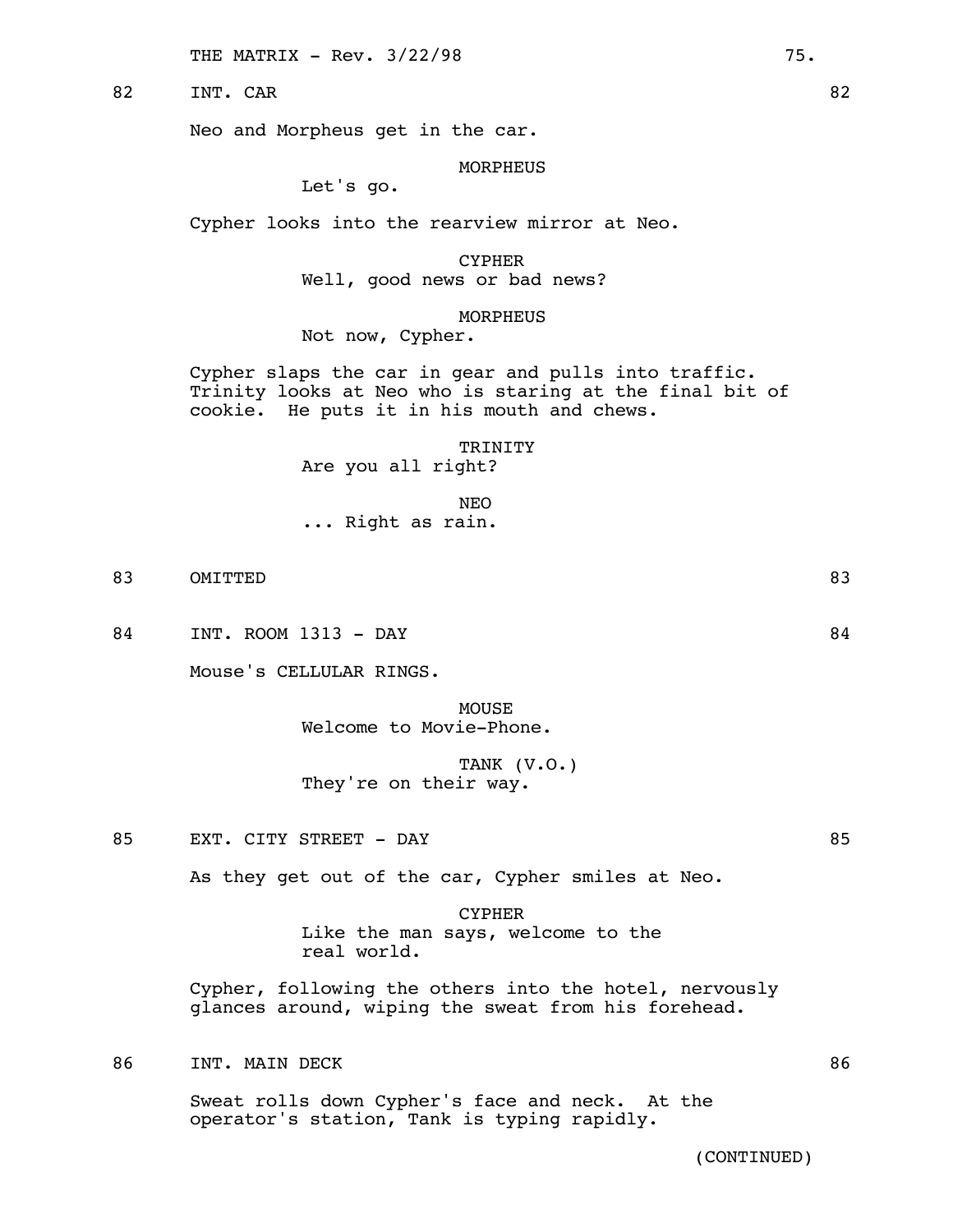THE MATRIX - Rev. 3/22/98 75A.

86 CONTINUED: 86

# TANK

What is that...?

87 INT. HOTEL LAFAYETTE - DAY 67

Light filters down the throat of the building through a caged skylight at the top of the open elevator shaft. Six figures glide up the dark stairs that wind around the antique elevator.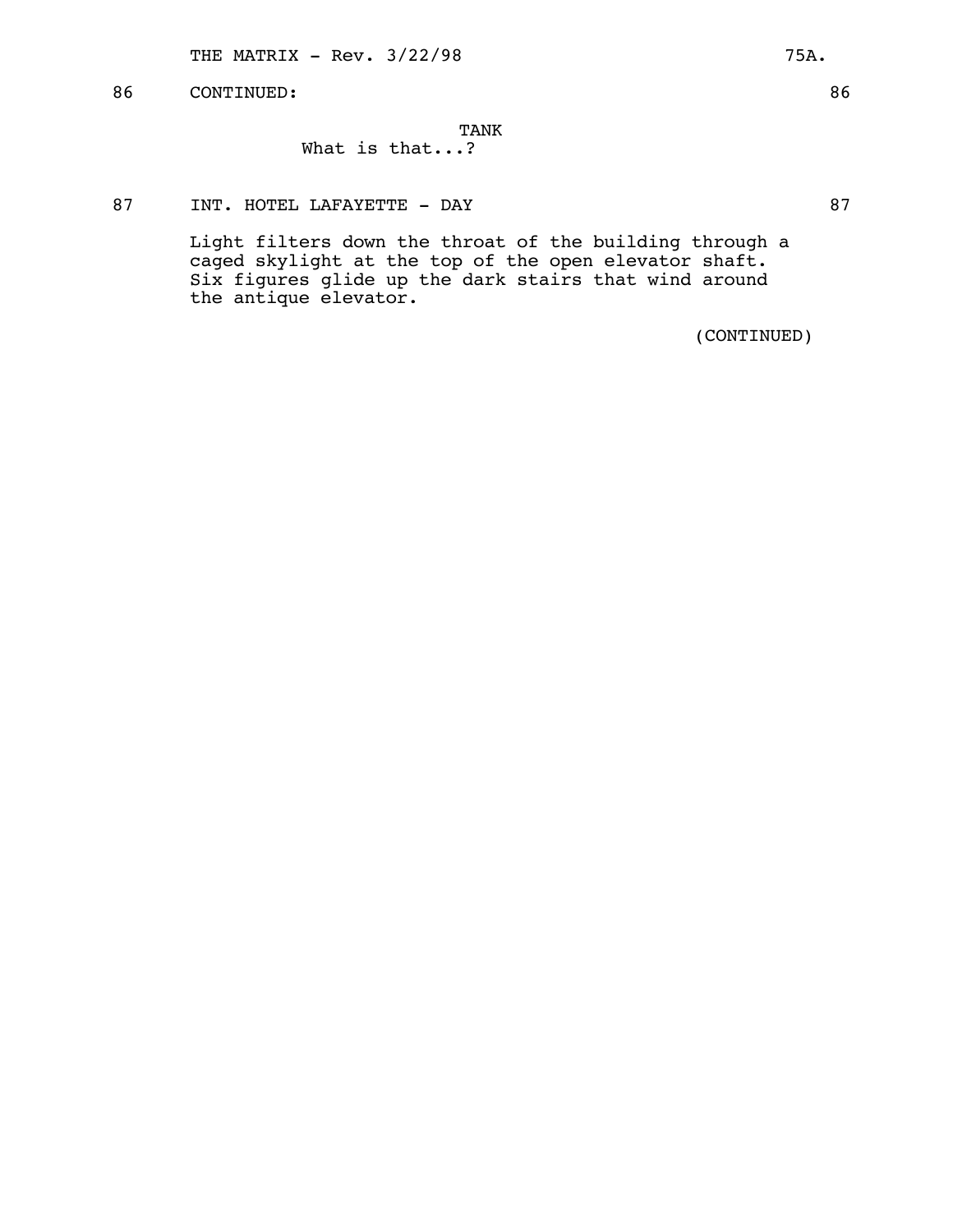# 87 CONTINUED: 87

Neo notices a black cat, a yellow-green eyed shadow that slinks past them and pads quickly down the stairs.

A moment later, Neo sees another black cat that looks and moves identically to the first one.

NEO

Whoa. Deja vu.

Those words stop the others dead in their tracks.

88 INT. MAIN DECK 88

The monitors suddenly glitch as though the Matrix had an electronic seizure.

> TANK Oh shit! Oh shit!

89 INT. HOTEL LAFAYETTE – DAY 89

Trinity turns around, her face tight.

**TRINITY** What did you just say?

NEO Nothing. Just had a little deja vu.

**TRINITY** What happened? What did you see?

NEO A black cat went past us and then I saw another that looked just like it.

**TRINITY** How much like it? Was it the same cat?

NEO It might have been. I'm not sure.

Trinity looks at Morpheus who listens quietly to the RASPING breath of the old BUILDING.

NEO

What is it?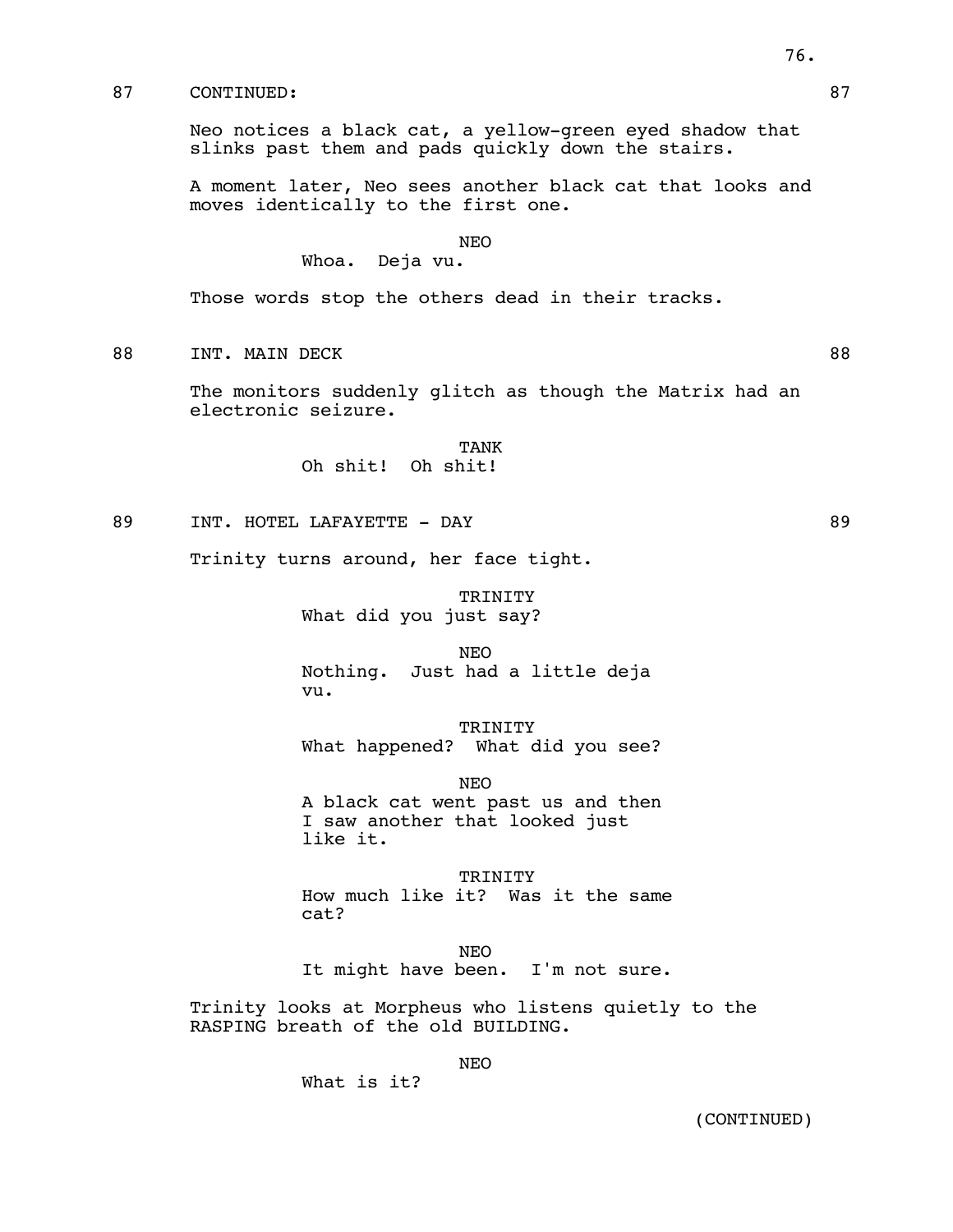89 CONTINUED: 89

# TRINITY

# A deja vu is usually a glitch in the Matrix. It happens when they change something.

She also listens as the staccato BEAT of HELICOPTER BLADES GROWS ominously LOUD.

90 INT. MAIN DECK 90

Tank sees what was changed.

# TANK

It's a trap!

91 INT. STAIRCASE – DAY 91

Morpheus looks up the stairs as he hears a HELICOPTER.

# **MORPHEUS**

Come on!

Apoc slaps a gun into Neo's hand.

APOC Something to ward off evil spirits.

Neo nods, stuffing it into his belt.

92 INT. BASEMENT - DAY 92

Heavy bolt cutters snap through the main phone cable.

93 INT. ROOM 1313 - DAY 93

Hearing the HELICOPTER, Mouse goes to the draped windows as his CELLULAR RINGS. He answers it.

> TANK (V.O.) They cut the hardline! It's a trap! Get out!

Mouse yanks open the curtain.

# MOUSE

Oh no.

The windows are bricked up. Mouse spins as the RUMBLE of combat BOOTS BUILDS, then explodes into the room.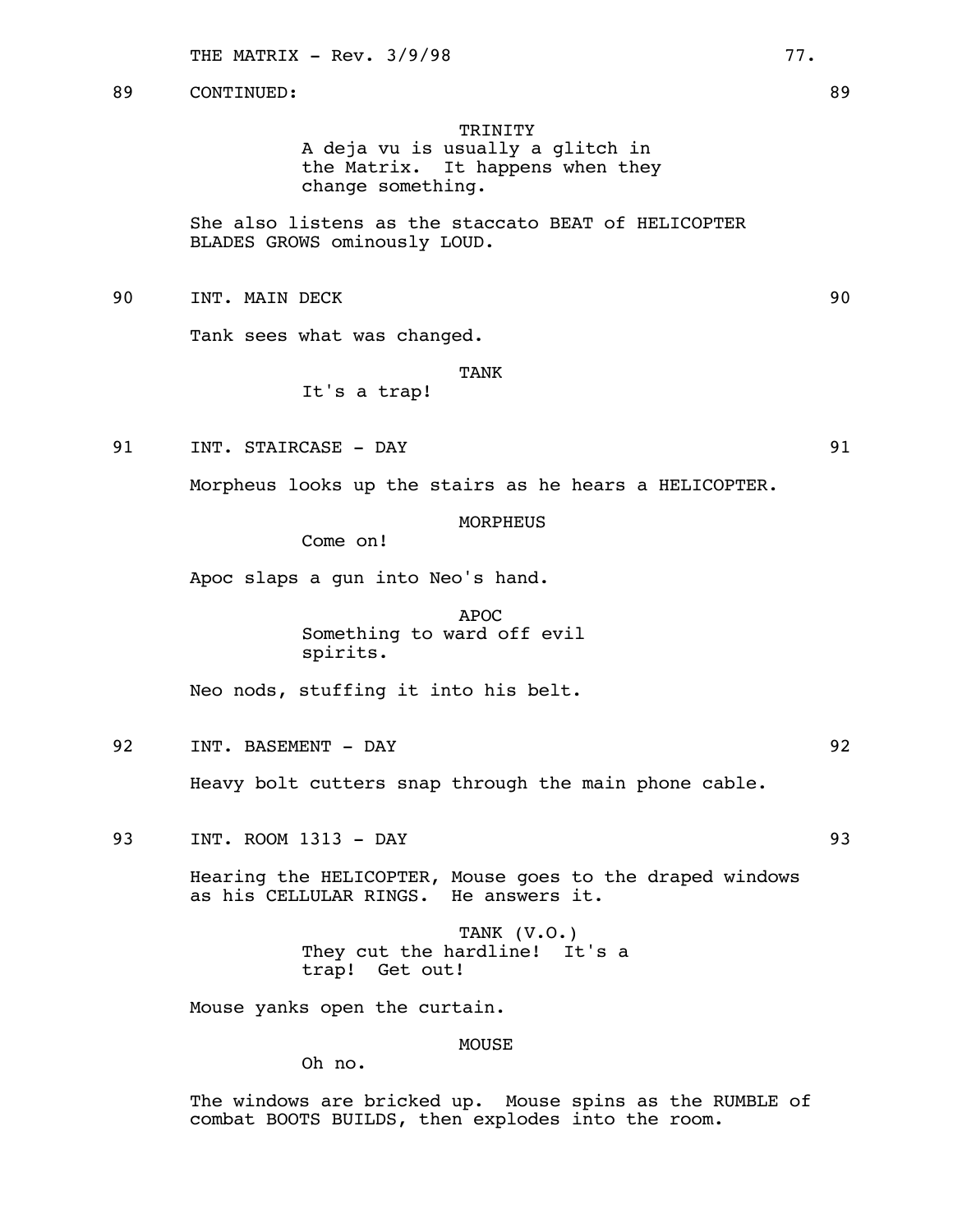THE MATRIX  $-$  Rev.  $3/9/98$  78.

94 INT. MAIN DECK 94

Tank watches helplessly.

TANK

No, no, no.

95 INT. STAIRS - DAY 95 Morpheus stops as Mouse's SCREAM is drowned out by the report of MACHINE GUN FIRE. 96 INT. ROOM 1313 - DAY 96 Mouse sails backwards as BULLETS POUND him against the blood-spattered brick window. 97 INT. MAIN DECK 97 Mouse's body thrashes against its harness, blood coughing from his mouth in one final spasm, then lying perfectly still. The flatline ALARM softly cries out from the life MONTTOR. 98 OMITTED 98 99 INT. STAIRWELL - DAY 99 Flying downstairs, Morpheus stops, hearing POLICE SWARMING below. A99 INT. HALL – DAY A99 He turns and rushes down the hall of the eighth floor. At the end of it, he finds the bricked-up windows. CYPHER That's what they changed. We're trapped. There's no way out. The sound of heavy BOOT-STEPS close around them with the mechanical sureness of a vice. MORPHEUS Give me your phone. TRINITY They'll be able to track it. (CONTINUED)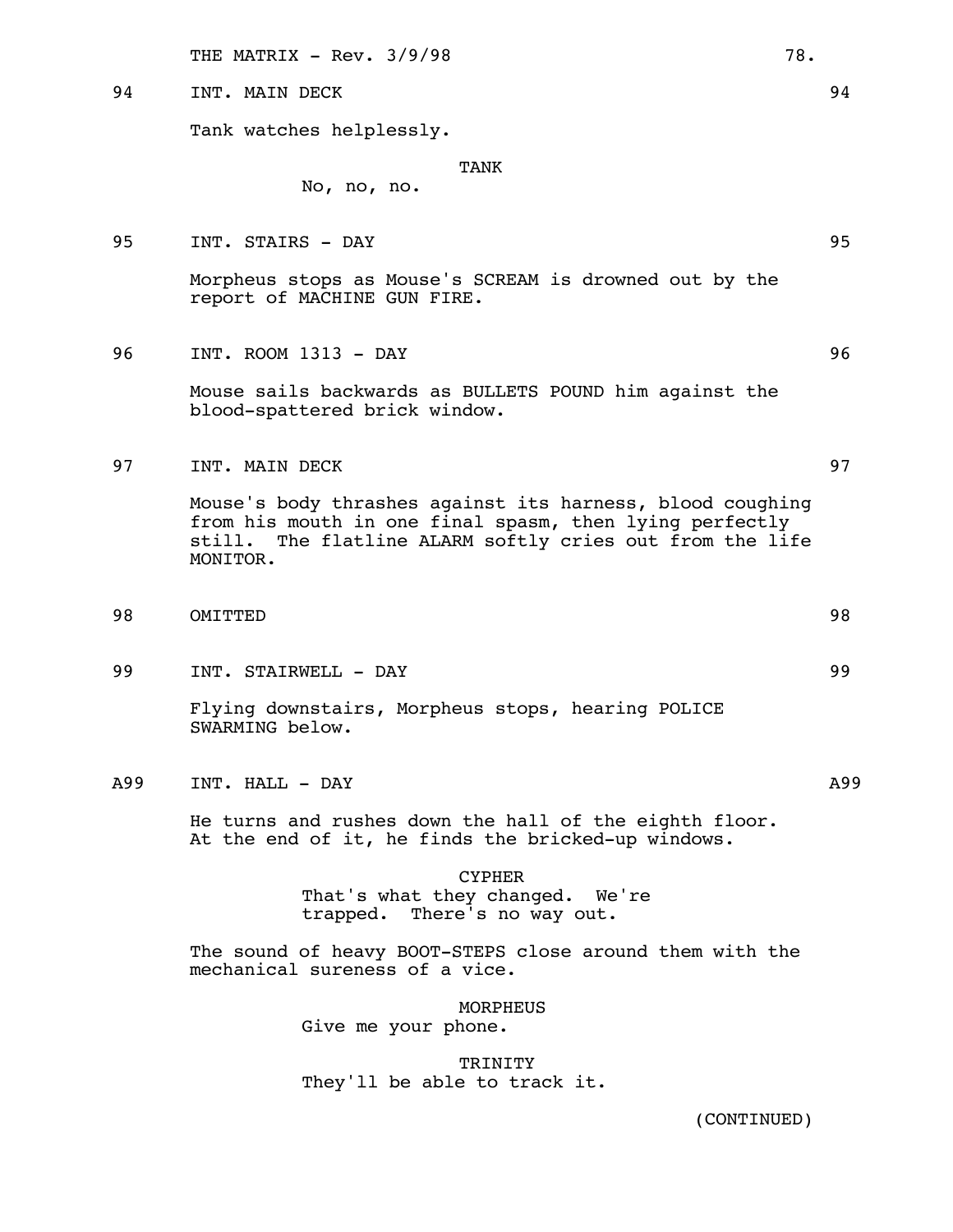THE MATRIX - Rev. 3/9/98 79.

A99 CONTINUED: And the control of the control of the control of the control of the control of the control of the control of the control of the control of the control of the control of the control of the control of the cont

MORPHEUS We have no choice.

Morpheus rips off his jacket.

100 INT. MAIN DECK 100

Tank answers the call.

MORPHEUS (V.O.) Tank, find a structural drawing of this building and find it fast.

101 INT. HOTEL LAFAYETTE - DAY 101

Flashlights probe the rotting darkness as the police search every floor.

102 INT. MAIN DECK 102

The diagram windows onto the screen.

TANK

Got it.

MORPHEUS (V.O.) I need the main wet-wall.

103 INT. ROOM 1313 - DAY 103

Agent Smith stands over Mouse's dead body, his hand going to his earpiece.

104 INT. ROOM 808 - DAY 104

Morpheus is guided by Tank.

TANK (V.O.) Now left, and that's it in front of you.

MORPHEUS

Good.

105 INT. ROOM 1313 - DAY 105 Agent Smith hears the LINE CLICK dead.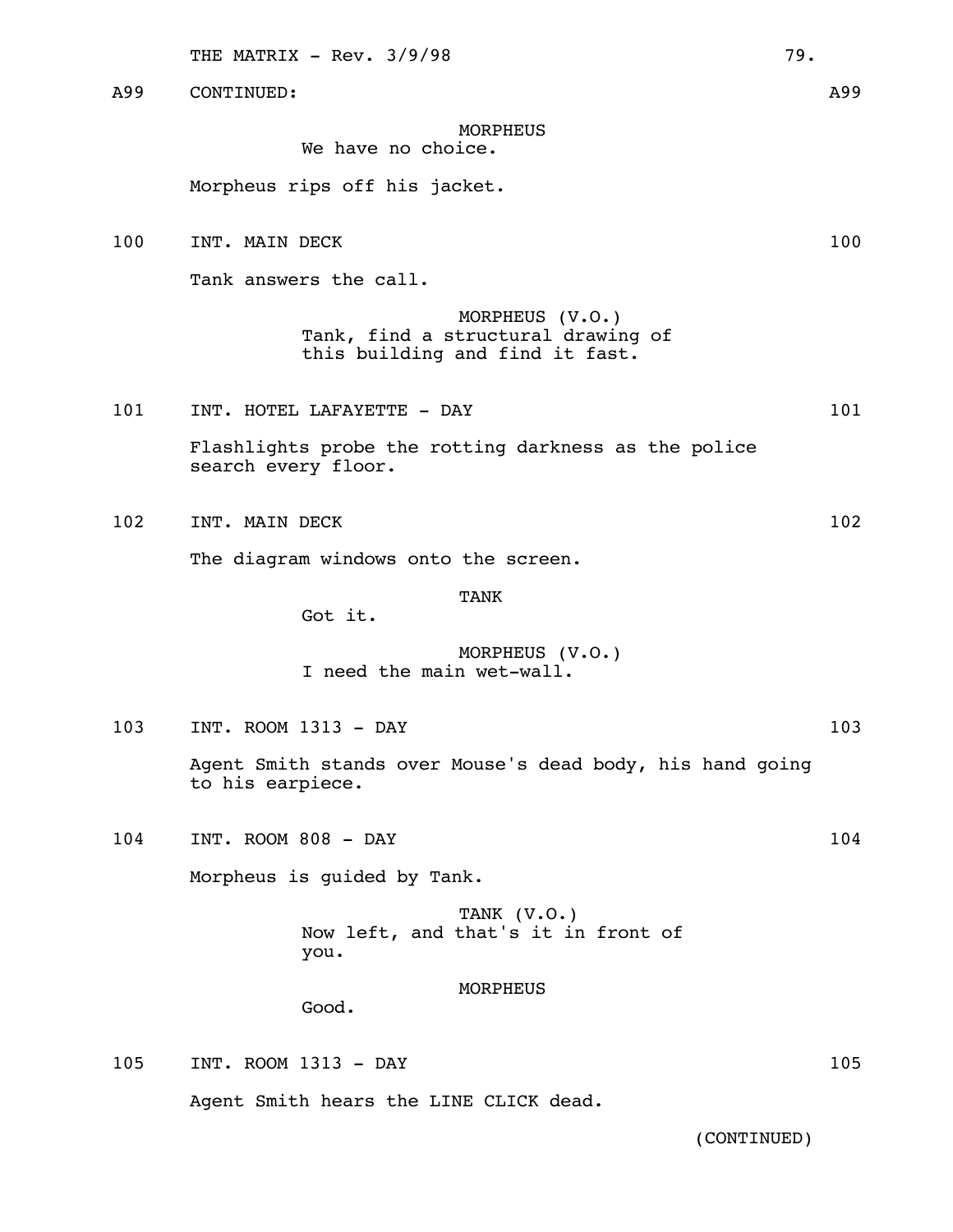THE MATRIX - Rev. 3/9/98 80. 105 CONTINUED: 105 AGENT SMITH Eighth floor. They're on the eighth floor. A105 INT. STAIRWELL - DAY A105 Agent Brown listens to his earpiece. 106 INT. STAIRWELL - DAY 106 Boots clatter up the marble staircase. A106 INT. HALL - DAY And Allow a state of the state of the state of the state of the state of the state of the state of the state of the state of the state of the state of the state of the state of the state of the state o Cops flood the eight floor, rushing everywhere. 107 INT. ROOM 808 - DAY 107 Several cops sweep through the room. It is empty. As they pass the bathroom, we see a man-sized hole smashed through the plaster and lath. 108 INT. WALL - DAY 108 They are inside the main plumbing wall, slowly worming their way down the grease-black stack pipes. Above them, light fills the hole they made to get inside. 109 INT. HALL - DAY 109 Agent Brown and Agent Smith stand over Morpheus's jacket. AGENT BROWN Where are they? 110 INT. ROOM 608 - DAY 110 The cops search in silence, straining for a clue, when

- one hears SOMETHING STRANGE near the bathroom.
- Cypher has slipped and is wedged between the wall and several thick supply pipes.

111 INT. WALL - DAY 111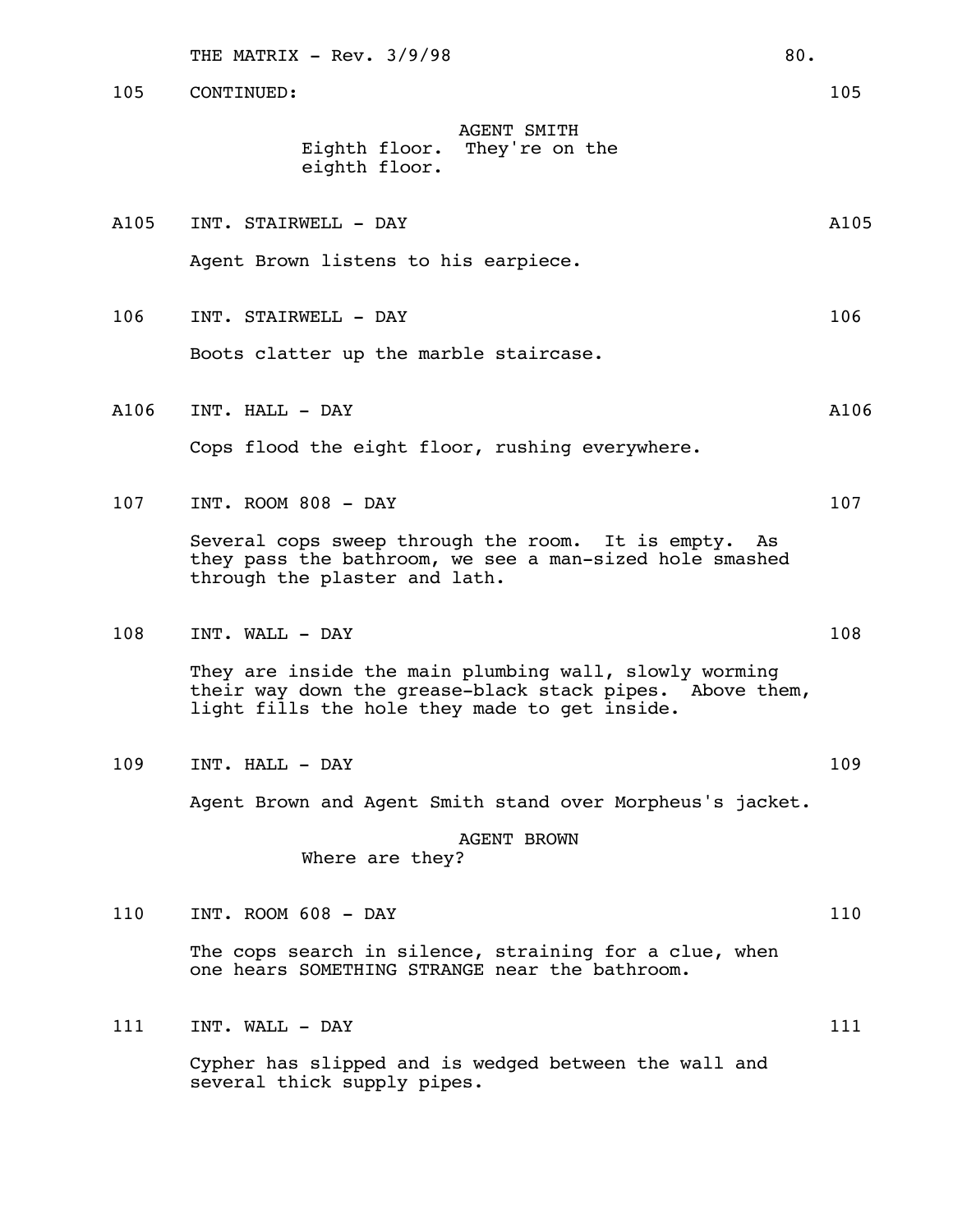THE MATRIX  $-$  Rev.  $3/9/98$  80A.

112 INT. ROOM 608 - DAY 112

The COP leans in, his ear almost against the thin membrane of plaster separating them. He can hear WHISPERS, HISSES and a GRUNT when --

The wall suddenly bulges, shatter-cracking as the Cop realizes --

> COP They're in the walls!

113 INT. WALL - DAY 113

Trinity pulls Cypher free just as the Cop OPENS FIRE, BULLETS PUNCHING shafts of light like swords into the box of soot-black space.

Neo finds his GUN first and begins BLASTING wildly through the plaster and lath.

114 INT. ROOM 608 - DAY 114

The Cop spins out of the bathroom for cover, Neo's BULLETS SPLINTERING the door jamb.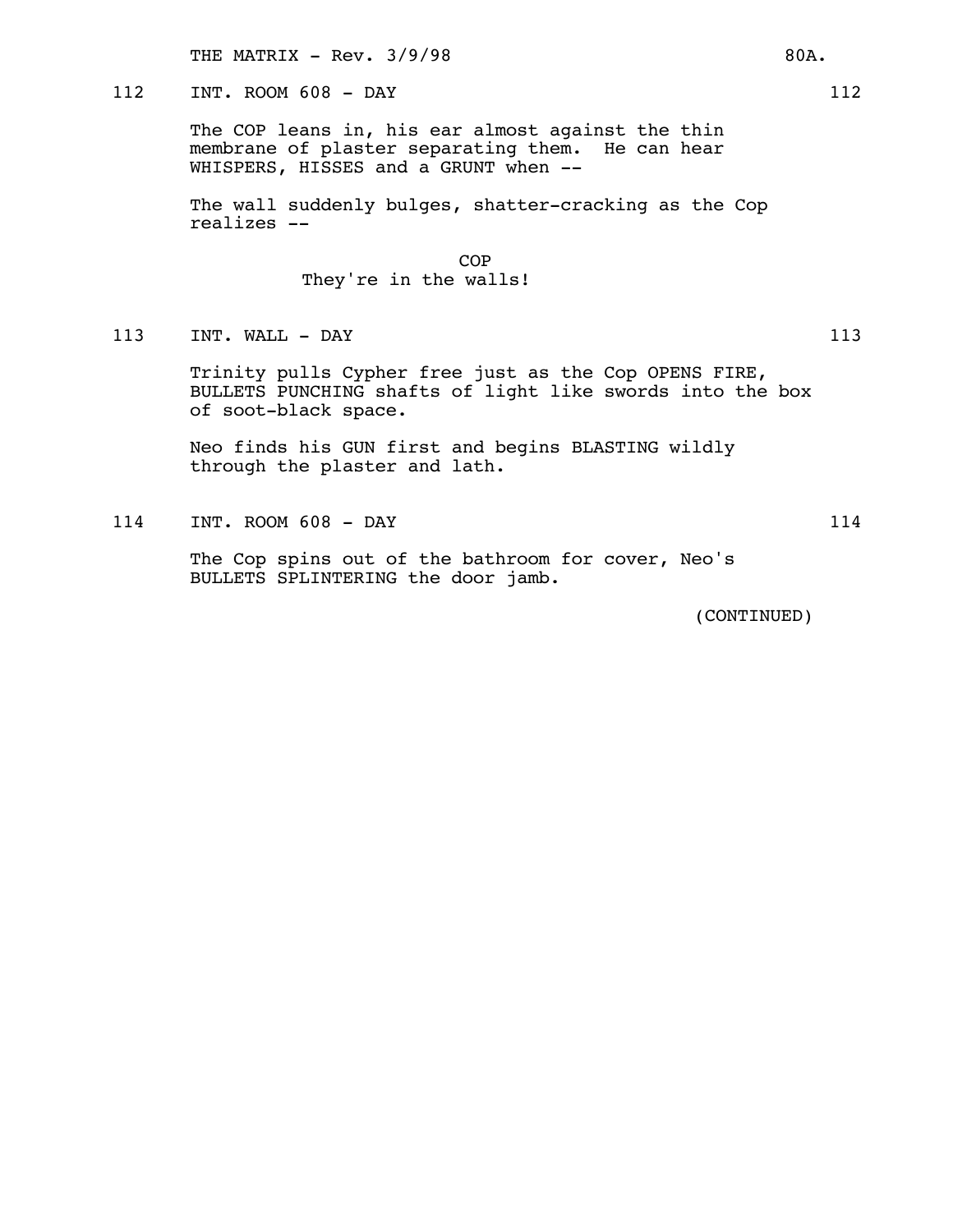## 114 CONTINUED: 114

About to whirl back in, he freezes as something seems to seize hold of him. The Cop's body starts to spasm and his M-16 falls to the ground, long shadows springing up from the mounted flashlight.

115 INT. WALL - DAY 115

Neo listens for a moment, the gunfire quiet, when he hears FOOTSTEPS RISING FAST.

Two arms suddenly smash through the wall, punching Neo back against the iron stack pipe, fingers gouging into his neck.

#### CYPHER

# It's an Agent!

Just as Neo's throat is about to collapse, Morpheus explodes through the tattered plaster and lath, diving on top of Agent Smith.

The two men crash to the wet terrazzo floor.

Before Agent Smith can find his weapon, Morpheus is on him, pinning him in an iron grip.

In the crawlspace, Trinity tries to scramble up past Cypher.

#### TRINITY

Morpheus!

Morpheus squeezes Agent Smith's throat.

MORPHEUS Trinity, you must get Neo out. Do you understand? He is all that matters.

Neo suddenly glimpses what is happening but is powerless to stop it.

> NEO No. No! Morpheus! Don't!

> > MORPHEUS

Trinity! Go!

Trinity's fists ball in frustration. She yells down to Apoc.

#### TRINITY

Go!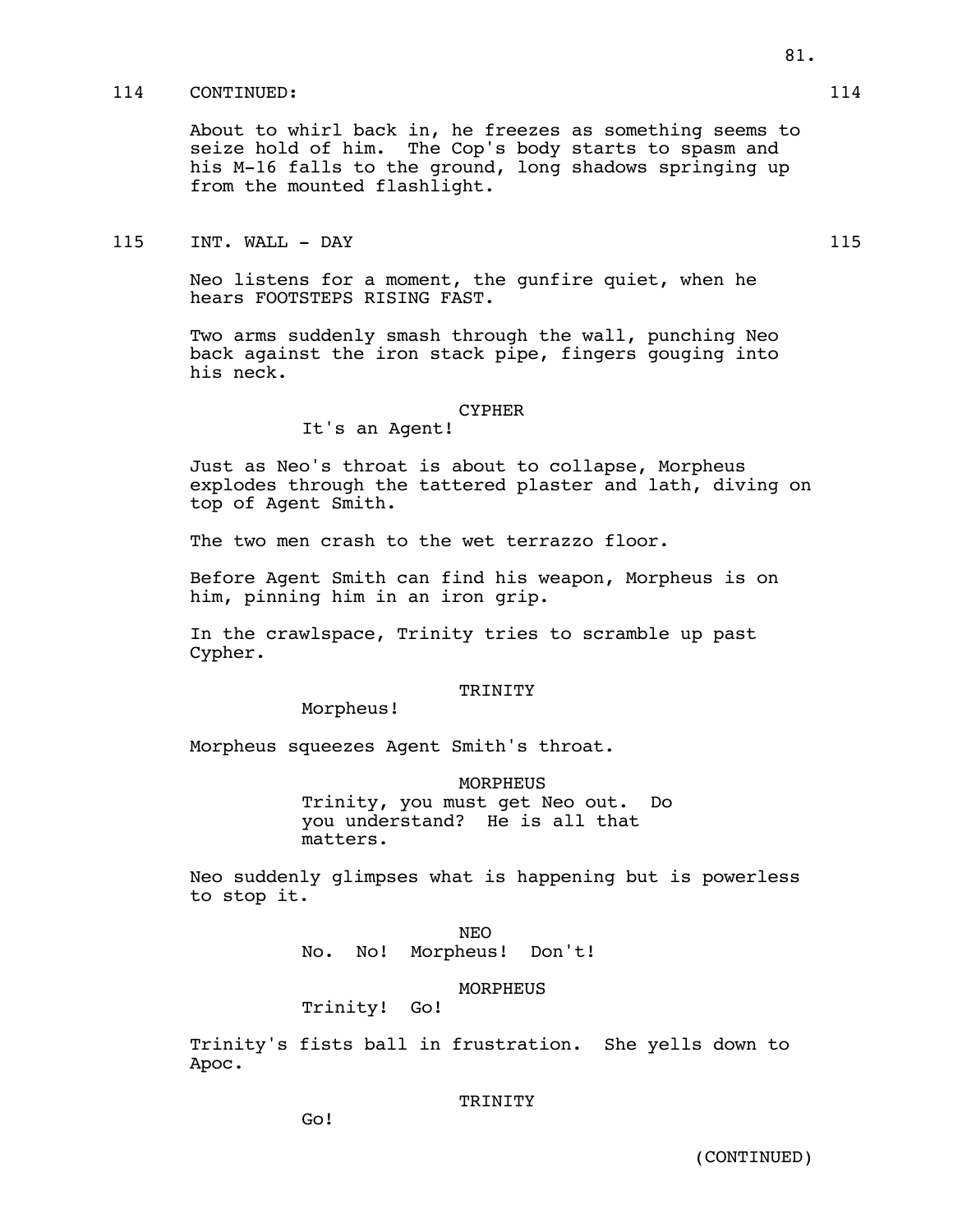NEO

# We can't leave him!

# **TRINITY**

We have to!

She grabs his ankle and they begin almost falling, using the lath as a brake, skidding down the inside of the wall.

116 INT. BASEMENT - DAY 116

This part of the basement, a dark concrete cavern, was the main mechanical room. There are four enormous boilers, dinosaur-like technology that once pumped hot water like arteries.

Soldier's blinding lights cut open the darkness as Trinity, Neo and the others crash through the ceiling. Around them they hear a chorus of short, sharp coughs of grenade launchers from gas-masked figures.

Smoke blossoms from the green metal canisters. Trinity never stops moving. Searching the floor, she finds what she needs; the cover of the catch basin.

Cypher watches her pry open the grate, when a gas can bounces near him.

#### TRINITY

Come on!

Cypher seems to trip as the cloud envelops him.

Trinity watches Cypher disappear into the smoke, then follow the others down the wet-black hole.

117 INT. ROOM 608 - DAY 117

Morpheus and Agent Smith remain on the ground, locked in each other's death grip.

> AGENT SMITH The great Morpheus. We meet at last.

#### MORPHEUS

And you are?

AGENT SMITH Smith. I am Agent Smith.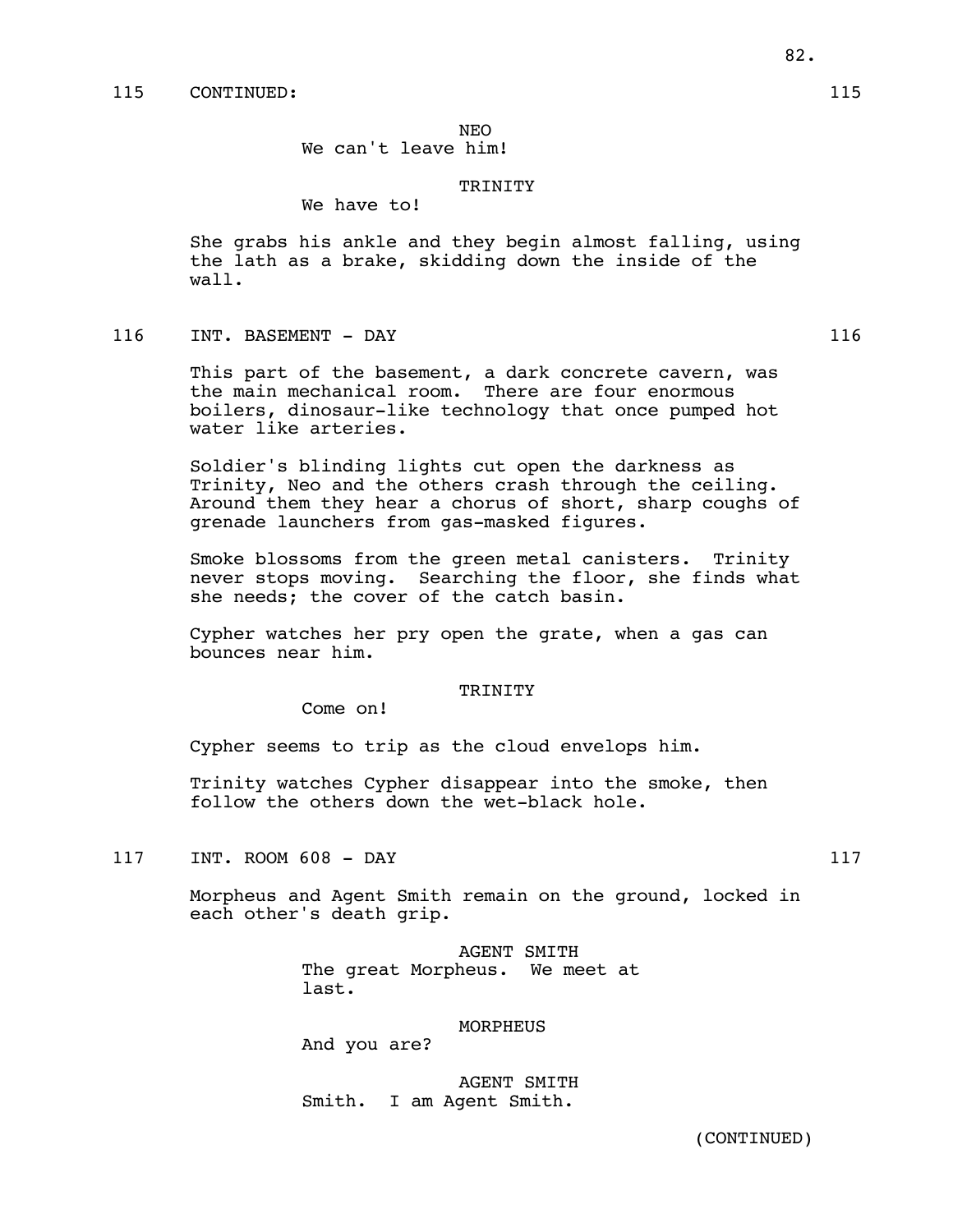# MORPHEUS

# You all look the same to me.

Agent Smith counters Morpheus and slowly begins to pry his hands from his throat. Striking like a viper, Morpheus, drives a vicious head butt into Agent Smith's face. His nose and glasses shatter.

Agent Smith, unfazed, smiles, blood oozing from the shattered bridge of his nose, and returns Morpheus's head butt with three of his own in pneumatic succession.

Morpheus staggers back, his body going slack when another kick buries him deep into crunching plaster and lathe.

Morpheus turns in time to see a wall of men in the doorway.

# AGENT SMITH

Take him.

The wall of cops rushes Morpheus, filling the tiny bathroom until he disappears under the tide.

118 INT. MAIN DECK 118

Tank reaches out to the screen as if reaching for Morpheus.

#### TANK

No!

# 119 OMITTED 119

120 EXT. STREET - DAY 120

A manhole cover cracks open. Two eyes peek out just as a TRUCK RATTLES over it. The THUNDER DOPPLERS away and the cover opens. Trinity climbs out.

121 INT. MAIN DECK 121

Tank is again at the monitors, searching the Matrix when the PHONE RINGS.

### TANK

Operator.

CYPHER (V.O.) I need an exit! Fast!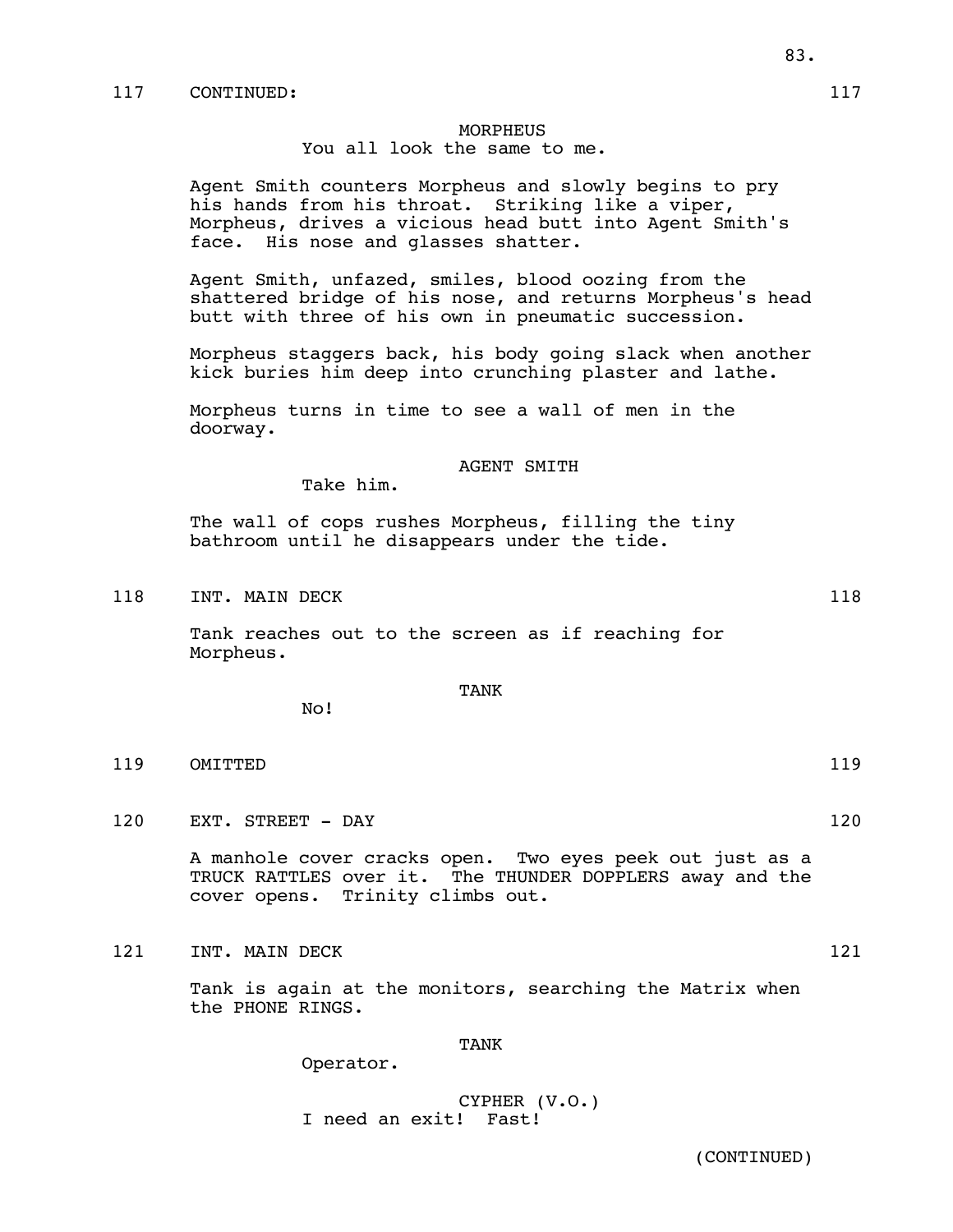THE MATRIX - Rev. 3/9/98 84.

121 CONTINUED: 121 121

TANK

Cypher?

122 EXT. STREET - DAY 122

Cypher is standing at a public phone. Across the street is the burning paddy wagon that appears to have collided with an oncoming car.

> CYPHER There was an accident. A goddamn car accident. All of a sudden. Boom. Jesus, someone up there still likes me.

> > TANK (V.O.)

I got you.

CYPHER Just get me outta here.

TANK (V.O.) Nearest exit is Franklin and Erie. An old TV repair shop.

Cypher hangs up and smiles as we hear FIRE TRUCKS in the distance.

> CYPHER An actor. Definitely.

123 INT. MAIN DECK 123

The PHONE RINGS. Tank answers.

TRINITY (V.O.) Tank, it's me.

124 EXT. STREET - DAY 124 124

All four are moving quickly down a back street.

NEO Is Morpheus alive?

TRINITY Is Morpheus still alive, Tank?

TANK (V.O.) Yes. They're moving him. I don't know where yet.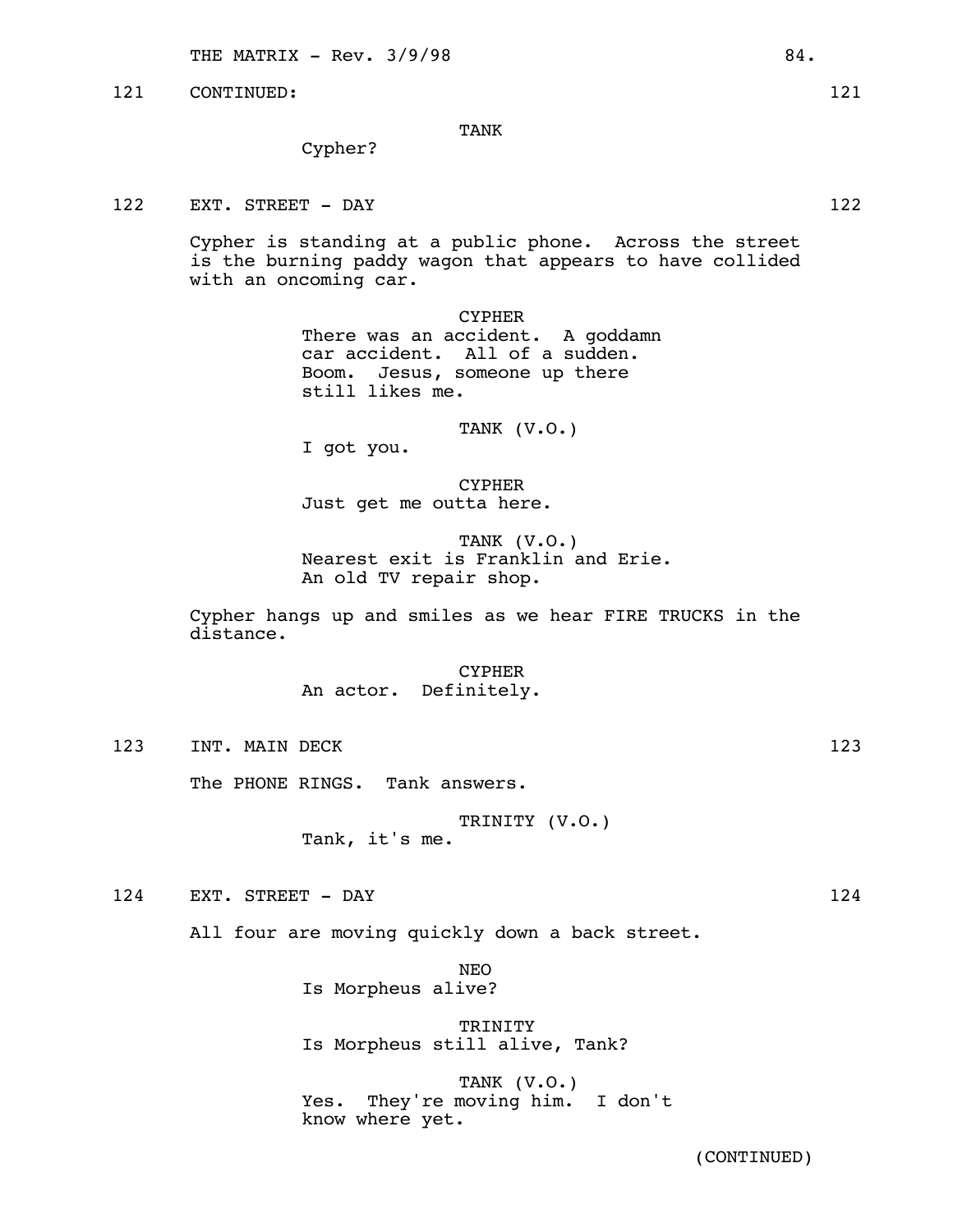THE MATRIX  $-$  Rev.  $3/9/98$  85.

124 CONTINUED: 124

# TRINITY

He's alive.

Again, inevitability seems to cinch around Neo.

**TRINITY** We need an exit!

TANK (V.O.) You're not far from Cypher.

TRINITY Cypher, I thought --

TANK (V.O.) So did we. I sent him to Franklin and Erie.

# **TRINITY**

Got it.

| A124 | EXT. | тv | REPAIR SHOP |  |  | DAY |  | λЛ. |
|------|------|----|-------------|--|--|-----|--|-----|
|------|------|----|-------------|--|--|-----|--|-----|

In a deserted alley, Cypher steps onto a dumpster in front of a small boarded-up window.

125 INT. TV REPAIR SHOP - DAY 125

Dead machines, eviscerated and shrouded with dust, lay on metal shelves like bodies in a morgue. Plywood covering a small window is ripped off and Cypher crawls inside.

Deep in the back room, a PHONE that has not rung in years begins to RING.

126 EXT. STREET - DAY 126

Trinity sees the TV repair shop.

127 INT. MAIN DECK 127

Tank punches the exit command.

# TANK

Got him.

Cypher's body twitches in its harness, jerking itself awake.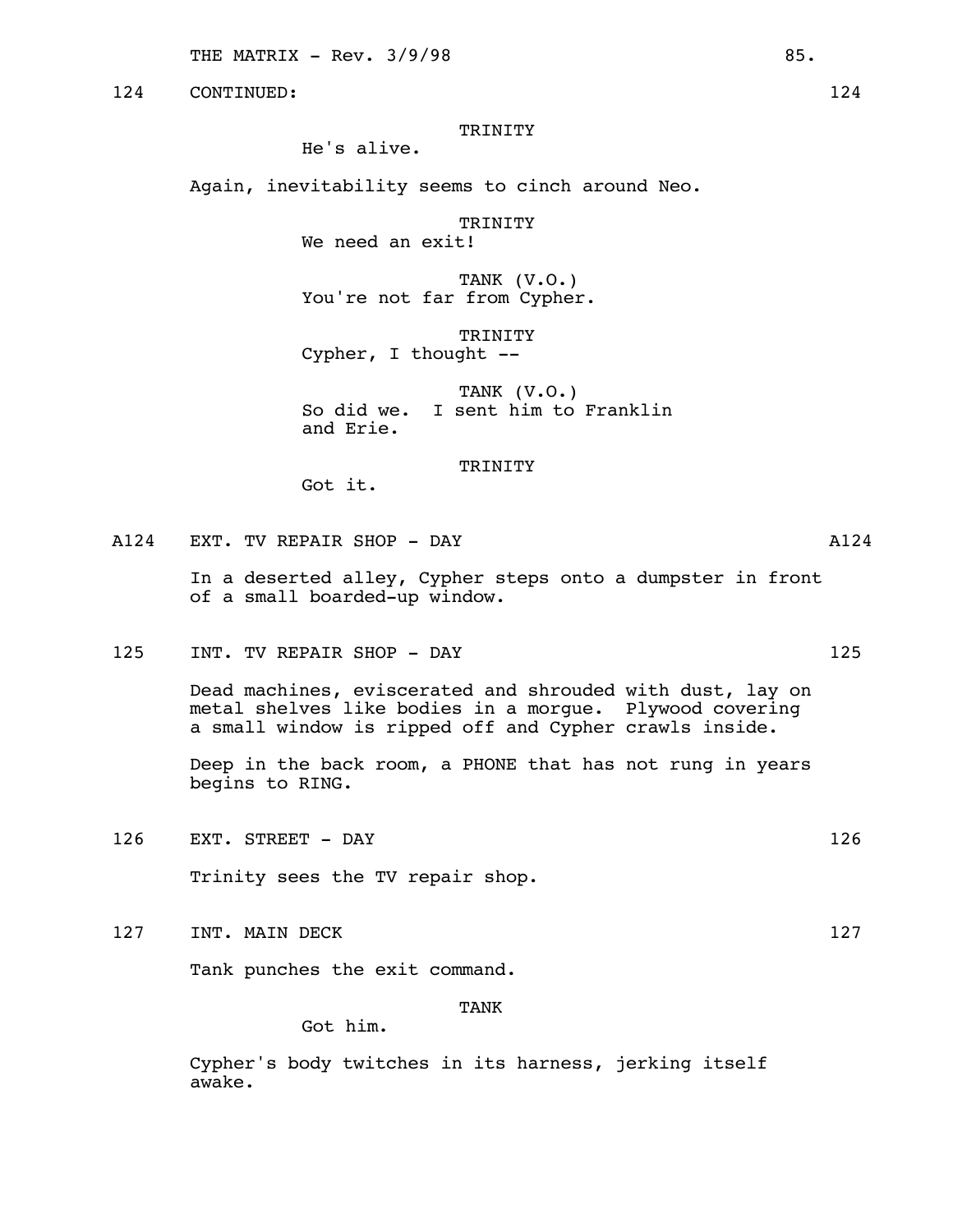THE MATRIX  $-$  Rev.  $3/9/98$  86.

- 128 INT. TV REPAIR SHOP DAY 128 Neo crawls through the window that Cypher opened.
- 129 INT. MAIN DECK 129 Tank finishes loading the exit program as Cypher pulls back a heavy blanket, exposing a high-tech rifle.
- 130 INT. TV REPAIR SHOP DAY 130

The PHONE begins to RING as the others crawl in.

SWITCH God, I love that sound.

131 INT. MAIN DECK 131

Suddenly, a white bolt of LIGHTNING EXPLODES against Tank's chair, blasting him into the air.

Cypher checks the GUN, unable to believe he missed.

# CYPHER

Shit.

Tank is on his feet, lunging when Cypher FIRES again, square into his chest.

#### DOZER

No!

132 INT. TV REPAIR SHOP - DAY 132

The PHONE is still RINGING.

# **TRINITY**

You first, Neo.

Neo answers the PHONE when there is a CLICK. There is no signal. Nothing but silence.

# TRINITY

What happened?

NEO

I don't know. It just went dead.

Trinity listens to the dead line and takes out the cellular.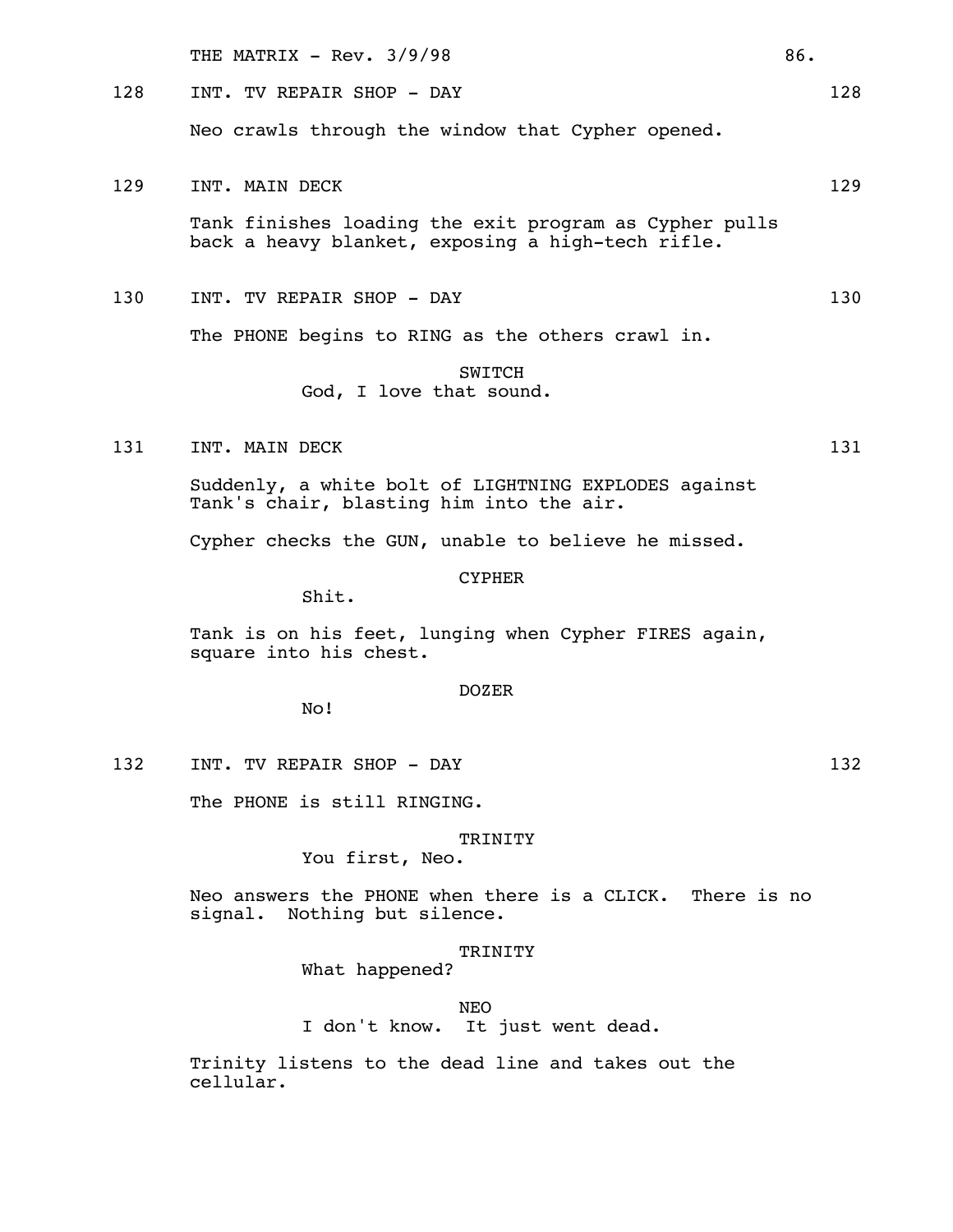133 INT. MAIN DECK 133

The operator PHONE begins to RING. Cypher steps over the SIZZLING BODY of Dozer and looks at the monitor.

134 INT. TV REPAIR SHOP - DAY 134

Every unanswered RING wrings her gut a little tighter,  $unti\bar{1}$  --

CYPHER (V.O.)

Hello, Trinity.

**TRINITY** Cypher? Where's Tank?

CYPHER (V.O.) He had an accident.

**TRINITY** 

An accident?!

INTERCUT WITH:

135 INT. MAIN DECK 135

He walks over to Trinity's body, staring down at it hanging in its coma-like stillness.

CYPHER

You know, for a long time, I thought I was in love with you, Trinity. I used to dream about you...

He nuzzles his face against hers, feeling the softness of it.

CYPHER

You are a beautiful woman. Too bad things had to work out like this.

# **TRINITY**

You killed them.

# APOC

What?!

# SWITCH

Oh, God.

Wearing Tank's operator headgear, Cypher moves among the silent bodies.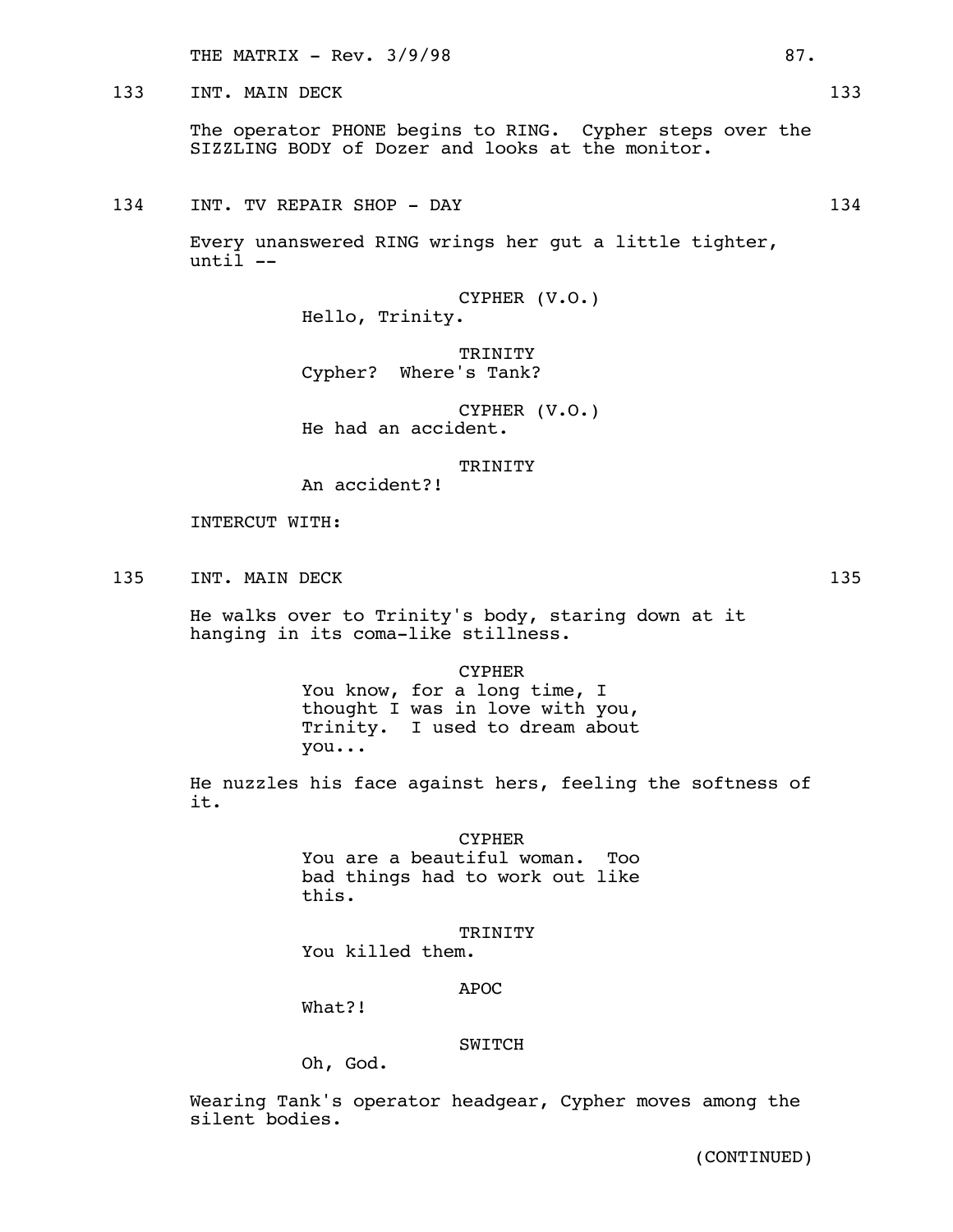#### CYPHER

I'm tired, Trinity. I'm tired of this war, I'm tired of fighting. I'm tired of this ship, of being cold, of eating the same goddamn goop every day. But most of all, I'm tired of this jagoff and all of his bullshit.

Cypher leans over, talking to Morpheus.

#### CYPHER

Surprise, asshole. But you never saw this coming, did you? God, I wish I could be there when they break you. I wish I could walk in just as it happens, so right then, you'd know it was me.

# TRINITY

My God. Morpheus. You gave them Morpheus.

#### CYPHER

He lied to us, Trinity! He tricked us! If he would've told us the truth, we would've told him to shove that red pill up his ass!

#### TRINITY

That's not true, Cypher. He set us free.

#### CYPHER

Free? You call this free? All I do is what he tells me to do. If I have to choose between that and the Matrix, I choose the Matrix.

#### **TRINITY**

The Matrix isn't real!

# CYPHER

Oh, I disagree, Trinity. I disagree. I think the Matrix can be more real than this world. I mean, all I do is pull a plug here. But there, you have to watch a man die.

She looks up at Apoc, her face going white.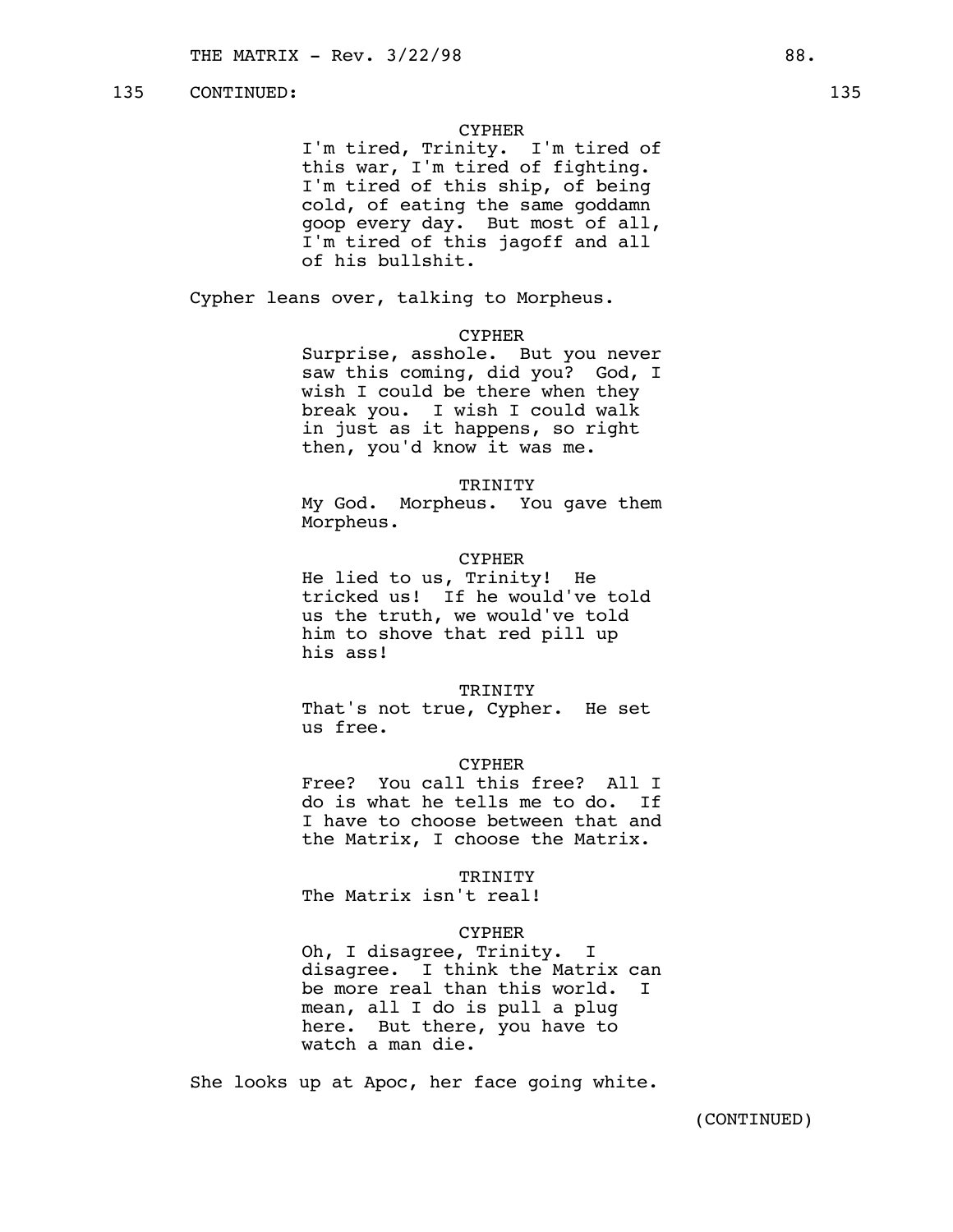THE MATRIX  $-$  Rev.  $3/22/98$  88A.

# APOC

Trinity?

He grabs hold of the cable in Apoc's neck, twists it and yanks it out.

# CYPHER

Welcome to the real world, eh baby?

Apoc seems to go blind for an instant, a scream caught in his throat, his hands reaching for nothing, and then falls dead.

#### SWITCH

No!

# **TRINITY**

But you're out, Cypher. You can't go back.

# CYPHER

That's what you think. They've promised to take me back. They're going to reinsert my body. I'll go back to sleep and when I wake up, I'll be fat and rich and I won't remember a goddamned thing. It's the American dream.

He laughs, his hand sliding around the neck of Switch as he takes hold of her plug.

#### CYPHER

By the way, if you have anything terribly important to say to Switch, I suggest you say it now.

TRINITY

Oh no, please don't.

Trinity eyes find Switch and she knows she's next.

SWITCH

Not like this. Not like this.

She suddenly feels her body severed from her mind as she is murdered.

#### CYPHER

Yoo late.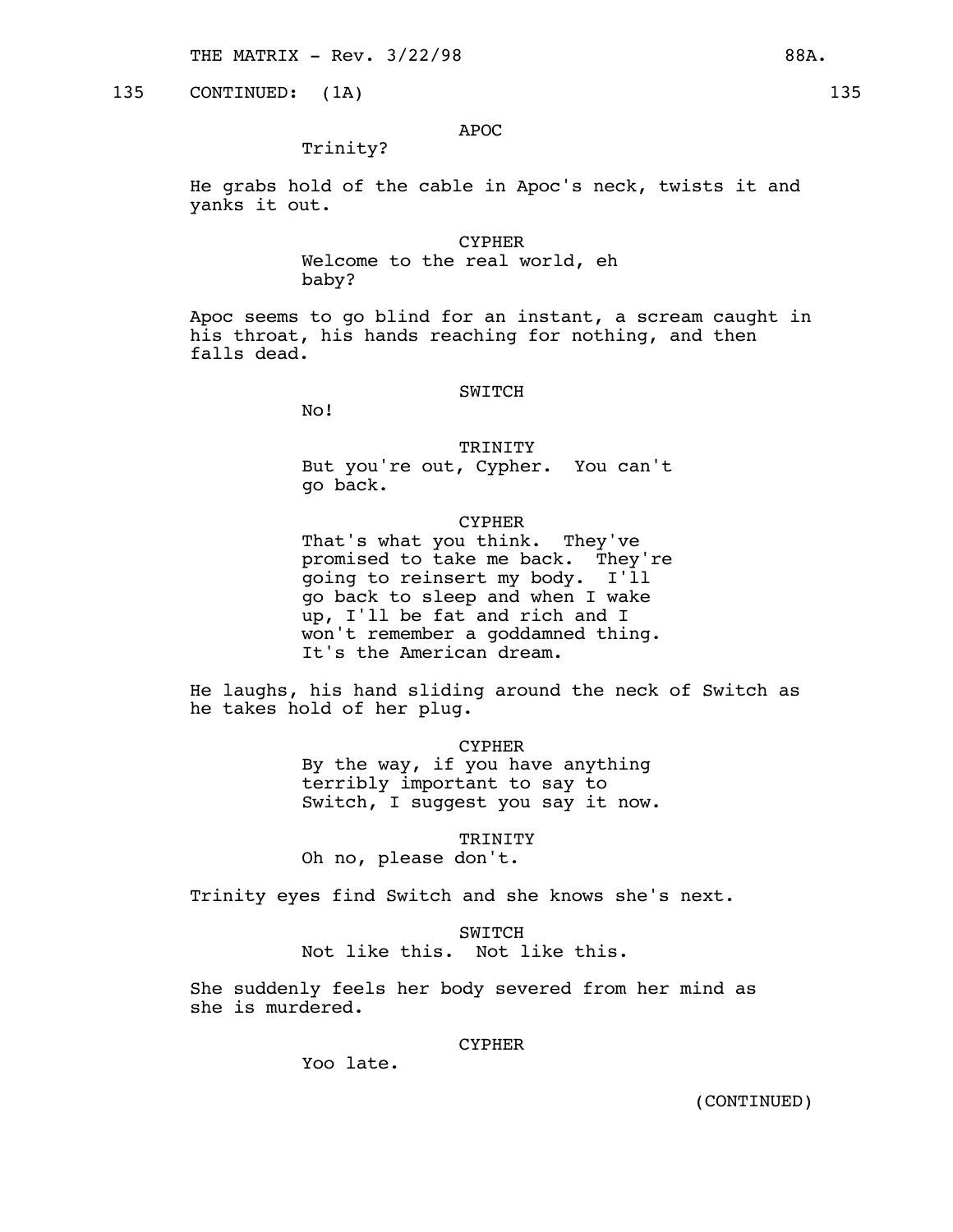#### TRINITY

Goddamn you, Cypher!

#### CYPHER

Don't hate me, Trinity. I'm just the messenger. And right now I'm going to prove it to you.

He stands over Neo.

CYPHER

If Morpheus was right, then there's no way I can pull this plug, is there?

She turns to Neo, eyes wide with fear and he knows he is next.

CYPHER

If Neo is the One, then in the next few seconds there has to be some kind of miracle to stop me. Right? How can he be the One if he's dead?

He takes hold of the cord.

#### CYPHER

You never did answer me, Trinity, when I asked you before. Did you buy Morpheus's bullshit? Come on. You can tell me, did you? All I want is a little yes or no. Look into his eyes, Trinity, those big pretty eyes and tell me the truth. Yes or no.

Trinity stares at Neo as a single word falls soundlessly from her lips.

# **TRINITY**

... yes.

# CYPHER

No!

Charred and bloody, Tank levels the gun.

CYPHER

I don't believe it!

TANK

Believe it or not, you piece of shit, you're still going to burn.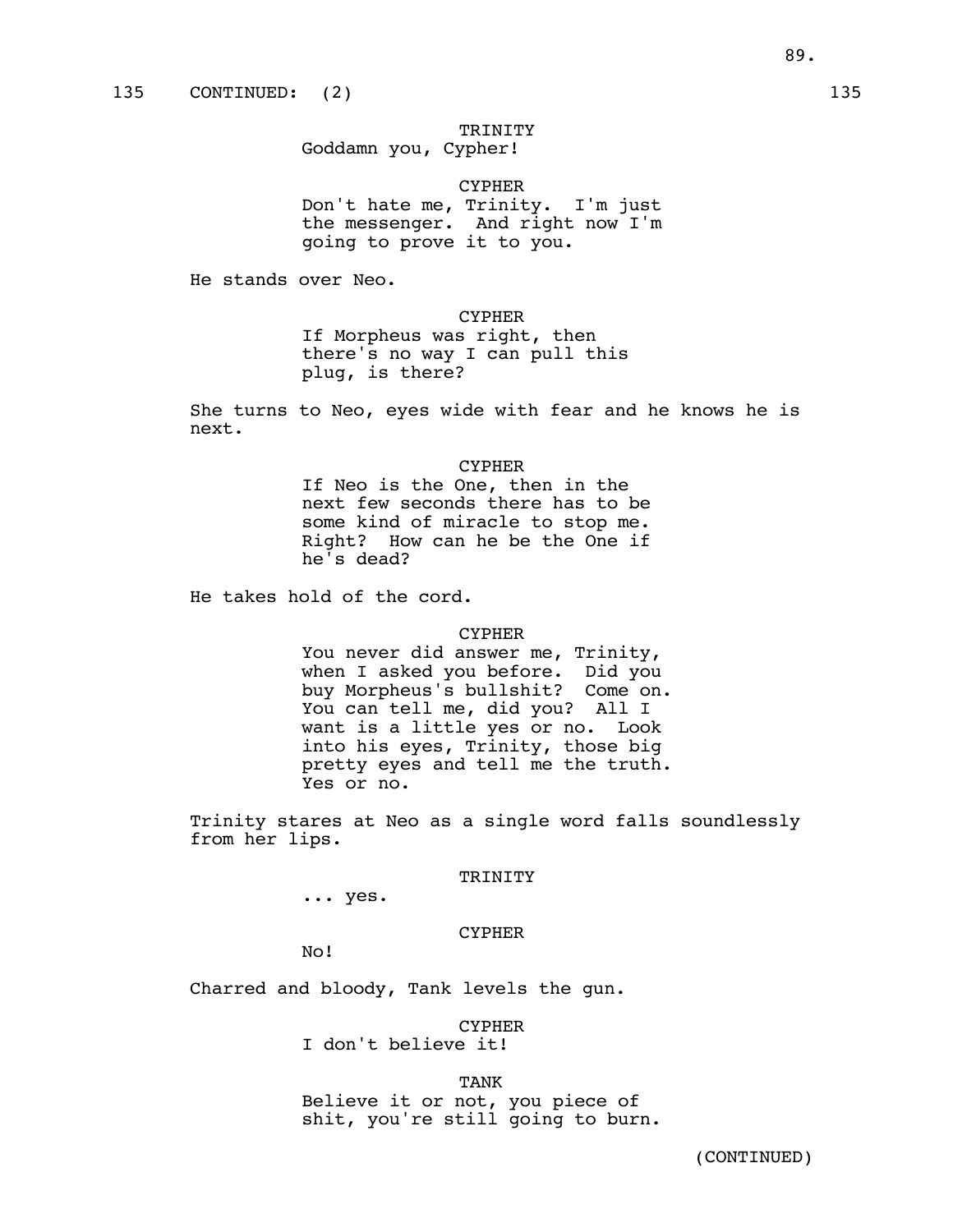THE MATRIX  $-$  Rev.  $3/9/98$  90.

135 CONTINUED: (3) 135

He FIRES a CRACKLING BOLT of LIGHTNING that knocks Cypher flying backwards.

- 136 OMITTED 136
- 137 INT. TV REPAIR SHOP 137 2001 137

Trinity throws her arms around Neo and for a moment they are alone and alive until the PHONE RINGS.

> NEO Go. You first this time.

138 INT. MAIN DECK 138 138

Trinity's eyes snap open, a sense of relief surging through her at the sight of the ship. As Tank unplugs her, she sees his charred wounds.

> TRINITY Tank, you're hurt.

TANK I'll be all right.

# **TRINITY**

Dozer?

Tank's face tightens and she takes him into her arms.

139 EXT. GOVERNMENT BUILDING - DAY 139

A government highrise in the middle of downtown where a military helicopter sets down on the roof.

Agent Jones gets out of the helicopter, flanked by columns of Marines. They open the roof access door and enter the top floor maintenance level of the hotel.

140 INT. EXECUTIVE OFFICE - DAY 140

Agent Smith stands, staring out the windows at the city below shimmering with brilliant sunlight.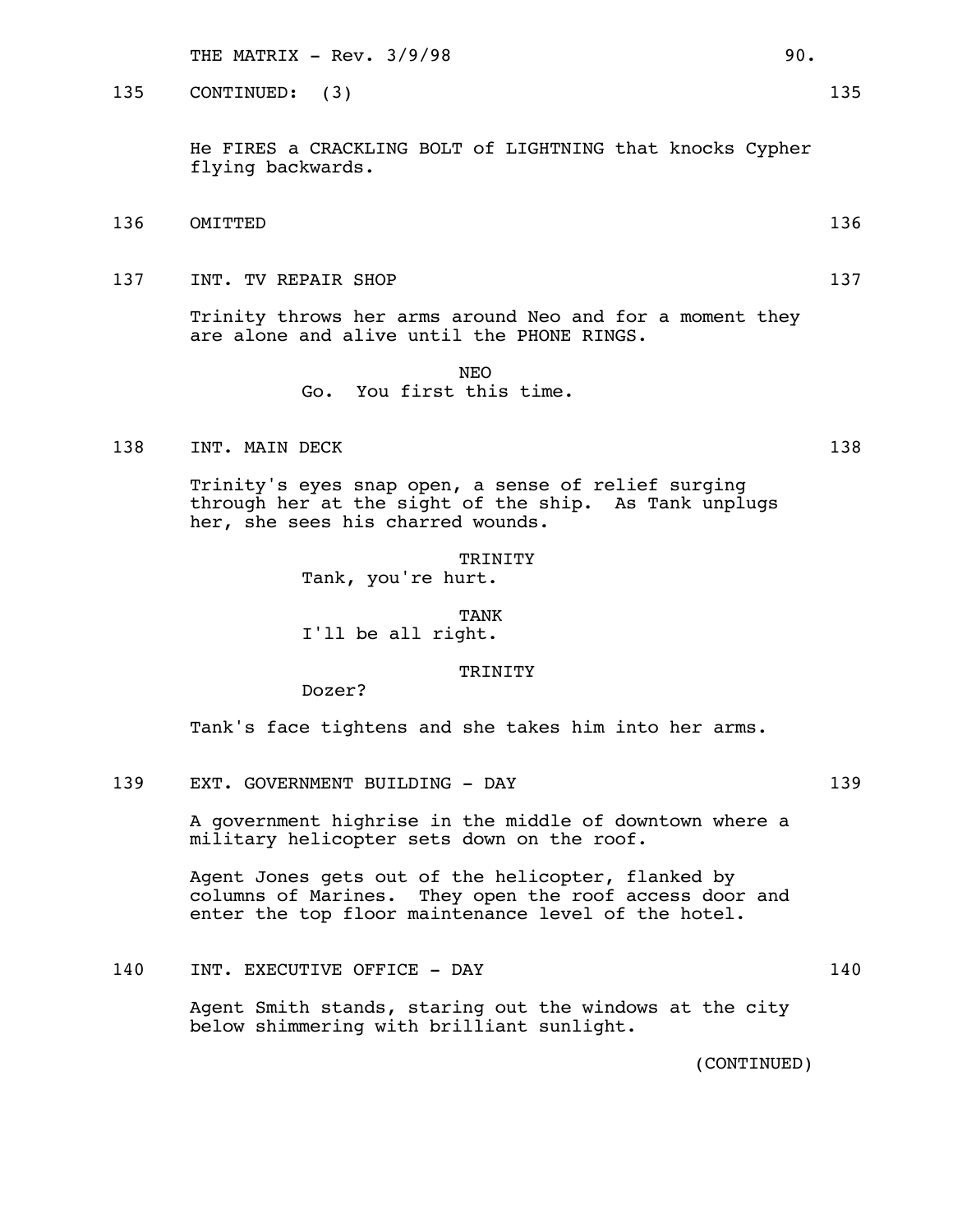AGENT SMITH Have you ever stood and stared at it, Morpheus? Marveled at its beauty. Its genius. Billions of people just living out their lives... oblivious.

Morpheus is handcuffed to a chair, stripped to the waist. He is alternately shivering and sweating, wired to various monitors with white disk electrodes. Beside him, Agent Brown sucks a serum from a glass vial, filling a hypodermic needle.

AGENT SMITH

Did you know that the first Matrix was designed to be a perfect human world? Where none suffered, where everyone would be happy. It was a disaster. No one would accept the program. Entire crops were lost.

Agent Brown jams the needle into Morpheus's shoulder and plunges down.

> AGENT SMITH Some believed we lacked the programming language to describe your perfect world. But I believe that, as a species, human beings define their reality through suffering and misery.

Agent Brown studies the screens as the life signs react violently to the injection.

> AGENT SMITH The perfect world was a dream that your primitive cerebrum kept trying to wake up from. Which is why the Matrix was redesigned to this: the peak of your civilization.

He turns from the window.

AGENT SMITH I say 'your civilization' because as soon as we started thinking for you, it really became our civilization, which is, of course, what this is all about.

He sits down directly in front of Morpheus.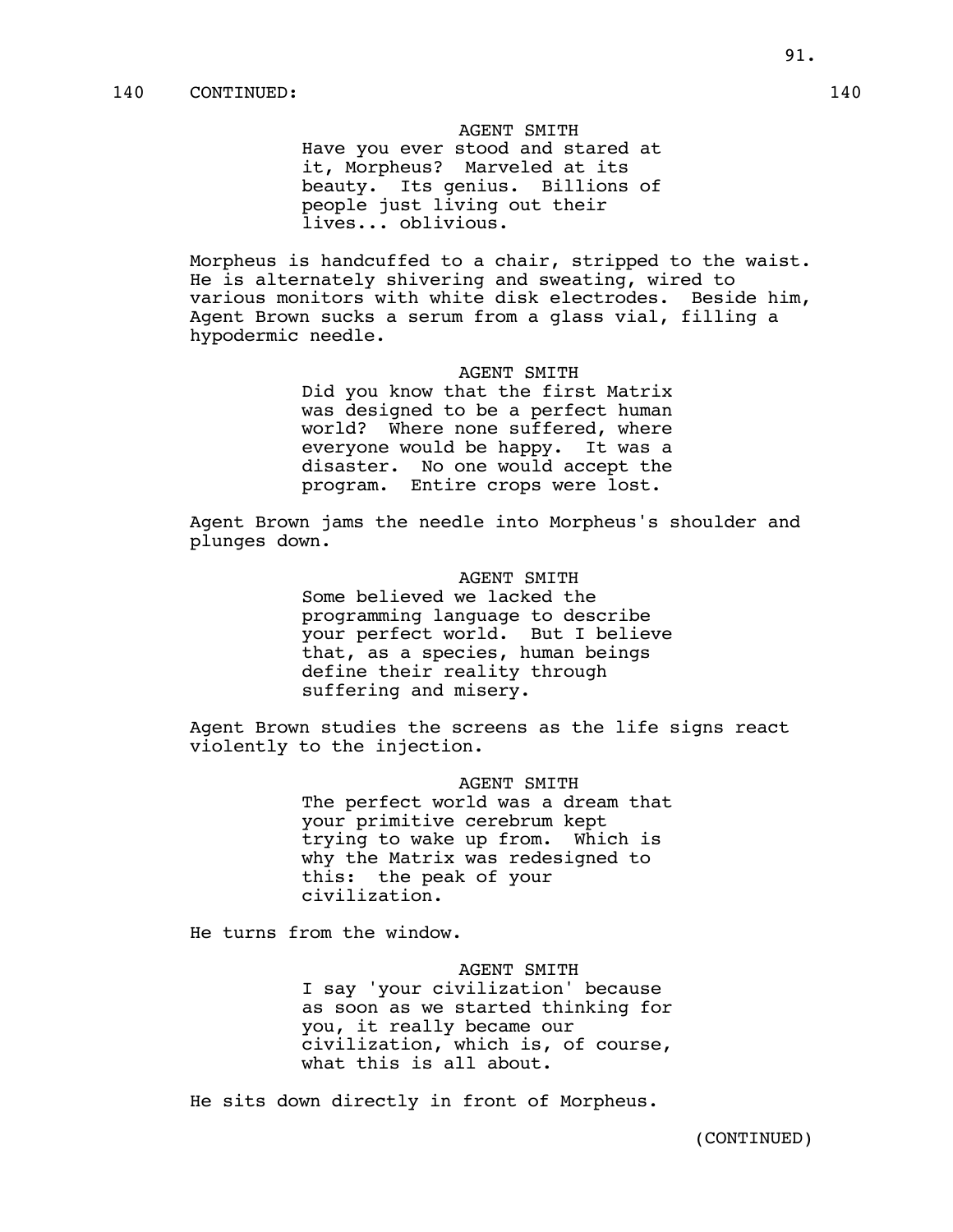AGENT SMITH Evolution, Morpheus. Evolution.

He lifts Morpheus's head.

AGENT SMITH Like the dinosaur. Look out that window. You had your time.

Morpheus stares hard at him, trying not to show the pain racking his mind.

> AGENT SMITH The future is our world, Morpheus. The future is our time.

Agent Smith looks at Agent Brown.

AGENT SMITH Double the dosage.

Agent Jones suddenly enters.

AGENT JONES There could be a problem.

141 INT. MAIN DECK 141

Tank drapes a sheet over his dead brother. The other bodies are covered.

Neo looks at Morpheus, whose body is covered with a cold sweat.

> NEO What are they doing to him?

> > TANK

They're breaking into his mind. It's like hacking a computer. All it takes is time.

NEO

How much time?

TANK

Depends on the mind. But eventually, it will crack and his alpha pattern will change from this to this.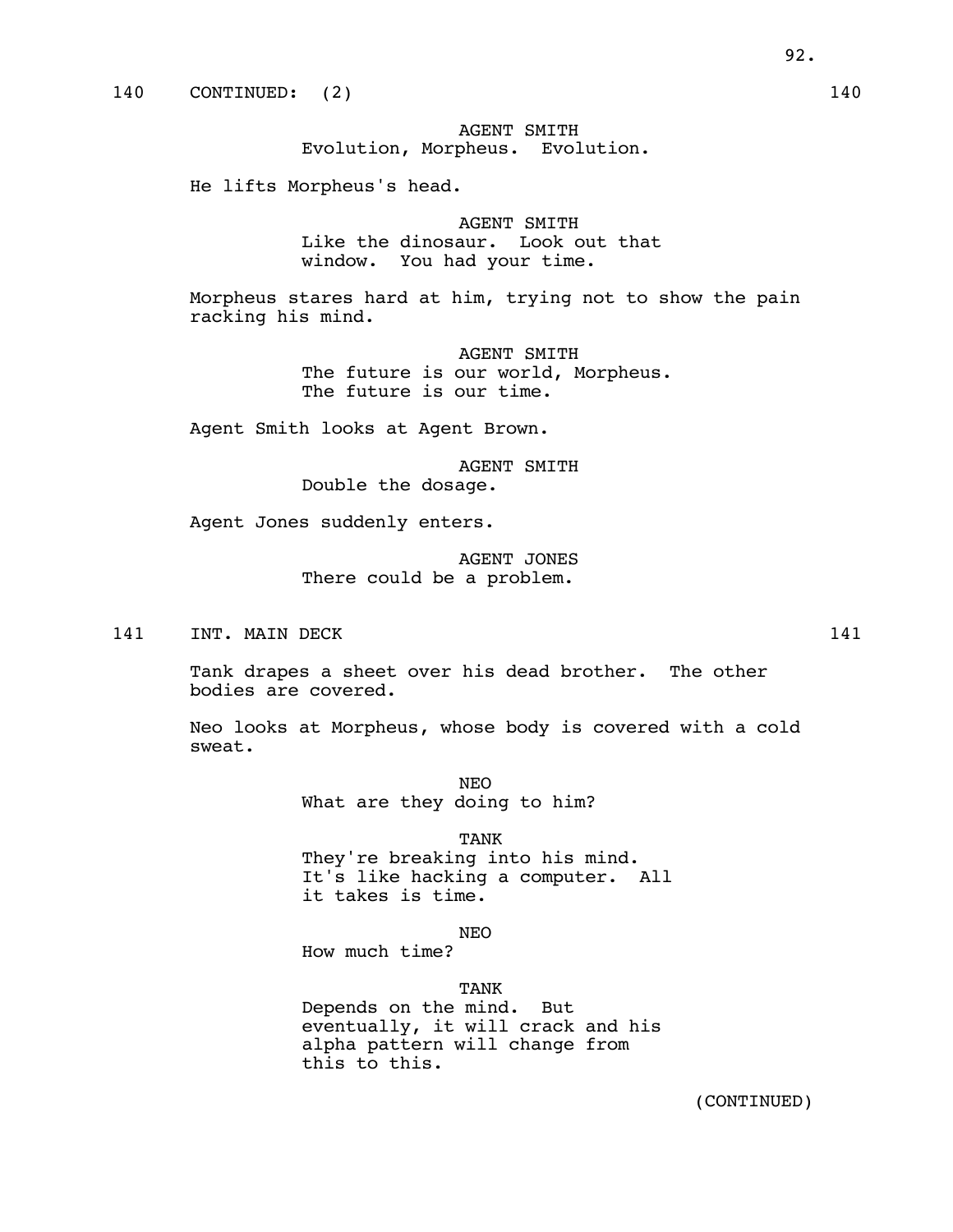# 141 CONTINUED: 141

Tank punches several commands on Morpheus's personal unit. The monitor waves change from a chaotic pattern to an ordered symmetrical one.

TANK

When it does, Morpheus will tell them anything they want to know.

NEO

What do they want?

TANK

The leader of every ship is given the codes to Zion's mainframe computer. If an Agent had those codes and got inside Zion's mainframe, they could destroy us.

He looks up at Trinity who is pacing relentlessly.

TANK

We can't let that happen, Trinity. Zion is more important than me. Or you, or even Morpheus.

Trinity sees Cypher's dead body. Rage overtakes her and she kicks him.

#### **TRINITY**

Goddamnit! Goddamnit!

NEO

There has to be something that we can do.

TANK

There is. We have to pull the plug.

# TRINITY

You're going to kill him? Kill Morpheus?!

TANK Trinity, we don't have any other choice.

142 INT. GOVERNMENT BUILDING 142

Morpheus is fighting to hold his mind together. The Agents stand over him.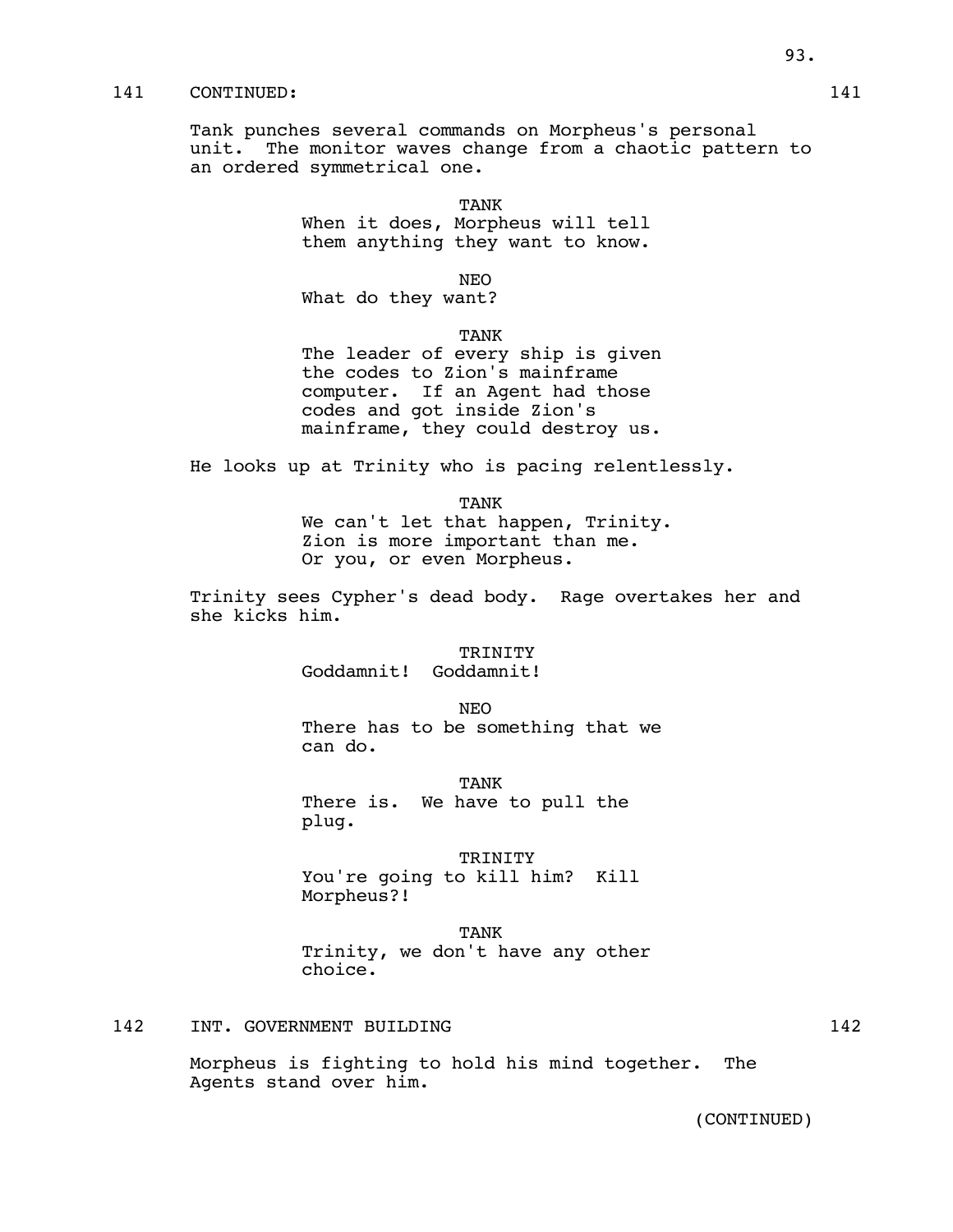AGENT SMITH Never send a human to do a machine's job. AGENT BROWN If, indeed, the insider has failed, they will sever the connection as soon as possible, unless --

AGENT JONES They are dead. In either case --

AGENT SMITH We have no choice but to continue as planned. Deploy the sentinels. Immediately.

143 INT. MAIN DECK 143

Tank kneels beside Morpheus's body.

Neo suddenly sees it perfectly clear, fate rushing at him like an oncoming train.

#### TANK

Morpheus, you were more than our leader. You were... a father. We will miss you, always.

Trinity can't bear to watch. As she closes her eyes, her tears slip free.

Tank closes his eyes and takes hold of the plug.

Neo is paralyzed, his whole life is suddenly suspended by the finality of this moment hurling at him with the speed of a bullet.

NEO

Stop!

They both look at him.

NEO Goddamnit! I don't believe this is happening!

TANK Neo, this has to be done!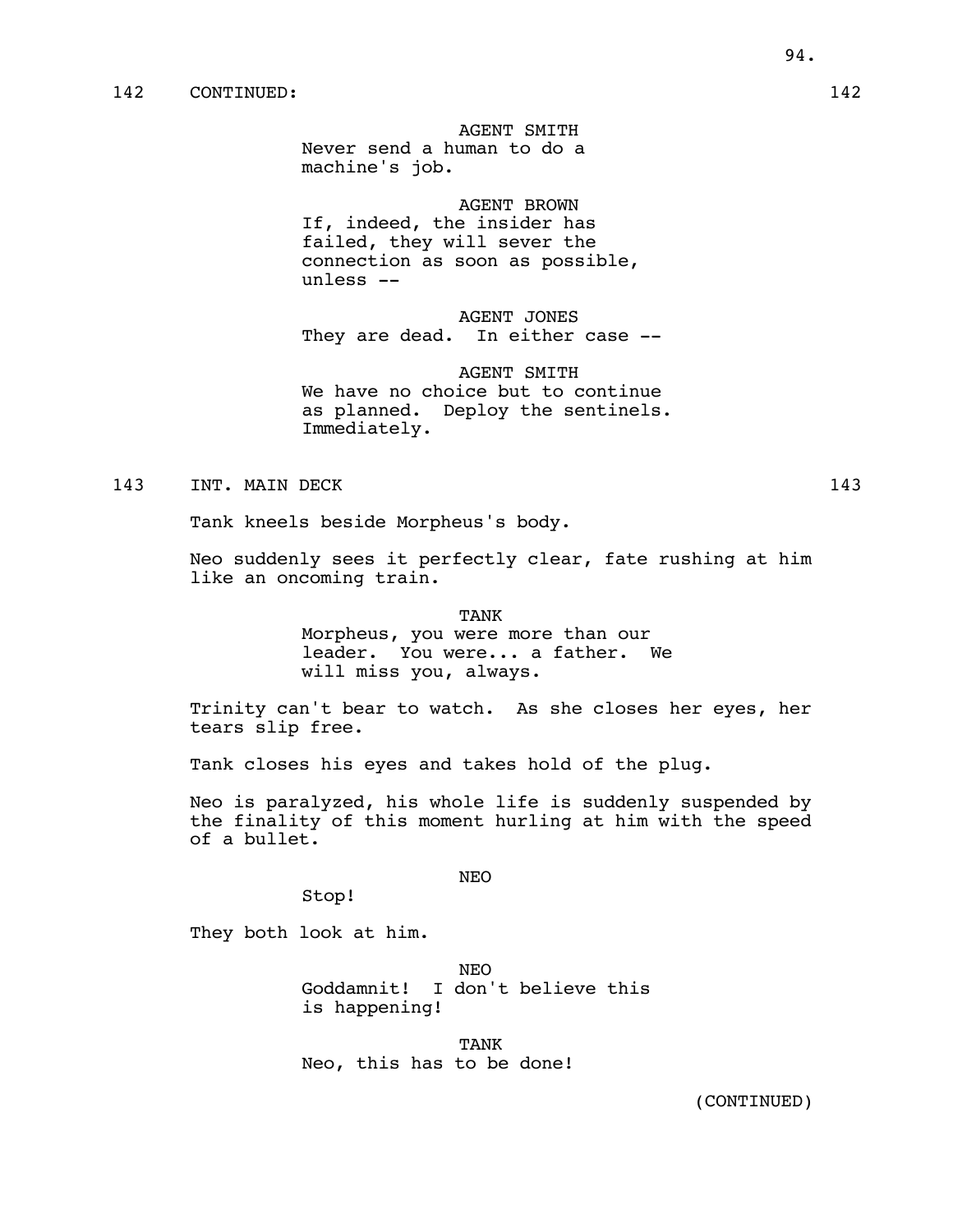NEO

Does it? I don't know. This can't be just coincidence. It can't be! Can it?

TANK

What are you talking about?

NEO

The Oracle. She told me this would happen. She told me...

Neo stops, his stare fixed on Morpheus.

NEO That I would have to make a choice...

**TRINITY** 

What choice?

He makes his choice. Turning, he walks to his chair.

**TRINITY** What are you doing?

NEO

I'm going in.

**TRINITY** 

You can't!

NEO

I have to.

TRINITY

Morpheus sacrificed himself so we could get you out! There's no way you're going back in!

NEO

Morpheus did what he did because he believed that I'm something I'm not.

# **TRINITY**

What?

NEO I'm not the One, Trinity. The Oracle hit me with that, too.

Trinity is stunned.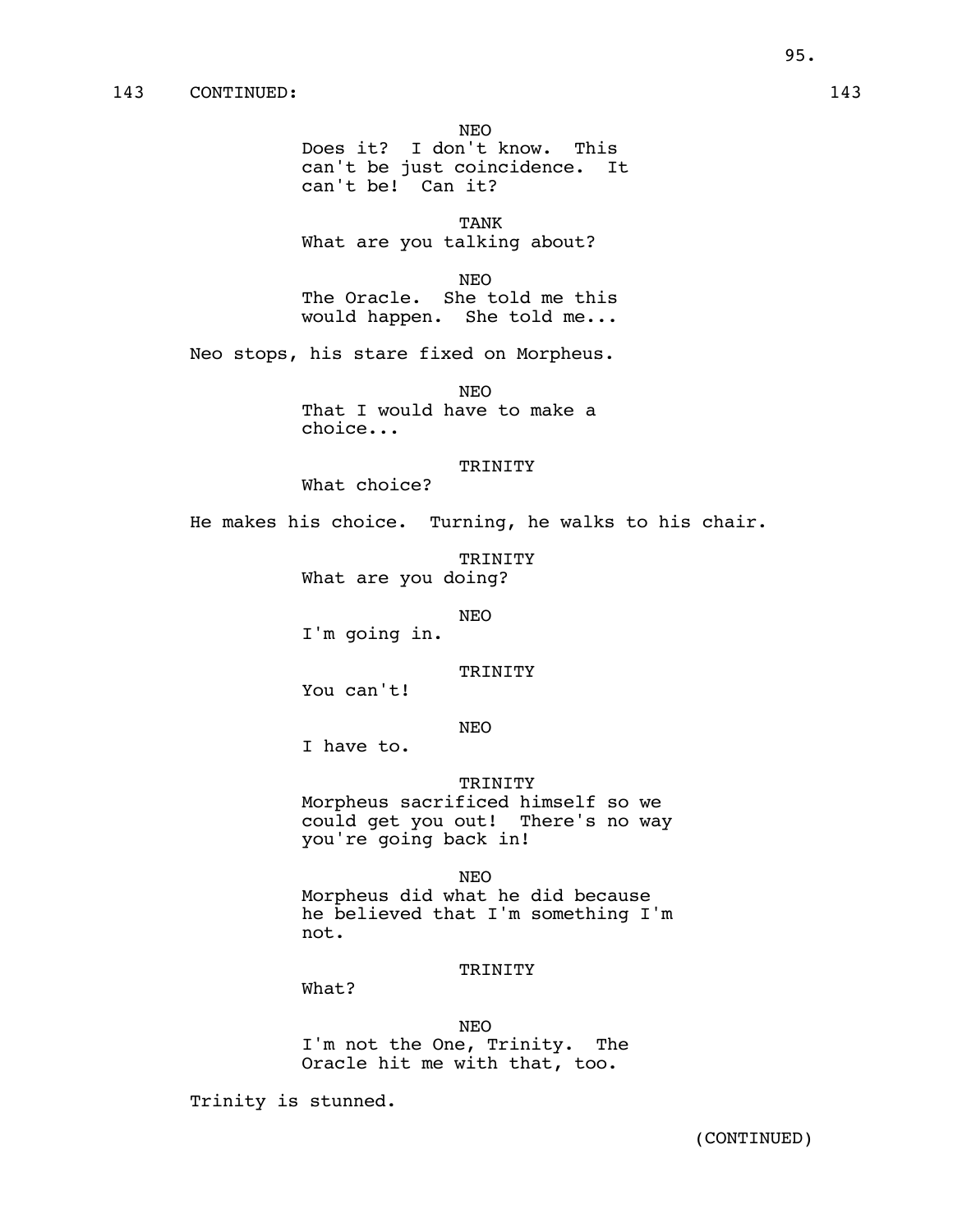#### TRINITY

No, you... have to be.

NEO

I'm sorry, I'm not. I'm just another guy. Morpheus is the one that matters.

TRINITY

No, Neo. That's not true. It can't be true.

NEO

Why?

# TRINITY

Because...

Uncertainty swallows her words and she is unable to tell him what she wants to.

#### TANK

Neo, this is loco. They've got Morpheus in a military controlled building. Even if you somehow got inside, those are Agents holding<br>him. Three of them! I want Three of them! I want Morpheus back, too, but what you are talking about is suicide.

NEO

I know that's what it looks like, but it's not. I can't logically explain to you why it's not. Morpheus believed something and he was ready to give his life for what he believed. I understand that now. That's why I have to go.

# TANK

Why?

NEO Because I believe in something.

#### TRINITY

What?

NEO I believe I can bring him back.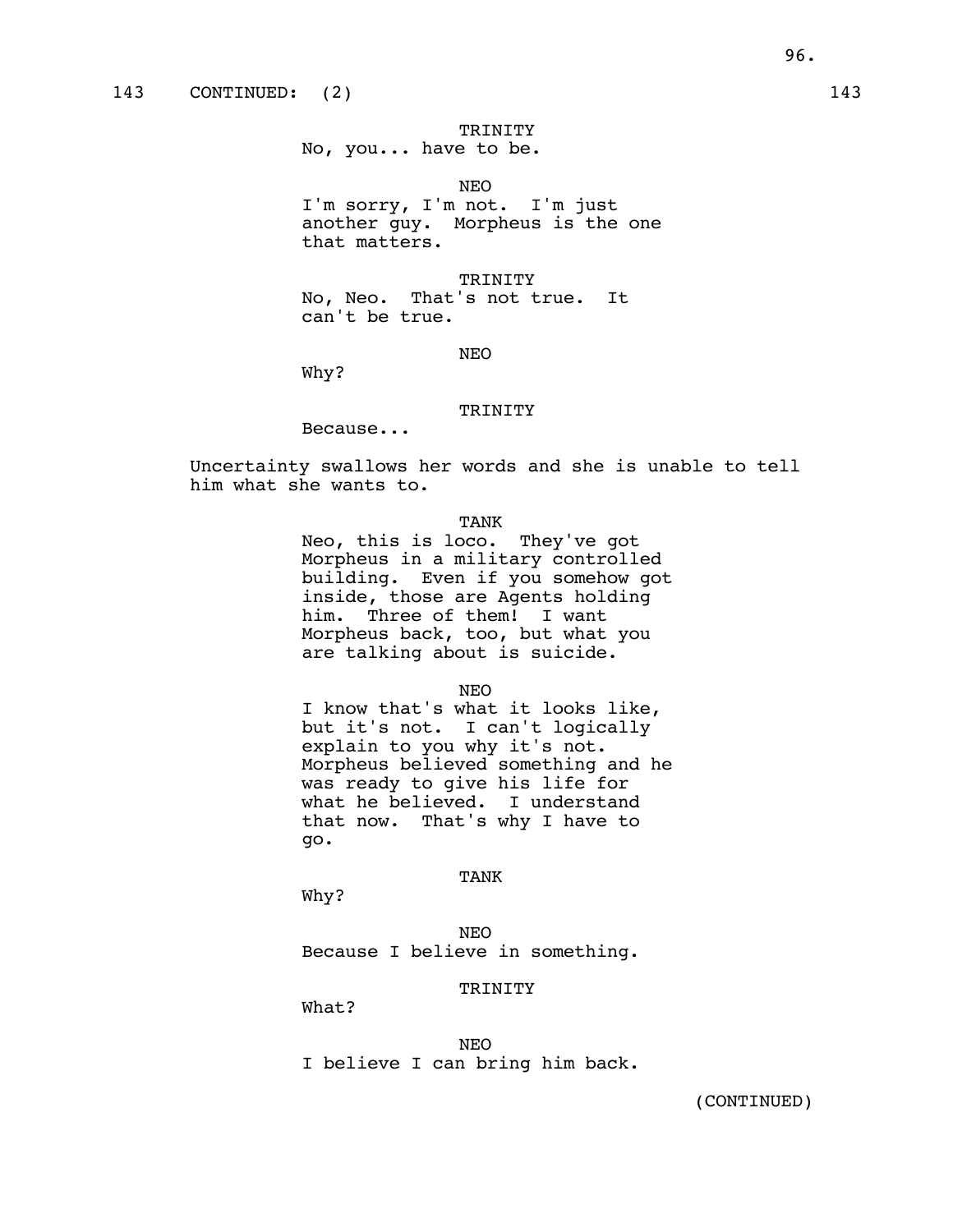Trinity stares at him, hovering on the edge that he just jumped off. Her jaw sets and she starts climbing into the chair beside him.

NEO

What are you doing?

**TRINITY** 

I'm coming with you.

NEO

No you're not.

# TRINITY

No? Let me tell you what I believe. I believe Morpheus means more to me than he does to you. I believe that if you are serious about saving him then you are going to need my help and since I am the ranking officer on this ship, if you don't like it then I believe that you can go to hell, because you aren't going anywhere else.

There is nothing more to say except --

#### **TRINITY**

Tank, load us up.

144 INT. EXECUTIVE OFFICE - DAY 144

Agent Smith sits casually across from Morpheus who is hunched over, his body leaking and twitching.

#### AGENT SMITH

I'd like to share a revelation that I've had during my time here. It came to me when I tried to classify your species. I've realized that you are not actually mammals.

The life signs continue their chaotic patterns.

#### AGENT SMITH

Every mammal on this planet instinctively develops a natural equilibrium with the surrounding environment. But you humans do not.

(MORE)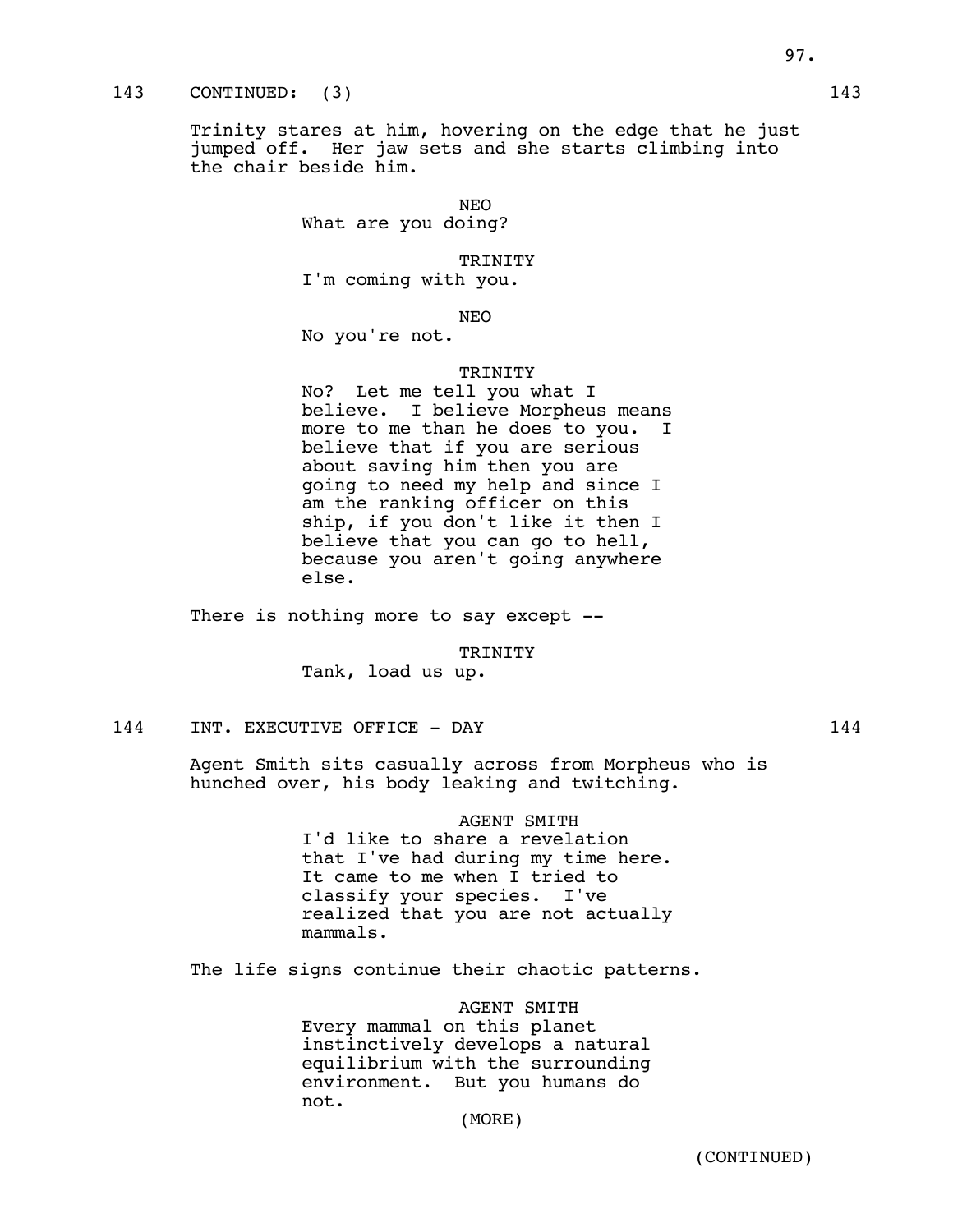AGENT SMITH (CONT'D) You move to an area and you multiply and multiply until every natural resource is consumed and the only way you can survive is to spread to another area.

He leans forward.

AGENT SMITH There is another organism on this planet that follows the same pattern. Do you know what it is? A virus.

He smiles.

AGENT SMITH Human beings are a disease, a cancer of this planet. You are a plague. And we are... the cure.

A144 INT. CONSTRUCT And Alternative Andrew Andrew A144

Neo and Trinity stand in the white space of the construct as he answers his RINGING cell PHONE.

> TANK (V.O.) Okay. What do you need? Besides a miracle...

NEO Guns. Lots of guns.

145 INT. MAIN DECK 145

Neo and Trinity's bodies hang motionless in their drive chairs as Tank hits load.

146 INT. CONSTRUCT 146 2008 12:00 12:00 12:00 12:00 12:00 12:00 12:00 12:00 12:00 12:00 12:00 12:00 12:00 12:0

Racks of weapons appear and they begin to arm themselves.

TRINITY No one has ever done anything like this.

NEO

Yeah?

He snap-cocks an Uzi.

98.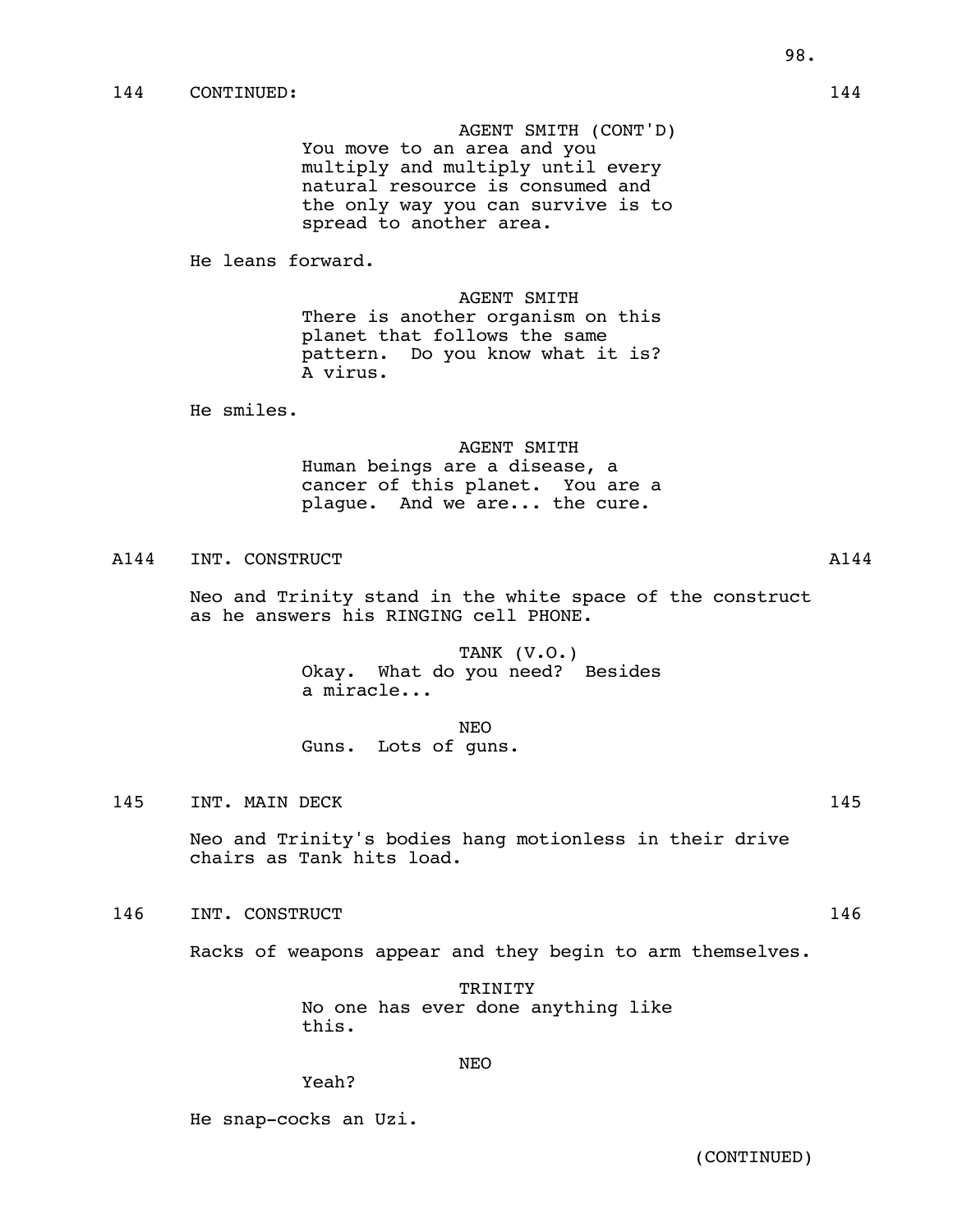That's why it's going to work.

147 INT. EXECUTIVE OFFICE - DAY 147

Agent Smith is again at the window.

AGENT SMITH Why isn't the serum working?

AGENT BROWN Perhaps we are asking the wrong questions.

Agent Smith hides his knotting fist. He is becoming angry. It is something that isn't supposed to happen to Agents.

> AGENT SMITH Leave me with him.

Agents Brown and Jones look at each other.

AGENT SMITH

Now!

They leave and Agent Smith sits beside Morpheus.

AGENT SMITH Can you hear me, Morpheus? I'm going to be honest with you.

He removes his earphone, letting it dangle over his shoulder.

> AGENT SMITH I hate this place. This zoo. This prison. This reality, whatever you want to call it, I can't stand it any longer. It's the smell, if there is such a thing. I feel saturated by it. I can taste your stink and every time I do, I fear that I've somehow been infected by it.

He wipes sweat from Morpheus' forehead, coating the tips of his fingers, holding them to Morpheus' nose.

> AGENT SMITH Repulsive, isn't it?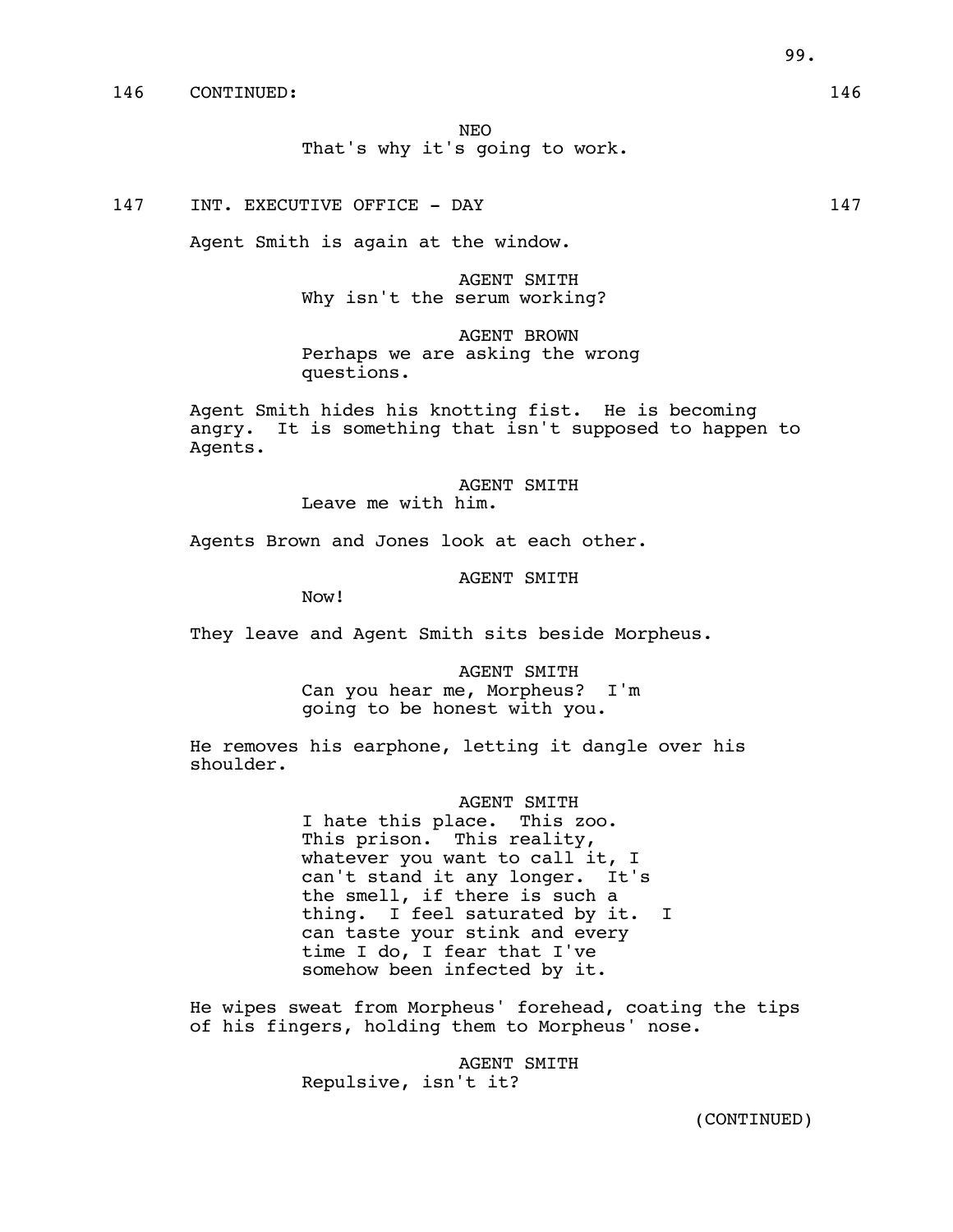## 147 CONTINUED: 147

He lifts Morpheus' head, holding it tightly with both hands.

> AGENT SMITH I must get out of here, I must get free. In this mind is the key. My key.

Morpheus sneers through his pain.

AGENT SMITH Once Zion is destroyed, there is no need for me to be here. Do you understand? I need the codes. I have to get inside Zion. You have to tell me how.

He begins squeezing, his fingers gouging into his flesh.

AGENT SMITH You are going to tell me or you are going to die.

148 INT. MAIN DECK 148

Tank sits down beside Morpheus, whose face is ashen like someone near death. He takes hold of his hand.

> TANK Hold on, Morpheus. They're coming for you. They're coming.

149 EXT. GOVERNMENT BUILDING - DAY 149

A dark wind blows.

150 INT. GOVERNMENT BUILDING - DAY 150

In long black coats, Trinity and Neo push through the revolving doors.

Neo is carrying a duffel bag. Trinity has a large metal suitcase. They cut across the lobby to the security station, drawing nervous glances.

Dark glasses, game faces.

Neo calmly passes through the METAL DETECTOR which begins to WAIL immediately. A SECURITY GUARD moves over toward Neo, raising his metal detection wand.

100.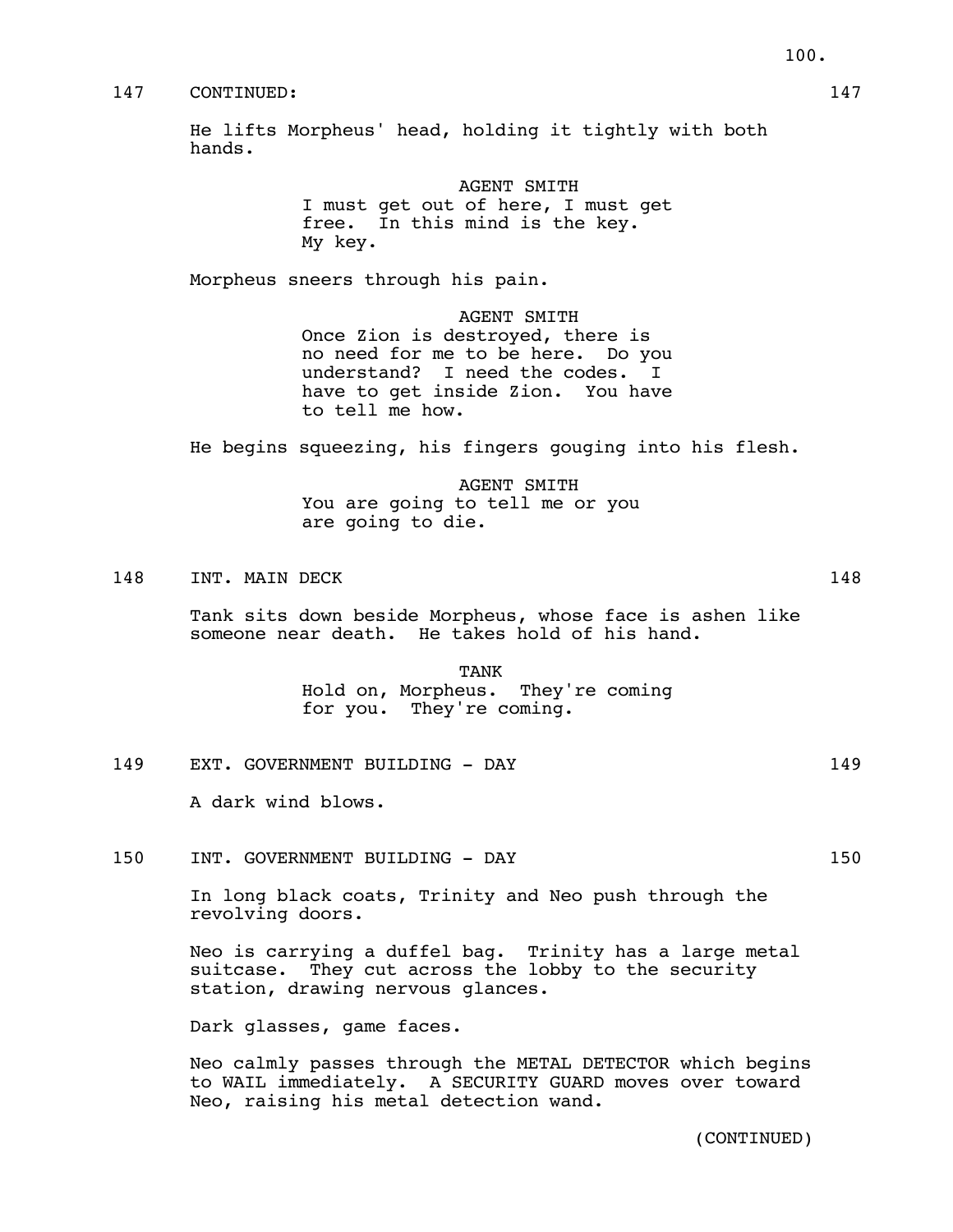150 CONTINUED: 150

#### GUARD

Would you please remove any metallic items you are carrying: keys, loose change --

Neo slowly sets down his duffel bag and throws open his coat, revealing an arsenal of guns, knives and grenades slung from a climbing harness.

#### GUARD

Holy shit --

Neo is a blur of motion. In a split second, three guards are dead before they hit the ground.

A fourth guard dives for cover, clutching his radio.

GUARD #4 Backup! Send in the backup!

He looks up as Trinity sets off the metal detector. It is the last thing he sees.

The backup arrives. A wave of soldiers blocking the elevators. The concrete cavern of the lobby becomes a white noise ROAR of GUNFIRE.

Slate walls and pillars pock, crack, and crater under a hail storm of EXPLOSIVE-tipped BULLETS.

They are met by the quivering spit of a SUB-HAND MACHINE GUN and the RAZORED WHISTLE of throwing knives. Weapons like extensions of their bodies, are used with the same deadly precision as their feet and their fists.

Bodies slump down to the marbled floor while Neo and Trinity hardly even break their stride.

151 INT. EXECUTIVE OFFICE 151

Agents Jones and Brown burst into the room. Agent Smith releases Morpheus.

> AGENT BROWN What were you doing?

Agent Smith recovers, replacing his earpiece.

AGENT JONES

You don't know.

AGENT SMITH

Know what?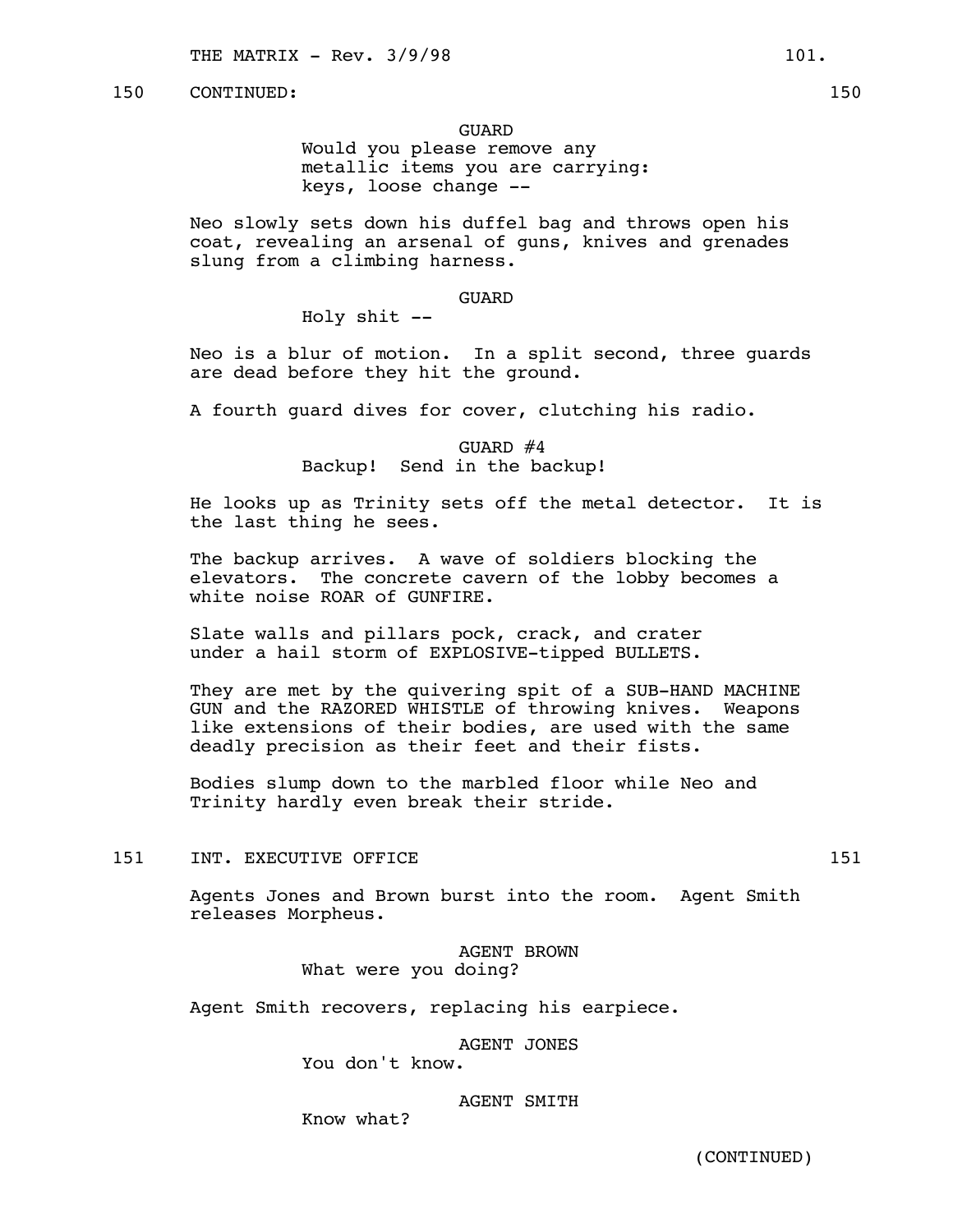THE MATRIX - Rev. 3/9/98 101A.

151 CONTINUED: 151

Agent Smith listens to his earphone, not believing what he is hearing.

152 INT. ELEVATORS - DAY 152

They get in. Trinity immediately drops and opens the suitcase, wiring a plastique and napalm bomb.

Neo hits the emergency stop. He pulls down part of the false ceiling and finds the elevator shaft access panel.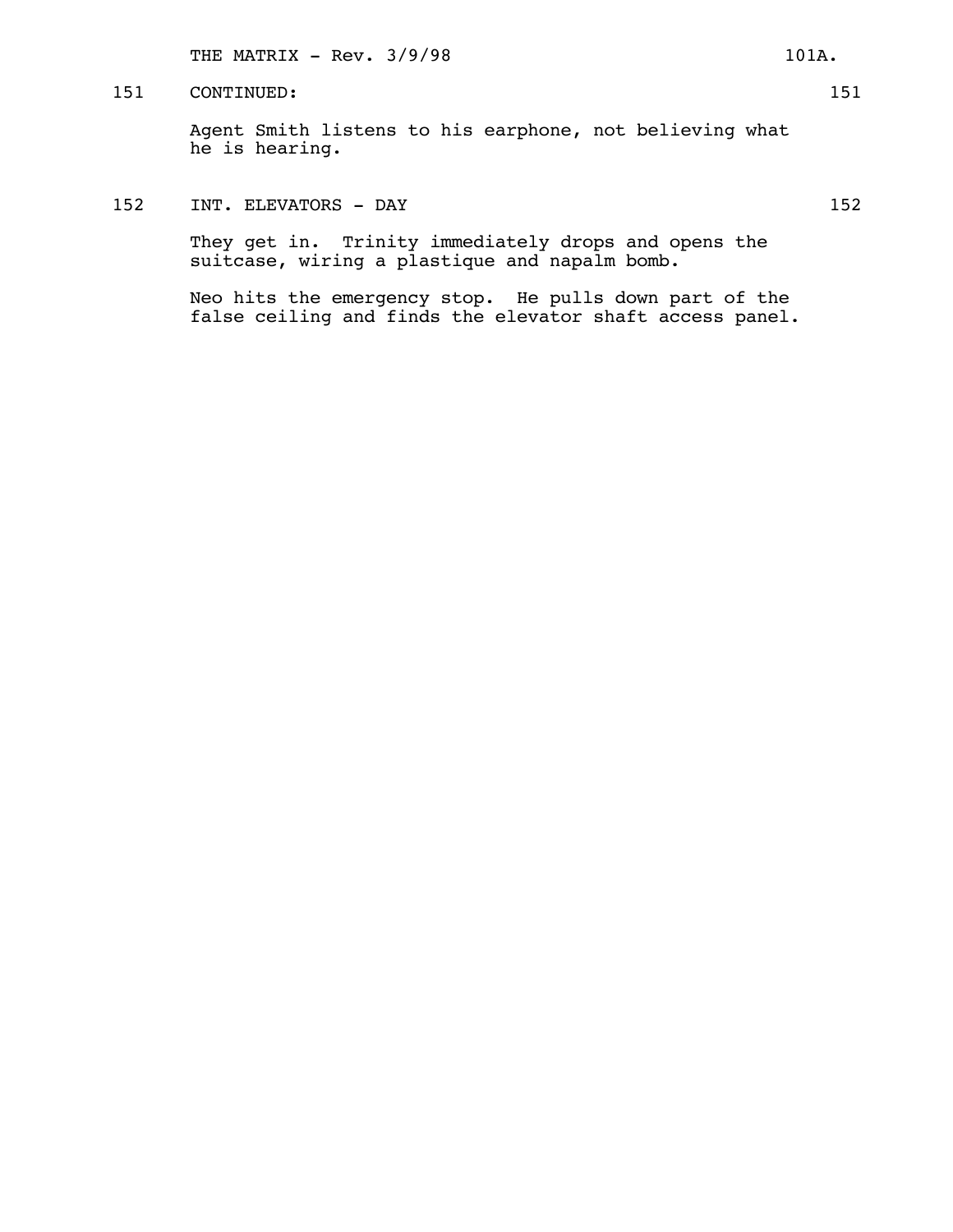# 153 INT. EXECUTIVE OFFICE - DAY 153

Agent Jones looks at Morpheus.

AGENT JONES I think they're trying to save him.

# 154 INT. ELEVATOR SHAFT - DAY 154

Neo ratchets down a clamp onto the elevator cable. Both of them lock on. He looks up the long, dark throat of the building and takes a deep breath.

NEO

There is no spoon.

Neo whips out his GUN and presses it to the cable, lower than they attached themselves.

BOOM! The CABLE SNAPS.

The counter-weights plummet, yanking Trinity and Neo up through the shaft as the elevator falls away beneath them, distending space, filling it with the sound of WHISTLING METAL as they sear to the top.

155 INT. LOBBY - DAY 155

The ELEVATOR hits the bottom.

BA-BOOM!

The massive explosion blows open the doors, fire clouds engulfing the elevator section of the lobby.

156 INT. EXECUTIVE OFFICE - DAY 156

The Agents hear the BLAST of FIRE ALARMS.

AGENT JONES

Lower level --

# AGENT BROWN They are actually attacking.

Another enormous EXPLOSION thunders above them, shaking the building. The ALARM sounds, emergency sprinklers begin showering the room.

Agent Smith smashes a table.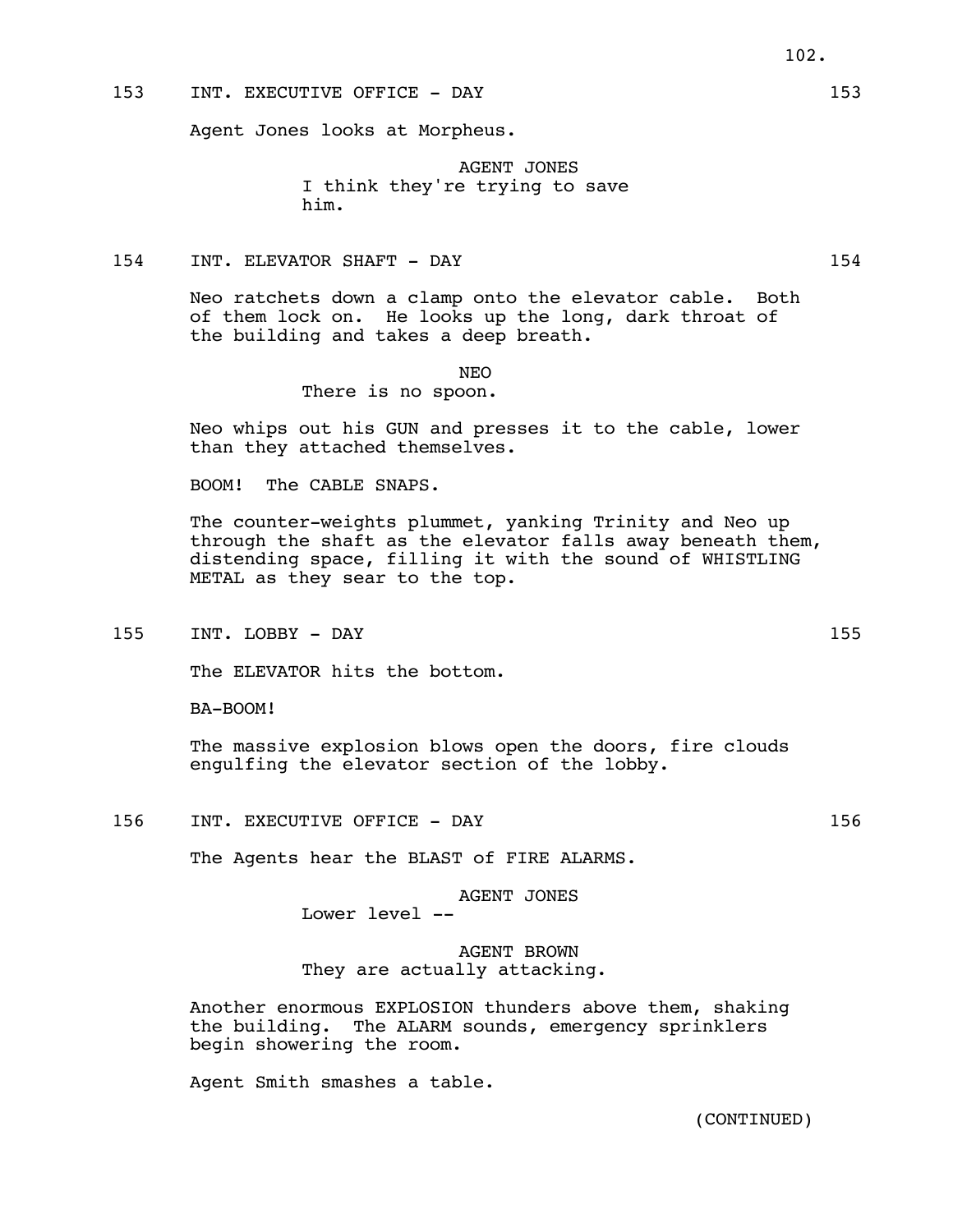## AGENT SMITH Find them and destroy them!

Agent Jones nods and touches his earpiece.

157 EXT. ROOF - DAY 157

The roof-access tower is now engulfed in flames as Neo and Trinity stand amongst a pile of their fallen enemies.

Across the roof, the PILOT inside the army helicopter watches the last of their ferocious onslaught.

#### PILOT

I repeat, we are under attack!

Suddenly his face, his whole body dissolves, consumed by spreading locust-like swarm of static as Agent Jones emerges.

Just as she drops the final Marine, Trinity sees what's coming. Neo sees her, the fear in her face, and he knows what is behind him.

Screaming, he whirls, guns filling his hands with thought-speed.

Fingers pumping, shells ejecting, dancing up and away, we look THROUGH the sights and gun smoke AT the Agent blurred with motion --

Until the hammers click against the empty metal.

NEO

Trinity!

Agent Jones charges.

## NEO

... Help.

His GUN BOOMS as we ENTER the liquid space of --

-- BULLET-TIME.

The AIR SIZZLES with wads of lead like angry flies as Neo twists, bends, ducks just between them.

Agent Jones, still running, narrows the gap, the bullets coming faster until Neo, bent impossibly back, one hand on the ground as a spiraling gray ball shears open his shoulder.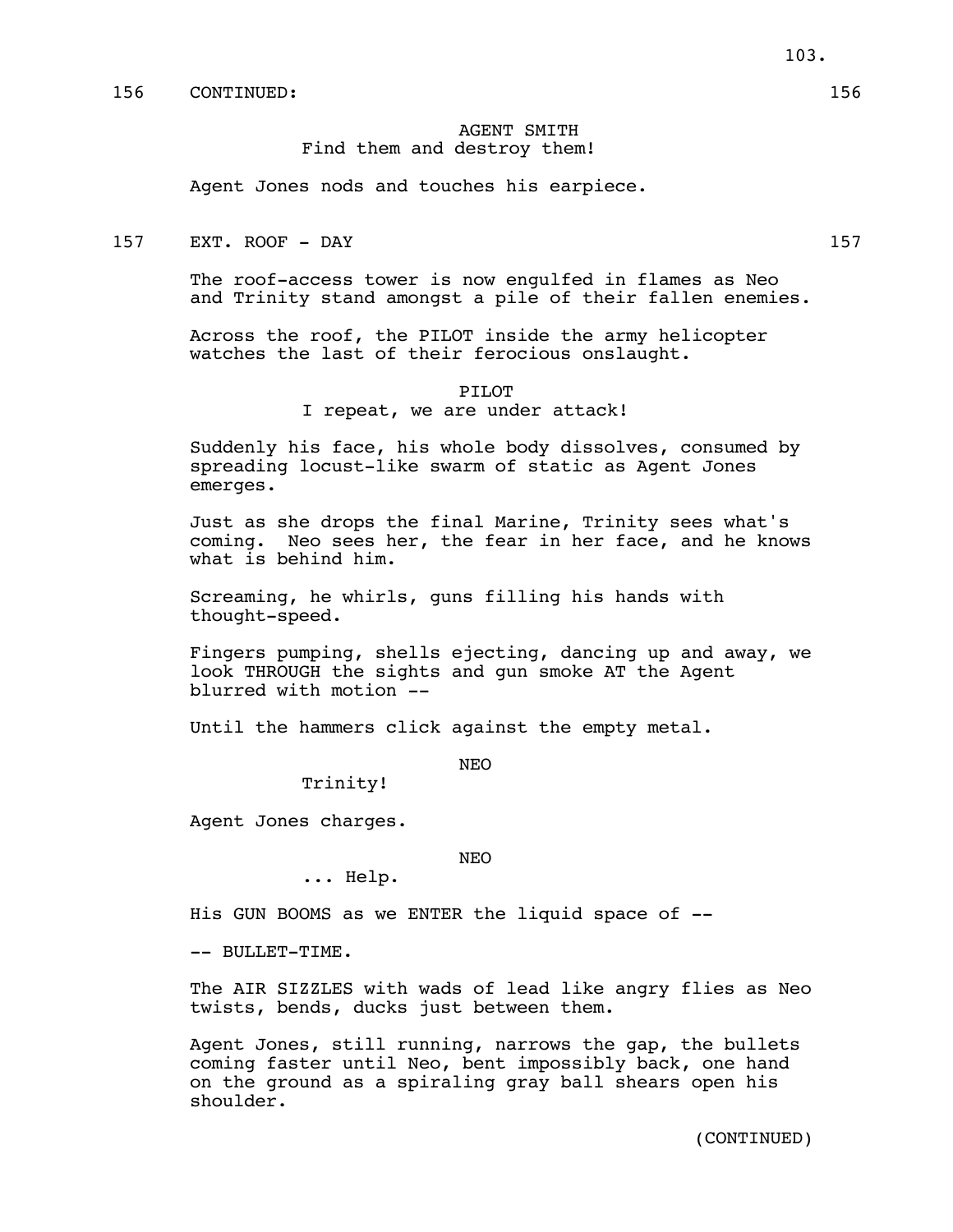He starts to scream as another digs a red groove across his thigh. He has only time to look up, to see Agent Jones standing over him, raising his gun a final time.

# AGENT JONES

Only human...

Suddenly Agent Jones stops. He hears a sharp metal click.

Immediately, he whirls around and turns straight into the muzzle of Trinity's .45 --

-- jammed tight to his head.

# TRINITY

Dodge this!

BOOM! BOOM! BOOM! The body flies back with a flash of mercurial light and when it hits the ground, it is the pilot.

Trinity helps Neo up.

## **TRINITY**

Neo, how did you do that?

NEO

Do what?

**TRINITY** You moved like they moved. I've never seen anyone move that fast.

NEO It wasn't fast enough.

He checks his shoulder wound.

TRINITY Are you all right?

NEO

I'm fine. Come on, we have to keep moving.

Neo sees the helicopter.

NEO Can you fly that thing?

# **TRINITY**

Not yet.

She pulls out the cellular phone.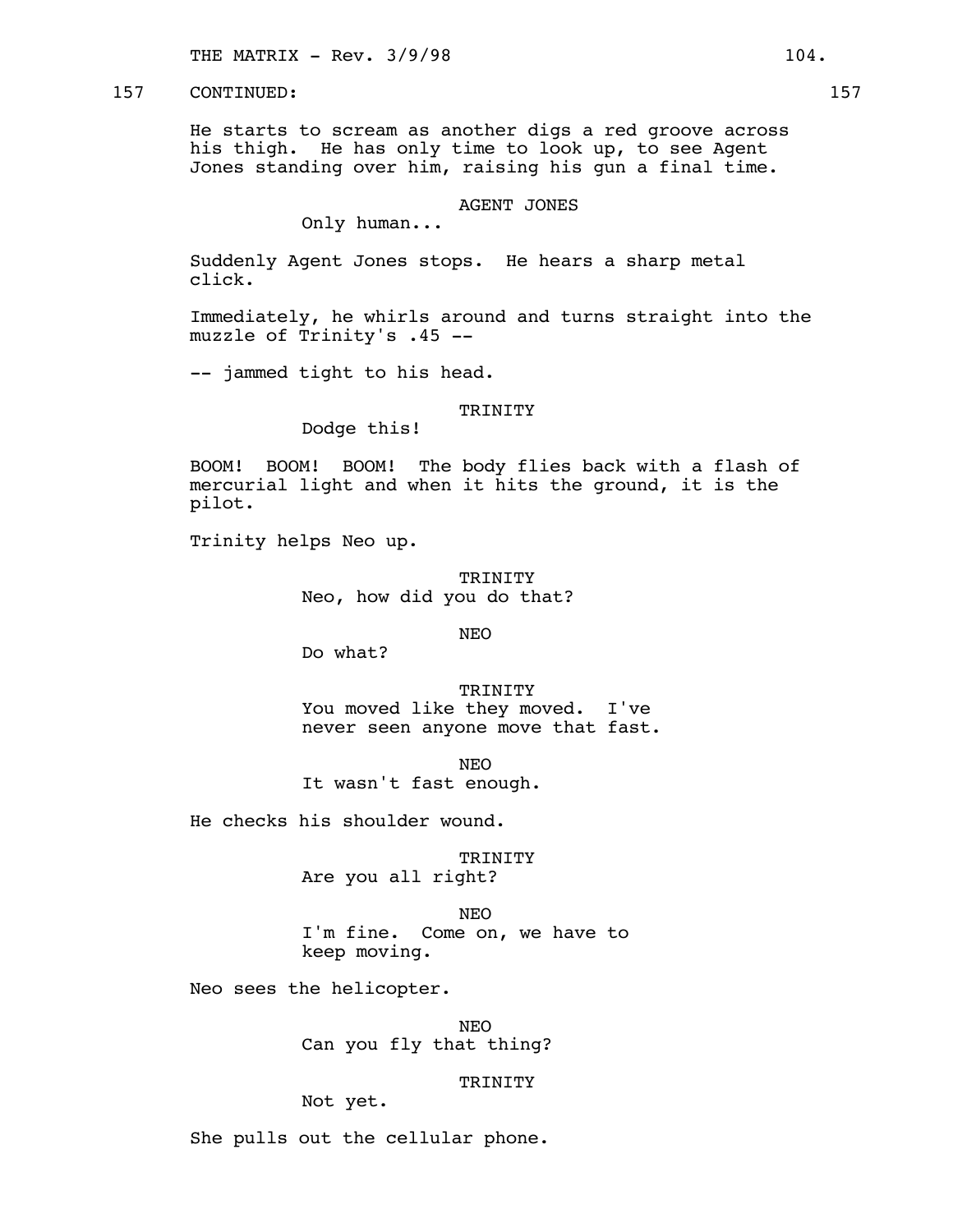THE MATRIX  $-$  Rev.  $3/29/98$  105.

158 INT. HOVERCRAFT 158 158

Tank is back at the controls.

#### TANK

Operator.

TRINITY (V.O.) Tank, I need a pilot program for a military B-212 helicopter.

Tank is immediately searching the disk drawers.

TRINITY (V.O.)

Hurry!

His fingers flash over the gleaming laser disks, finding one that he feeds into Trinity's supplement drive, punching the "load" commands on her keyboard.

159 EXT. ROOF - DAY 159

Trinity's eyes flutter as information surges into her brain, all the essentials of flying a helicopter absorbed at light-speed.

## **TRINITY**

Let's go.

- 160 OMITTED 160
- 161 INT. EXECUTIVE OFFICE DAY 161

Agent Jones throws open the door and enters, walking through the puddles pooling in the carpet. Over the RUSHING WATER and the ALARMS, Agent Smith hears a sound and understands the seriousness of the attack.

He turns to the wall of windows as the helicopter drops INTO VIEW --

Neo is in the back bay, aiming the mounted .50 machine gun.

AGENT SMITH

No.

The GUN jumps and BULLETS EXPLODE THROUGH the WINDOW in a CACOPHONY of CRASHING GLASS as the Agents go for their weapons.

But Neo is too close, the .50 caliber too fast and BULLETS are everywhere, PERFORATING the room.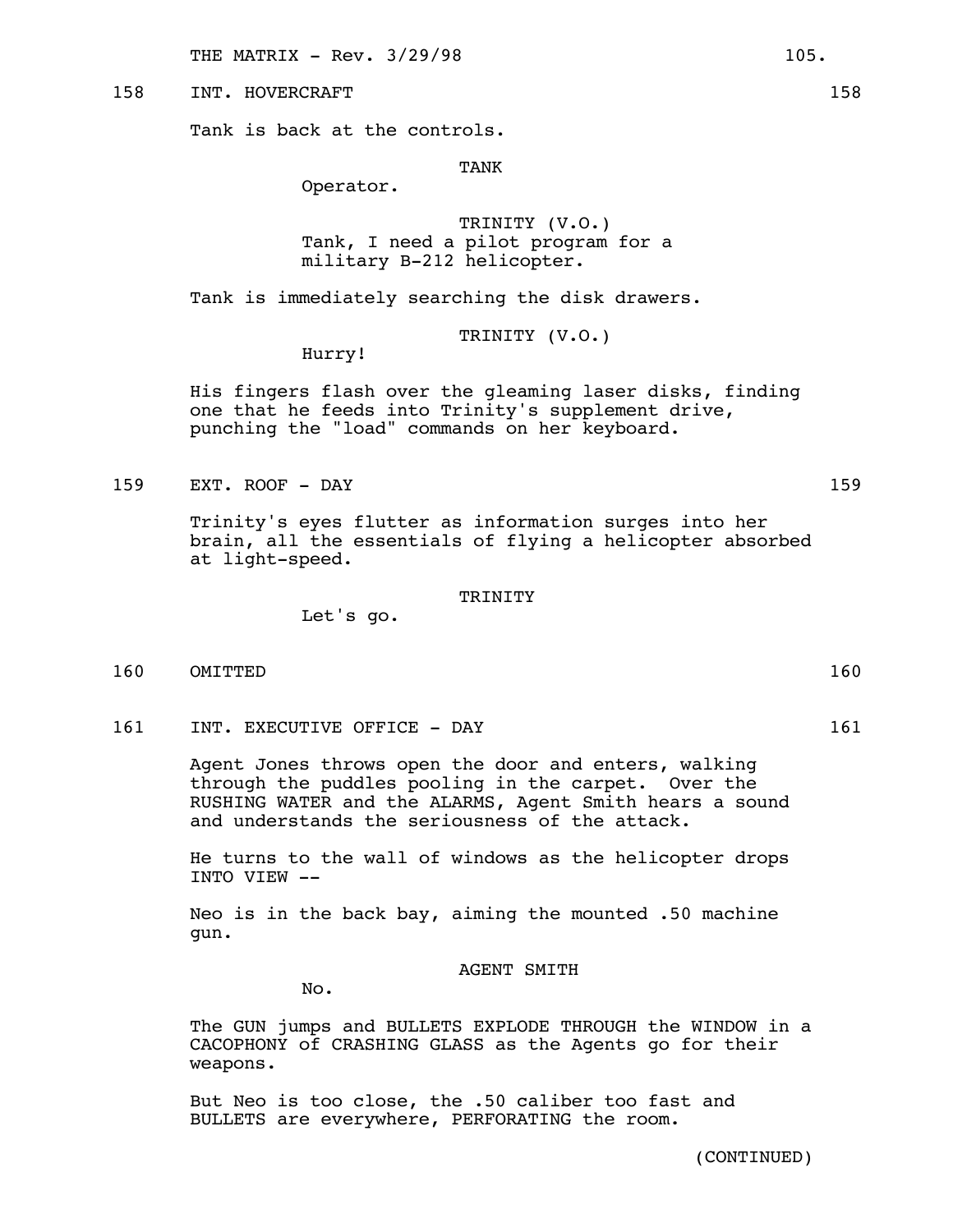Agent Jones is hit first, his body jack-knifing back, blood arcing out with a sudden flash of light --

Then Agent Brown, his GUN still FIRING as his body falls. And finally Agent Smith.

Neo stares at Morpheus, trying to will him into action.

NEO Get up, Morpheus! Get up!

Neo grabs the climbing rope and attaches one end to his harness.

162 INT. HALL – DAY 162

Just outside the executive office, three Marines blister with snow-static.

163 INT. EXECUTIVE OFFICE - DAY 163

Slowly, Morpheus lifts his face into the room's rain. When he finally opens his eyes, they are again dark and flashing with fire.

He rises from the chair, snapping his handcuffs just as the Agents enter the adjoining room. Agent Smith stops and sees Morpheus run past the open door.

## AGENT SMITH

Nooo!

He FIRES SWEEPING ACROSS the sheetrocked WALL in a perfect line.

For an instant, we see the BULLETS SHRED, PUNCTURING the WALL, searing through the wet air with jet trails of chalk.

And as Morpheus starts his dive for the window, a bullet buries itself in his leg, knocking him off balance.

#### NEO

He won't make it.

Morpheus lunges, out of control --

As Neo spins, every move a whip crack, snapping the other rope-end on to a bolted bar as --

Morpheus begins to fall, when Neo hurls himself into the wide blue empty space, flying for a moment.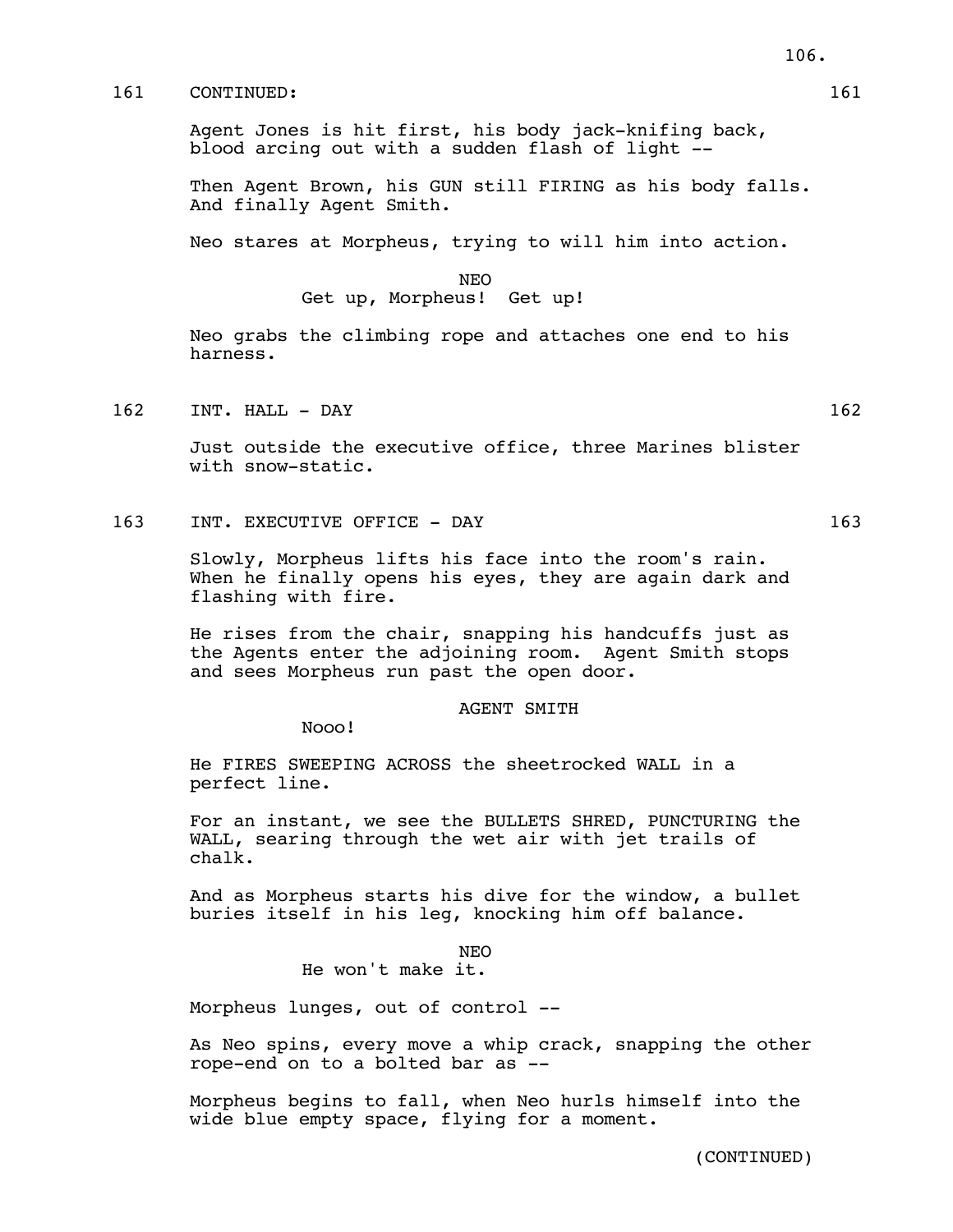THE MATRIX  $-$  Rev.  $3/9/98$  107.

163 CONTINUED: 163

The rope snaking out behind him; an umbilical cord attached to a machine.

As their two bodies, set in motion, rushing at each other on a seemingly magnetic course until they collide.

Almost bouncing free of each other, arms, legs scrambling, hands searching in furious desperation, finding hold and clinging.

Until the LINE ends, SNAPPING taut, cracking their fragile embrace. Morpheus tumbles, legs flipping over, falling down --

The ground deliriously distant as Neo snatches hold of his mentor's still handcuffed wrist.

NEO

Gotcha!

## 164 EXT. GOVERNMENT BUILDING - DAY 164

Trinity pulls the copter up and away as Agent Smith stands in the shattered window, aiming his GUN out through the curtain of rain.

PONK. PONK. PONK. The rear hull is punched full of holes and smoke and oil pour out like black blood.

TRINITY

Shit-shit-no!

Neo hears the helicopter begin to die.

NEO

 $Uh$ -oh --

Trinity throws the helicopter towards the roof of the nearest building.

Morpheus and Neo cling to one another as they and the machine above them begin to fall.

The ENGINE GRINDS, the chopping blades start to slow while --

Trinity guides the parabolic fall over the nearest roof where  $--$ 

Neo and Morpheus drop safely, rolling free as the rope goes slack. Neo gets to his feet, trying to detach himself but --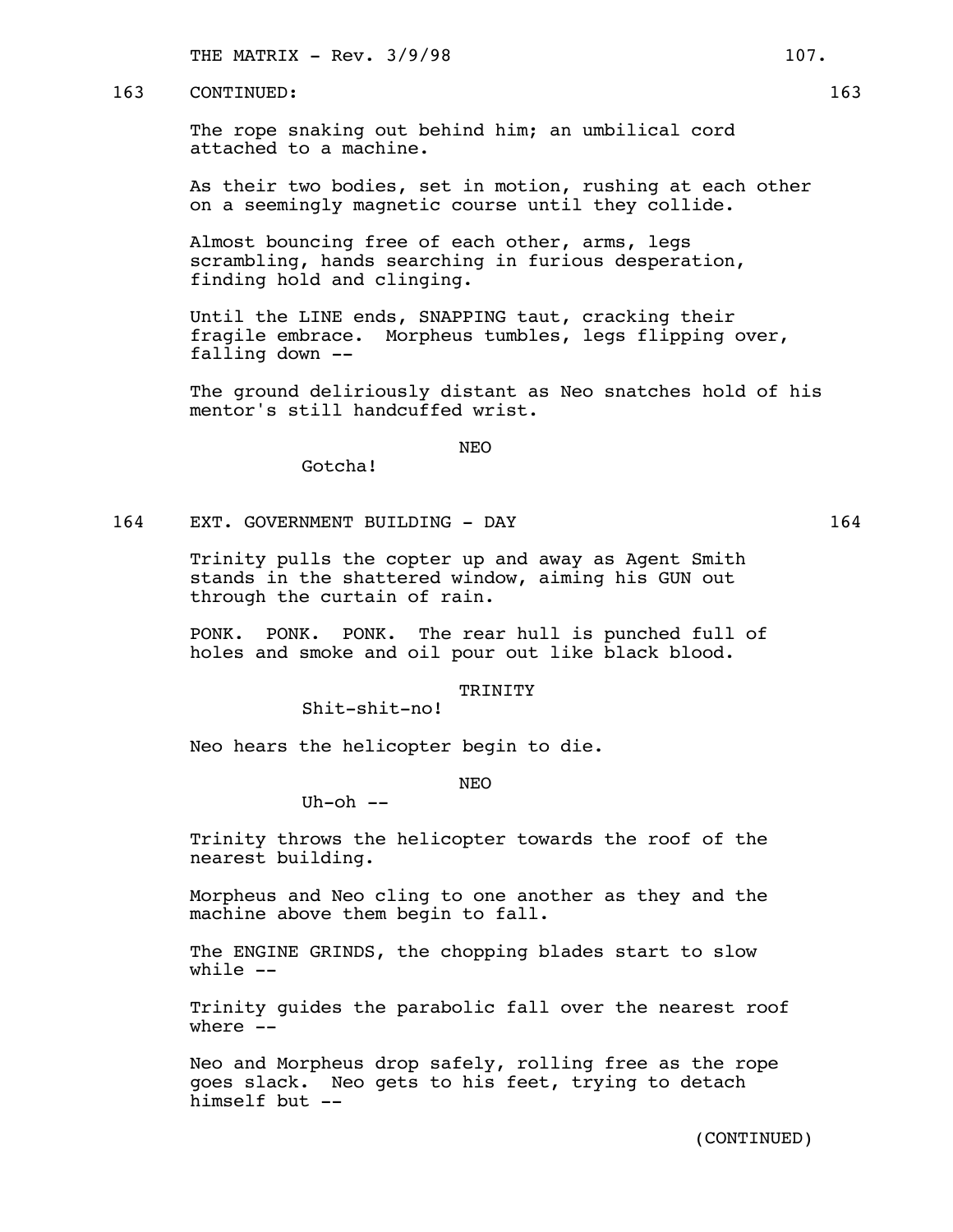THE MATRIX  $-$  Rev.  $3/9/98$  108.

164 CONTINUED: 164

The helicopter is falling too fast, arcing over the roof like a setting sun --

The coils of slack snap taut, yanking Neo off his feet, dragging him with ferocious speed towards the edge even as --

Trinity lunges for the back door, her gun in one hand, grabbing for the rope with the other --

Neo flies like a skipping stone, hurtling at the parapet, when his feet hit the rain gutter and he levers up just as  $-$ 

Trinity fires, severing the cord from the helicopter, falling free of it as it SMASHES, blades first into a GLASS skyscraper.

Holding on to the rope she swings, connected to Neo, who stands on the building's edge watching her arc beneath him as the HELICOPTER EXPLODES --

She bounces against a shatterproof WINDOW that SPIDER-CRACKS out while flames erupt behind her.

165 INT. MAIN DECK 165

Tank stares at the screen, his mouth agape.

TANK I knew it! He's the One!

- 166 OMITTED 166
- 167 EXT. ROOFTOP DAY 167

Neo pulls Trinity up into his arms. Both shaking, they hold each other again.

> MORPHEUS Do you believe it now, Trinity?

Trinity looks at Neo.

NEO Morpheus, the Oracle... she told me --

#### MORPHEUS

She told you exactly what you needed to hear. That's all. Sooner or later, Neo, you're going to realize just like I did the difference between knowing a path and walking a path.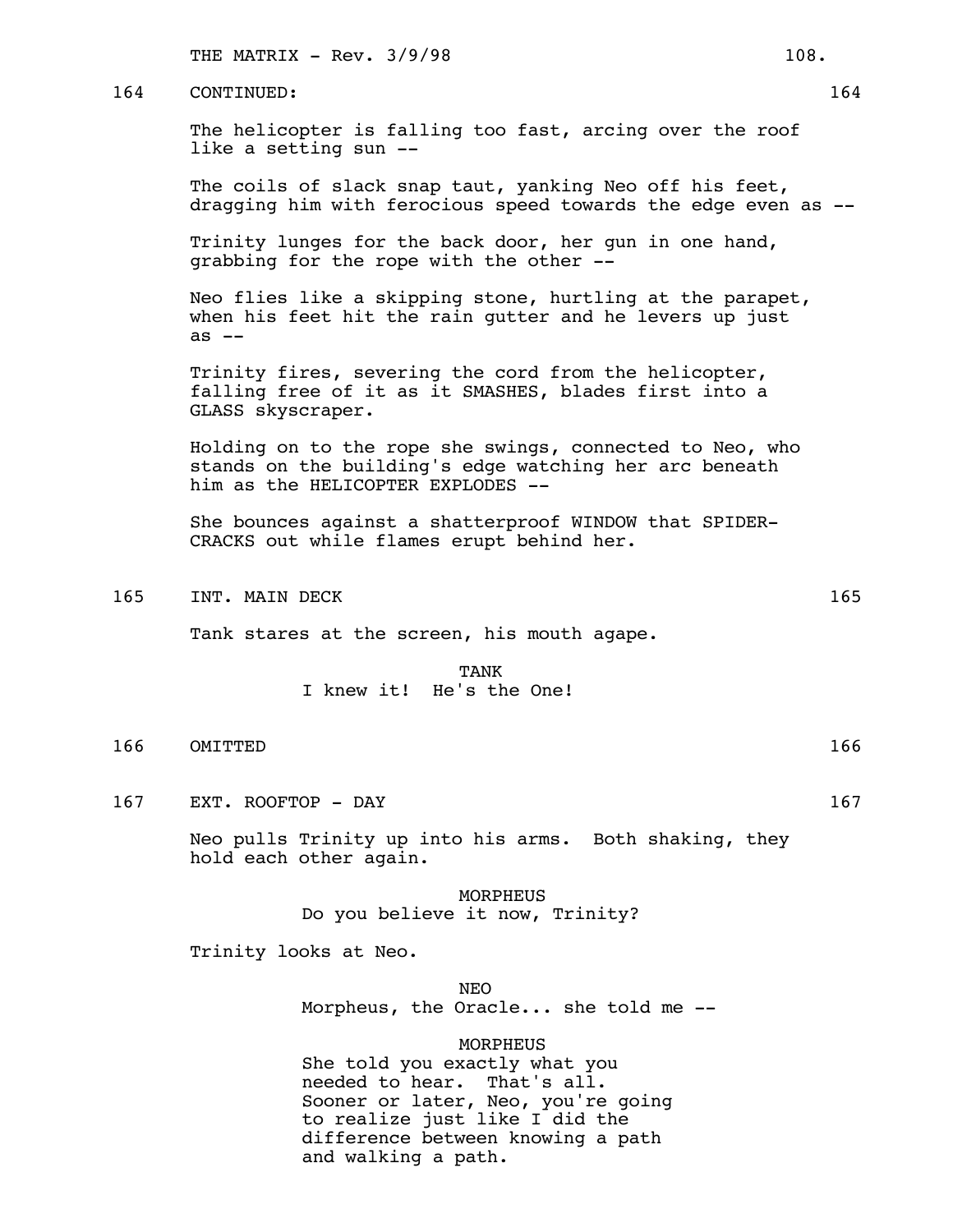THE MATRIX  $-$  Rev.  $3/9/98$  109.

168 INT. MAIN DECK 168

The PHONE RINGS.

MORPHEUS (V.O.)

Tank.

TANK Goddamn! It's good to hear your voice, sir!

MORPHEUS (V.O.) We need an exit.

TANK Got one ready, sir. Subway. State and Balbo.

MORPHEUS (V.O.) We're on our way --

169 EXT. ROOFTOP - DAY 169

We rush at the roof access door as it suddenly slams open and the three Agents charge out. But Neo, Trinity and Morpheus are already gone.

AGENT SMITH

Damnit!

AGENT BROWN The trace was completed.

AGENT JONES We have their position.

AGENT BROWN Sentinels are standing by.

AGENT JONES Order the strike.

Agent Smith can't stand listening to them. He moves to the edge of the building, looking out at the surrounding city.

> AGENT SMITH They're not out yet.

170 INT. SUBWAY STATION - DAY 170

An old man sits hunched in the far corner of the station, shadows gathered around him like blankets.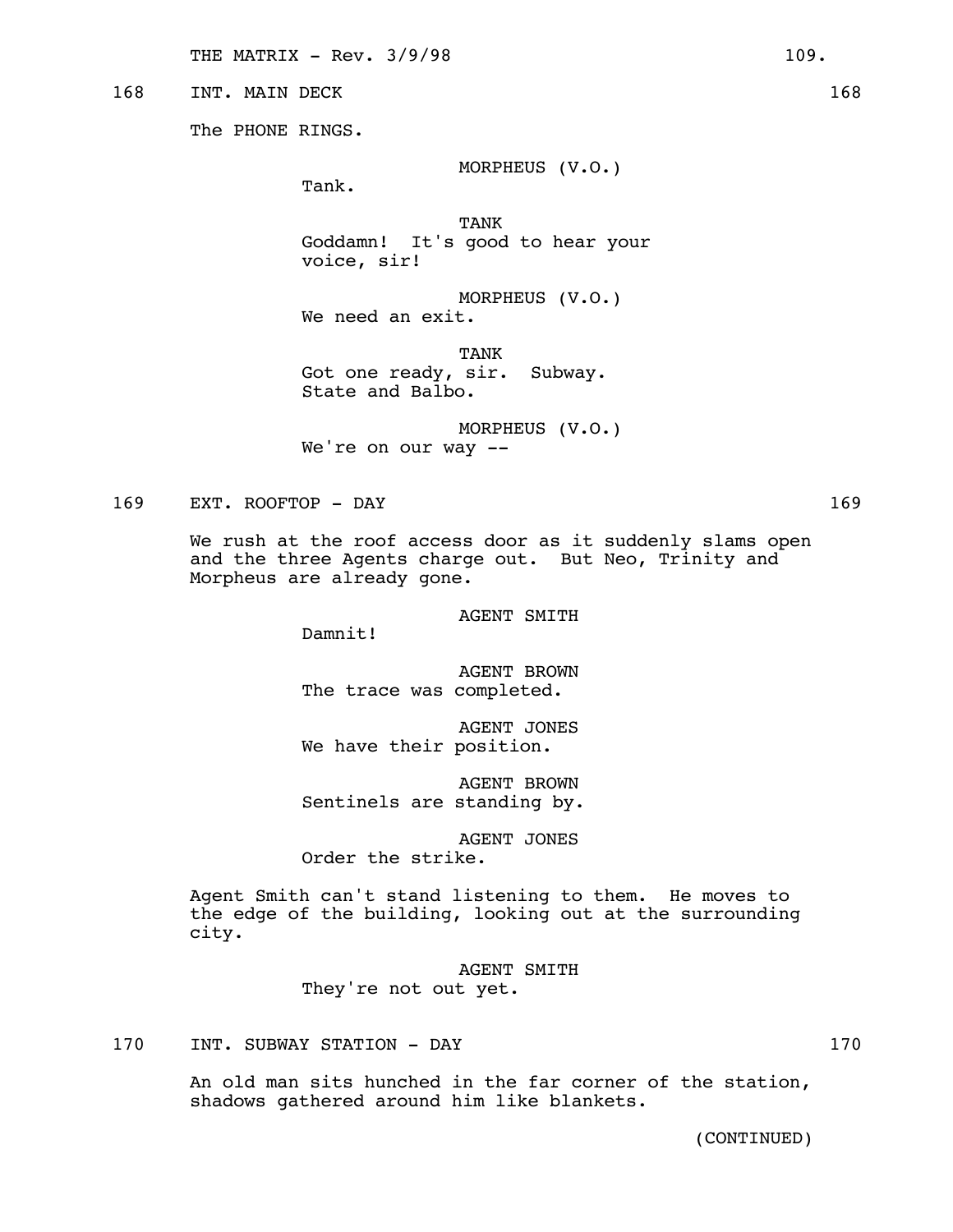Mumbling, he nurses from a bottle of Thunderbird when --

A PHONE begins to RING.

Neo leads Trinity and Morpheus bounding over a set of turnstiles towards the ringing phone inside a graffiticovered booth.

> NEO Let's go! You first, Morpheus.

Morpheus gets in and answers the phone.

Lost in the shadow, the old man watches as Morpheus disappears, the phone dropping, dangling by its cord. His eyes grow wide, glowing white in the dark.

171 EXT. ROOFTOP – DAY 171

Agent Smith stares, his face twisted with hate. He will never be free of the Matrix.

He starts to turn from the edge of the building when he suddenly hears it, his head whipping back around, staring!--

172 INT. SUBWAY - OLD MAN'S POV - DAY 172

Through the old man's eyes as the world begins to RUMBLE.

Trinity hangs up the phone, then turns to Neo.

TRINITY Neo, I have to tell you something. I don't know what it means or even if it matters but I feel I have to say it.

The RUMBLE GROWS, the ground beginning to shake.

TRINITY I've never told anyone this before. I think I've been afraid to.

Behind her, the PHONE begins to RING.

TRINITY When I went to the Oracle, she told me... she told me that I was going to fall in love... But...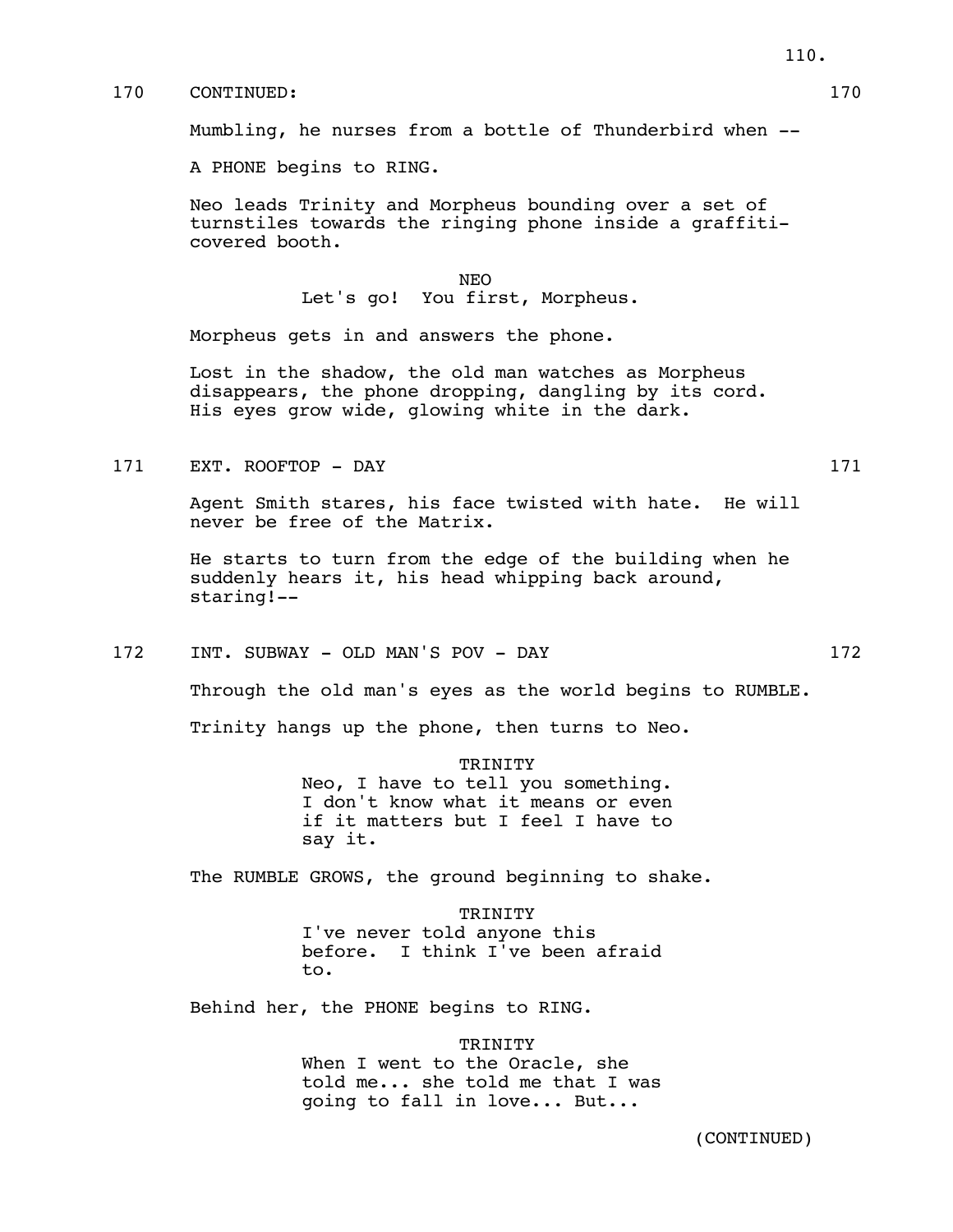The RUMBLE RISES, drowning her voice. Neo is drawn towards her, their lips close enough to kiss when a TRAIN BLASTS into the station.

For a moment, they are frozen by the strobing lights of the train until Neo whispers in her ear.

> NEO Promise me you'll tell me the rest?

She nods as he closes the booth. The PHONE RINGS once more before she lifts the receiver when, In the darkness of the far corner, Neo sees the old man in the flashing train-light as he becomes --

Agent Smith, raising a fistful of black gun-metal.

## NEO

The GUN FIRES, the BULLET flying at her, BURSTING through the PLASTIC WINDOW just as Trinity disappears.

The handset hanging in the air as the BULLET HITS, SHATTERING the EAR-PIECE.

173 INT. HOVERCRAFT 173 173

Trinity blinks, shivering as her conscious exits the Construct.

## TRINITY

Neo!

No!

TANK What the hell just happened?

TRINITY An Agent! You have to send me back!

## TANK

I can't!

The destroyed phone dangles in the empty booth. Neo turns to Agent Smith whose gun stares at him like a third eye.

AGENT SMITH

Mr. Anderson.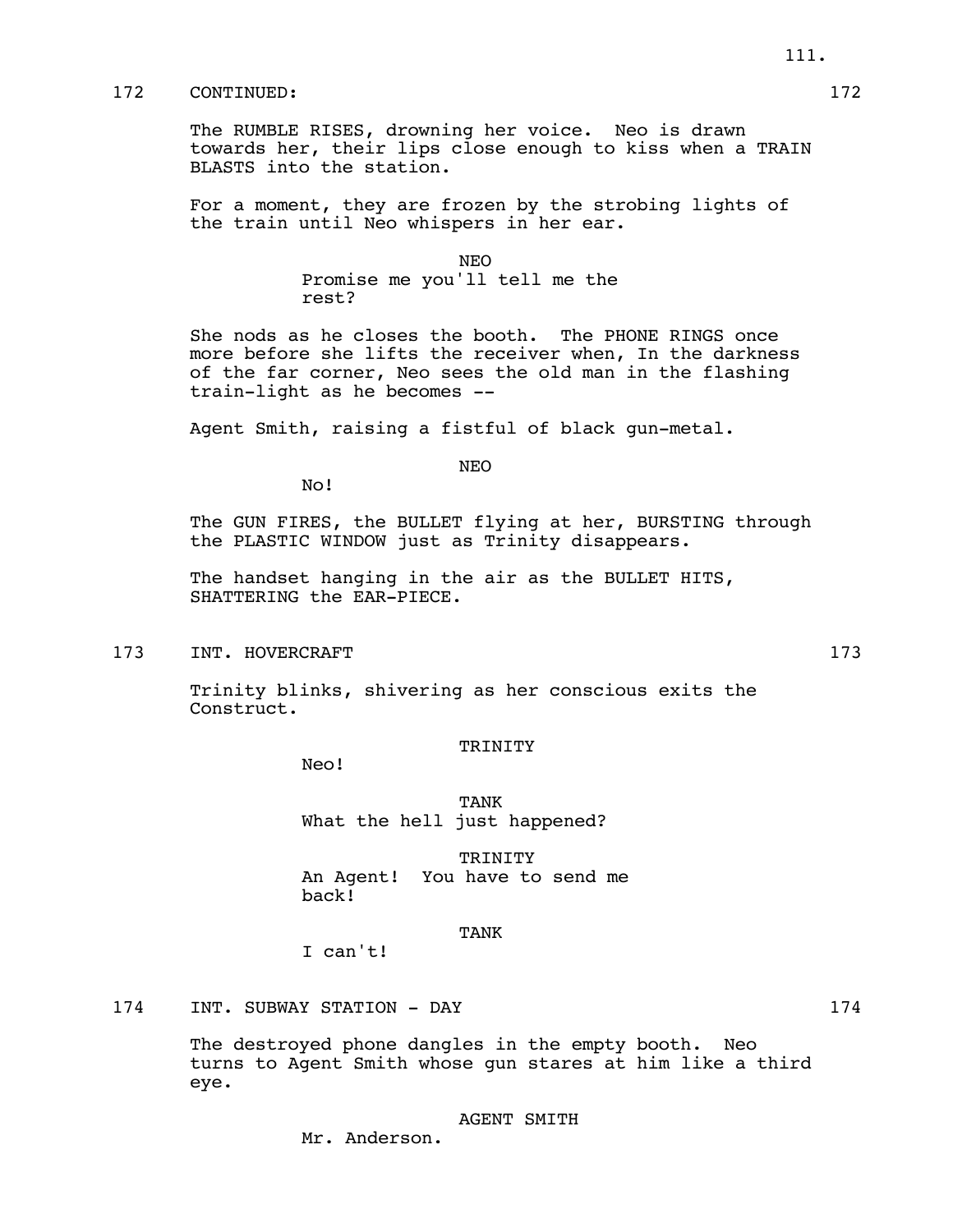#### 175 INT. MAIN DECK 2008 175

Morpheus and Trinity stand behind Tank riveted to the scrolling code.

#### **TRINITY**

Run, Neo. Run.

176 INT. SUBWAY STATION - DAY 176

Neo looks at the dead escalator that rises up behind him. Slowly he turns back and in his eyes we see something different, something fixed and hard like a gunfighter's resolve.

There is no past or future in these eyes. There is only what is.

177 INT. MAIN DECK 177

Trinity is unable to understand.

# TRINITY What is he doing?

**MORPHEUS** He's beginning to believe.

178 TNT. SUBWAY STATION - DAY 178

Neo whip-draws his gun with the flashpoint speed of lightning as!--

Smith OPENS FIRE.

GUN REPORT THUNDERS through the underground, both men BLASTING, moving at impossible speed.

For a blinking moment we enter BULLET-TIME.

Gun flash tongues curl from Neo's gun, bullets float forward like a plane moving across the sky, cartridges cartwheel into space.

An instant later they are nearly on top of each other, rolling up out of a move that is almost a mirrored reflection of the other --

Each jamming their gun tight to the other's head.

They freeze in a kind of embrace; Neo sweating, panting, Agent Smith machine-calm. Agent Smith smiles.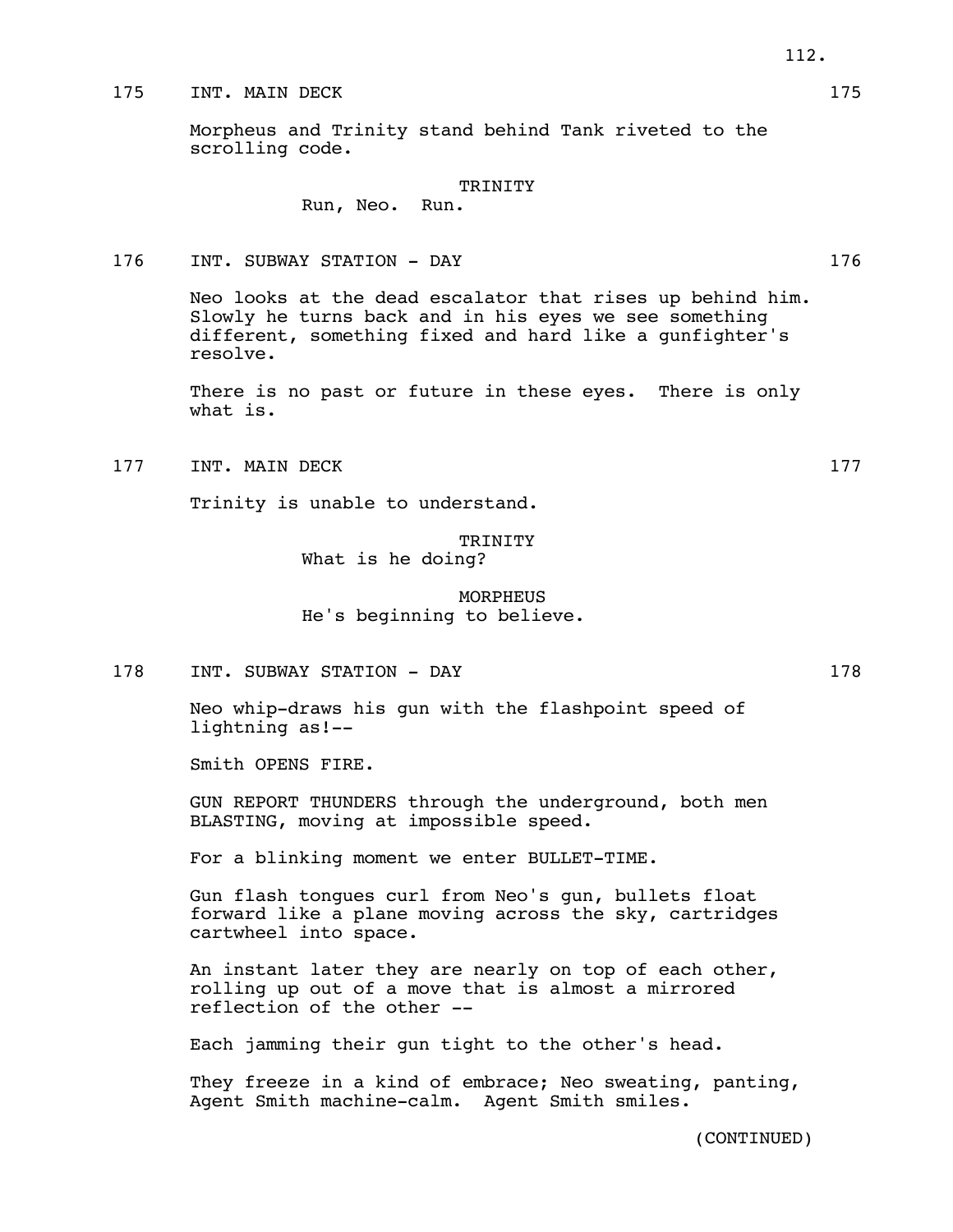## AGENT SMITH

You're empty.

Neo pulls the TRIGGER. CLICK.

NEO

So are you.

The smile falls. Agent Smith yanks his TRIGGER.

CLICK.

Agent Smith's face warps with rage and he attacks, fists flying at furious speed, blows and counters, Neo retreating as --

A knife-hand opens his forearm, and a kick sends him slamming back against a steel column. Stunned, he ducks just under a punch that CRUNCHES into the BEAM, STEEL CHUNKS EXPLODING like shrapnel.

Behind him, Neo leaps into the air, delivering a necksnapping reverse round-house. Agent Smith's glasses fly off and he glares at Neo; his eyes ice blue.

> AGENT SMITH I'm going to enjoy watching you die, Mr. Anderson.

Agent Smith attacks with unrelenting fury, fists pounding Neo like jackhammers.

## 179 INT. HOVERCRAFT 179 179

Trinity watches Neo as his body jerks, mouth coughing blood, his life signs going wild.

> **TRINITY** Jesus, he's killing him!

## 180 INT. SUBWAY STATION - DAY 180

Agent Smith grabs hold of him, lifting him into the air, hurling him against the curved wall of the train tunnel, where he falls inches from the electrified third-rail.

The Agent is about to jump down and press his attack when he hears something. From deep in the tunnel, like an animal cry; a BURST of HIGH-SPEED METAL GRINDING against METAL.

The sound of an ONCOMING TRAIN.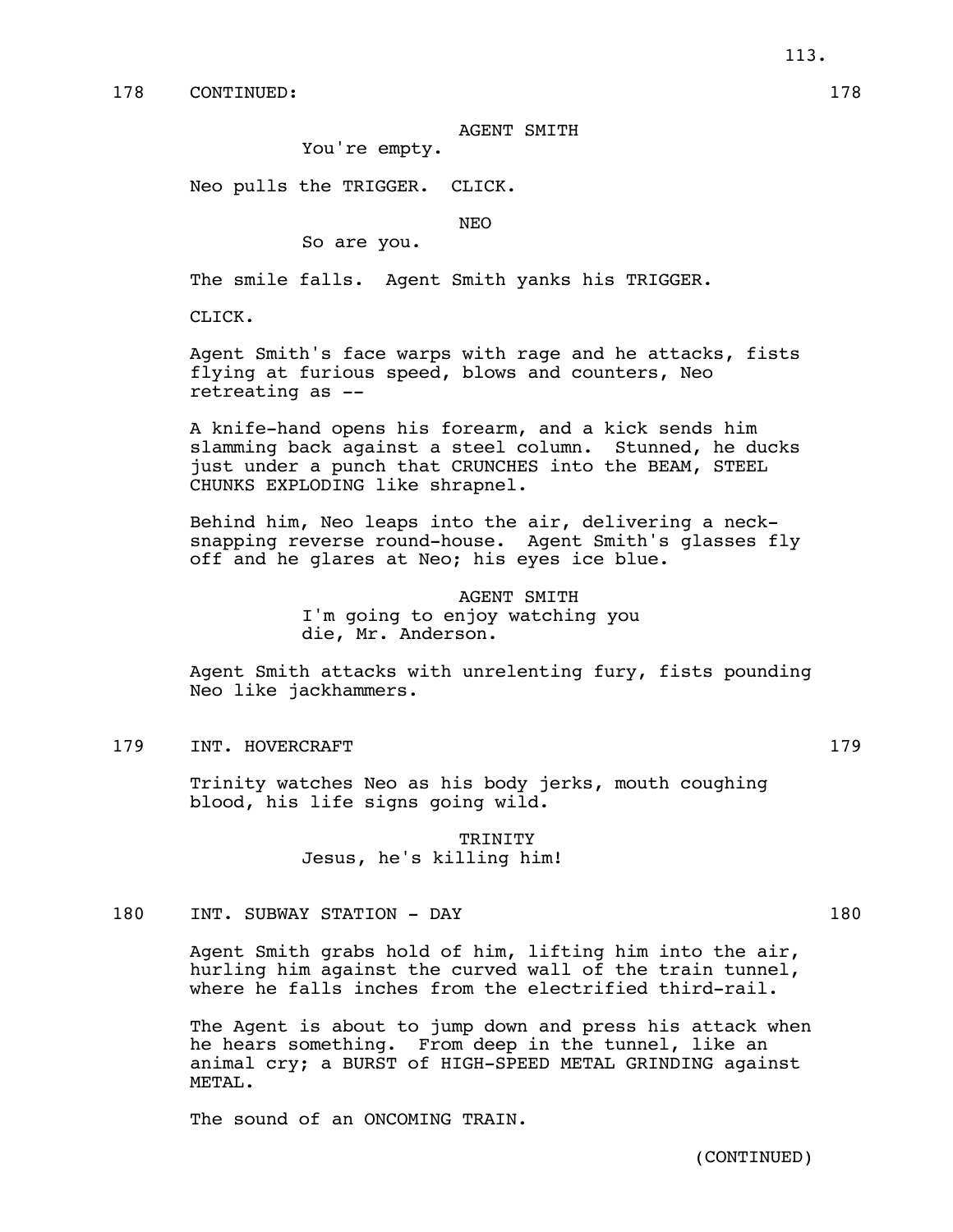Neo tries to get up. Agent Smith jumps down onto the tracks and drop-kicks him in the face. The world again begins to shake, RUMBLING as a TRAIN NEARS.

## AGENT SMITH Do you hear that, Mr. Anderson?

Agent Smith grabs Neo in a choke-hold forcing him to look down the tracks, the train's headlight burning a hole in the darkness.

> AGENT SMITH That is the sound of inevitability.

Neo sees it coming and he starts to fight.

AGENT SMITH It is the sound of your death.

There is another METAL SCREECH, much LOUDER, CLOSER, as Agent Smith tightens his hold. Neo is unable to breathe.

> AGENT SMITH Good-bye, Mr. Anderson.

The TRAIN ROARS at them, swallowing Agent's Smith's words. The veins bulge in Neo's head, as he grits through the pain.

He is not ready to die.

## NEO

My name is Neo.

Impossibly, he hurls himself straight up, smashing Smith against the concrete ceiling of the tunnel.

They fall as the sound and fury of the TRAIN EXPLODES into the station. Neo backflips up off the tracks just  $as! --$ 

The train barrels over Agent Smith.

Neo stands, knees shaking, when the TRAIN SLAMS on its emergency brake. With an ear-splitting SHRIEK of tortured RAILS, the train slows, part of it still in the station.

Neo turns, limping, starting to run, racing for the escalator!--

As the train comes to a stop and the doors of the last car open; Agent Smith bursts out in furious pursuit, his glasses again intact.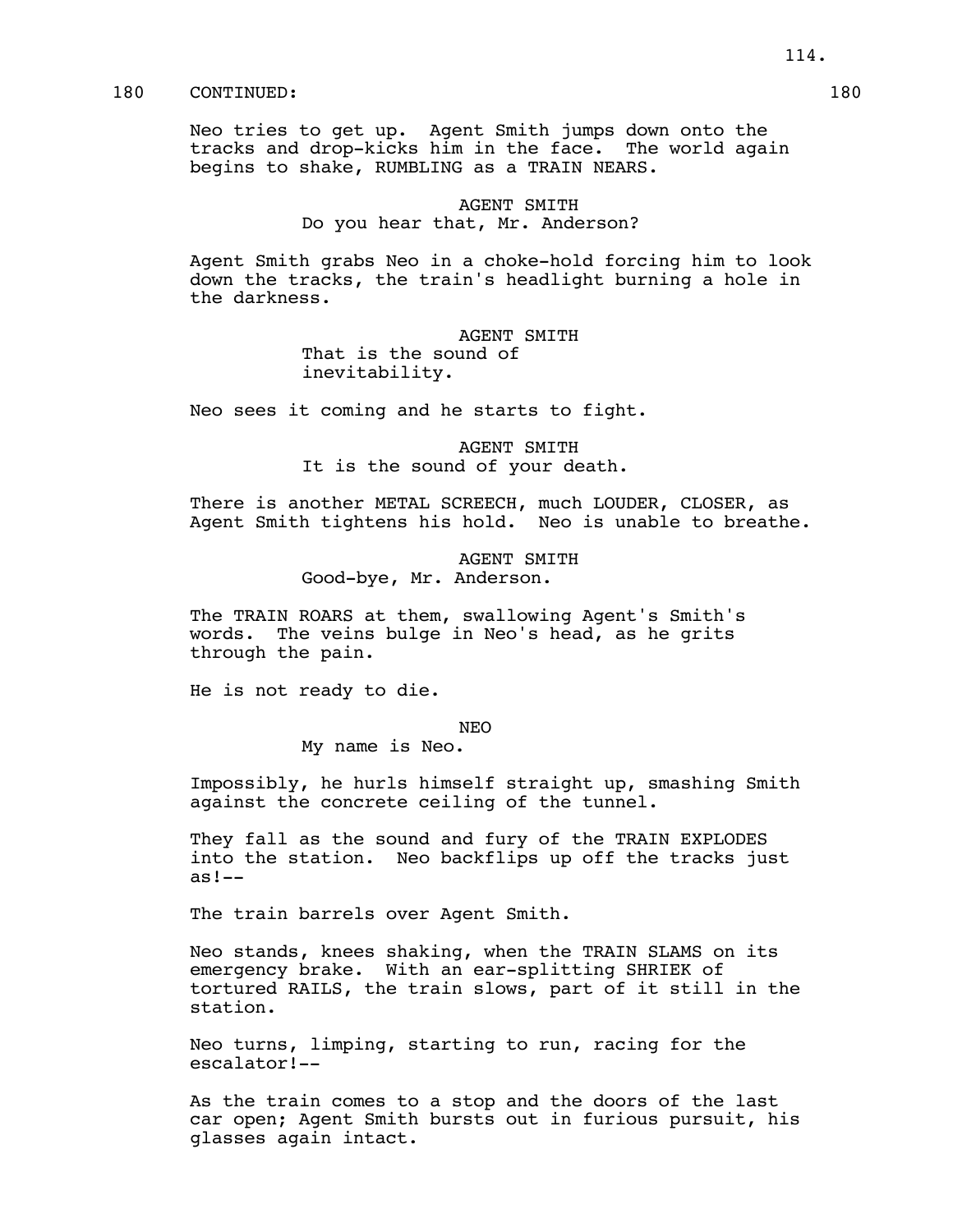## 181 INT. HOVERCRAFT 181

Tank searches the Matrix.

**TRINITY** What just happened?

TANK I don't know. I lost him.

MORPHEUS

He's on the run!--

Suddenly, a SIREN SOUNDS.

TANK

Oh shit!

Morpheus bolts to the ladder.

182 INT. COCKPIT 182 182

Morpheus climbs into the cockpit. On the hologram radar, he sees the sentinels.

TRINITY

Oh no.

Trinity is behind him.

TRINITY

How long?

MORPHEUS Five minutes. Maybe six.

Morpheus lifts the headset.

MORPHEUS Tank, charge the E.M.P.

TANK (V.O.)

Yes, sir.

TRINITY You can't use that until Neo is out!

**MORPHEUS** I know, Trinity. Don't worry. He's going to make it.

115.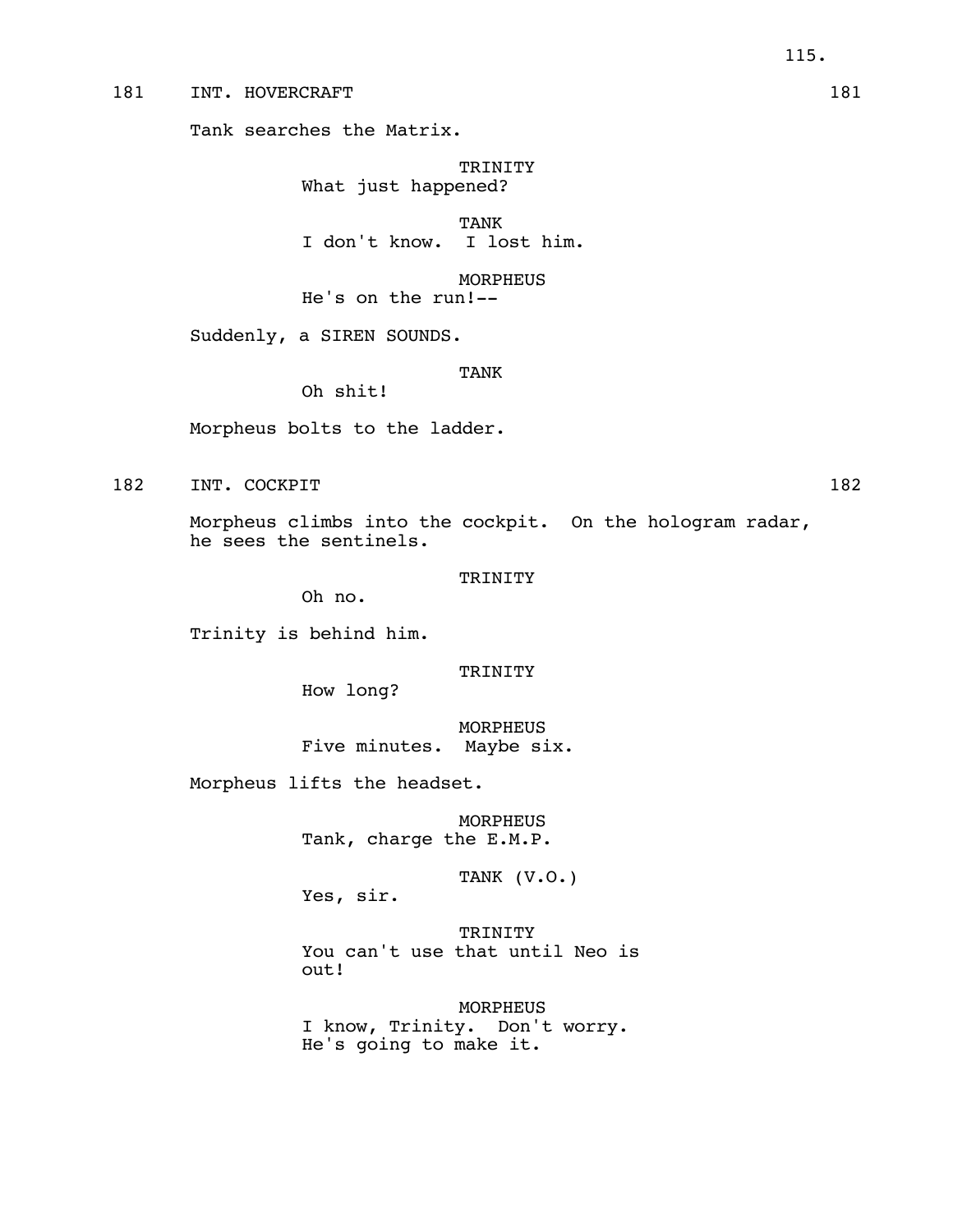THE MATRIX  $-$  Rev.  $3/9/98$  116.

#### 183 EXT. CITY STREET - DAY 183

A BUSINESSMAN walks along the sidewalk, wheeling and dealing into his cell phone when it disappears, snatched by Neo<sup>as</sup> he flashes by.

# MAN (BUSINESSMAN) What the shit! -- my phone!

The Man turns to call for help and when he turns back, it is Agent Smith.

Neo is in a full-out sprint, spinning and weaving away from every pedestrian, every potential Agent. He flips open the cell phone and dials long distance.

184 INT. HOVERCRAFT 184 184

Tank answers.

TANK

Operator.

## NEO (V.O.) Mr. Wizard, get me the hell out of here!

185 EXT. CITY STREET - DAY 185

Neo dives down an alley, Agent Smith starting to gain.

NEO Hurry, Tank! I got some serious pursuit!

186 INT. HOVERCRAFT 186 186

The KEYBOARD is CLICKING, Tank searches for an exit. Trinity screams into the headset.

> TRINITY Neo, you better get your ass back here!

187 EXT. ALLEY 187 2001 187

Agent Smith stops and takes aim.

NEO I'm trying, Trinity. I'm trying.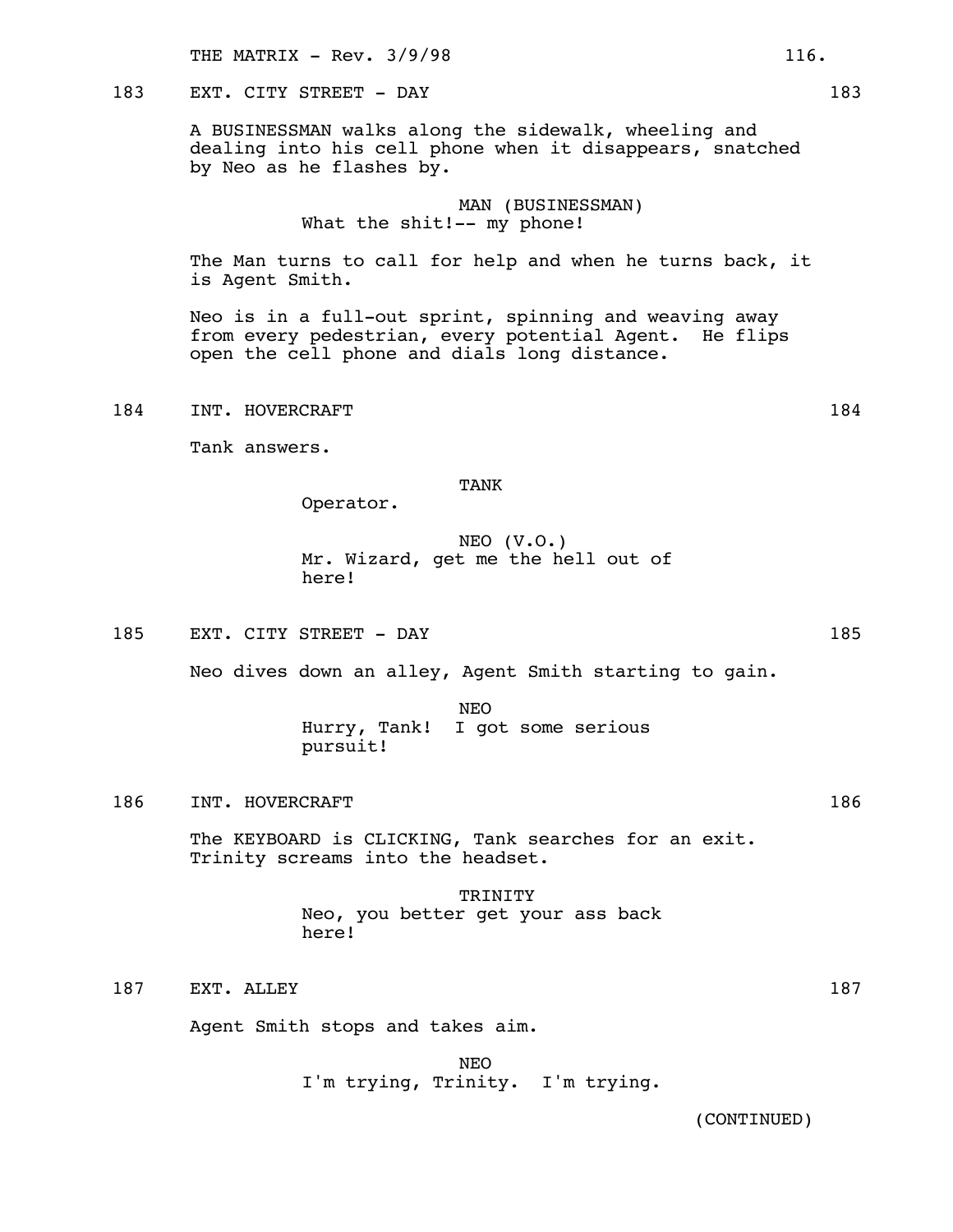THE MATRIX - Rev. 3/9/98 117.

187 CONTINUED: 187

A BULLET SHATTERS the image of Neo in a truck's rearview MIRROR.

188 INT. MAIN DECK 188

Tank speed-reads the reams of Matrix code.

TANK I got a patch on an old exit. Wabash and Lake. A hotel. Room 303.

- 189 OMITTED 189
- 190 EXT. OPEN MARKET

Neo spins away, turning, and finds himself in an open market that teems with people.

He kamikazes his way down the!little avenues lined with vendors and shops, careening through the labyrinth, out of control. And at every turn there is an Agent; appearing from crowds, behind fish counters, tent flaps and crates.

- 191 OMITTED 191
- 192 EXT. ALLEY 192

He dives from the maze!down a service alley but it is a dead end.

Neo turns back as the Agents emerge from the market.

NEO Uh, help! Need a little help!

193 INT. MAIN DECK 193

Tank frantically scans the monitor like a road map.

TANK

The door.

194 EXT. ALLEY 194 2012

Neo dives for it but!--

- 
- 
- 
- 
-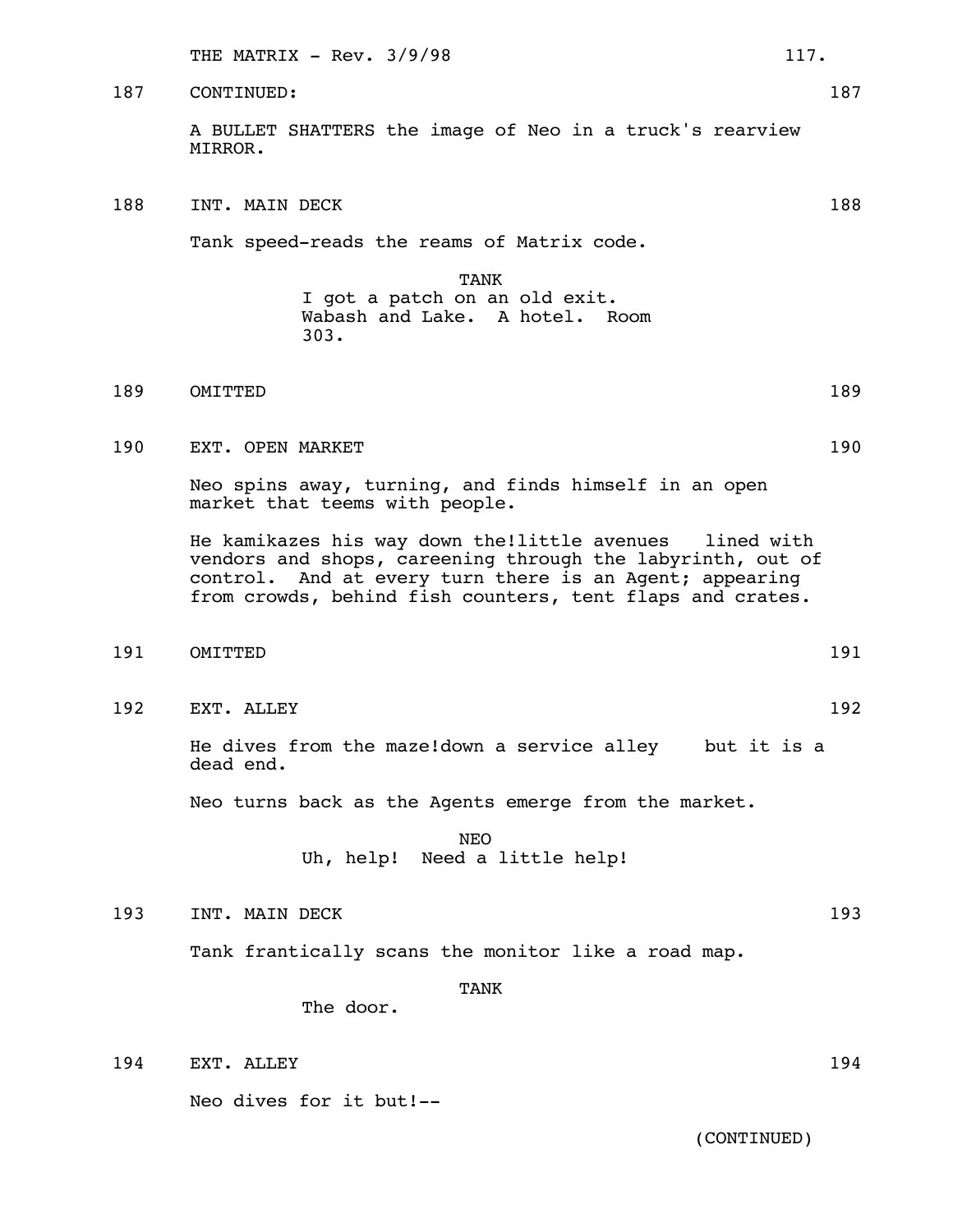THE MATRIX - Rev. 3/9/98 118.

194 CONTINUED: 194

NEO

It's locked.

Kick it in!

TANK (V.O.)

Peeling back, Neo almost kicks the door from its hinges, lunging from the Agents' BULLETS.

195 INT. APARTMENT BUILDING - STAIRCASE 195

Neo springs up the old crooked apartment building stairs.

A195 INT. APARTMENT BUILDING - HALL **And Almar Almany Alman** 

He is halfway down the hall, running in sharp, long strides when a door explodes open at the end.

> TANK (V.O.) Shit! The door on your left.

Neo lurches, kicking in an apartment door.

TANK (V.O.) No! Other left!

He whirls back to his other left, battering through the door which splinters, perforated by BULLETS.

An old woman watches TV as Neo blurs past her and into her kitchen, where another woman is chopping vegetables.

TANK (V.O.)

That window!

Neo throws it open, leaping for the fire escape just as a knife buries itself in the window casing.

TANK (V.O.)

Down! Down!

B195 EXT. APARTMENT BUILDING - FIRE ESCAPE **B195** 

Tumbling down the RATTLING FIRE ESCAPE, Neo leaps the last ten feet into the alley below with Agent Brown right behind him.

Neo scrapes himself to his feet, broken and bleeding, charging for the end of the alley.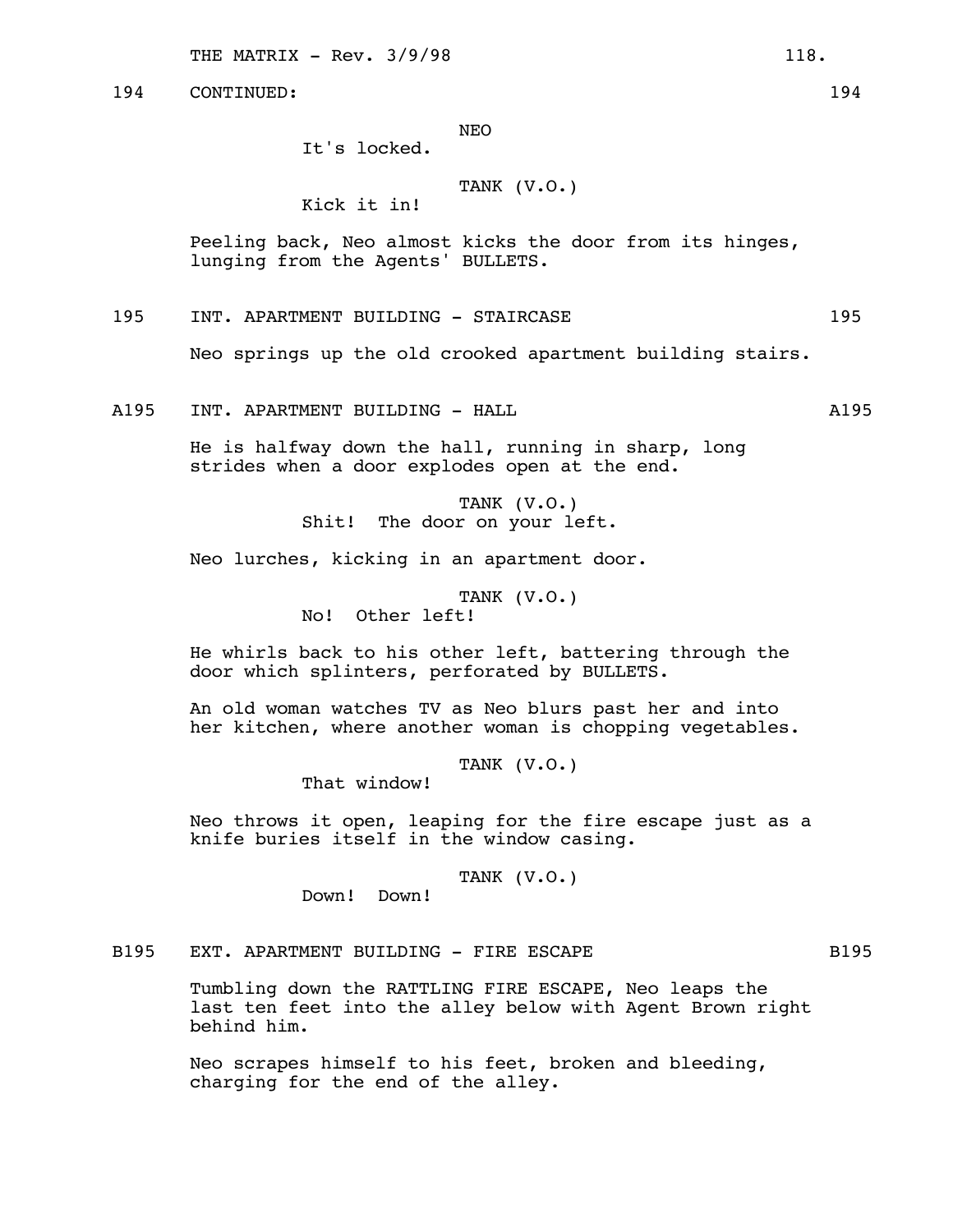## 196 INT. MAIN DECK 196

Finger on the monitor, Tank traces Neo's path.

TANK That's it! You're almost there! That fire escape at the end of the alley!

# 197 EXT. HEART O' THE CITY HOTEL - DAY 197

Agent Smith suddenly pauses as if recognizing something; the faded NEON BUZZES: Heart O' The City Hotel.

198 INT. HOVERCRAFT 198 198

Tank loads the exit.

TANK I'm going to make the call.

MORPHEUS

Do it!

Suddenly, the lights go red.

TRINITY

No.

Morpheus looks up.

MORPHEUS

Here they come.

199 EXT. SEWER MAIN 199

The sentinels open and shift like killer kaleidoscopes as they attack, slamming down on the Nebuchadnezzar.

200 INT. HOVERCRAFT 200

The hovercraft booms down as they hit. Morpheus opens the lock on the EMP detonator.

Trinity watches him.

MORPHEUS

He's going to make it.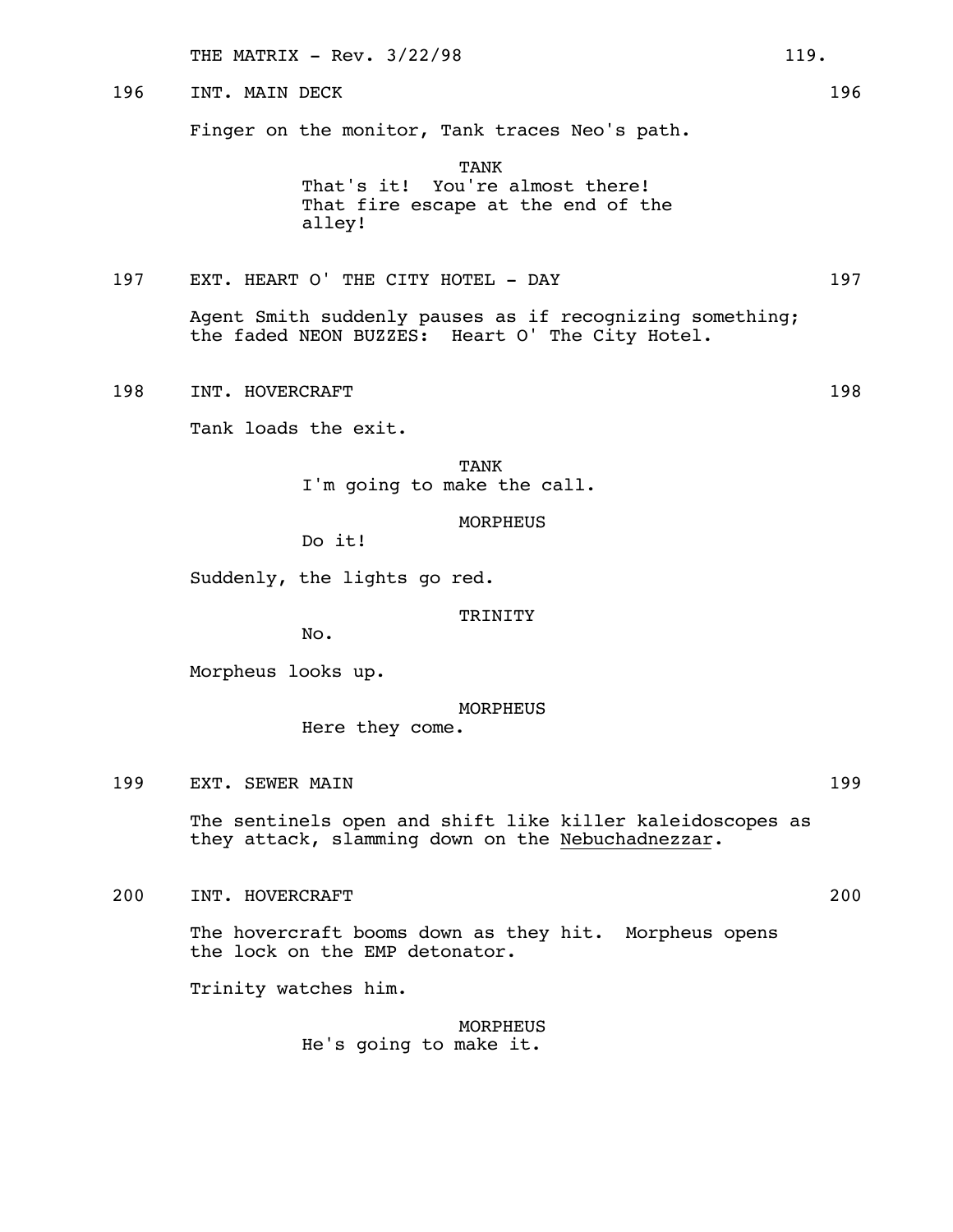THE MATRIX - Rev. 3/9/98 120.

201 EXT. ALLEY - DAY 201

Neo scrambles up the fire escape, BULLETS SPARKING and RICOCHETING around him as Agents Brown and Jones close the gap.

A201 INT. HALL - DAY A201

On the third floor, he kicks in the window, jumping into the hall. The doors count backwards: 310... 309...

202 INT. MAIN DECK 202

Another SYSTEM ALARM SOUNDS.

TANK They've burned through the outer hull.

#### TRINITY

Hurry, Neo.

203 INT. HALL - DAY 203

Neo can hear the PHONE RINGING. 305... 304...

Agent Brown reaches the broken window behind him just as Neo grabs the handle of 303, throwing open the door to  $find$   $---$ 

Agent Smith, waiting, .45 cocked.

Neo can't move!-- can't think!--

BOOM.

204 INT. MAIN DECK 204

Neo's body jerks, and everyone hears it as the LIFE MONITORS SNAP FLATLINE.

Trinity screams. Morpheus stumbles back in disbelief.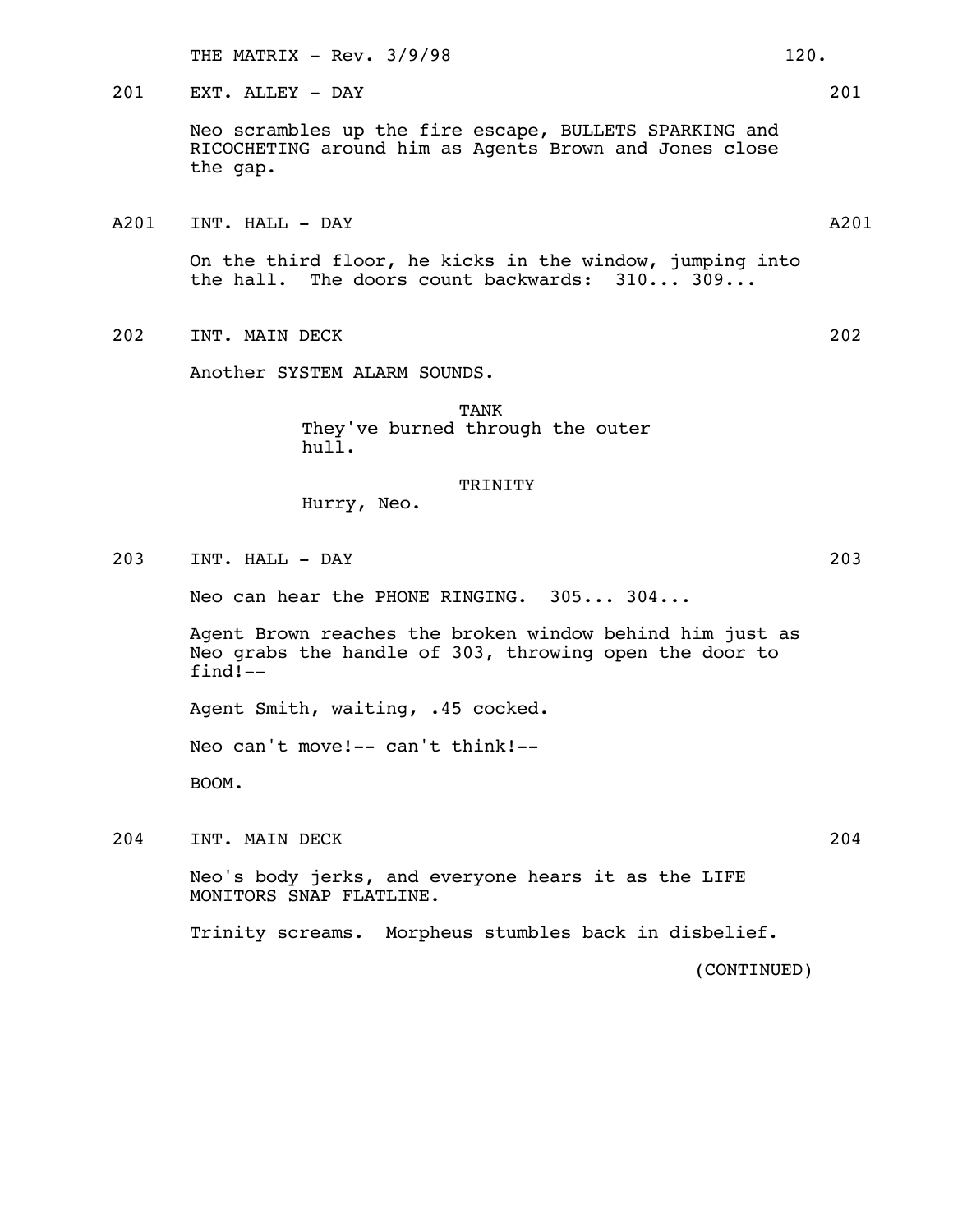#### MORPHEUS

# No, it can't be. It can't be.

Lasers suddenly sear through the main deck as the sentinels slice open the hull.

205 INT. HALL - DAY 205

Three holes in his chest, Neo falls to the blue shag carpeting, blood smearing down the wallpaper. Agent Smith stands over him, still aiming, taking no chances.

## AGENT SMITH

Check him.

206 INT. MAIN DECK 206 Amid the destruction raining around her, Trinity takes

hold of Neo's body.

## TRINITY

Neo...

207 INT. HALL - DAY 207

Kneeling beside him, Agent Brown checks his vital signs.

AGENT BROWN

He's gone.

Agent Smith smiles, standing over him.

AGENT SMITH Good-bye, Mr. Anderson.

208 INT. MAIN DECK 208

In tears, Morpheus takes hold of the EMP switch.

Trinity whispers in Neo's ear.

#### **TRINITY**

Neo, please, listen to me. I promised to tell you the rest. The Oracle, she told me that I'd fall in love and that man, the man I loved would be the one. You see? You can't be dead, Neo, you can't be because I love you. You hear me? I love you!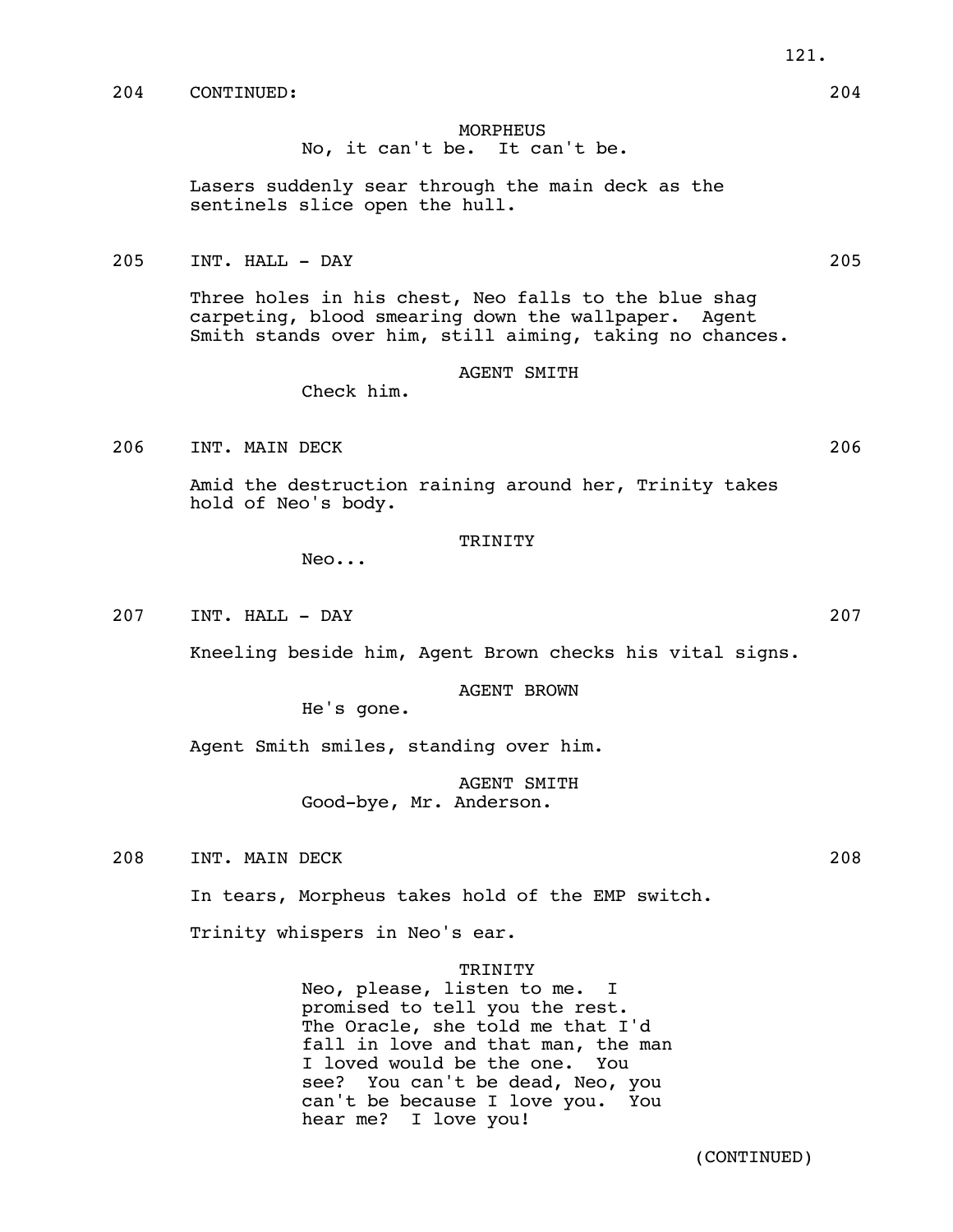Her eyes close and she kisses him, believing in all her heart that he will feel her lips and know that they speak the truth.

209 INT. HOTEL HALL - DAY 209 He does. And they do. His eyes snap open.

210 INT. MAIN DECK 210

Trinity screams as the monitors jump back to life. Tank and Morpheus look at each other.

It is a miracle.

## TRINITY

Now get up!

## 211 INT. HALL - DAY 211

Holding his chest, Neo struggles to get up. At the end of the hall, the Agents wait for the elevator when Agent Smith glances back. He rips off his sunglasses, looking at Neo as if he were looking at a ghost.

Neo gets to his feet, all three Agents grabbing for their guns. As one, they FIRE.

NEO

No!

Neo raises his hands and the BULLETS, like a cloud of obedient bees, slow and come to a stop. They hang frozen in space, fixed like stainless steel stars.

The Agents are unable to absorb what they are seeing.

Neo plucks one of the bullets from the air. We see him and the hall reflected in the bright casing. We MOVE CLOSER UNTIL the bullet fills our vision and the distorted reflection morphs, becoming the "real" image.

He drops the bullet and the others fall to the floor.

Neo looks out, now able to see through the curtain of the Matrix. For a moment, the walls, the floor, even the Agents become a rushing stream of code.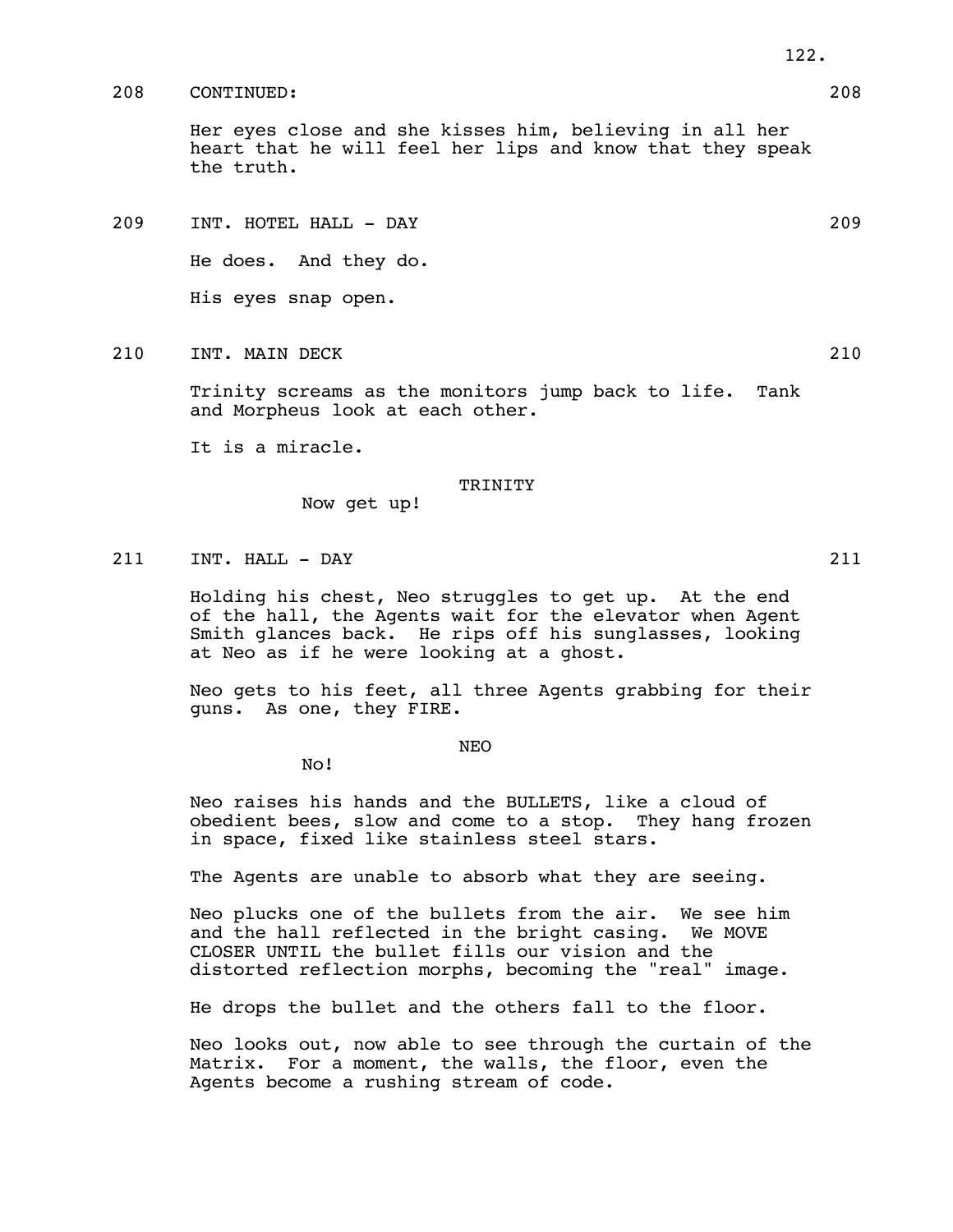## 212 INT. MAIN DECK 212

All three stare transfixed with awe as the scrolling code accelerates, faster and faster, as if the machine language was unable to keep up or perhaps describe what is happening.

They begin to blur into streaks, shimmering ribbons of light that open like windows, as!--

Each screen fills with brilliant, saturated color images of Neo standing in the hall.

#### TANK

How...?!

**MORPHEUS** He is the one. He is the one!

An EXPLOSION shakes the entire ship.

213 INT. HALL 213 213

Agent Smith screams, his calm machine-like expression shredding with pure rage.

He rushes Neo. His attack is ferocious but Neo blocks each blow easily. Then with one quick strike to the chest he sends Agent Smith flying backwards.

For the first time since their inception, the Agents know fear.

Agent Smith gets up, bracing himself as Neo charges him and springs into a dive. But the impact doesn't come. Neo sinks into Agent Smith, disappearing, his tie and coat rippling as if he were a deep pool of water.

Spinning around he looks to the others and feels something, like a tremor before a quake, something deep, something that is going to change everything.

Suddenly a SEARING SOUND stabs through his earpiece as his chest begins to swell, then balloon as!--

Neo BURSTS up out of him. And with a final death scream, Agent Smith EXPLODES like an empty husk in a brilliant cacophony of light, his shards spinning away, absorbed by the Matrix until!--

Only Neo is left.

Neo faces the remaining Agents. They look at each other, the same idea striking simultaneously!--

They run.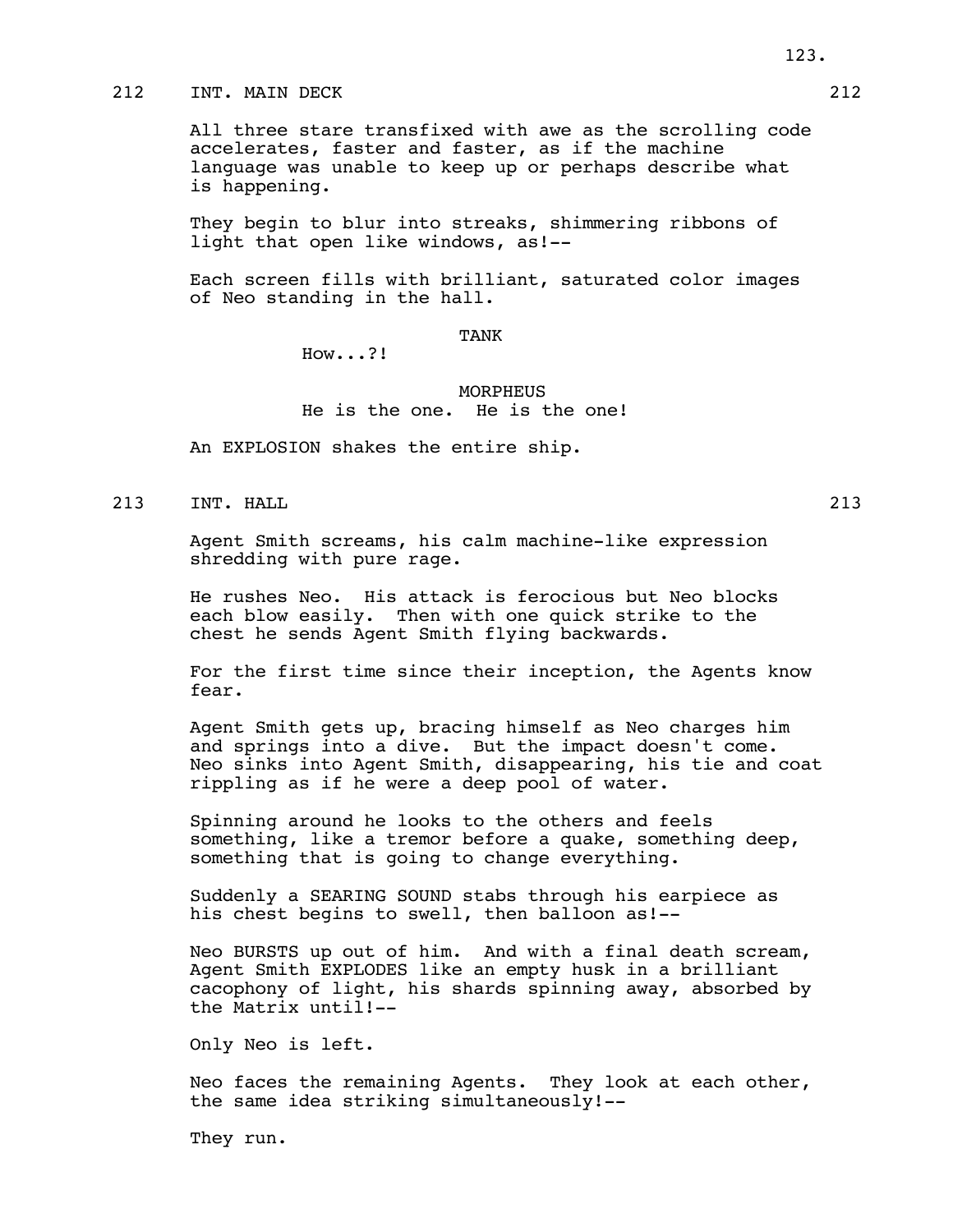214 INT. MAIN DECK 214

sentinels are everywhere destroying the ship.

**TRINITY** 

Neo!

215 INT. HALL 215 215 Again he hears her. He reacts to the RINGING PHONE, rushing toward it even as!-- 216 INT. MAIN DECK 216

> A sentinel descends towards Morpheus. On the screen we see Neo dive for the phone as!--

## **TRINITY**

Now!

Morpheus turns the key.

217 INT. OVERFLOW PIT 217

A blinding shock of white light floods the chamber; sentinels blink and fall instantly dead, filling the pit with their cold metal carcasses.

218 INT. HOVERCRAFT 218

In the still darkness, only the humans are alive.

**TRINITY** 

Neo?

His eyes open. Tears pour from her smiling eyes as he reaches up to touch her.

And she kisses him; it seems like it might last forever.

FADE TO BLACK.

FADE IN:

219 CLOSE ON COMPUTER SCREEN 219

as in the opening. The cursor beating steadily, waiting. A PHONE begins to RING.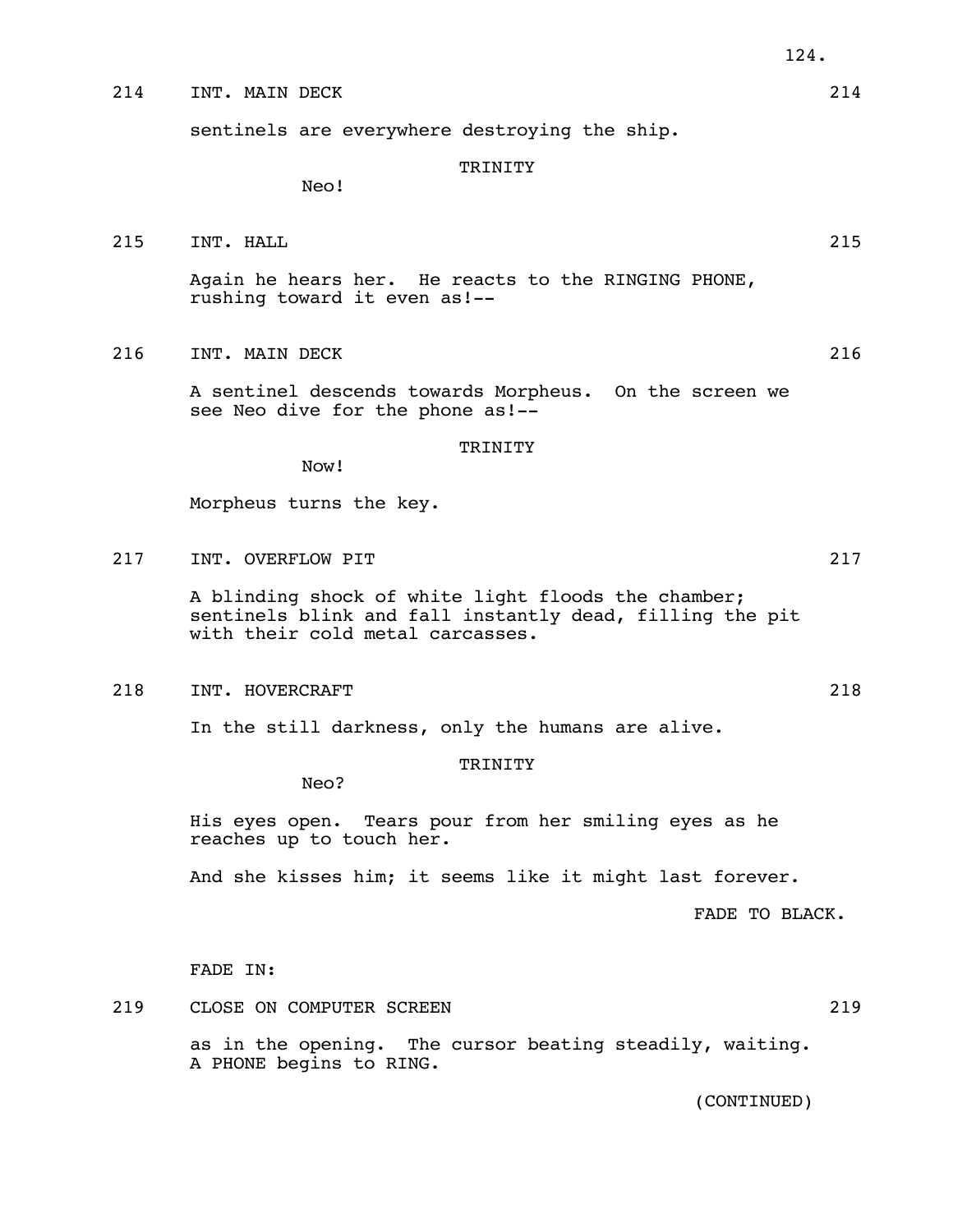It is answered and the screen fills instantly with the trace program. After a long beat, we recognize Neo's voice.

> NEO (V.O.) Hi. It's me. I know you're out there. I can feel you now.

We CLOSE IN ON the racing columns of numbers shimmering across the screen.

> NEO (V.O.) I imagine you can also feel me.

The numbers begin to lock into place.

NEO (V.O.) You won't have to search for me anymore. I'm done running. Done hiding. Whether I'm done fighting, I suppose, is up to you.

We GLIDE IN TOWARDS the screen.

NEO (V.O.) I believe deep down, we both want this world to change. I believe that the Matrix can remain our cage or it can become our chrysalis, that's what you helped me to understand. That to be free, you cannot change your cage. You have to change yourself.

We DIVE THROUGH the numbers, surging UP THROUGH the darkness, sucked TOWARDS a tight constellation of stars.

> NEO (V.O.) When I used to look out at this world, all I could see was its edges, its boundaries, its rules and controls, its leaders and laws. But now, I see another world. A different world where all things are possible. A world of hope. Of peace.

We realize that the constellation is actually the holes in the mouthpiece of a phone. Seen from inside.

> NEO (V.O.) I can't tell you how to get there, but I know if you can free your mind, you'll find the way.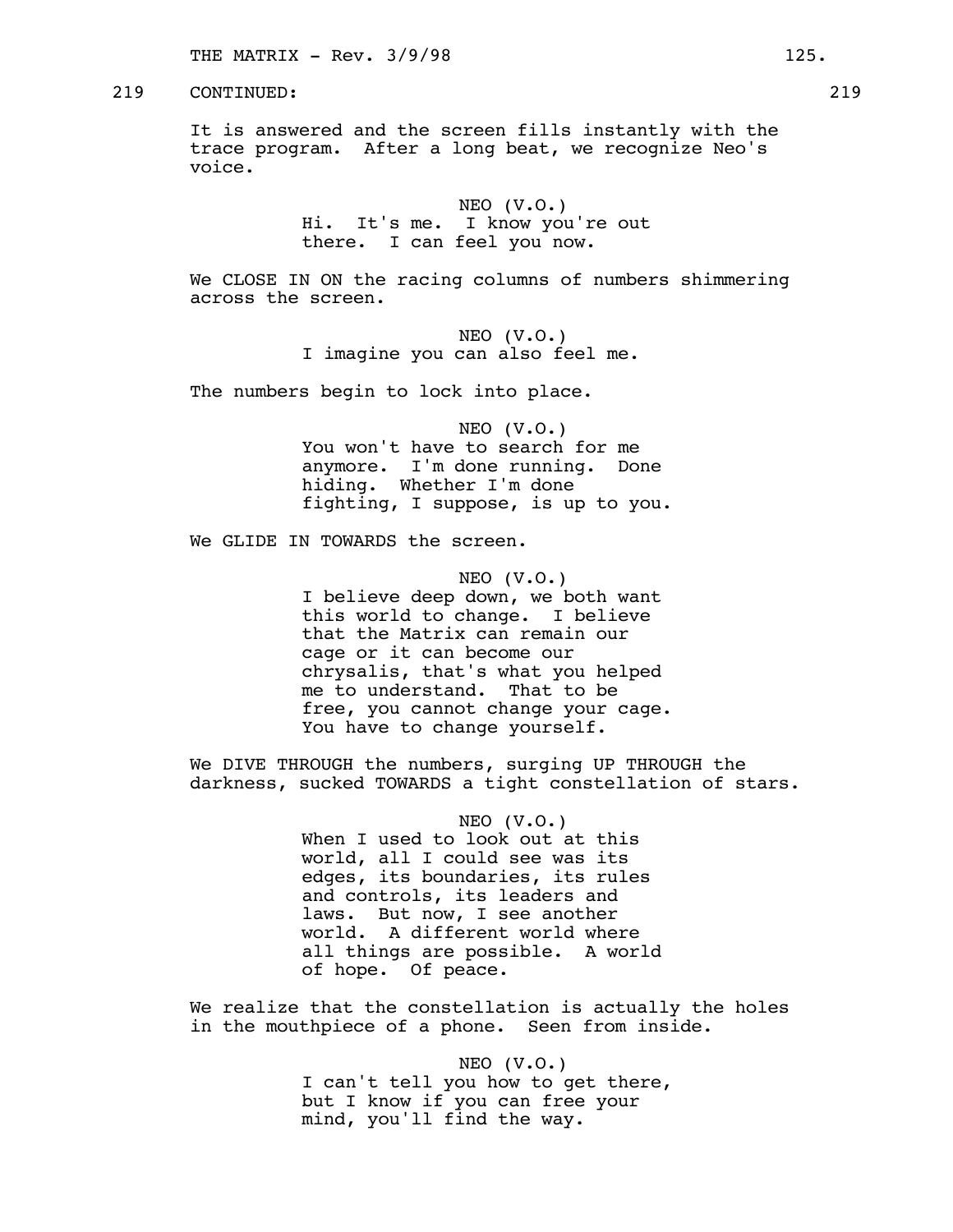THE MATRIX - Rev. 3/9/98 125A.

220 EXT. STREET - PHONE BOOTH 220 We SHOOT THROUGH the holes as! Neo hangs up the phone.